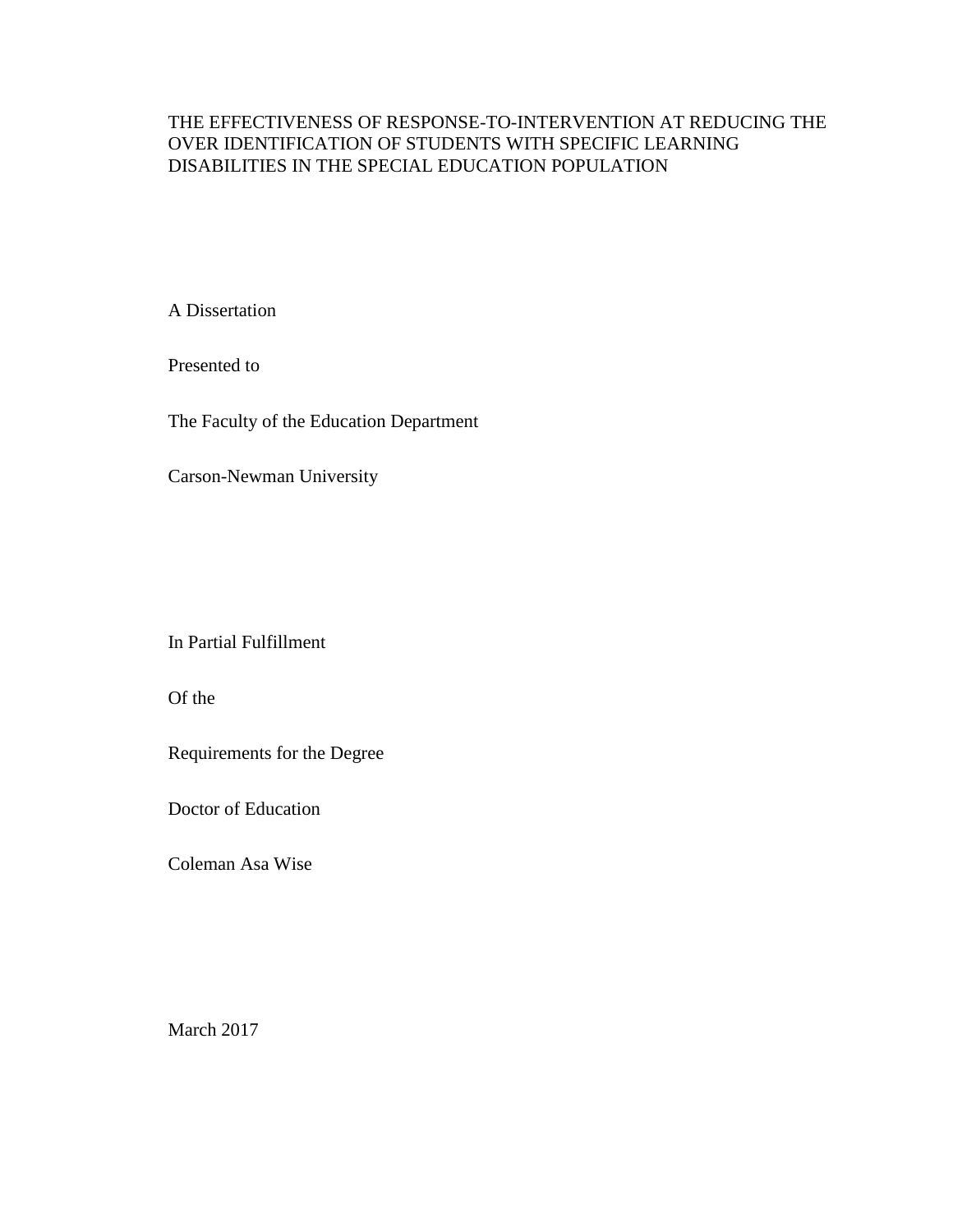

Dissertation Approval Student Name/CNU ID/Date: Coleman Wise Dissertation Title: *The Effectiveness of Response-to-Intervention at Reducing the Over Identification of Students with Specific Learning Disabilities in the Special Education Population.*

This dissertation has been approved and accepted by the faculty of the Education Department, Carson-Newman University, in partial fulfillment of the requirements for the degree, Doctor of Education.

Dissertation Committee:

Signatures: (Print and Sign)

*Electronic signature provided*

Dissertation Chair: Dr. Mark Gonzales

Methodologist: Dr. P. Mark Taylor

Content member: Dr. Joel E. Rowlett

Approved by the Dissertation Committee Date: March 28th, 2017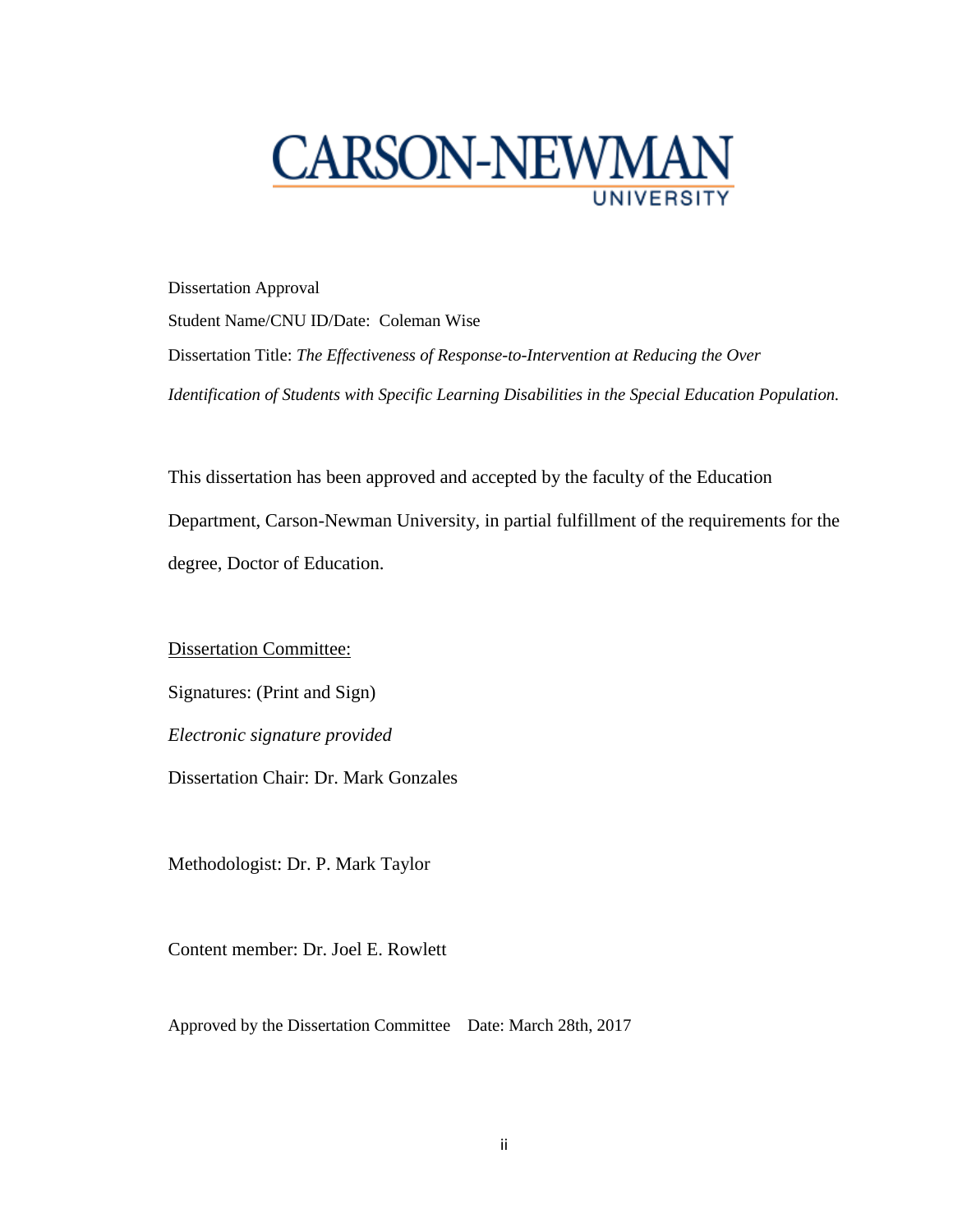#### **Abstract**

One of the primary issues affecting special education is the overpopulation of students with the certification of having one or more specific learning disabilities (SLD). Since the passage of the Individuals with Disabilities Education Act (IDEA) in 1975, ability-achievement discrepancy models have been the primary method for certifying students with specific learning disabilities. These discrepancy models have been suspected of leading to increases in the prevalence of learning disability identifications in the special education population. The use of Response-to-Intervention (RTI) models have gained popularity, in part as a response to the overidentification of students with SLD. This study focuses on RTI implementation in three Title I elementary schools in a rapidly growing school district in Middle Tennessee. Special education referral data before, during, and after the RTI implementation process is collected to determine whether RTI is an effective means to reducing the prevalence of SLD in the special education population. This data is combined with demographic data, school administrator interviews, and school psychologist questionnaires to analyze the ways in which RTI is affecting the educational system.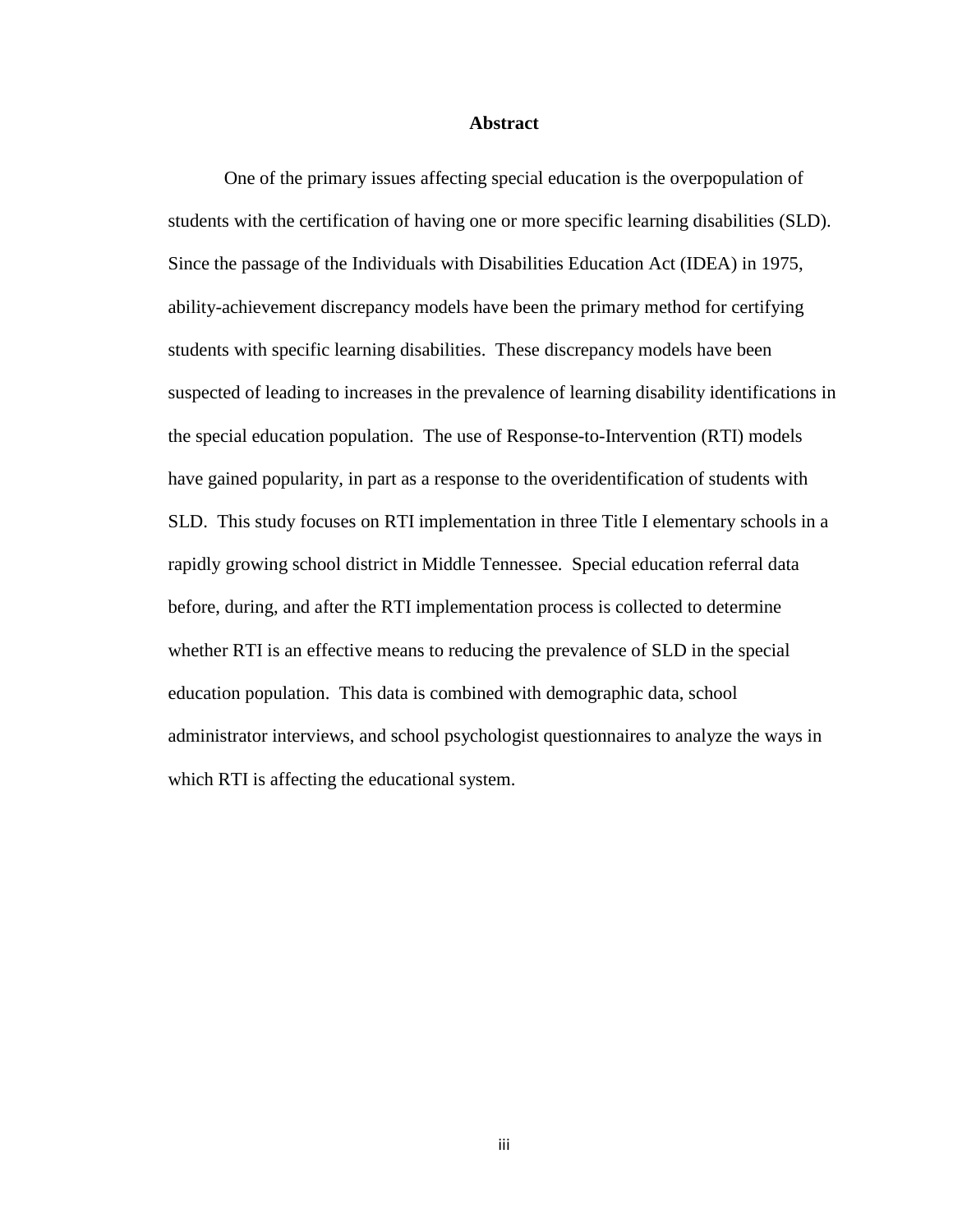### **Acknowledgements**

To my wife, Tracy, and our two boys, Asa and Jonas, thank you for your patience and sacrifice during this time. Tracy, thank you for enduring the stress of a three-year old, a newborn, and me working on this doctorate. Somehow, you even found the time to proofread everything I have written! You are a superhero and you are completely out of my league!

To the members of my dissertation committee, Dr. Mark Gonzales, Dr. P. Mark Taylor, and Dr. Joel Rowlett, thank you for the time, wisdom, and energy that each of you invested in me and in this research.

To Mark Gullion, Gale Vogel, Paige Jorge, and Paige Johnson, thank you for your time, kindness, and willingness to help me. I will be sure to "pay it forward" whenever I have the opportunity to assist someone else going through this process.

To Alane Micalizzi, Matthew Taylor, and Karen Bishop, thank you for going above and beyond to assist with this project. This research was only possible because of your diligent record keeping and dedication to your profession.

To Mark Gonyea, Michelle Burke, and Sherri Southerland, this journey would have been torture without each of you as companions along the way. I hope that I have been able to help each of you at least a small fraction of how much you have helped me!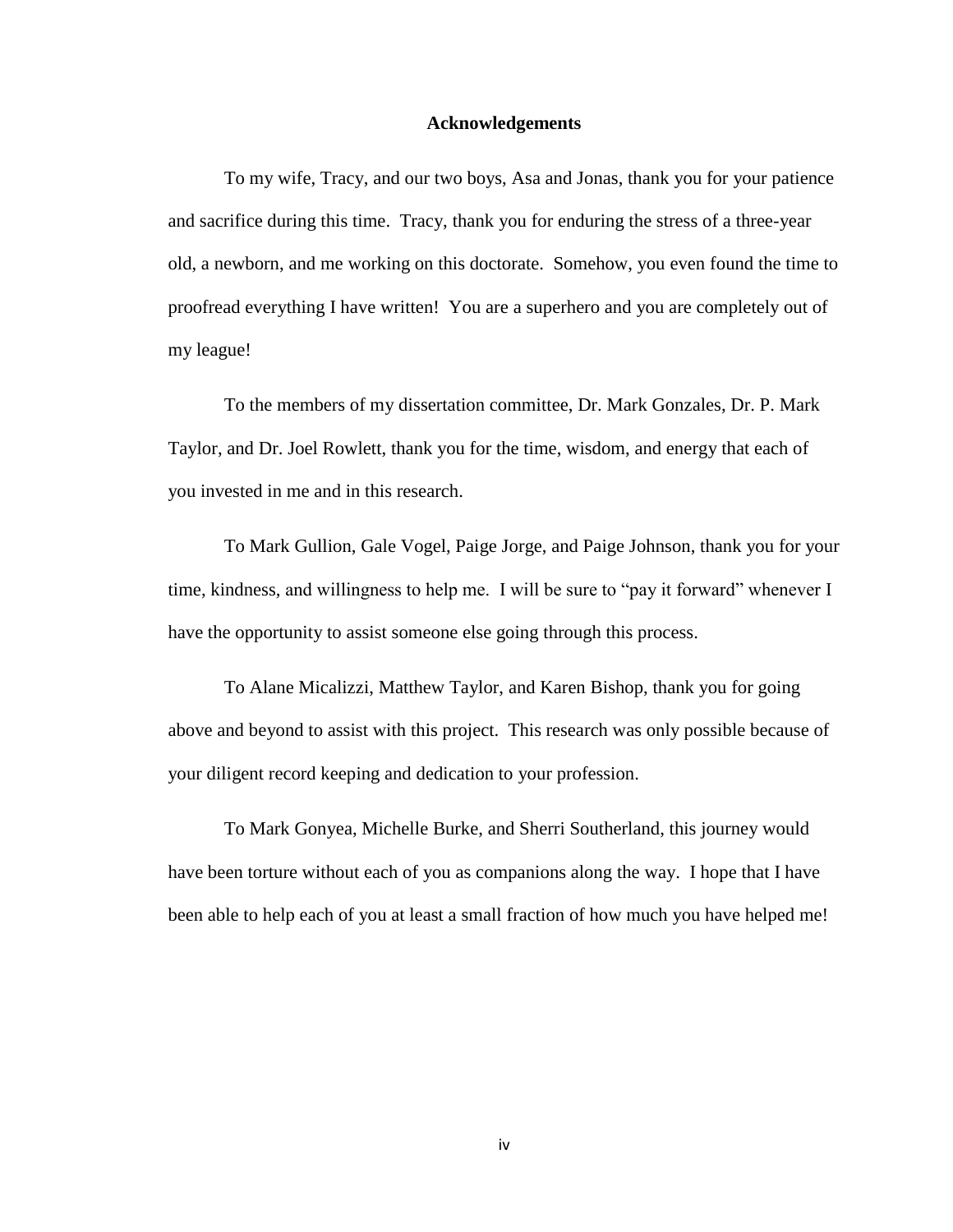# **Dedication**

This is dedicated to my parents, Richard and Amy Wise, whose lives have been dedicated to public service in education. There is no way to measure the influence that you have had on our world. By your example, you have shown me not only how to be an educator, but also a thoughtful and compassionate person.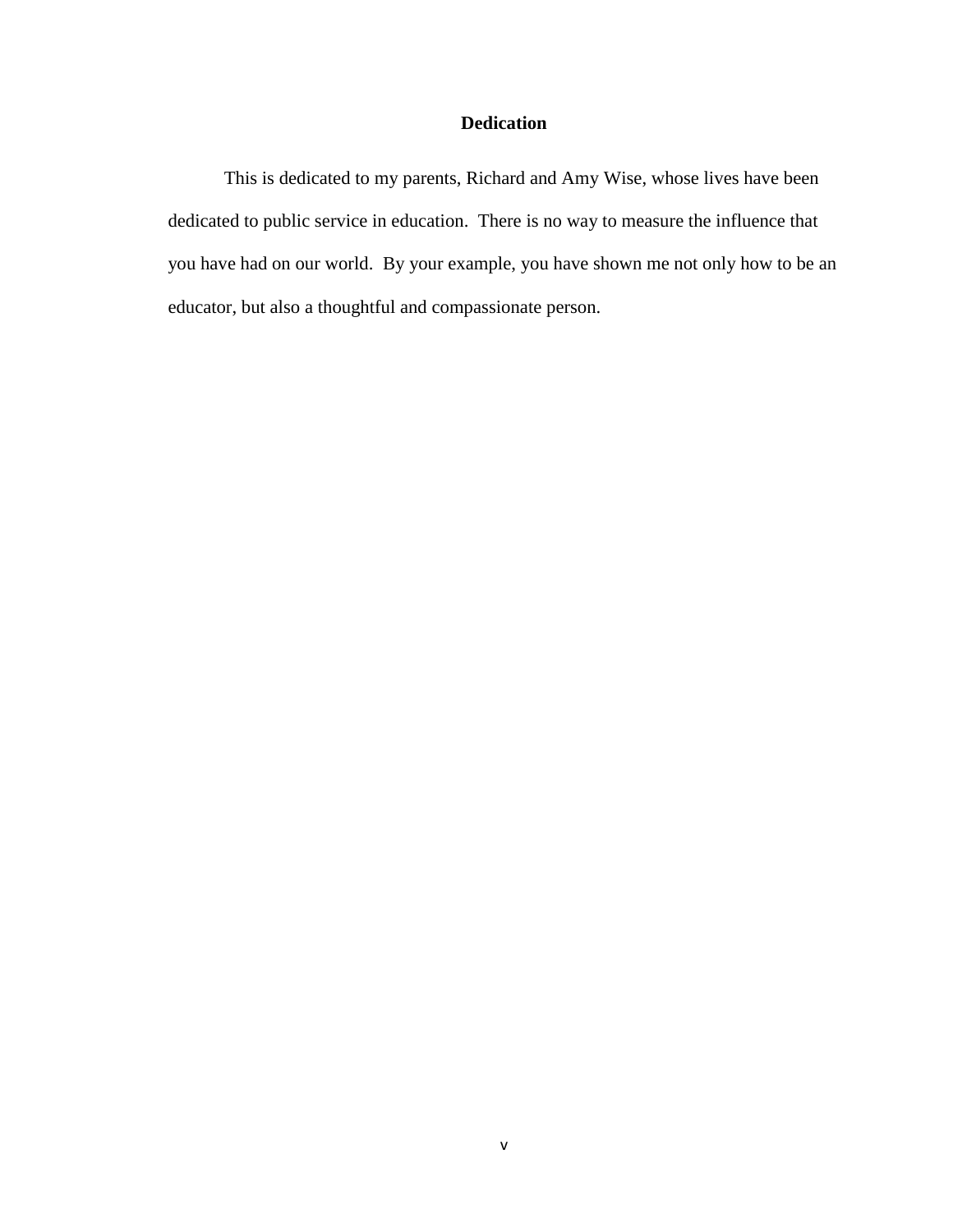# **Table of Contents**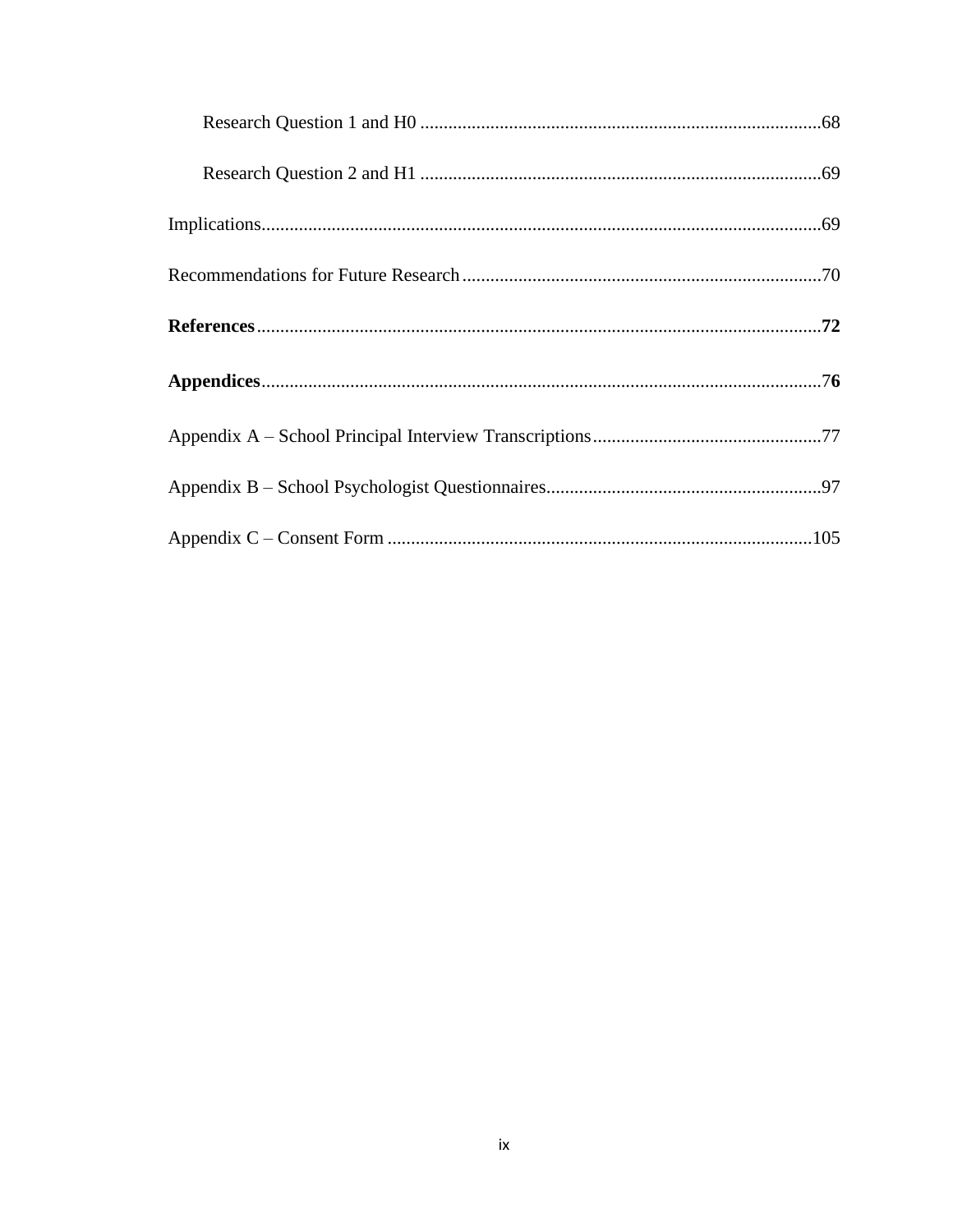# **List of Tables and Figures**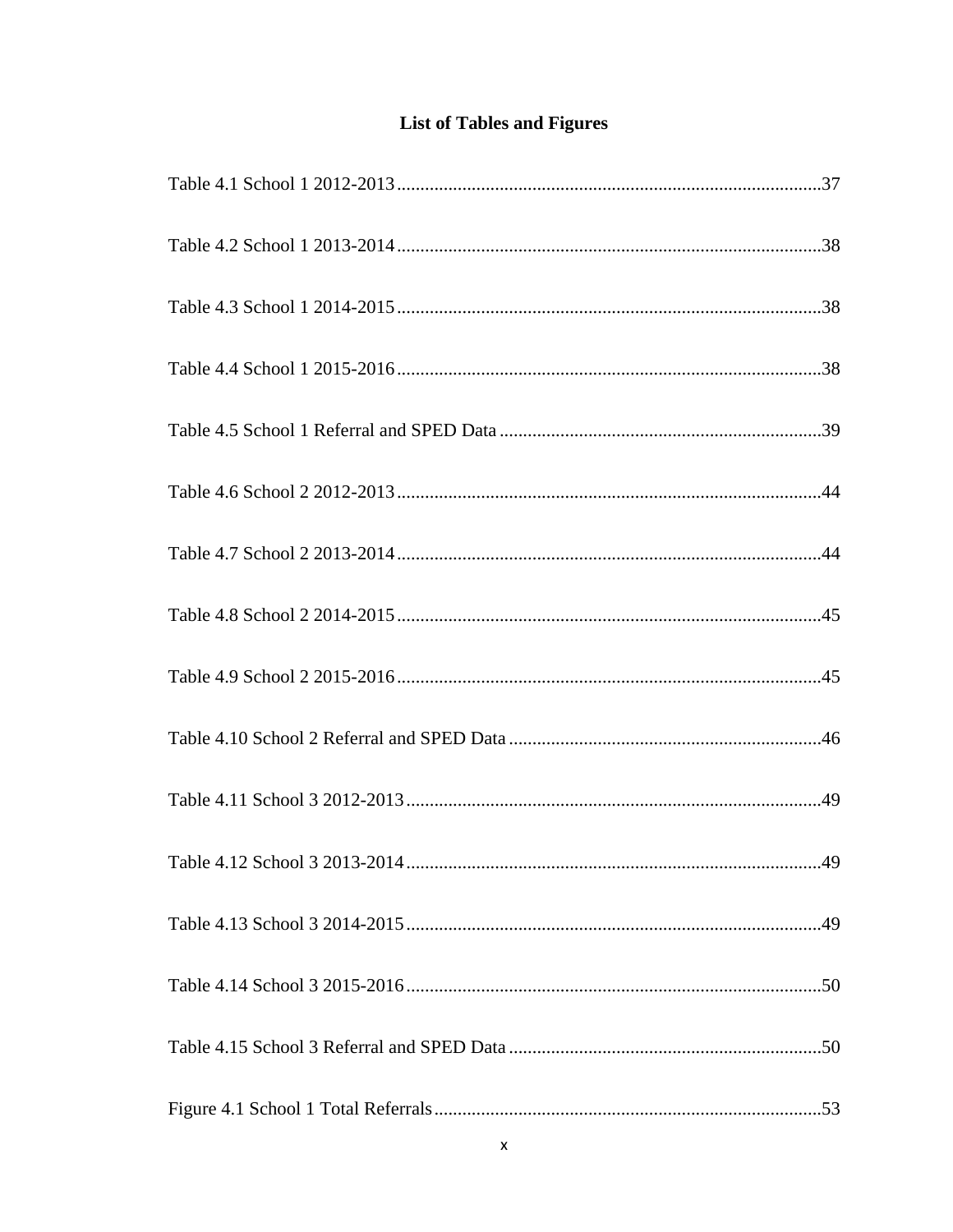| Figure 4.3 School 1 Special Education Population as a Percentage of Student Body55  |
|-------------------------------------------------------------------------------------|
|                                                                                     |
|                                                                                     |
|                                                                                     |
| Figure 4.7 School 2 Special Education Population as a Percentage of Student Body58  |
|                                                                                     |
|                                                                                     |
|                                                                                     |
| Figure 4.11 School 3 Special Education Population as a Percentage of Student Body61 |
|                                                                                     |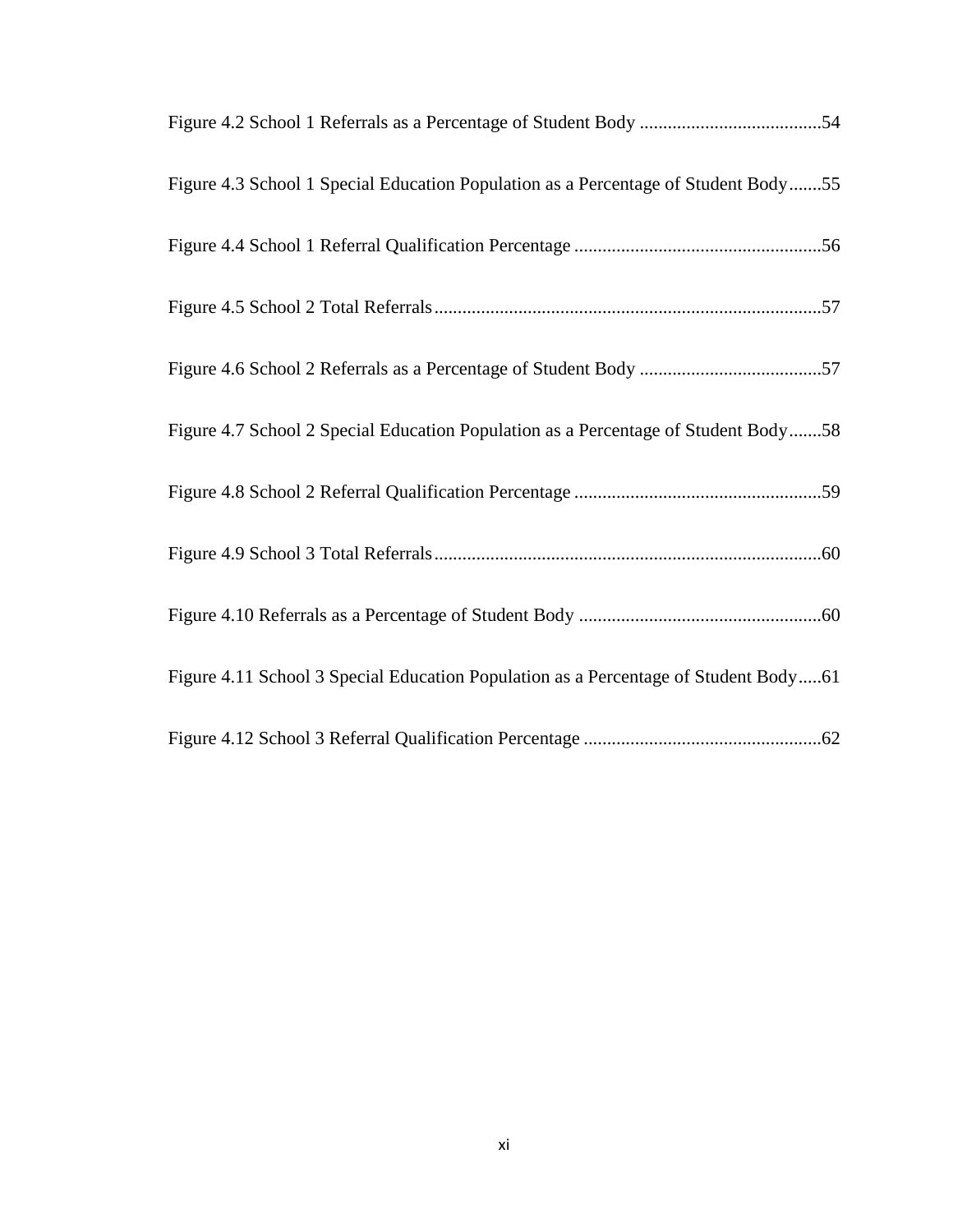#### **Chapter 1: Background and Context**

#### **Introduction and Background**

One of the primary issues in special education is the overpopulation of students with the certification of having one or more specific learning disabilities (SLD). SLD is the largest category of students receiving special education services. In 2014, there were approximately 5.7 million students receiving special education services and 42 percent of these students had a certification of SLD. Demographically, African-American and Hispanic students are overrepresented in this disability category, Caucasian and Asian students are underrepresented, and male students make up two-thirds of all students identified with SLD (Cortiella & Horowitz, 2014).

The perceived over-identification of students with SLD, and the inequitable distribution among different ages, sexes, and races have led many educational leaders to search for more reliable methods for identifying students with learning disabilities. Particularly, the I.Q.-Achievement discrepancy method for learning disability identification has come under increased scrutiny. Response-to-Intervention (RTI) was initially designed as an alternate way of diagnosing students with SLD, but it is also considered to be a preventative tool (McDaniel, Albritton, & Roach, 2013). RTI type models have been in existence for many decades, but they have increased in popularity and usage since the Individuals with Disabilities Education Improvement ACT of 2004 (IDEA 2004). RTI is an approach that uses multiple tiers for identification and intervention of student learning difficulties. Specific RTI models vary, but there are many consistent features which transcend the model. Typical RTI models include three tiers. Tier 1 offers high-quality classroom instruction, screening, and group interventions to all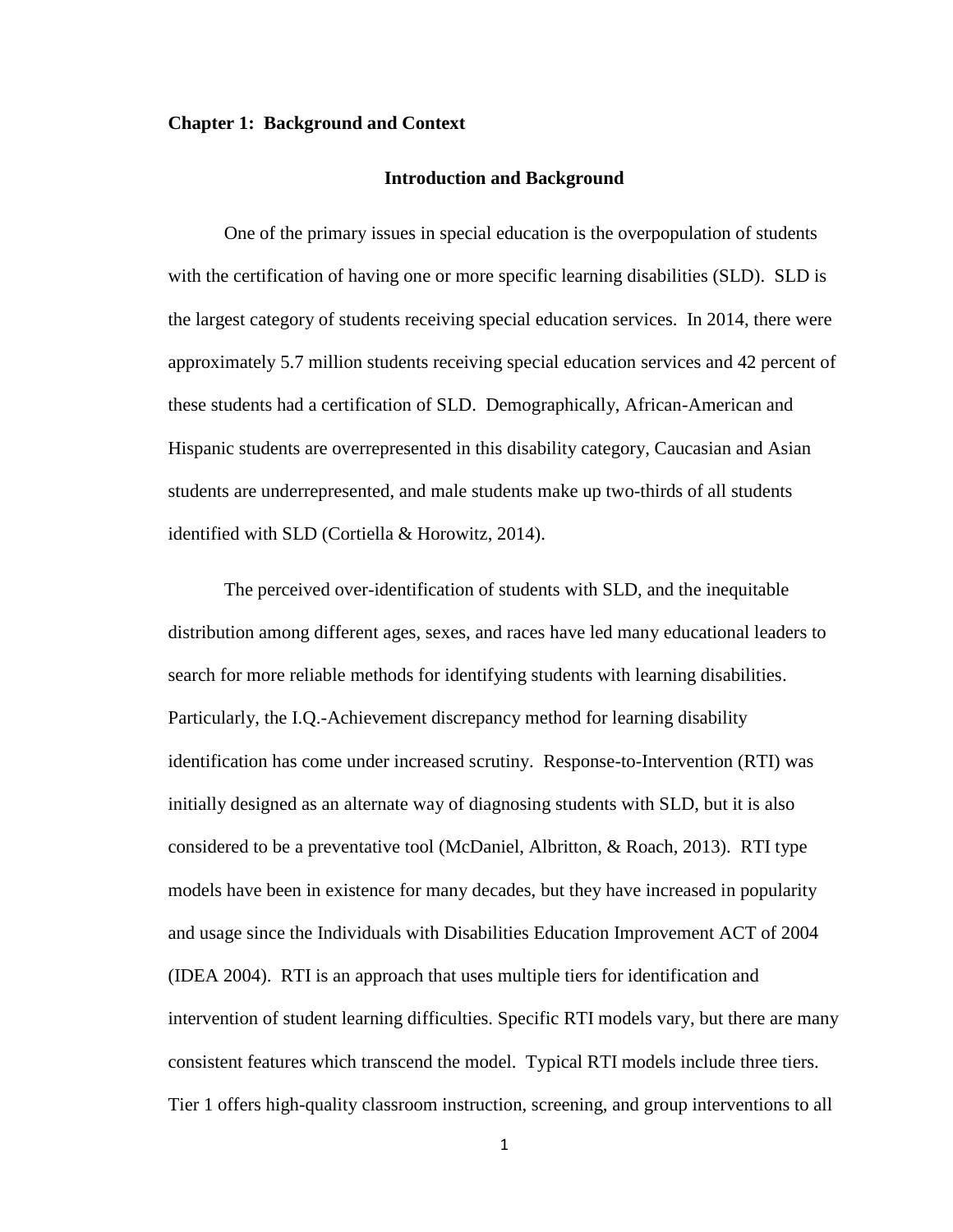students. All students receive screening, which may lead to faster identification of needs. Tier 2 offers targeted interventions to students who are identified in Tier 1 and have not adequately progressed. These interventions are typically performed in smaller group settings to complement the instruction that is taking place in Tier 1. Tier 3 offers intensive and individualized interventions for students who do not adequately progress after the targeted interventions in Tier 2. Students who do not reach the desired level of progress in Tier 3 are then referred for a comprehensive evaluation and eligibility determination for special education services (NCLD, 2016).

The 2004 reauthorization of IDEA allows schools to use data that is gathered during RTI interventions to assist in the SLD identification process. Proponents of RTI cite that it provides earlier intervention of learning difficulties and is a benefit to students in general education and in special education populations (NJCLD, 2005). Critics of RTI claim that it is redefining SLD in a way that does not respect the science behind this disability type. They argue that the over-identification of SLD could be better alleviated by a more consistent implementation of the I.Q.-achievement discrepancy models at local levels (Scruggs & Mastropieri, 2002).

## **Statement of the Problem**

The prevalence of students with SLD receiving special education services is a concern for educational leaders. If these students have innate disabilities, then it is essential that they receive services. However, if their learning difficulties can be more accurately attributed to other factors, then they could perhaps be receiving more effective interventions outside of special education. This would enable valuable resources to be utilized for other students who truly need special education services.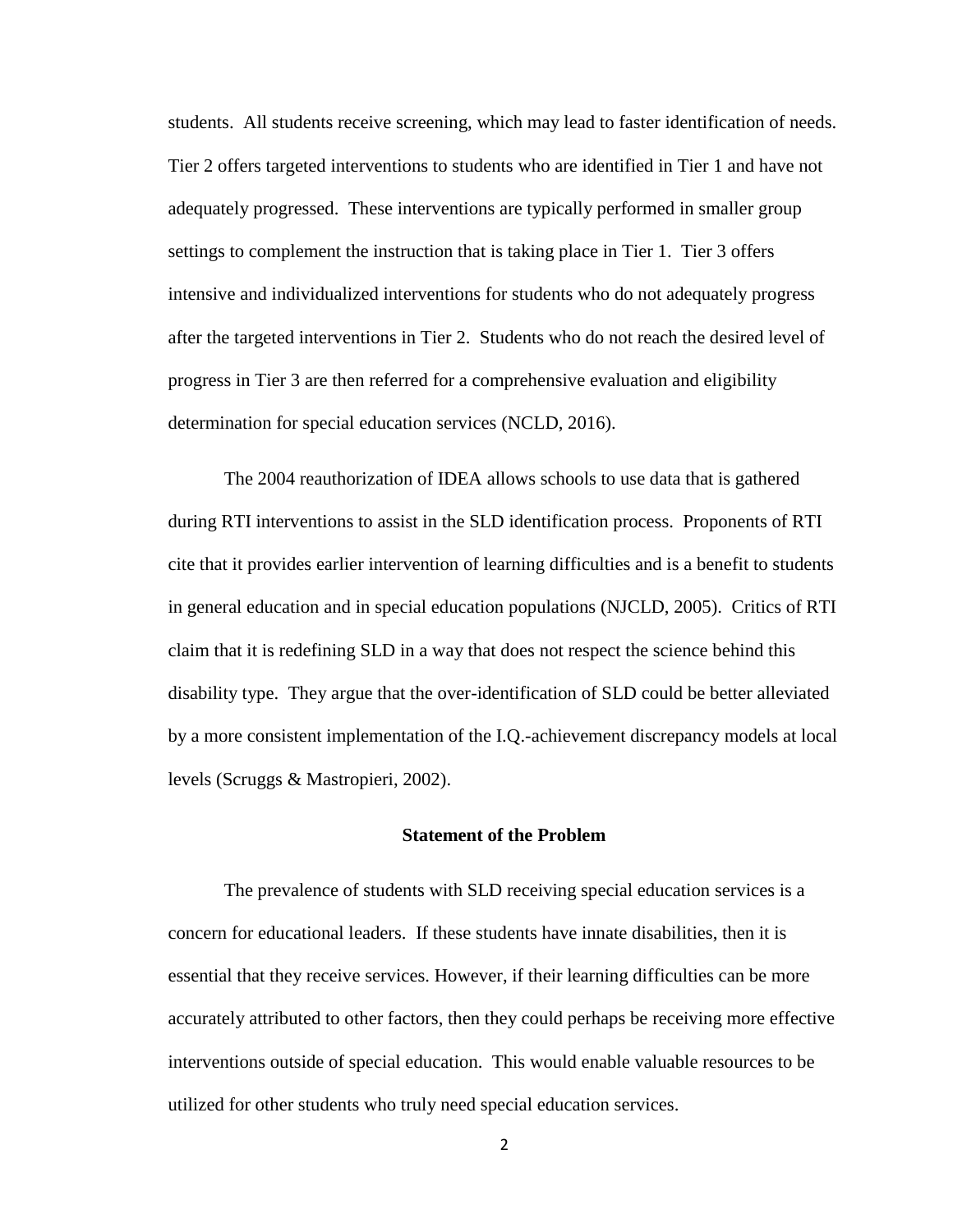#### **Purpose of the Study/Significance of the Study**

Since IDEA 2004, RTI models are being increasingly utilized in part to reduce the over-identification and certification of students with disabilities under the category of SLD; however, there is still limited research into the ability of RTI to significantly address these issues (Hughes & Dexter, 2015). This study will assist in further analyzing the effectiveness of RTI at reducing the overpopulation of students with SLD in special education.

## **Theoretical Foundation**

This study uses "systems theory" as its theoretical foundation. Systems theory transcends disciplines and argues that phenomena cannot be adequately comprehended only by analyzing the individual parts; rather, a holistic approach is needed. The individual components of a system still hold importance, but the interactions and relationships between components offer a more comprehensive view of the system outputs (Mele, Pels, & Polese, 2010).

Systems theory draws distinctions between different types of systems (Mele, Pels, & Polese, 2010). Schools, by their very nature, are open systems (Dupper, 2003). The distinctive feature of an open system is the degree to which a system interacts with its environment. An open system has five basic elements: *inputs, transformation (learning) process, outputs, feedback,* and *environment*. School *inputs* consist of human, financial, physical, and information resources. The *transformation* or *learning process* requires educational leaders to coordinate these inputs in a way that attains the goal of learning for all students. *Outputs* of a school can be measured by a variety of factors, such as growth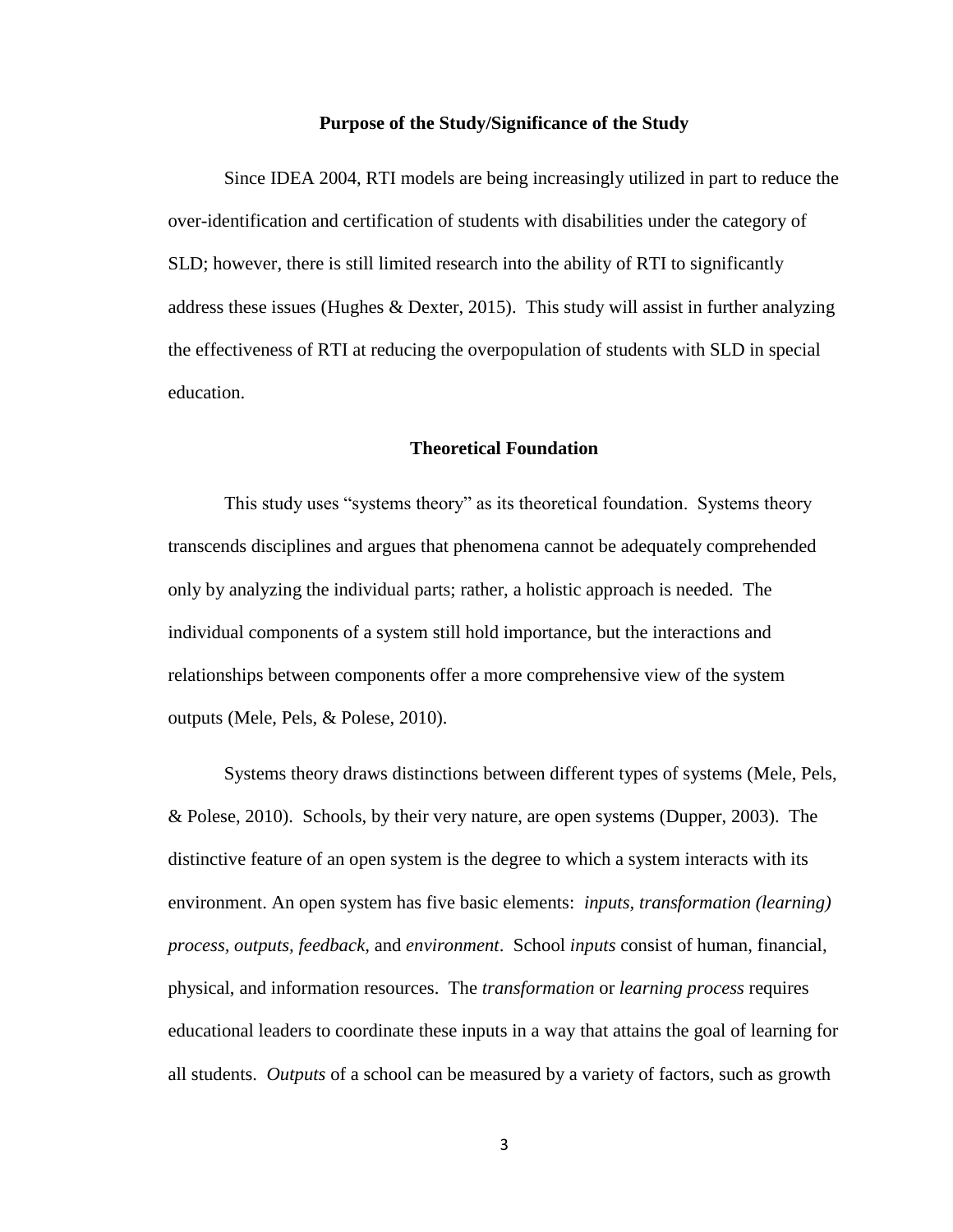of the students, relationship to the community, and satisfaction of the community. Schools give *feedback* to all stakeholders and also receive feedback from the community. Finally, the school *environment* includes all of the social, political, and economic forces surrounding the school (Lunenburg, 2010).

A study of the effectiveness of RTI lends itself well to having a systems theory theoretical foundation. Essentially, RTI is a form of systemic change within the school and the overall field of education that affects everything from bell schedules to the way that educators interact with one another. Taking a holistic approach to a study of RTI will offer valuable information as to how RTI is changing the field of education and the shifting views of learning disabilities.

# **Research Questions**

- 1. Are the number of students being referred and certified with Specific Learning Disabilities (SLD) significantly different after the implementation of Response-to-Intervention (RTI) as compared with the number certified before RTI?
- 2. Are special education referrals generated through Response-to-Intervention (RTI) models more likely to qualify students for special education services than those generated from traditional identification models?

# **Null Hypotheses**

H0 – RTI does not result in a reduction in the number of students referred to special education for SLD.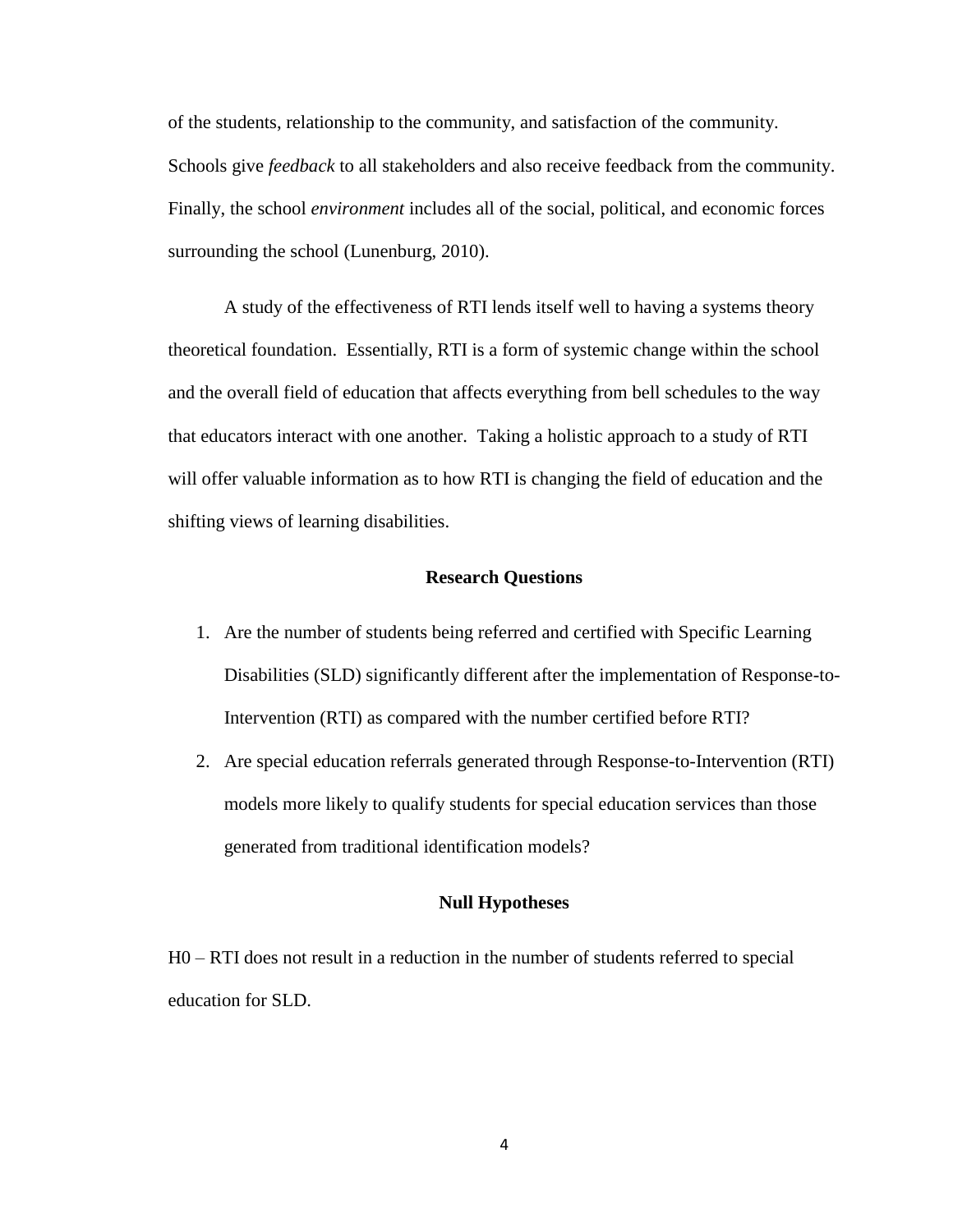H1 – Special education referrals resulting from RTI are not more likely to qualify students for special education services than referrals from I.Q.-Achievement discrepancy models.

# **Limitations and Delimitations**

The findings of this study are limited to the subject schools. Other limitations of this study are centered on the reality that every aspect of this study has already taken place. The researcher has no control over the inputs in the procedures and is only a data collector and analyzer. While detailed descriptions of the RTI models that were utilized by the subject schools over the study period will be included in the study and the fidelity of the RTI implementation will be cited to the best of the researcher's ability, the researcher has no means to ensure that the interventions were implemented properly during the period studied. In addition, the researcher is limited to the records that were saved by the school system and the individual school psychologists that were serving each of the subject schools over the period studied. There could be beneficial information to the study for which the records were not kept.

This study is limited to the subject schools being three Title I K-5 elementary schools in a rapidly growing school district in Middle Tennessee. The involvement of the school psychologists and school principals are delimitations because their positions were established prior to the study.

## **Definition of Terms**

**I.Q.-Achievement Discrepancy Model**: The traditional model that has been utilized to determine if a student qualifies for special education services under the category of SLD.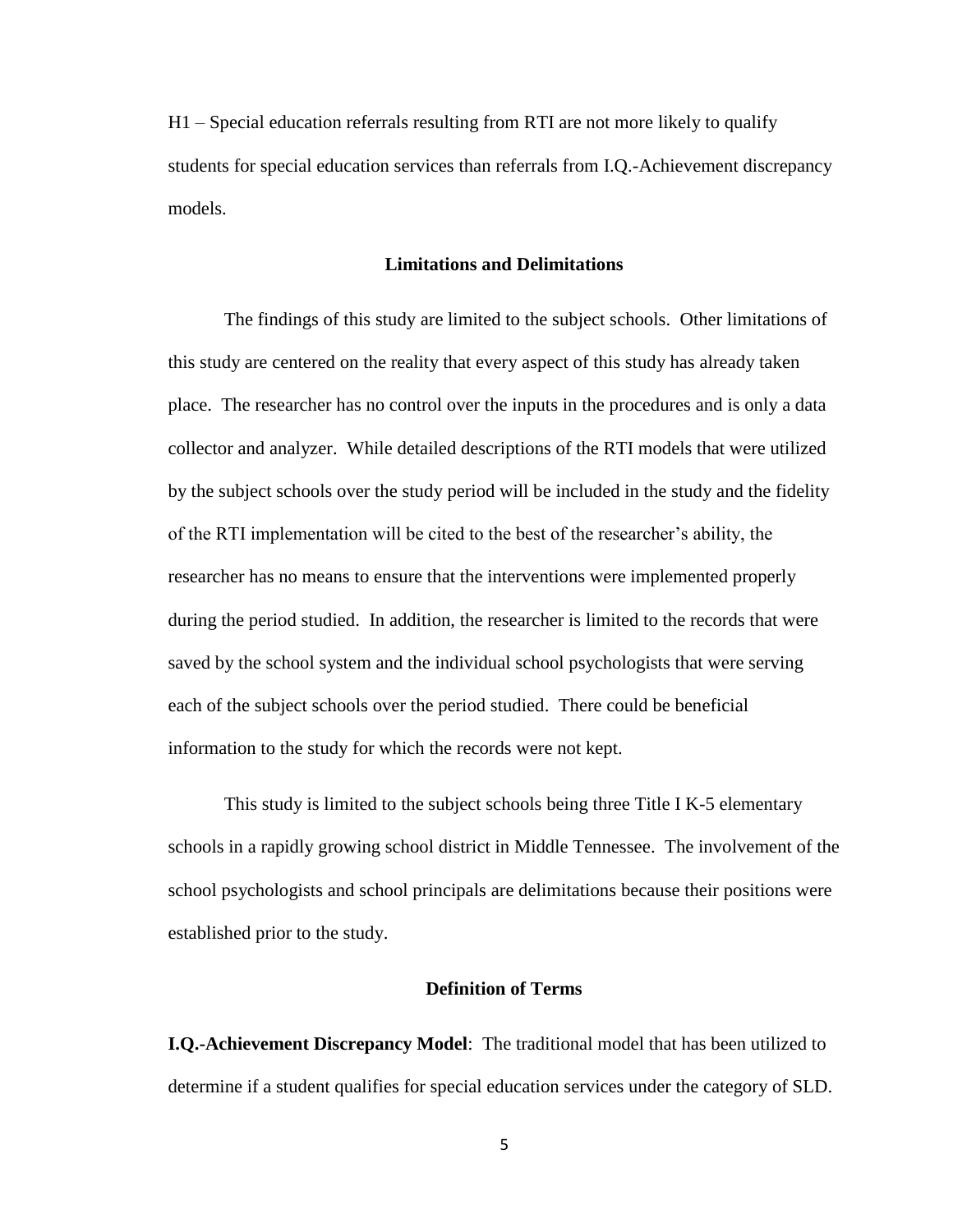A school psychologist or other qualified professional compares the results of an I.Q. test with the results of an achievement test to determine if a significant discrepancy exists in any of the categories of SLD recognized by IDEA (IRIS Center, 2016).

**Individual Education Program (IEP)**: A written statement that is developed for a student with a disability by a team of educators, parents, and the student (when appropriate). The program details the student's present levels of educational performance, involvement in the general education curriculum, and any accommodations or modifications that are required for the student to be successful (IDEA, 2004).

**Response-to-Intervention (RTI)**: An approach to intervention and identification for students with learning difficulties that includes multiple tiers. Specific models vary; however, will typically include at least three tiers of instruction. Tier 1 includes highquality classroom instruction and screening. Tier 2 includes targeted interventions for students not making progress in tier 1. Tier 3 includes intensive interventions for students who are non-responsive in tier 2 and also includes a pathway to special education services (NCLD, 2016).

**School Psychologists**: Professionals who provide direct support and interventions to students, consult with all stakeholders to improve student support strategies, and perform educational evaluations for students suspected of having learning disabilities (NASP, 2014).

**Special Education Teacher**: A teacher employed in a K-12 public school who meets all special education licensing requirements of their state and district. They are responsible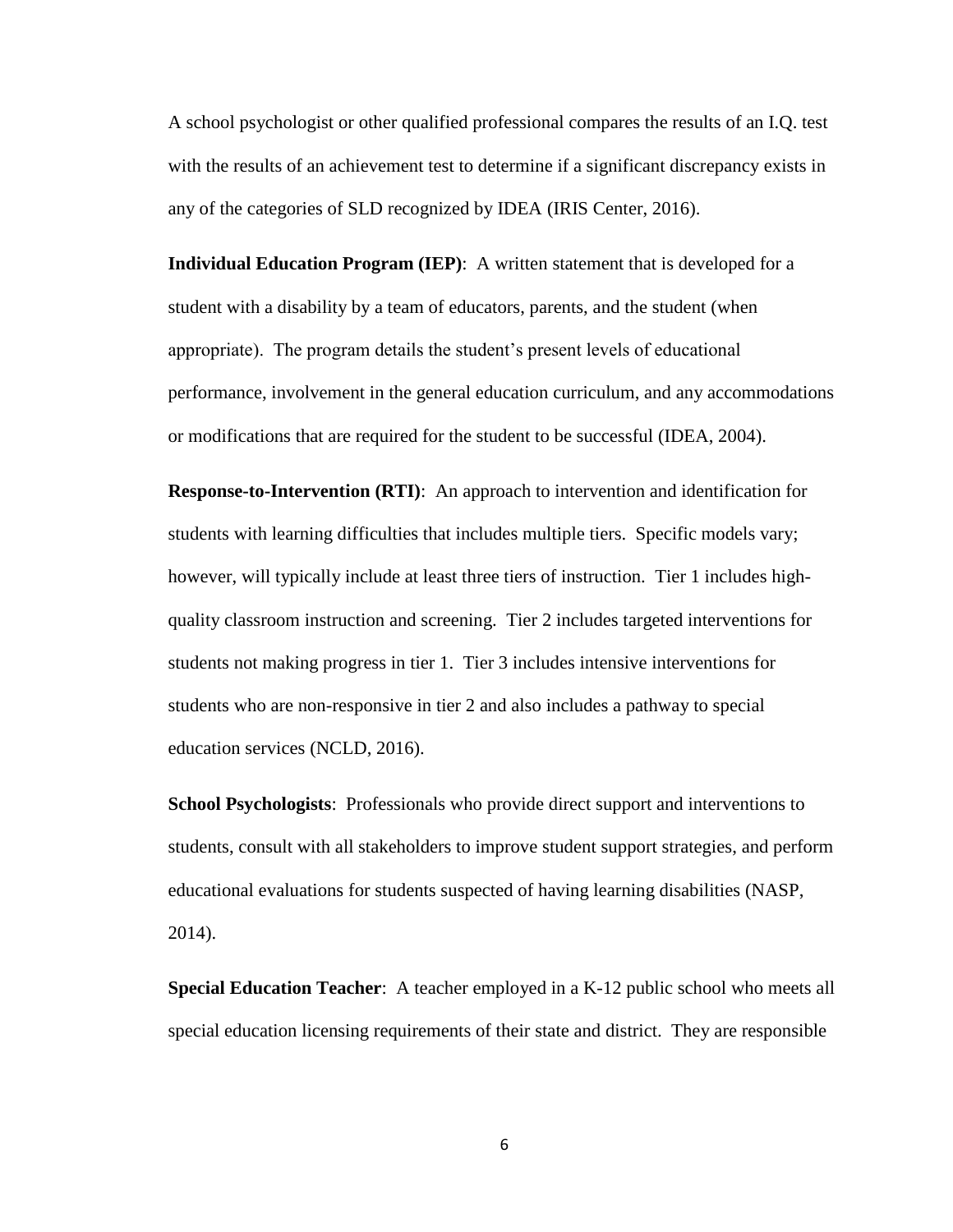for developing, implementing, and monitoring a student's IEP and progress made toward the goals which are established in the IEP (BLS, 2015).

**Specific Learning Disability (SLD)**: A disorder in the psychological processing of language. The disorder(s) may present itself in a variety of categories such as: listening, thinking, speaking, reading, writing, spelling, or mathematics (IDEA, 2004).

### **Organization of the Document**

This document is divided into five chapters. Chapter 1 provides an introduction to the study by stating its significance and analyzing the problems that exist within the education environment that surrounds the study. The theoretical foundation of the study and the research questions are detailed as well as definitions of terms used throughout the document. Chapter 2 provides a review of the current literature related to RTI and SLD certification. The review of literature includes a detailed description of several RTI models that are being utilized within school systems throughout the United States public education system. This will provide the reader with a framework in which to analyze the RTI models that are utilized in the subject schools of this study. Chapter 3 includes the research methodology and details the research procedures, instruments, and methods used to conduct the study. Chapter 4 describes the results and discussion the data analysis. Finally, Chapter 5 discusses the conclusions of the study and the implications and recommendations for future study and practice in the study of RTI effectiveness.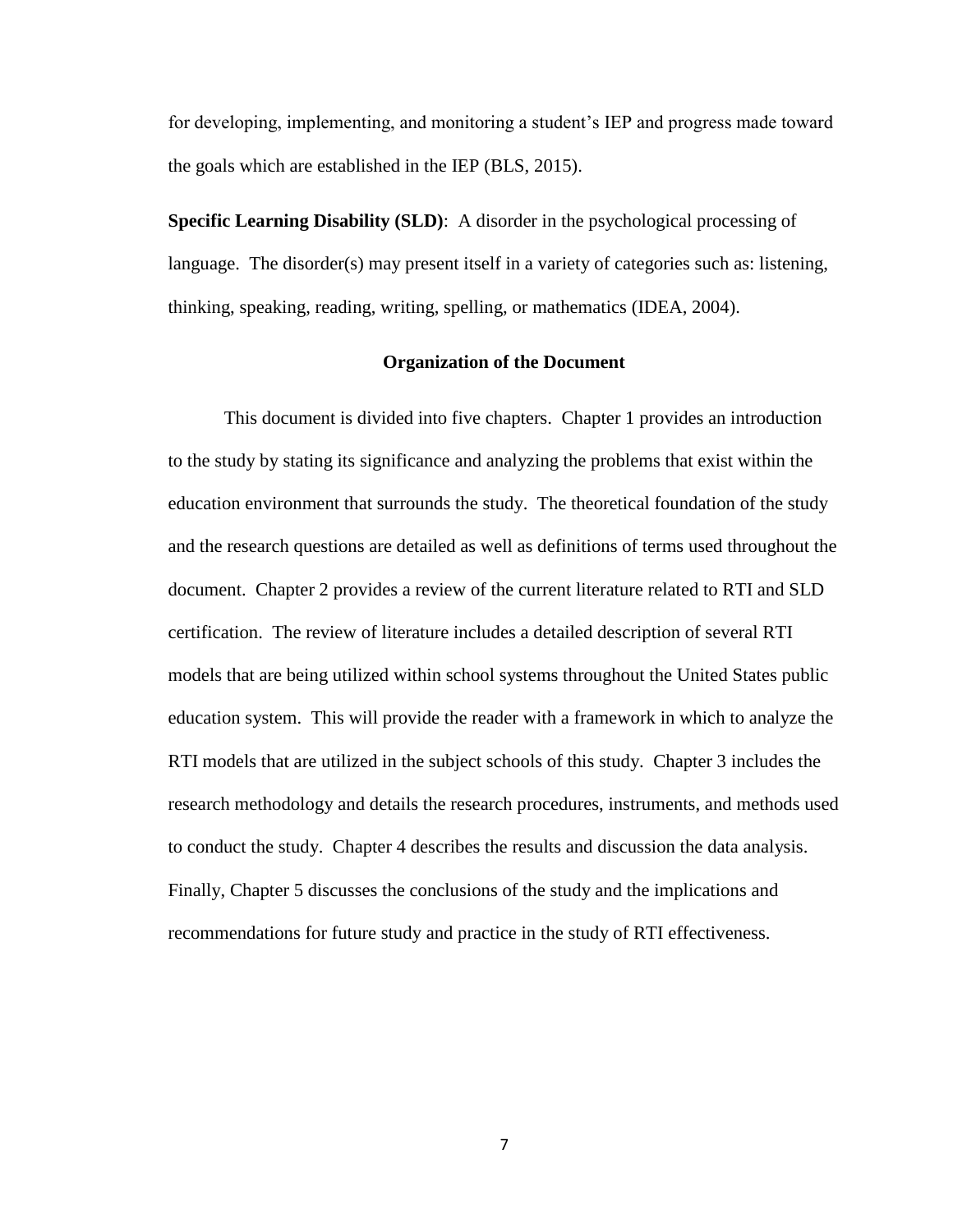#### **Chapter 2: Review of Literature**

# **Response to Intervention and Specific Learning Disabilities Introduction**

Beginning with the passage of *The Education for All Handicapped Children Act* in 1975, the primary method for identifying a student as having a Specific Learning Disability (SLD) has been the usage of an ability-achievement discrepancy model. Under this model, a team must determine whether a student has an SLD if he or she has a severe discrepancy between his or her academic achievement and intellectual ability that can be documented in specific areas (Schrag, 2000). While discrepancy criteria is still the primary means for placing students in special education, many researchers claim that this model has given rise to many significant issues that school systems must address (Moores-Abdool, Unzueta, Vazquez, & Bijlsma, 2008). The reauthorization of the Individuals with Disabilities Education Improvement Act of 2004 sought to correct some of the issues that have arisen from the use of the discrepancy model, and the law allows for school districts to use data collected from research-based interventions to assist in the identification of students who require special education services (NJCLD, 2005).

#### **Why RTI?**

Educational professionals have many concerns regarding the ability-achievement discrepancy criteria for identifying a student with a learning disability. Primarily, this approach to identification has led to an over-identification of students as having an SLD. This model resulted in many students being given the label of SLD when the root problem was poor instructional practices and not an underlying disability (Blazer, 2010). Therefore, many students were being given significant accommodations and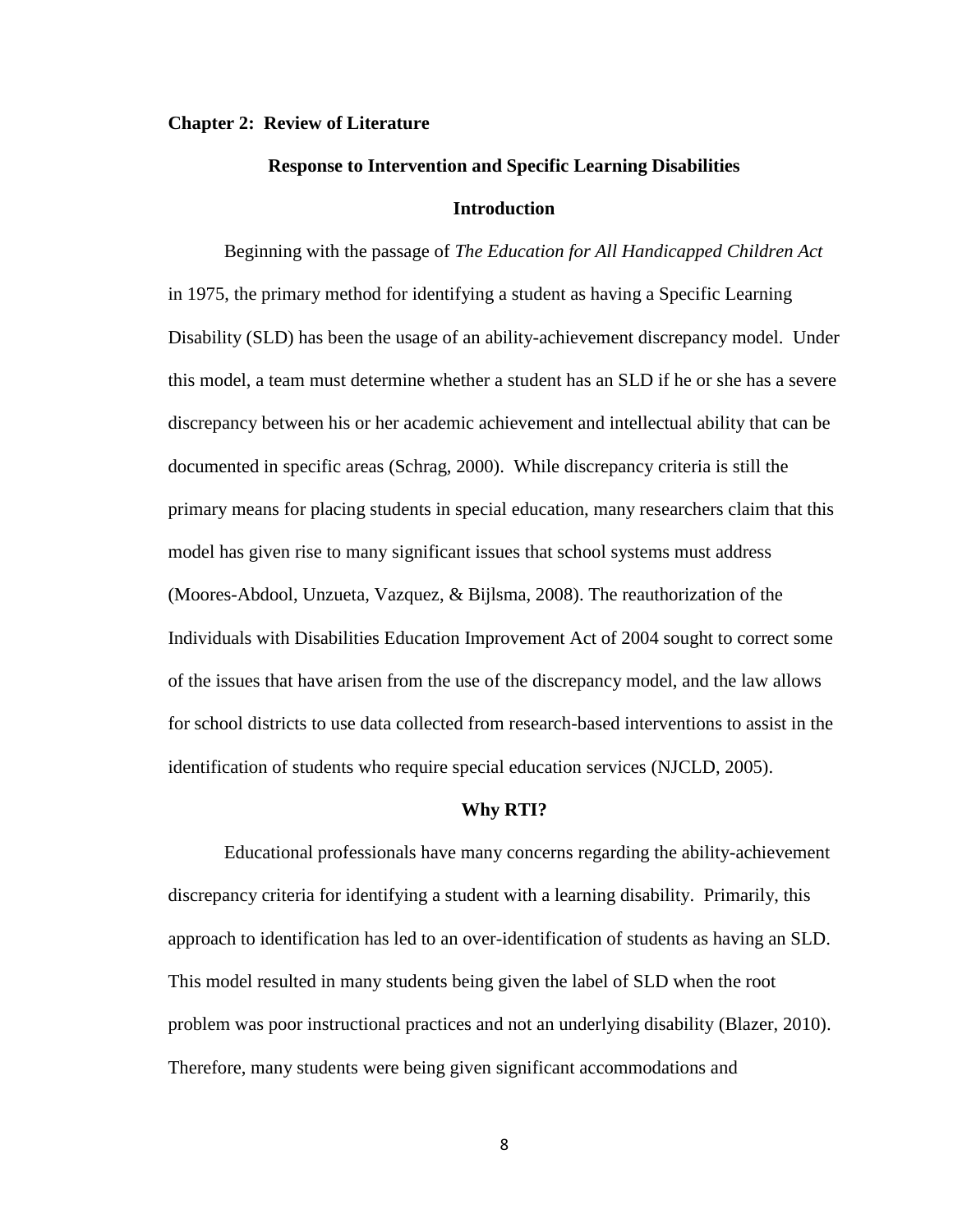modifications to the general education curriculum that were unnecessary and conditioned students to be dependent on special support. According to some researchers, this has caused many people to learn helplessness and dependency at a young age, and to expect the same support in all areas of their adult lives, which deprives them of their own independence and denies society their productivity. Proponents of RTI claim that the early interventions will better serve all students, and that many students who do have learning disabilities may respond better to these interventions. Turnbull (2009) states:

Seen in the light of the argument that classification and categorization may ill serve some students and the nation, RTI becomes an approach that is not grounded in the notion of categories and special interventions for students in disability categories but an approach to providing an appropriate, high-quality education for all students (where "all" includes those with SLD) (p. 5).

The discrepancy model also did not allow for the identification of students who were low achieving, but had no discrepancy between IQ and achievement. These students would benefit from interventions that focus on their deficit areas, but they are unlikely to receive any interventions if there is no identifiable discrepancy between their expected level of achievement and their actual level of achievement. In addition, critics believe that the discrepancy model has led to students having to experience years of failure before they receive the needed interventions to accommodate their individual needs (Blazer, 2010). The validity of discrepancy practices has also been criticized because of the relative ways in which they are administered. Students in higher performing school districts may be more likely to show discrepancies relative to their peers, than students in lower performing districts. Disturbingly, there is research evidence that shows that the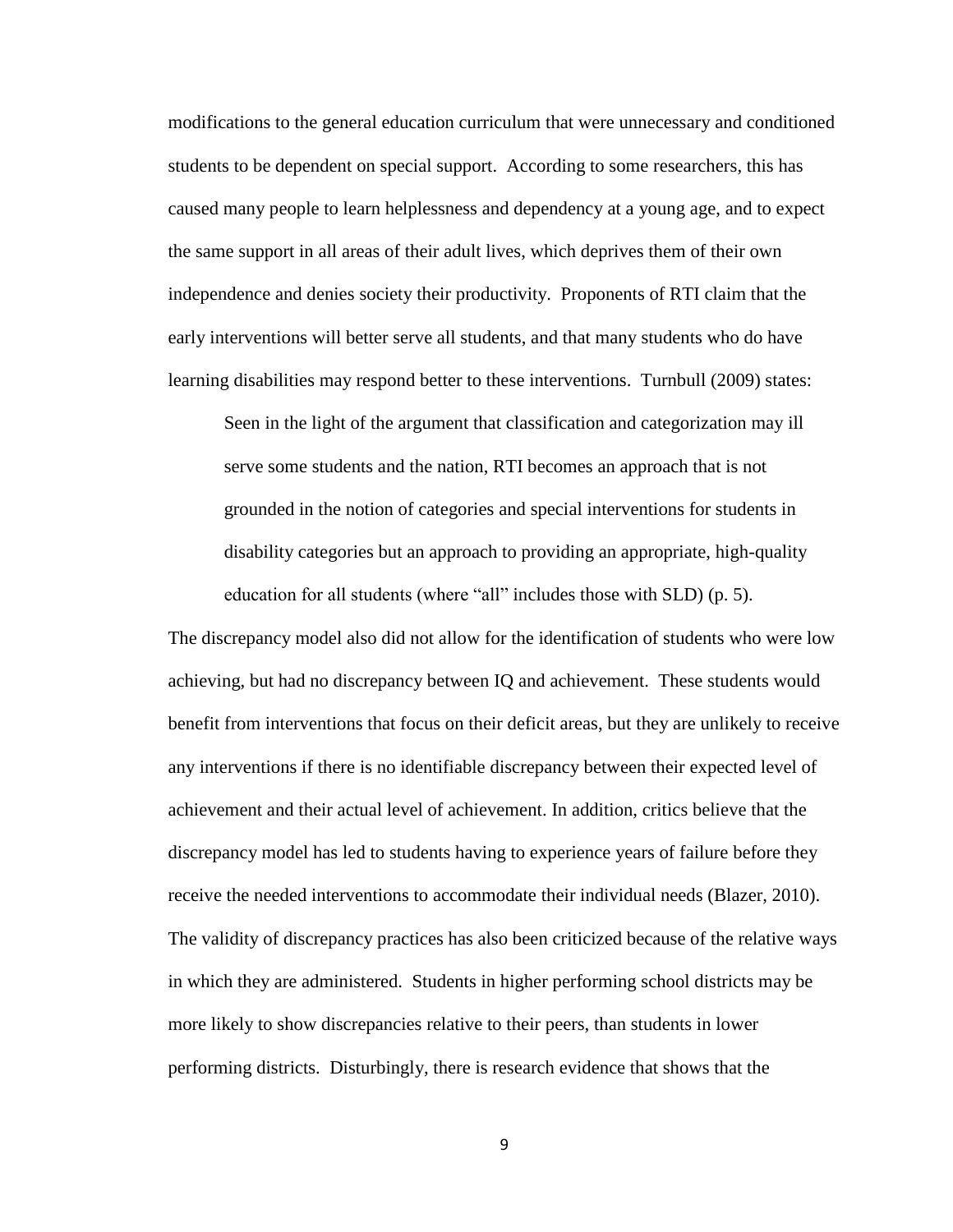identification patterns in many school districts reveal more about the type of student that particular district tends to identify as learning disabled, than it does about innate disabilities within the students. (Peterson, Prasse, Shinn, & Swerdlik, 2007).

Particularly concerning has been the disproportional number of minority students being identified with SLD. In 2002, African-American students were twice as likely to be identified SLD as Caucasian students (Moores-Abdool, Unzueta, Vazquez, & Bijlsma, 2008). Critics of the discrepancy model claim that it does not accurately rule out many of the factors that could be causing the students' learning difficulties other than a learning disability. Consequently, they call for the use of multiple assessment measures. They claim that the discrepancy model cannot prove that a student's difficulties are not due to a cultural differences, limited English, or poverty. Many minority students are being identified as having an SLD when many of these other factors are the root cause of their learning difficulties (Burnette, 1998). In addition to RTI, IDEA 2004 has attempted to further address the issue of overrepresentation of minority students in special education. According to the law, states have to track how many minority students are being placed in special education and they also have to provide significant early-intervention programs tailored to students in groups that are identified as being overrepresented (NJCLD, 2005).

Due to the above stated issues, educational leaders began to advocate for an alternate approach to intervention and special education identification. The reauthorization of IDEA in 2004 allowed school systems to use data obtained from research-based interventions in the determination of special education eligibility. RTI is a model for administering these interventions to students who are struggling (Blazer, 2010). RTI offers many potential benefits over the discrepancy model. First, RTI allows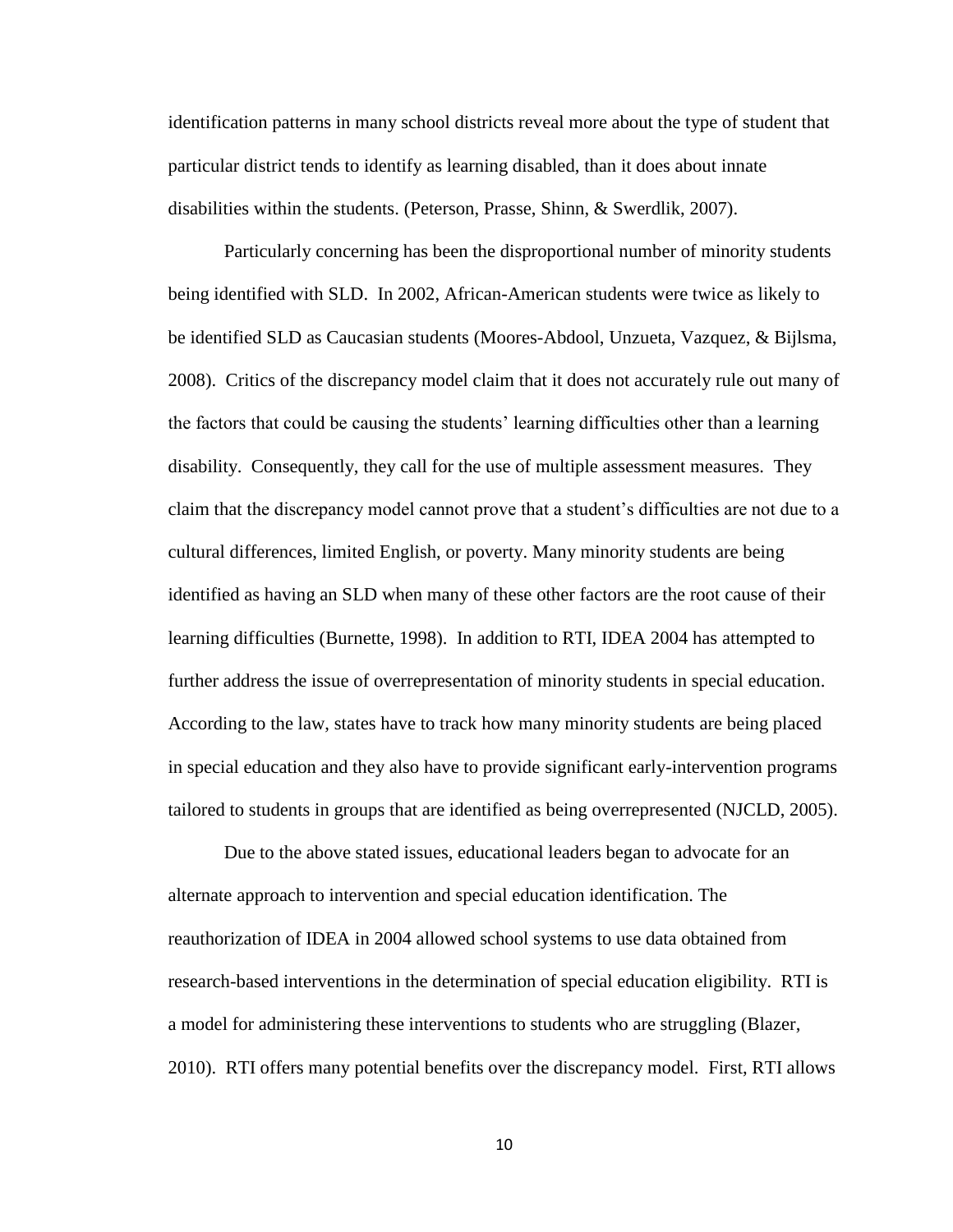for much earlier intervention for students who are struggling with content. Students will be receiving needed assistance instead of having to wait to be entered into special education. The earlier described discrepancy model makes it difficult to identify students with SLD until at least the third grade. Second, an RTI approach will more effectively distinguish between students with learning disabilities and students whose low achievement is related to other factors. One of the primary goals of RTI is to provide appropriate intervention for both students with SLD and without SLD. This will potentially lead to a decrease in referrals. The underlying premise for this is the belief that if a student without disabilities is provided with the proper instruction, then they will respond positively to the intervention, whereas a student with SLD will not. Similarly, it can help decrease the over-identification of minority students. Lastly, the use of progress monitoring throughout the process will offer more relevant data than the previous method of identification. Even if a child is eventually referred to special education, the RTI process will provide the special education personnel with valuable information about the student's response to a variety of research-based instructional methods (NJCLD, 2005). While RTI is a valuable tool to assist educators in the identification of specific learning disabilities in students, viewing RTI as only a means of diagnosis limits the potential of RTI practices. RTI should instead be viewed as a systematic way to allocate resources in ways that will enhance the learning of all students, including students with disabilities (Jimerson, Burns, & VanDerHeyden, 2007).

There is not a universal model for RTI implementation; however, it is helpful if a common RTI framework is developed so that the stakeholders have a clear understanding of the practices and interventions involved in each tier (NCRTI, 2010). In general, RTI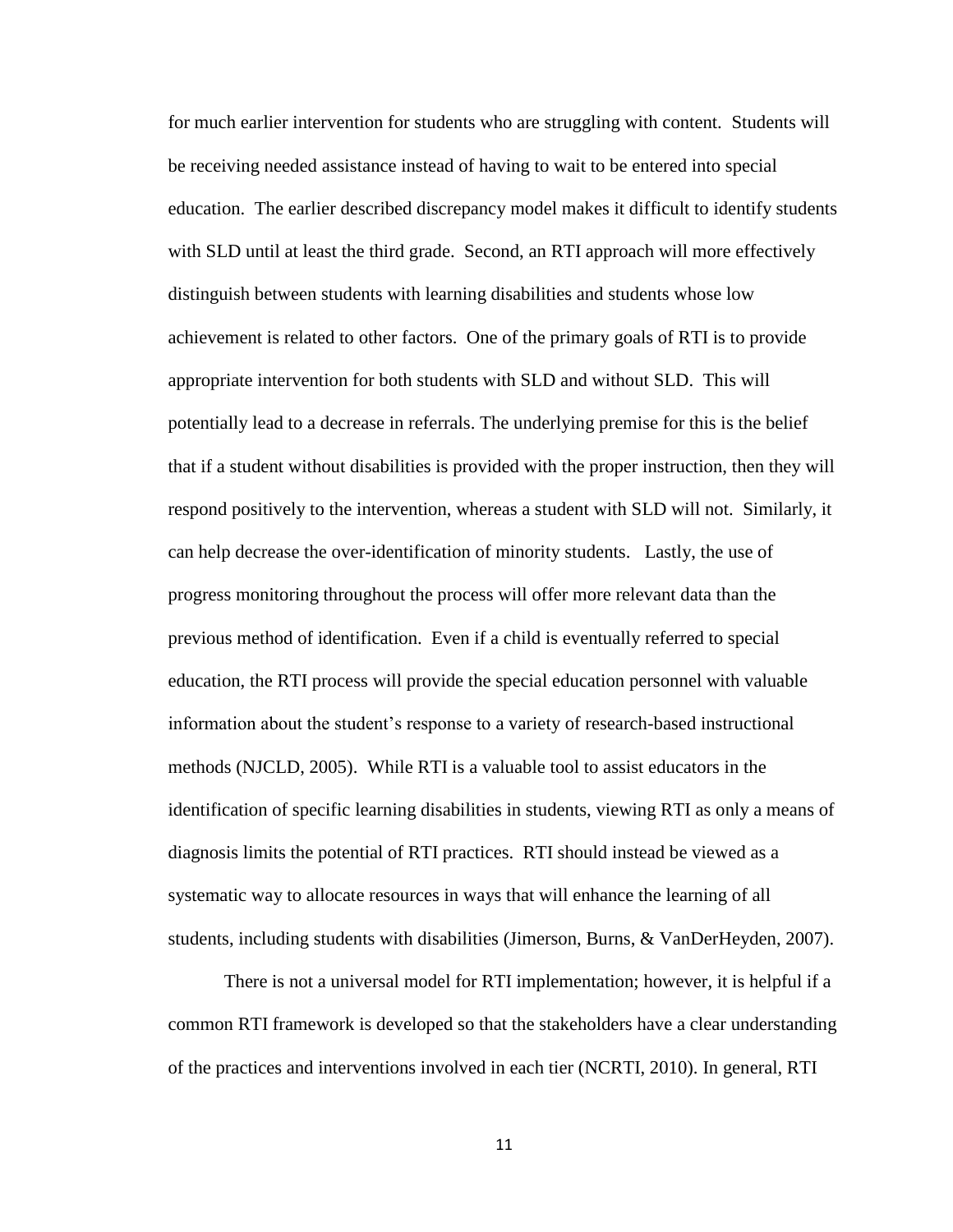models include multiple tiers to assist students. Tier 1 instruction occurs in the general education environment with high-quality instruction. Tier 1 typically includes a universal screener to gauge the level at which each student is performing and there is continuous progress monitoring to guide instruction. Tier 2 provides instruction for students who are not progressing at an adequate rate with their peers. In this tier, students receive more specialized instruction within the general education environment that is targeted to their individual needs. Professionals must collaborate to monitor effectiveness and modifications to the program. Tier 3 is the most intensive tier and this is the stage where students will be further evaluated for special education eligibility through multiple sources of data which may include a variety of testing, observations, and data collected from the previous tiers of the RTI model. The IDEA procedural safeguards concerning evaluations and eligibility still apply (NJCLD, 2005).

## **Arguments Against RTI and Challenges to Implementation**

Although RTI has been accepted by many professionals, it still has its critics. Critics of the RTI approach to identification claim that the system's criteria for disability determination is too vague. They claim that the system could lead to inconsistencies among school districts at what would constitute a failure to respond to a specific intervention. For example, who decides at which level of failure the student will be referred to Special Education? Many believe that RTI is a great first step in the eligibility process; however, it should not be the only criteria for evaluation (Kavale, Holdnack,  $\&$ Mostert, 2005). This is such an important area of study that in 2007, the Council of Exceptional Children (CEC) released a statement regarding the use of a comprehensive evaluation, in addition to RTI data as: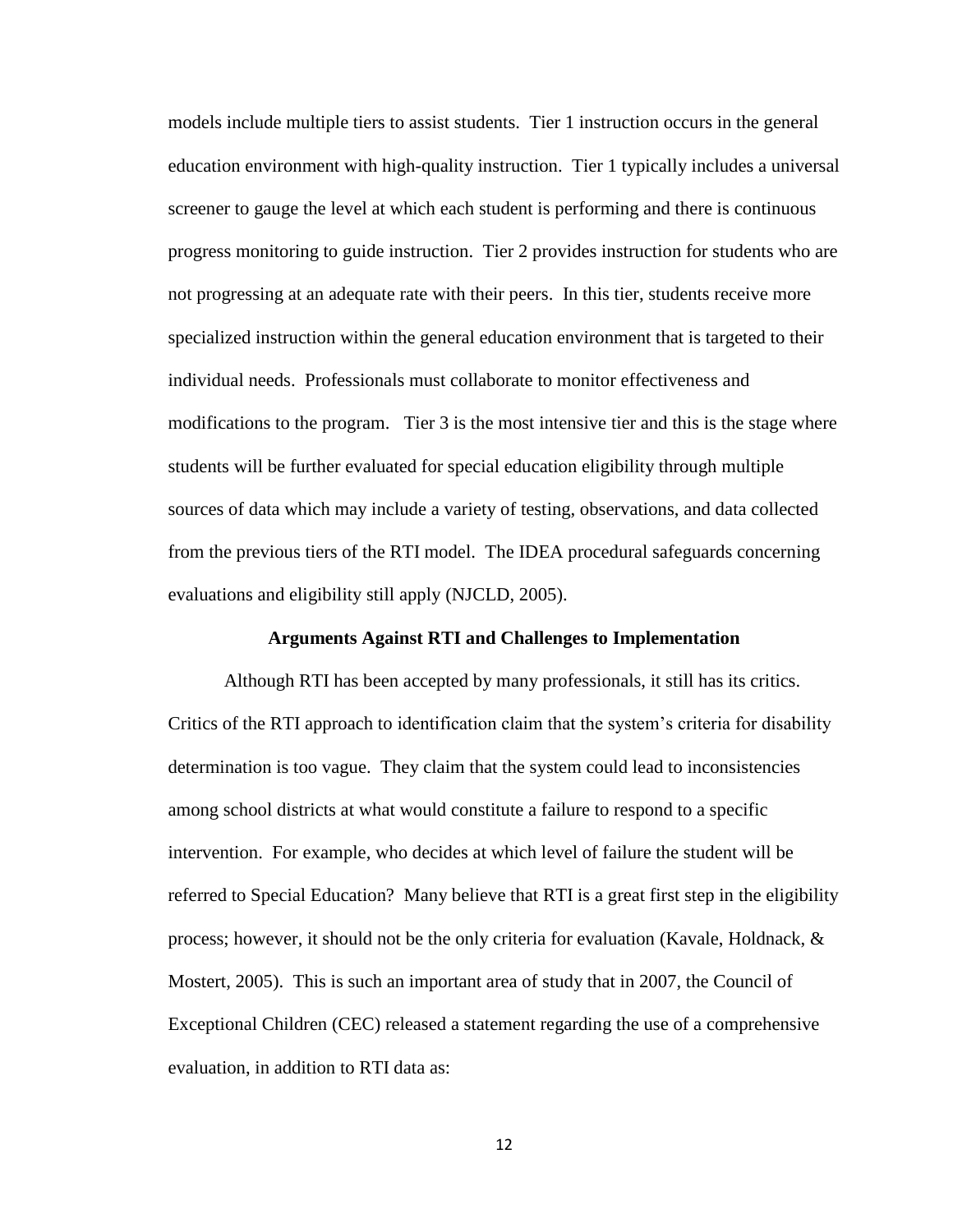non-negotiable…Data from responsiveness to instruction in tiers one and two shall not be a substitute for a comprehensive evaluation. RTI data does not provide sufficient data to rule out or identify a disability. A comprehensive evaluation shall provide additional data to exclude other potential primary causative factors and inform individualized special instruction, including any accommodations, modifications, assistive technology, and behavioral/learning supports needed (p. 2).

Critics claim that the use of underachievement as the criteria for intervention will exclude some students who have SLD, but are still high-achieving. These students would still benefit from having Special Education accommodations, but they will never receive them due to their ability to achieve in the typical range. Similarly, some students will continue to be underachieving despite interventions, but their difficulties still do not merit a label of SLD (Kavale, Holdnack, & Mostert, 2005). While researchers agree that using RTI alone is not sufficient in being able to effectively identify a learning disability, it can serve as an important aspect of a further comprehensive evaluation. Many feel that RTI is better used as a means to establish a pool of at-risk students who can then be evaluated for special education eligibility (NJCLD, 2005). In this way, RTI could be considered a first step in the identification process. Others claim that the problem is not with the discrepancy model of identification; rather, the way schools have utilized the discrepancy model is the primary issue. Moreover, these critics argue that the definition of SLD is one of the root causes of its identification problems. They state that the definition of SLD does not adequately set the parameters for the condition. This is because the word "discrepancy" is not quantified in the literature; but it is used as the primary vehicle for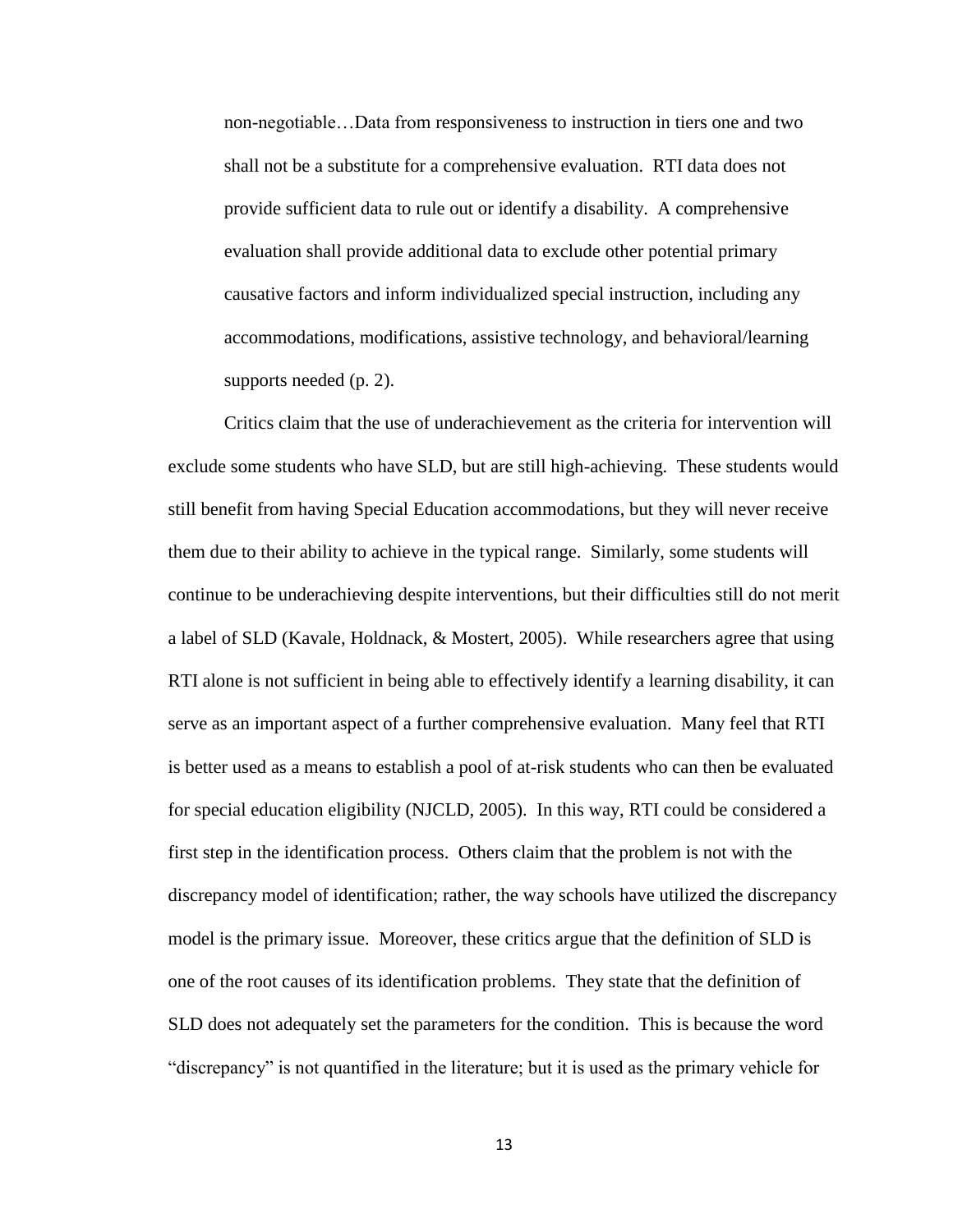special education eligibility. This leaves the door open to an over-identification of students with SLD because there are not well-defined limits to diagnosis. In their view, RTI would further complicate the issue by removing I.Q. from the diagnosis criteria and only focus on a student's responsiveness to the interventions, without taking their expected achievement into consideration. Nonresponsiveness should not be considered a diagnosis criterion because the nonresponsiveness could be due to a variety of factors, not necessarily the presence of a learning disability (Kavale, 2005). Several proponents of this view claim that a more reasonable response to over-identification issues would be to focus more on consistent identification criteria implementation at the local level. This would result in a reduction of approximately one third of students being identified as having learning disabilities (Scruggs & Mastropieri, 2002).

Critics are also hesitant regarding the changing roles of many educators once RTI is implemented. All educators will be affected by the decision to implement RTI. For example, many special education teachers and other learning disability specialists will have to take on the roles of the interventionists, and they will be expected to become proficient in a variety of research-based methods and material in a relatively short amount of time. In addition, general education teachers will have to be become proficient in the new assessment procedures and data collection methods for progress monitoring and be able to interpret the data to inform their instruction. These changing roles are a concern due to the importance of fidelity and consistency within an effective RTI model (NJCLD, 2005).

Another concern regarding RTI is that there is very little research as to how it applies to students above primary and elementary school age (NRCLD, 2007).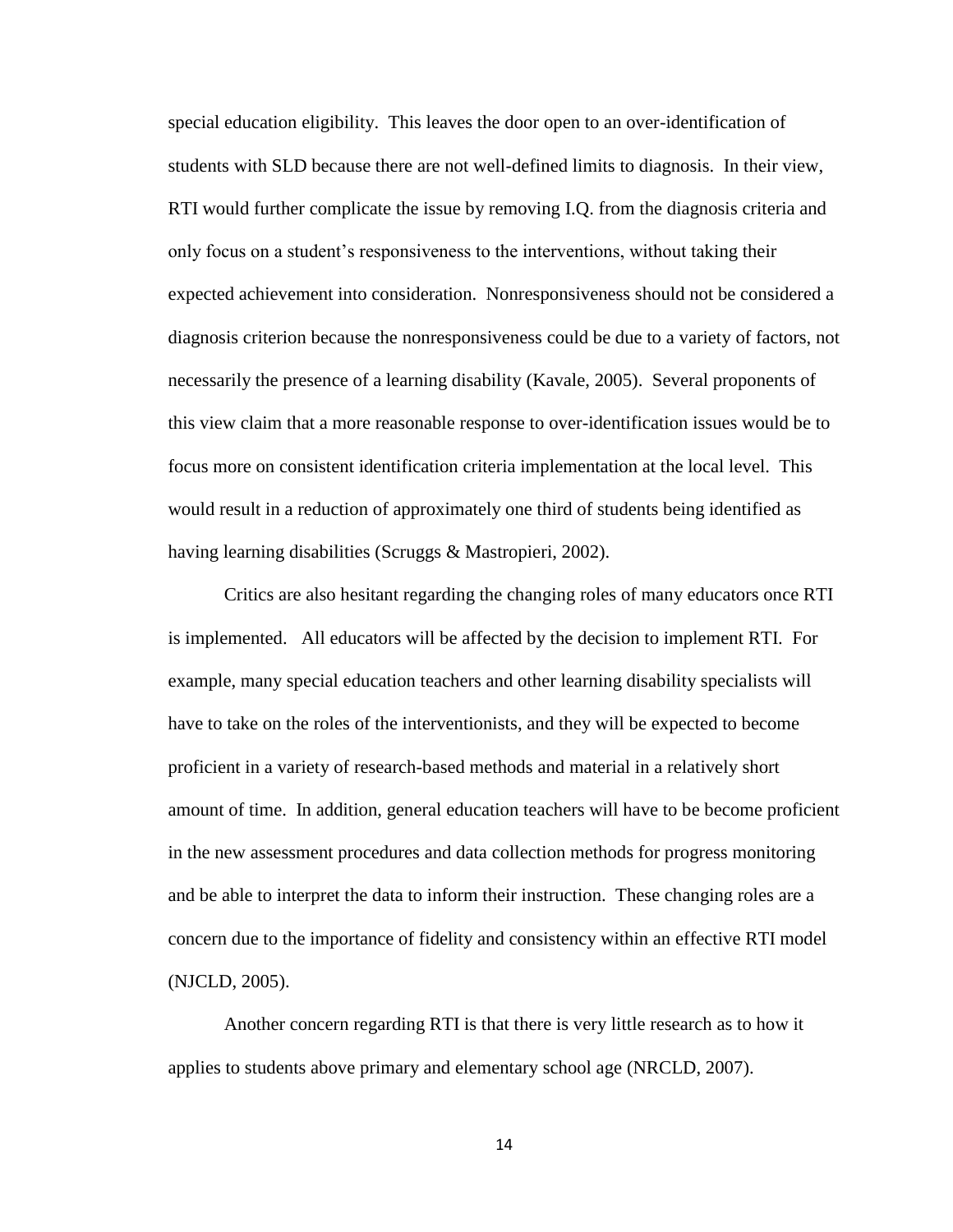Implementation of RTI in the secondary school environment produces some unique challenges, particularly in the area of scheduling. Many fear that RTI in the secondary schools will force students to have to trade arts and humanities instruction in order to participate in the necessary interventions. Completing state-mandated graduation requirements and pathways will be difficult if a student has to participate in significant intervention time. A 2011 study surveying the opinion of special education directors showed that many directors felt that the specific content-driven nature of secondary school courses were a barrier to RTI and the schedules would leave no time for teacher collaboration for the monitoring of interventions (Sansosti, Goss, & Noltemeyer, 2011).

#### **Results of RTI Implementation**

Despite the many criticisms of RTI and challenges to implementation, the model is showing some impressive results. It is still too soon to determine the long-term effects that RTI will have on the SLD population, although there are many promising findings that are showing many positive effects of RTI and its ability to reduce the number of special education referrals. The Council for Exceptional Children reports that many schools often see an increase in the number of referrals for special education in early grades and a decrease in new referrals in later grades (Blazer, 2010). This could mean that students are now receiving adequate interventions early in the process and are able to meet their needs in the general education environment without special education services.

A 2011 study of an urban elementary school's implementation of RTI showed very positive results in regards to a reduction in special education referrals. Prior to RTI implementation, this school had an initial special education referral rate of 10%, the highest initial referral rate in their district. After only one year of RTI, the school showed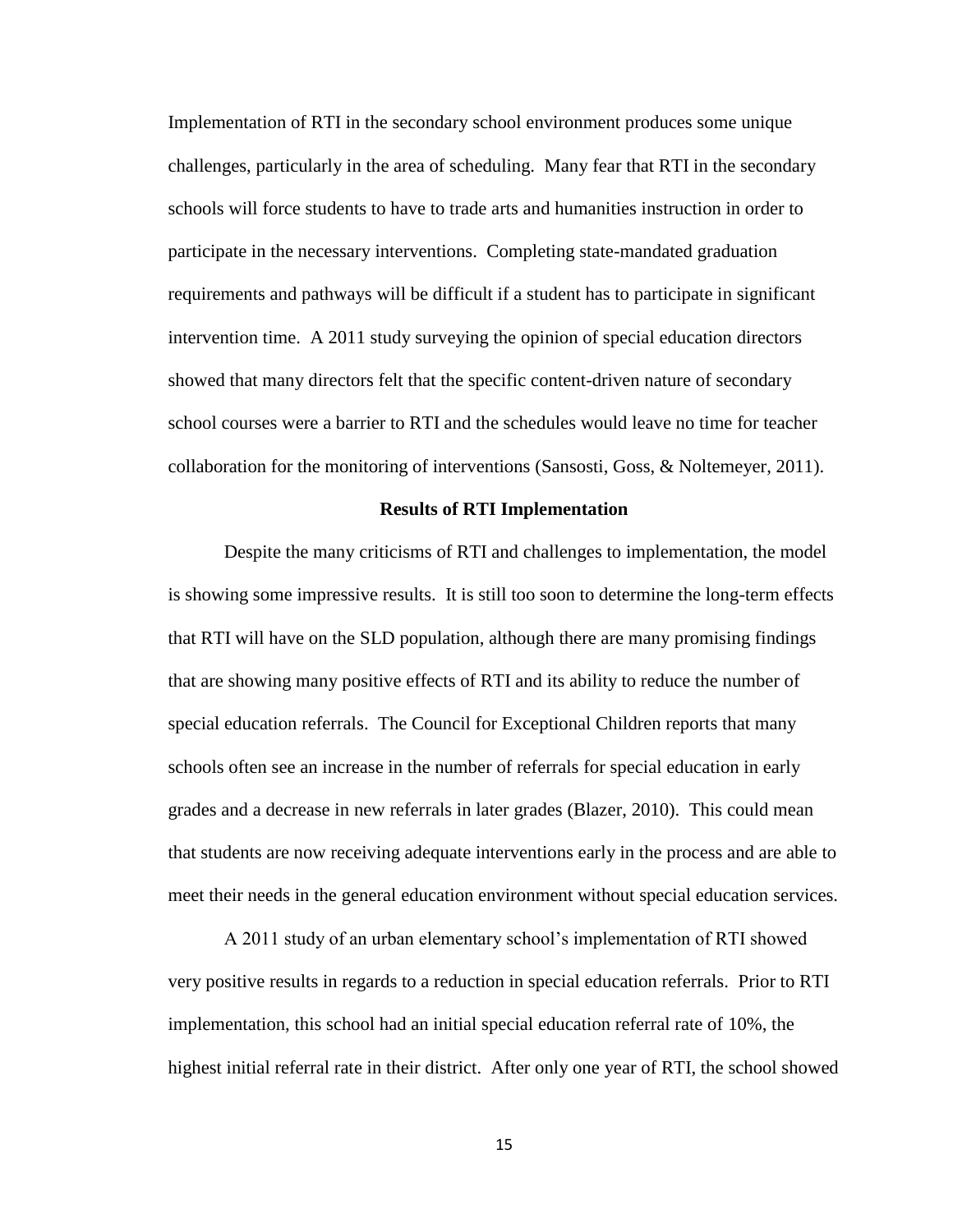a 50% reduction in special education referrals followed by an additional 50% drop in referrals after the second year of implementation. This dramatic drop took the initial referral rate from 10% prior to the implementation of RTI to 3% after implementation. The teachers in this school report that the RTI model has experienced this success due to the ability to use data to inform their instruction and increase the quality of their collaboration by being able to provide effective reporting of measurable academic progress to their peers (Stuart, Rinaldi, & Higgins-Averill, 2011). Increased collaboration through measurable data is one of the key components of an effective RTI model (NJCLD, 2005). Due to this increase in measurable data, teachers feel that the students who did end up in special education were receiving better services. Surveys of teacher's perceptions show that they believe that students' needs are being supported more efficiently under the RTI model than under their previous practices. The teachers report that prior to RTI implementation, students in special education were not receiving instruction that was targeted to their individual needs. In addition, the progress monitoring that existed was different for each teacher. This did not allow for effective collaboration; however, with the consistencies implemented with RTI, these issues were alleviated. This study does show that there is a significant learning curve involved with RTI implementation. This learning curve is demonstrated through teacher surveys showing significant concerns with the methods of data collection during the first year of implementation. Surveys showed that these concerns were largely alleviated during the second year of implementation where teachers felt more comfortable with the procedures and they felt more in control of the way the RTI model was implemented (Stuart, Rinaldi, & Higgins-Averill, 2011).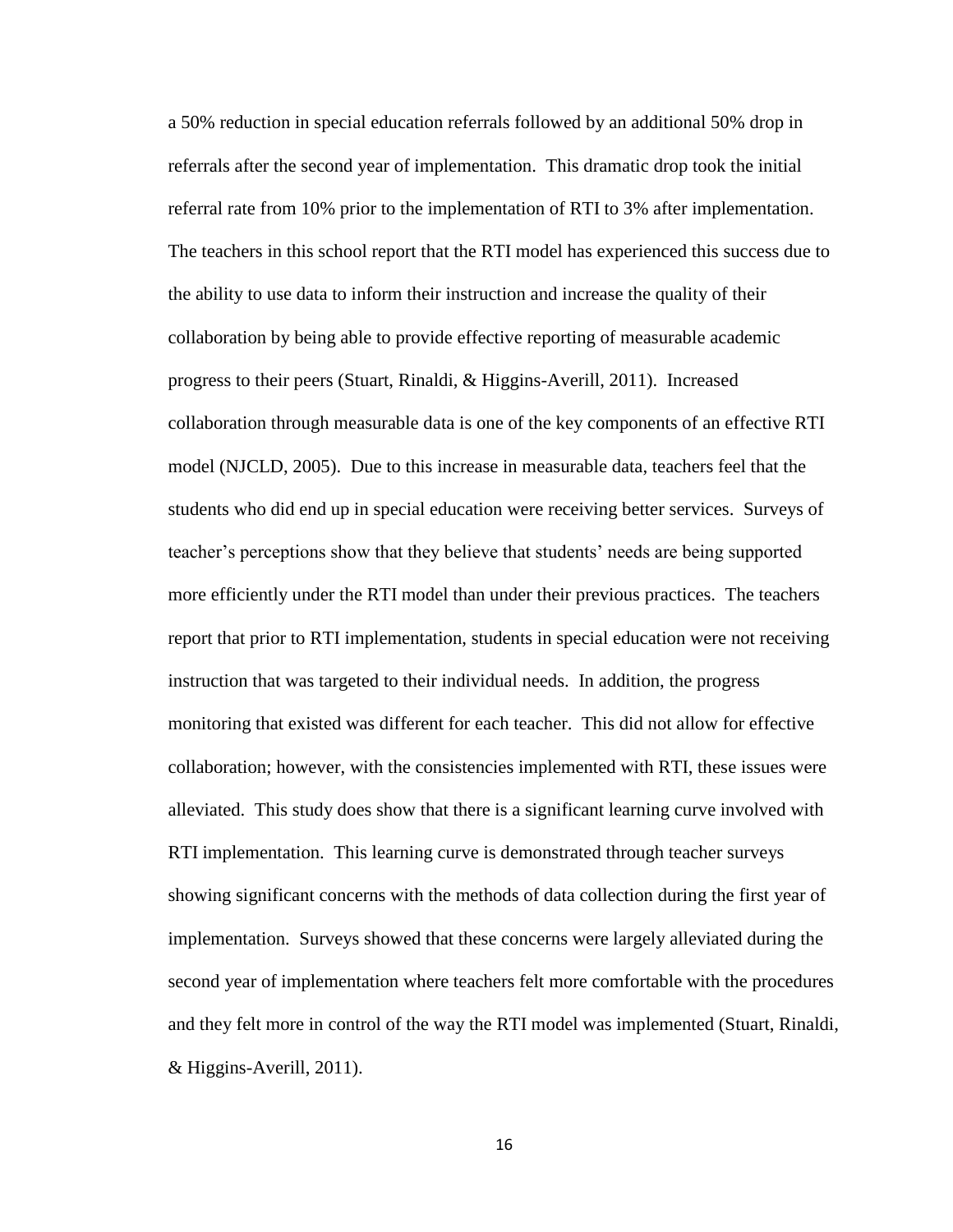# *Illinois FSDS*

In 1994, several school districts in the State of Illinois began to implement the Illinois Flexible Service Delivery System (FSDS). The FSDS is an RTI model that was built on the premise that not all of the difficulties that students experience in the classroom are a result of issues that are taking place within the child; rather, the interactions that occur between the student and the educational environment could be the root causes of the learning difficulties (Peterson, Prasse, Shinn, & Swerdlik, 2007). The FSDS model include a variety of principles:

- Principle 1: *All of a school's resources should be merged in a way that benefits and supports the learning of all students.*
- Principle 2: *A multi-tier model of services delivery should be in place to support students who are experiencing learning difficulties.*
- Principle 3: *Prevention and intervention should occur soon after the learning difficulties are discovered.*
- Principle 4: *Parents should be involved in the implementation of interventions.*
- Principle 5: *There should be a problem-solving model in place that is systematic to effectively guide the decision-making process.*
- Principle 6: *All interventions should be research-based and backed by scientific validation.*
- Principle 7: *Collaboration between all stakeholders should be increased.*
- Principle 8: *There should be frequent progress monitoring using curriculumbased measurements and data gathered from this process should be used to evaluate the effectiveness of the interventions.*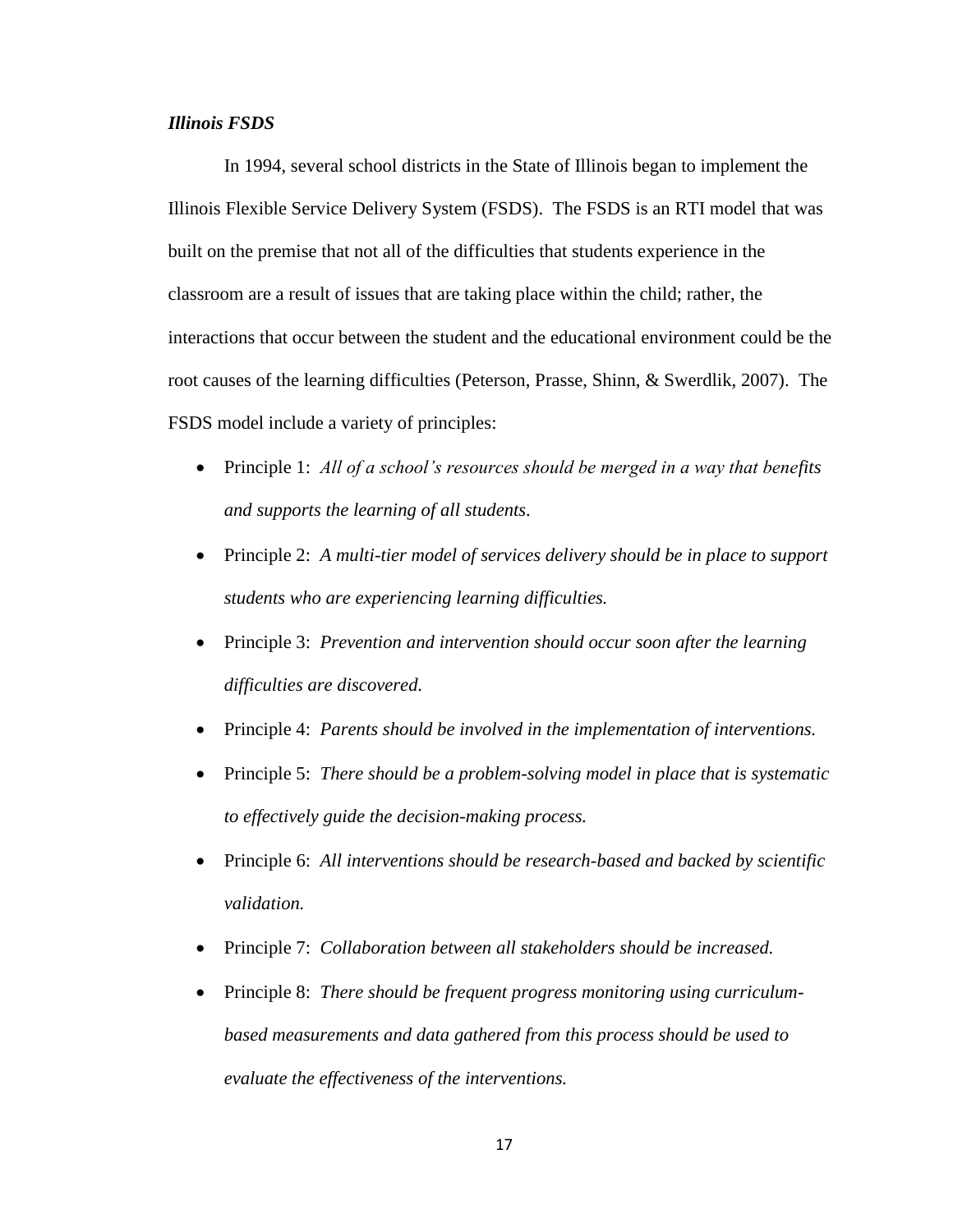Principle 9: *A student's eligibility for special education services should be based upon their responses to the interventions.*

The FSDS system is built on the understanding that prevention is the best method of alleviating learning difficulties. If the focus is not on prevention, then the model is a wait-to-fail approach. To build a model of prevention, the developers of the FSDS model used the three tier approach that is now commonplace in the majority of RTI frameworks. Tier 1 is the core instruction that brings researched based methods and interventions to all students. Tier 2 includes targeted interventions for students who need more individualized instruction. Lastly, Tier 3 includes the most intensive interventions including special education services. Students referred to special education are evaluated based on the existence of a severe educational need and the educational benefit they will receive from special education services. They refer to this as a *dual discrepancy* (Peterson, Prasse, Shinn, & Swerdlik, 2007). This means that it is not simply that a student will qualify for special education services if it is determined that they have a learning disability; rather, the disability must be present along with the reality that the student cannot adequately progress in general education without specialized intervention (Hughes & Dexter, 2015).. The FSDS system is evaluated using CBM (Peterson, Prasse, Shinn, & Swerdlik, 2007).

A four-year study was conducted on the effectiveness of the Illinois FSDS system. The study focused on four questions:

1. Is the FSDS method an effective method of meeting the needs of students?

2. What effect, if any, does FSDS have on resources and services for students eligible for special education services?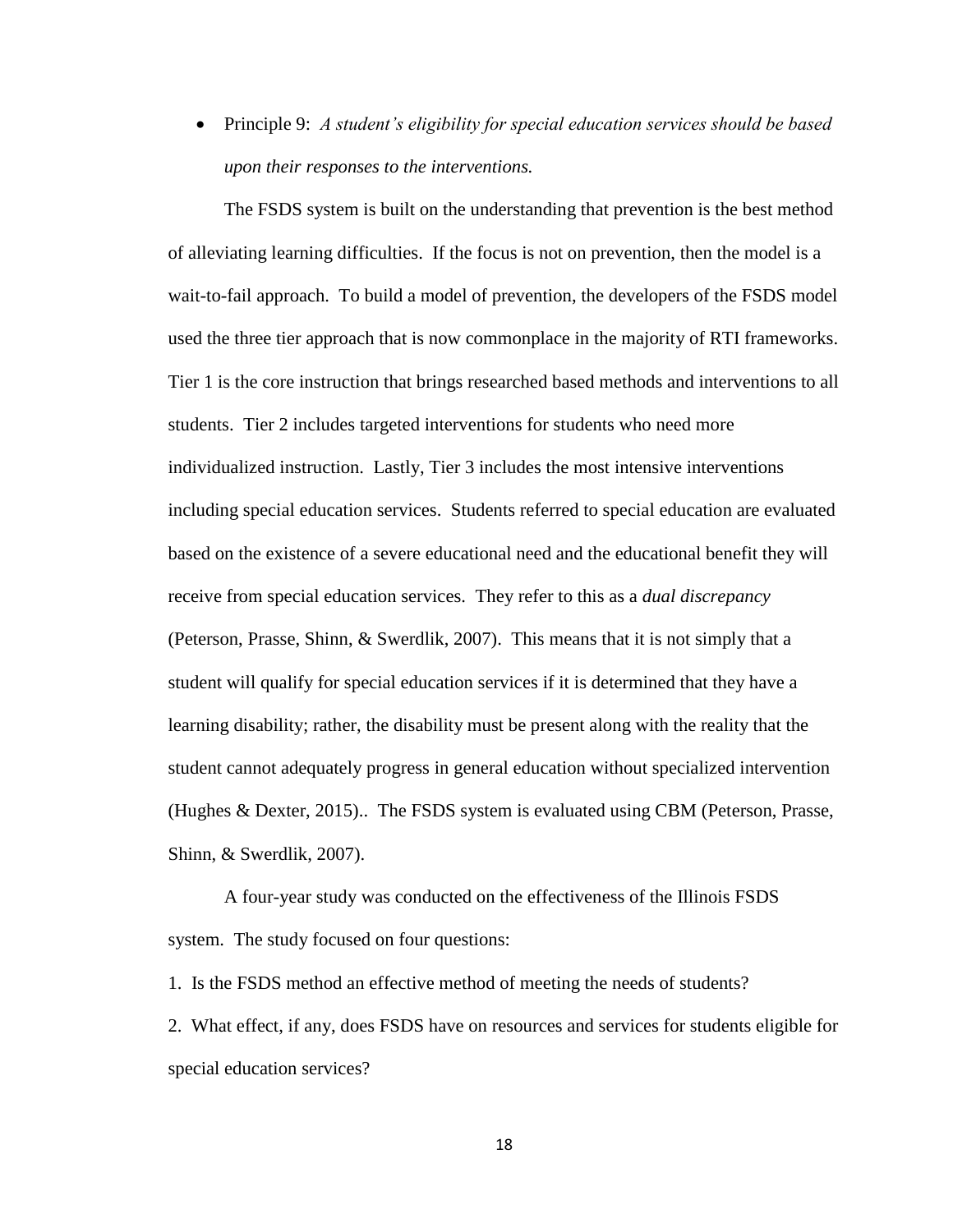3. What effect, if any, does FSDS have on the timeliness of referral, evaluation, and subsequent entitlement for special education services for those students suspected of having a disability?

4. Are parents and educational staff satisfied with the use of FSDS?.

To be included in the study, the school site had to: have implemented the FSDS for at least two years, have highly trained staff in the implementation of FSDS, and show that the FSDS implementation had proceeded satisfactorily (Peterson, Prasse, Shinn, & Swerdlik, 2007).

There were several key findings of the study conducted on the Illinois FSDS model. School personal were asked to rate their satisfaction with FSDS on a five-point scale with 1 being the lowest satisfaction rating and 5 being the highest. The results were as follows: principals (4.4), school psychologists and social workers (4.1), special education teachers (3.7), and general education teachers (3.3) (Peterson, Prasse, Shinn, & Swerdlik, 2007).

Similarly, parents were given surveys and largely reported that they were satisfied with their FSDS experience and believed that their children received the assistance they needed within an adequate time frame. Parents also reported high levels of satisfaction with their involvement and partnering with FSDS. Most importantly, there were many key findings in regards to FSDS effect on students. The study showed that students involved in FSDS were receiving much more timely interventions. The average number of days between problem identification and intervention implementation was 24 days (Peterson, Prasse, Shinn, & Swerdlik, 2007). This is significantly less than the 60 or more days that students often have to wait while a special education referral is processed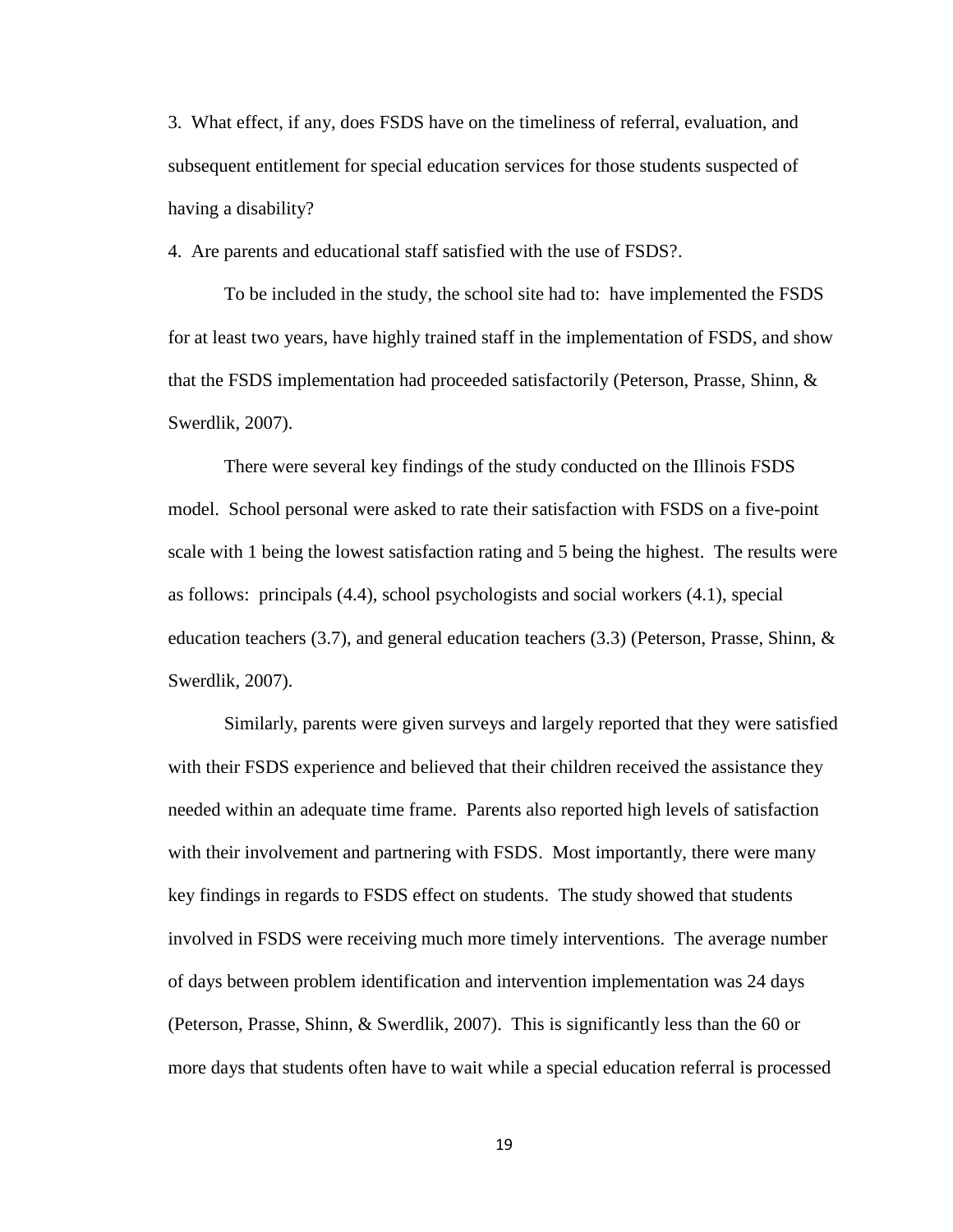and they can begin to receive services (Wright, 2008). Prior to FSDS implementation, parents of students already being served in special education indicated that they were concerned that this new system would negatively impact the services that their children were receiving. Findings from the study indicate that there was no evidence that students receiving special education services were adversely impacted after implementation. Similarly, parents expressed concern that FSDS would place too heavy of a burden on special education teachers because it was believed that these teachers would be primarily responsible for the implementation of the interventions; however, the findings from the study show that the majority of the interventions were implemented by general education teachers (Peterson, Prasse, Shinn, & Swerdlik, 2007).

In regards to special education referrals, findings show that referrals remained relatively stable during the years of FSDS. There was an approximate decrease in referrals of 1%. Of the school sites that were included in the study, ten reported referral decreases, two reported referral increases, and one school's referrals remained the same. While the numbers of special education referrals remained fairly stable during the study period, the data shows that there is a somewhat downward trend in referral rates. When looking at special education enrollment, seven schools reported increased enrollment, two reported equal enrollments, and three reported decreased enrollments. Additionally, the study reported that many school personnel felt that their roles were changed by FSDS. Thirty-one percent of school personnel felt their role had changed. School psychologist and school social workers reported the most significant changes as a result of FSDS (Peterson, Prasse, Shinn, & Swerdlik, 2007).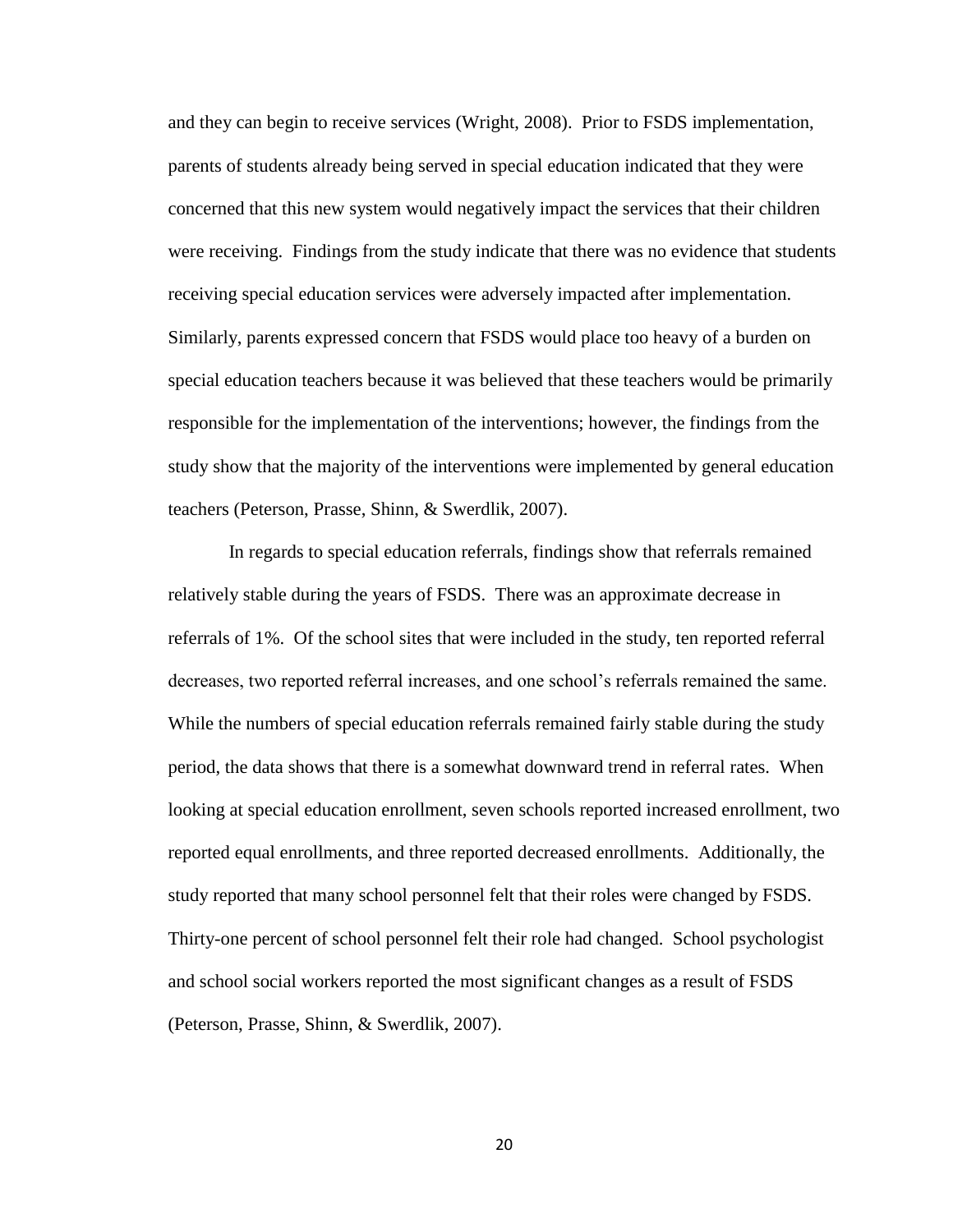#### *St. Croix River Education District Model*

The St. Croix River Education District (SCRED) began implementing RTI models several decades ago. SCRED has been an acclaimed school district for its commitment to data-based decisions and the problem-solving process. SCRED was one of the initial school districts that was used to study the effectiveness of CBM in the 1980s and earned national recognition for its use of an RTI model (Gibbons, 2013). For its tiered intervention, SCRED implemented a model that was based on three critical elements. The first critical element is continuous measurement using CBM. Schools that are a part of SCRED follow a strict schedule for students to be measured. Students in grades K-8 are benchmarked three times per year. Students who are deemed at-risk are benchmarked once per month and students who are high risk are benchmarked once per week. The second critical element is ensuring that all students have access to scientifically based reading instructional practices. All of the reading instructional practices are based on a synthesis of research. The third critical element is an intentional schoolwide organization structure that provides the most efficient and effective instruction possible; this critical element is so important to the implementation of the SCRED model that it will be discussed more in depth (Bollman, Silberglitt, & Gibbons, 2007).

SCRED argues that it is impossible for best-practices to be implemented with regards to assessment and instruction to occur without a school structure that values and supports these practices. That means that schools must be organized so that the problemsolving process is completely integrated into the system of the school (Bollman, Silberglitt, & Gibbons, 2007). SCRED schoolwide organization has five components.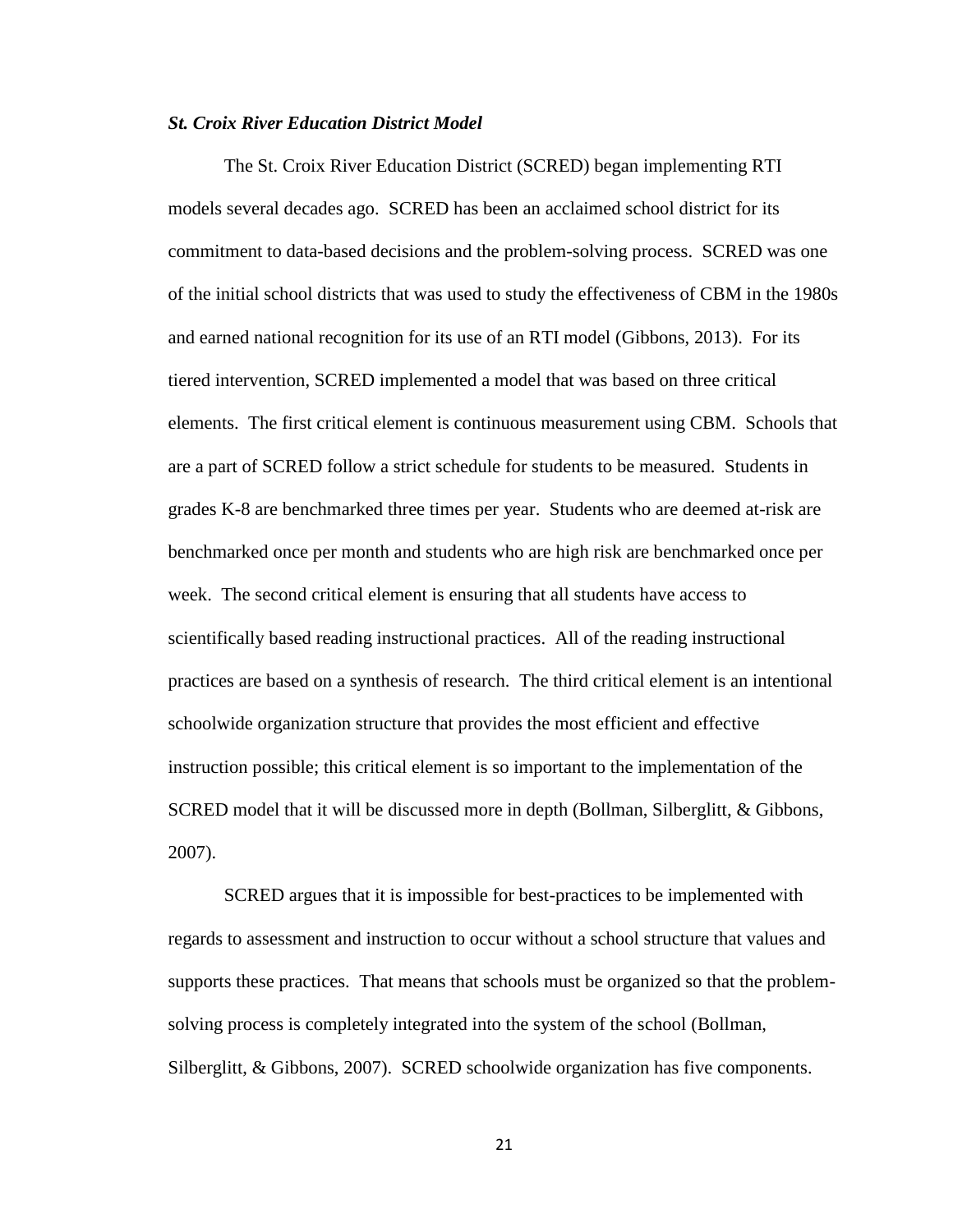- Component 1: Continuous Measurement
	- o This continuous measurement aspect of RTI models has been previously discussed in this literature review and it involves rigorous benchmarking schedules (Gibbons, 2013).
- Component 2: Grade-Level Team Meetings
	- o This is the same concept that many school districts attempt to implement with their teacher teams that make up the larger PLC. These teams are tasked with gathering analyzing student data to make educational and instructional decisions. The teams' primary goal is to ensure that all students are supported equitably and using best-practices, as opposed to viewing each particular classroom as the responsibility of that individual teacher. Grade-level teams look at the benchmark assessments and evaluate the students who are at or above the targeted performance (tier 1), slightly below targeted performance (tier 2), and significantly below targeted performance (tier 3).
- Component 3: Grade-Level Scheduling
	- o SCRED implements a scheduling system that has common scheduling of basic skill instruction within each grade level. An example of this is that all first-grade teachers teach reading from 9:30-11:00 each morning. This type of scheduling allows the grade-level teams much flexibility in how they organize instructional groups and it helps to concentrate resources when and where they are most needed.
- Component 4: Flexible Grouping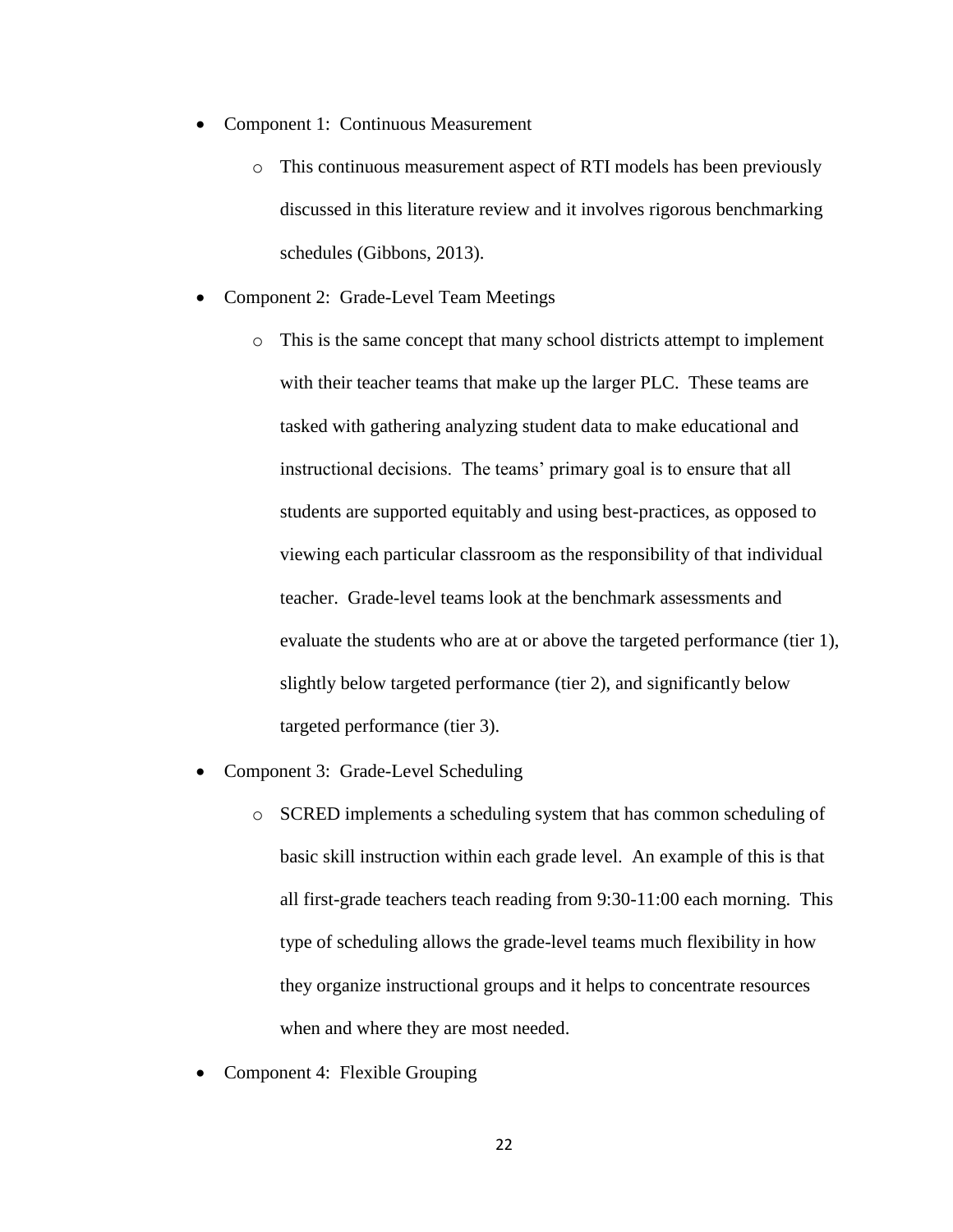- o Students are placed in groups in accordance with their achievement, but they move in and out of groups as they progress in certain areas. This type of grouping is only possible with the unique grade-level scheduling in place that was previously discussed.
- Component 5: Concentrated Resources
	- o The unique scheduling structure allows for greater concentration of resources where needed. If a certain grade-level is all receiving reading instruction at the same time, then other non-classroom faculty members are available to be assigned to the student groups to assist in reading instruction (Bollman, Silberglitt, & Gibbons, 2007).

According to SCRED, after the schoolwide organization structure is in place, schools need to implement a problem-solving system that can address the unique needs of individual students. At SCRED, if the grade-level teams are unable to effectively bring a student to an adequate level of progression, the student is referred to the problem solving team. The problem solving team is composed of five to ten faculty members. Members are primarily general education teachers, but each team also has representatives from special education. The problem solving-teams all follow a similar process that involves: *problem identification*, *problem analysis*, *plan development*, *plan implementation*, and *plan evaluation*. Once the team has identified the problem, they must develop possible reasons why the problem is occurring; therefore, the teams focus on the aspects that the team can control, not problems that are possibly "within" the student. This is not to say that a student's level of intellect or family support structure are not important; rather, it is ineffective for teams to dwell on these issues when they are outside of the team's realm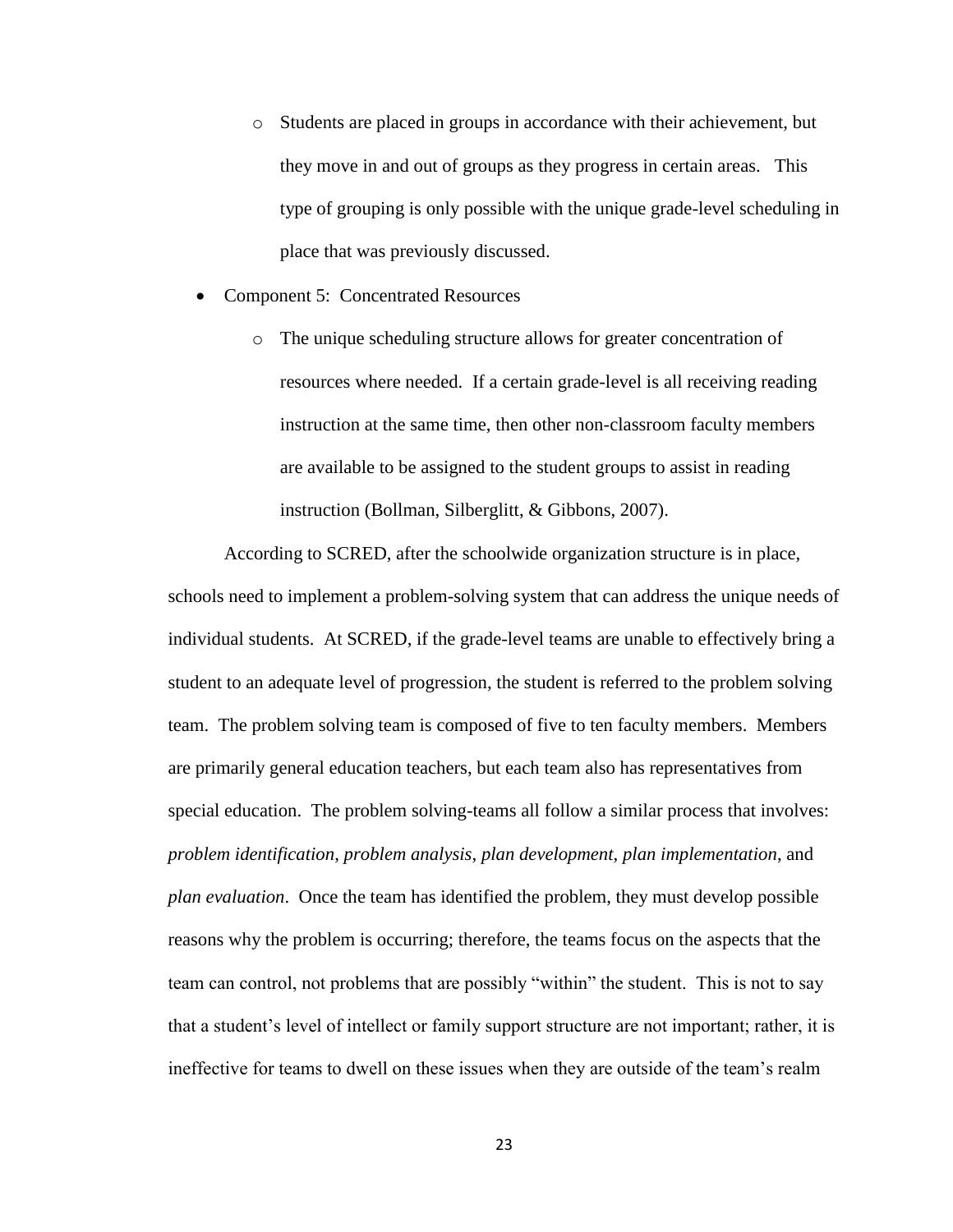of influence. The team then develops a plan and sets measuring goals and timelines to achieving those goals. If students do not make adequate progress, then the plan is altered and more individualized intervention is implemented. Key to this process is ensuring that the plans developed by the team are implemented with the utmost fidelity. A team cannot confidently say that a plan is inadequate if the plan has not been implemented properly (Bollman, Silberglitt, & Gibbons, 2007).

Since the implementation of the tiered invention model in 1996, SCRED has seen significant evidence of its effectiveness. In 1996, approximately 35 percent of students in grades K-8 were reaching benchmark targets on literacy measures. In 2006, approximately 68 percent of students reached benchmark targets. Additionally, statewide assessment data shows that 51 percent of students reached grade-level standards in 1998, while this number moved to 80 percent in 2005. Perhaps the most significant results were seen in the incidences of learning disabilities. From 1996 to 2006, the learning disability rate at SCRED dropped by more than 40 percent and is well below the state and region rates of learning disabilities incidences. Advocates for the SCRED model claim that the primary reason for this decrease is that under this model, special education referrals are not the only means for students to have access to needed interventions. (Bollman, Silberglitt, & Gibbons, 2007). Prior to RTI, the only two options for students were either general education or special education. Now students receive a wide spectrum of interventions before they are considered for special education (Gibbons, 2013). Proponents claim that the early intervention has helped to prevent many incidences of learning disabilities in students (Bollman, Silberglitt, & Gibbons, 2007).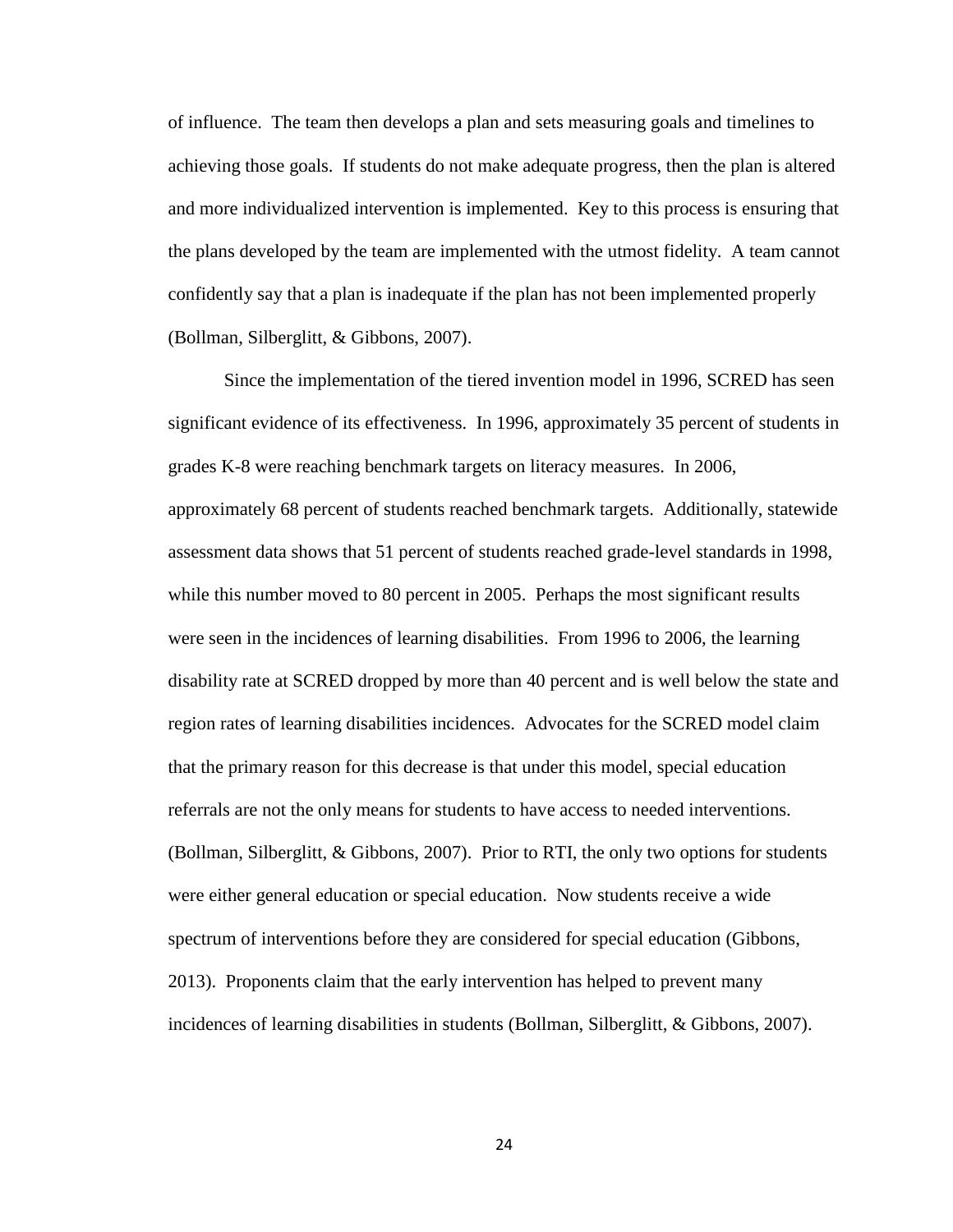# *The Idaho Results-Based Model*

In 1997, the Idaho State Department of Education was awarded a grant to implement systemic change that would be more responsive to student needs. The Idaho Results-Based Model (RBM) was the result of this grant. By 2005, there were approximately 150 schools within the state participating in the model. The model is a combination of a "standard-protocol" (systemic) and a "problem-solving approach" (individualistic). The designers discovered that each model on its own was not sufficient to increase student learning in schools where there were significant numbers of students below academic proficiency, both approaches were needed. The Idaho RBM has four levels: basic/general education for all students (level 1), standard protocol with small group instruction and interventions (level 2), problem-solving with targeted individual interventions (level 3), and special education (level 4) (Callendar, 2007).

The Idaho State Department of Education describes the RBM as having ten guiding principles:

- Principle 1: Focusing on student strengths over weaknesses will lead to improved results.
- Principle 2: An integration of resources between general education, special education, and compensatory education will better address the needs of all students.
- Principle 3: Parental involvement is a key factor in any educational decision.
- Principle 4: Increased collaboration between general education, special education, and parents will improve access to the general education curriculum and offer students a greater chance at outperforming standards and benchmarks.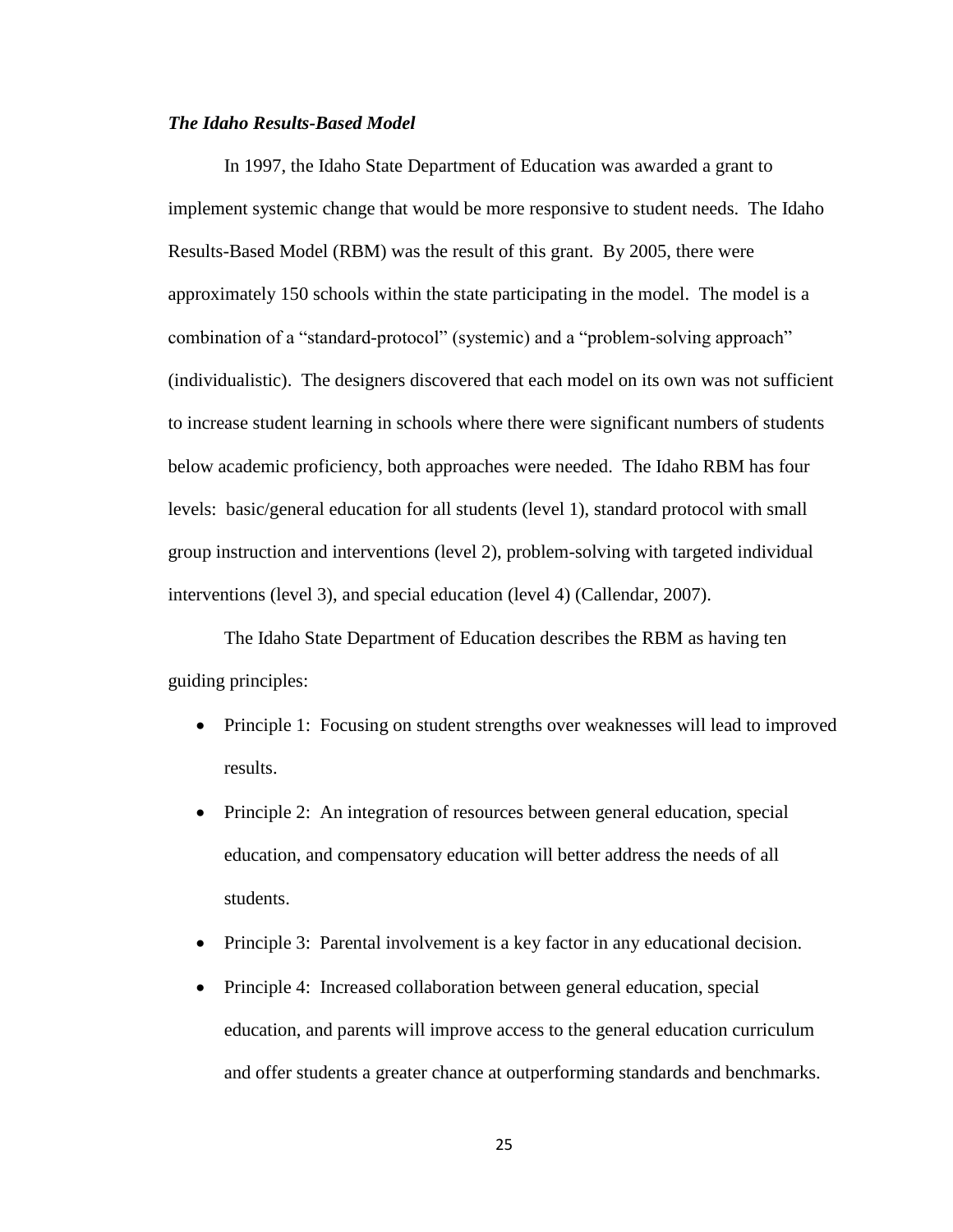- Principle 5: An educational system should be proactive, responsive, and provide early intervention of students difficulties.
- Principle 6: There should be continuous training and professional development available to all staff members.
- Principle 7: There should be flexibility within the roles of educational professionals based on the needs of the student.
- Principle 8: Data should drive the implementation and monitoring of system effectiveness.
- Principle 9: RBM should incorporate all applicable laws and best-practices to increase student learning.
- Principle 10: Progress monitoring will occur to make data-based decisions. In addition to the ten principles previously discussed, the Idaho RSM is comprised of seven key practices: *addressing the system, problem-solving teams, parental involvement, functional assessment, outcome-oriented intervention, ongoing progress monitoring, systemic data-based decision-making,* and *dual discrepancy eligibility* (Callendar, 2007). Each of these key practices will be discussed individually.

*Addressing the system* involves a variety of means to evaluate the effectiveness of the overall system. This is accomplished through regular system evaluation and making adjustments where necessary. Part of this process, is viewing student achievement as a reflection of what is happening in the context of the school, rather than assuming that the issues rely solely "within" the student. With early identification and intervention, many problems may be alleviated instead of waiting for failure. Lastly, intervention should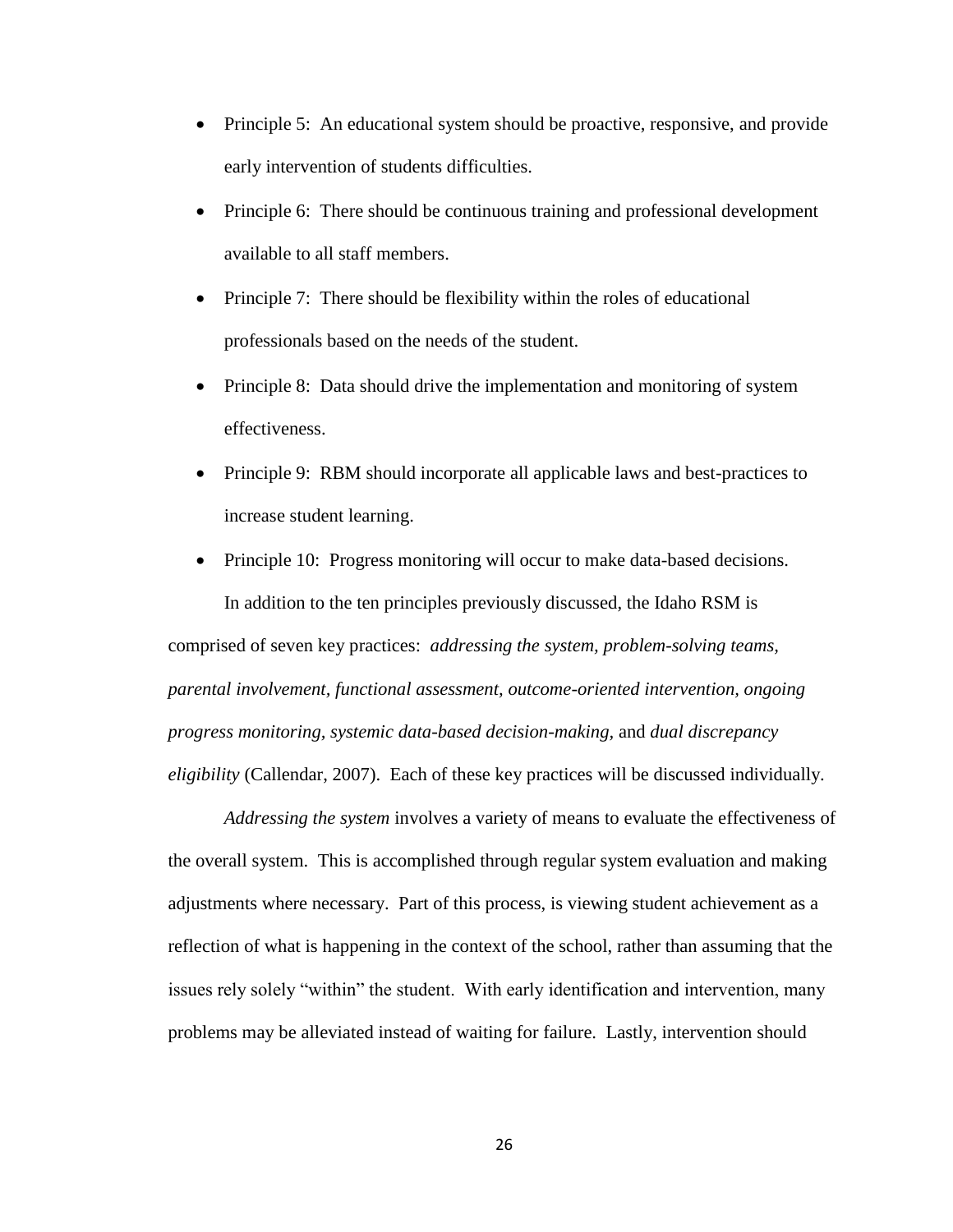follow a standard while still being differentiated. This is accomplished through both strategic and intensive interventions (Callendar, 2007).

When the system-wide interventions fail to adequately progress a student, then they are referred to a *problem-solving team*. These teams consist of four to eight individuals from a variety of areas. Grade-level teachers, a special education representative, a school psychologist, the principal, and any other relevant specialist may be on the team. The student is also typically included as a member of the team. Once a student reaches the individual level of RBM, then a student intervention plan (I-plan) will be implemented. Interventions will be provided for nine to twenty-seven weeks with progress monitoring. Then the team will reconvene to analyze the results and determine if the plan needs to be continued with or without changes, discontinued, or if the student needs to be referred for special education eligibility (Callendar, 2007).

As stated, the RBM places a key emphasis on *parental involvement*. There can be no replacement for the valuable information that a parent is able to provide regarding their child. This information is of great assistance when it comes to defining and identifying issues. Having such a significant level of parental involvement also requires a commitment on the part of the school to properly education parents in any home-based interventions that need to be provided by the parent. The home-based interventions can help to reinforce the interventions that are taking place during school hours (Callendar, 2007).

Problem analysis is conducted through the use of *functional assessment* in RBM. The assessments are useful in the determination of skill deficits. By pinpointing the exact area of deficit, the problem solving team can more accurately prescribe a research-based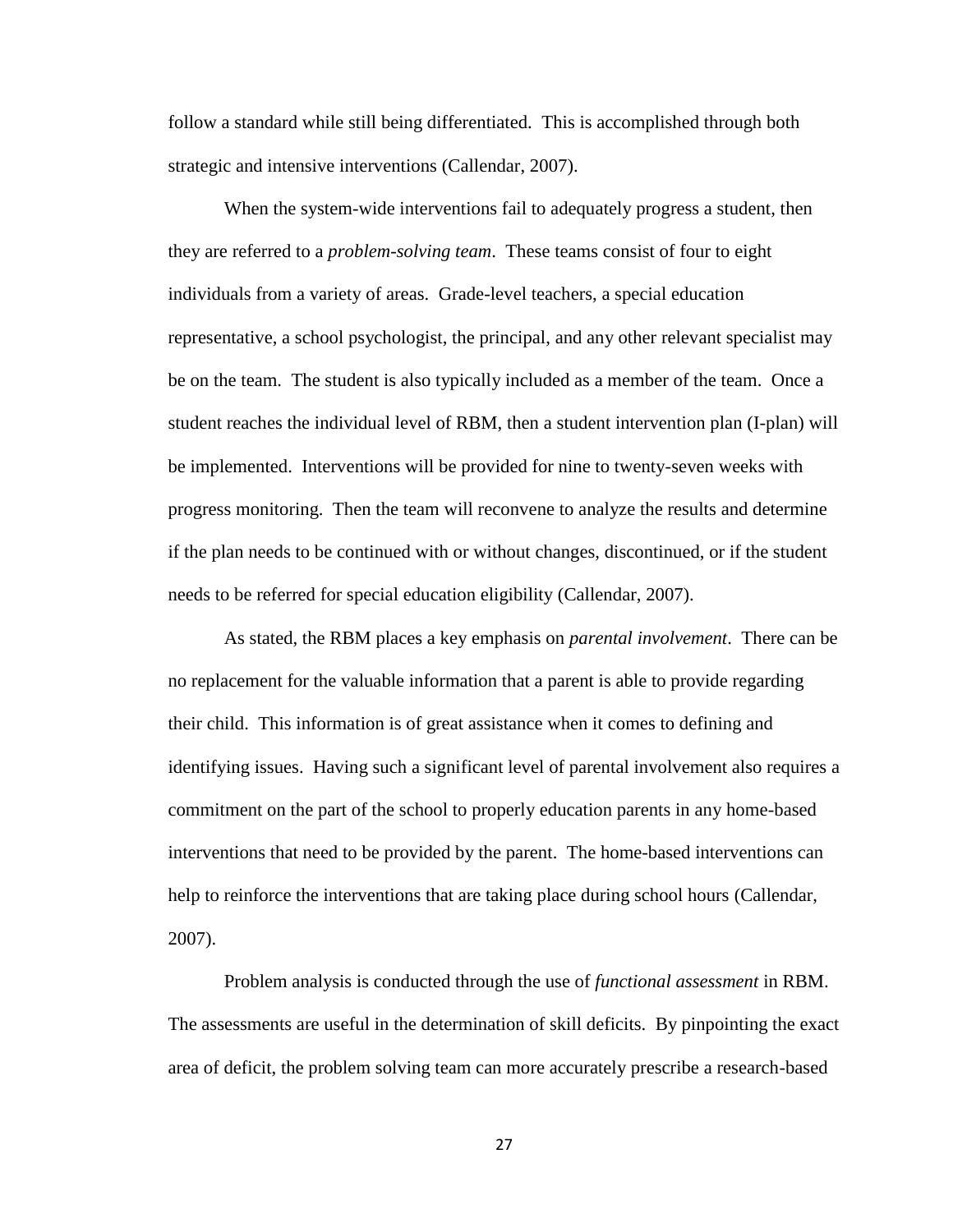intervention to target that specific area of deficit. This will prevent wasted time with interventions that are not treating the root causes of the student's difficulties (Callendar, 2007).

*Outcome-oriented intervention* involves uses problem analysis to identify the interventions that have been the most effective in producing positive outcomes. To maximize efficiency, teams develop a list of interventions that are relevant to each individual grade level. Teams are encouraged to keep the list of interventions down to only the most effective interventions. The practice of keeping the list at a minimum helps to not only pinpoint the most effective interventions, but it also help to increase the fidelity of implementation (Callendar, 2007).

*Progress monitoring* occurs at each intervention level in RBM. All students are given benchmark assessments in the fall, winter, and spring. Benchmarks are conducted using curriculum-based measurements. This data is used to see how every student is progressing throughout the academic year. At the strategic level of intervention, all students are progress monitored every three to four weeks. Students at the intensive level of intervention are progress monitored twice monthly (Callendar, 2007).

RBM utilizes *systemic data-based decision-making* in all instructional decisions and to determine when an intervention is or is not working. These decision making systems take time and commitment to properly implement. Once of the main concerns that schools and districts raise with RTI models is that there is not enough time or resources available to successfully implement and monitor interventions. Successfully monitoring and changes interventions is perhaps the greatest challenge of an RTI model (Callendar, 2007).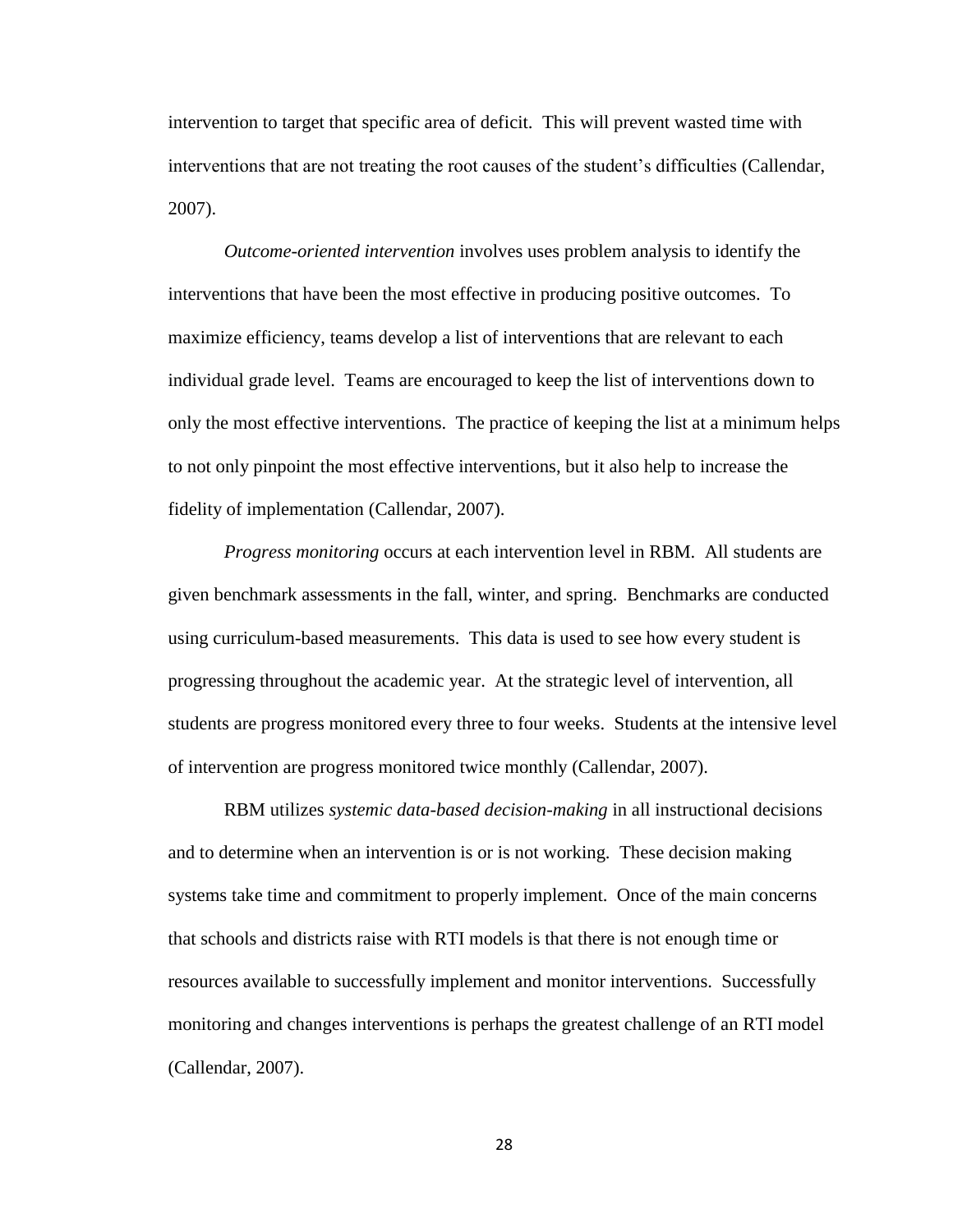Similar to other models that have been previously discussed, Idaho RBM utilizes *dual-discrepancy eligibility* for making special education eligibility decisions. For a student to be deemed eligible for special education, they must exhibit a significant difference from typical peers and show an insufficient response to research-based interventions. Schools utilizing dual-discrepancy eligibility do not require that a student be given a disability category to receive special education services. It is important to note that in RBM, there are minimal differences in the interventions implemented by special education and general education. The quality and intensity of the interventions are typically identical; however, the duration of the interventions is where the key difference is found. Students are typically placed into special education when the intensive interventions are going to be required long-term (Callendar, 2007).

There were several findings from the study of the Idaho RBM. First, neither the standard-protocol nor the problem-solving approach is sufficiently addressing the needs of all students when used in isolation. A combination of both approaches is necessary to achieve adequate results. The problem-solving approach has many strengths when it comes to addressing the concerns with an individual student; however, it will often not address the source of the issues. Similarly, there will be many students who will be unresponsive to the predetermined interventions that often make up a standard-protocol approach and will need more individualized interventions (Callendar, 2007).

Enrollment in the Idaho public school system increased by 3 percent during the 2002-2005 academic years, with the special education population seeing a 1 percent increase. However, districts with at least one school utilizing RBM saw a 3 percent decrease in the special education population. Upon closer review, the greatest decreases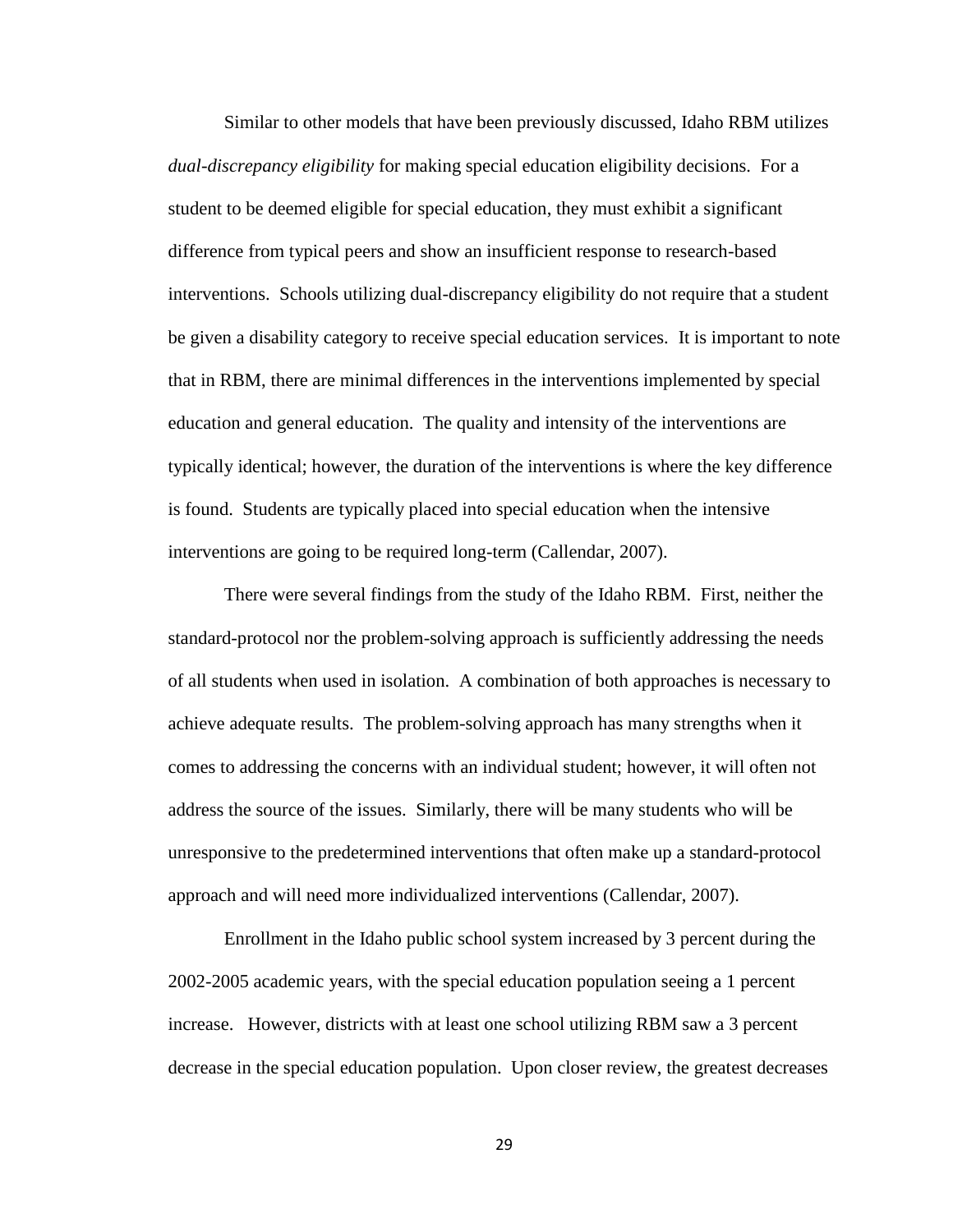were seen in RBM schools. When researchers compared the reading improvements between RBM and non-RBM schools, students with intervention plans in RBM schools showed significant progression over the students who did not have intervention plans. The effect size was 1.10 (Callendar, 2007).

### *Other studies*

In 2007, a multi-year study of the "System to Enhance Educational Performance" (STEEP) model of RTI was published. The study looked at several schools in the Vail School District near Tucson, Arizona. Over the course of the two-year study period, each school saw a significant decrease in the number of referrals to special education. The first school went from 19 referrals to 9 referrals after just one year of implementation. The second school went from 30 referrals before the implementation, then to 9 referrals after the first year. The decrease continued over the next year with only 7 referrals. The third school went from 12 referrals to 7 and the fourth schools decreases from 10 referrals to referrals (VanDerHeyden, Witt, & Gilbertson, 2007). In one of the Arizona elementary schools, the percentage of students identified as SLD dropped from 6 percent to 3.5 percent after only one year of implementation, and this reduction continued over the next two years. Each school from the study also showed that students who were referred for special education were less likely to qualify after data compiled during the RTI process was used (Blazer, 2010). This further shows that teachers in an RTI model are increasingly using effective progress monitoring data to inform their instruction. While the first years of implementation may seem overwhelming to many interventionists, they become more comfortable with the changes during subsequent years (Stuart, Rinaldi, & Higgins-Averill, 2011).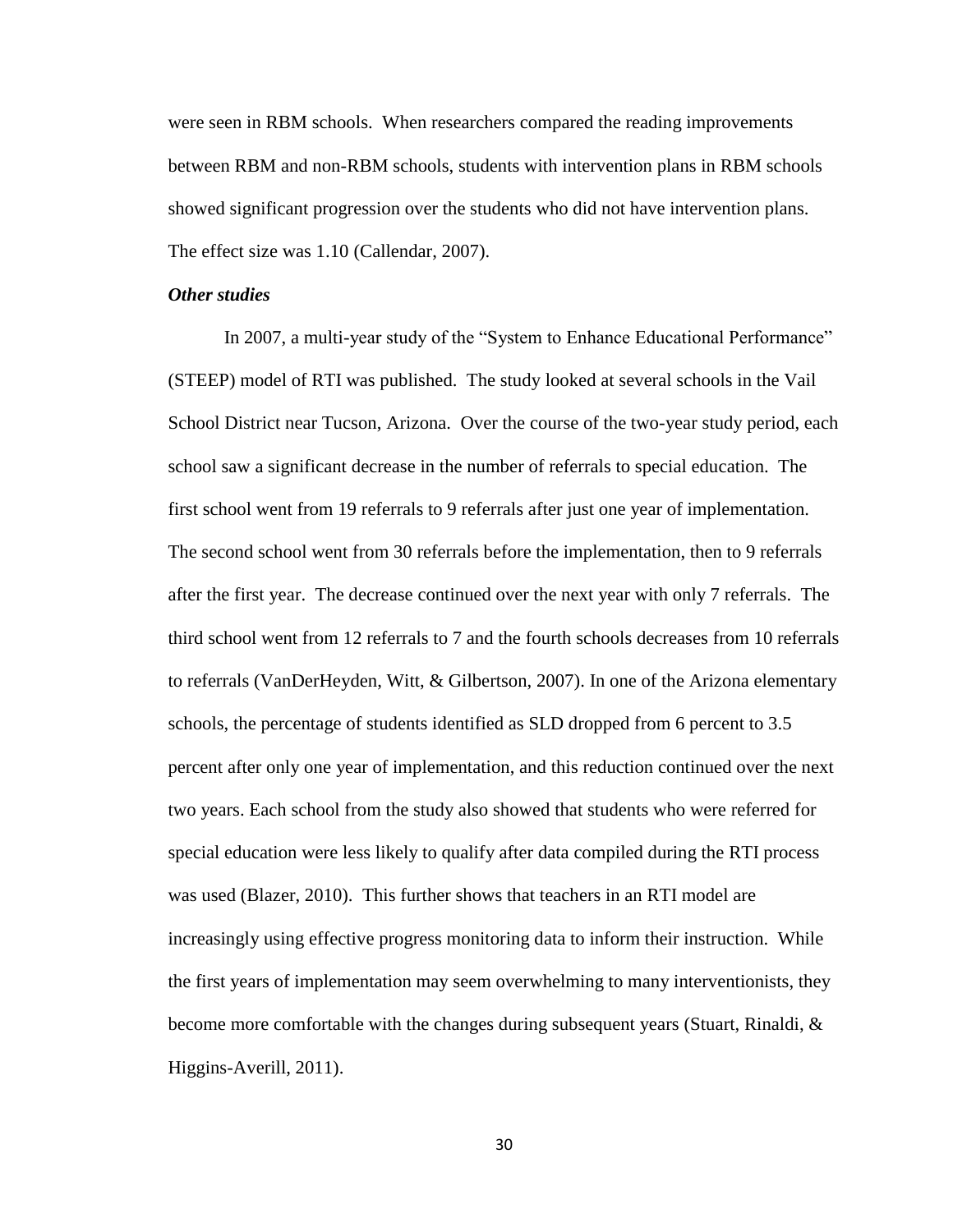These significant decreases in the referral rates are not only being experienced in individual schools, but are reaching across states and school districts. In 2008, the Florida Department of Education reported that RTI has led to a 40 percent decrease in special education identification. Students identified as having an SLD had a significant decrease after only two years of implementation at the K-3 level. Similarly, schools in Pennsylvania implementing RTI noticed a one-third to one-half decrease of special education referrals over schools that had not implemented RTI (Blazer, 2010). RTI has also been showing promising results toward its goal of reducing the overrepresentation of minority students in special education. On the positive side, a 2003 study of Minneapolis Public Schools showed a reduction in the number of African-American students referred for special education services after the school system implemented RTI (NJCLD, 2005).

It should be noted that while the current research is showing very positive results for the ability of RTI to reduce the overidentification of SLD, there is a lack of significant longitudinal data to see how RTI will affect SLD rates over the long-term. In addition, researchers have found that the sole use of RTI as a means to identify SLD is subject to many of the same concerns and downfalls as the discrepancy model. These concerns are compounded by the many different models of RTI that are being used in different schools and the vast combinations of methods and measures. This lack of consistency has the potential to cause significant variability in the prevalence of SLD and has led many professionals to advocate for a hybrid approach to SLD identification (Hughes & Dexter, 2015). Future research on RTI should take into consideration the variability in implementation and the fidelity in which the interventions were given (NJCLD, 2005).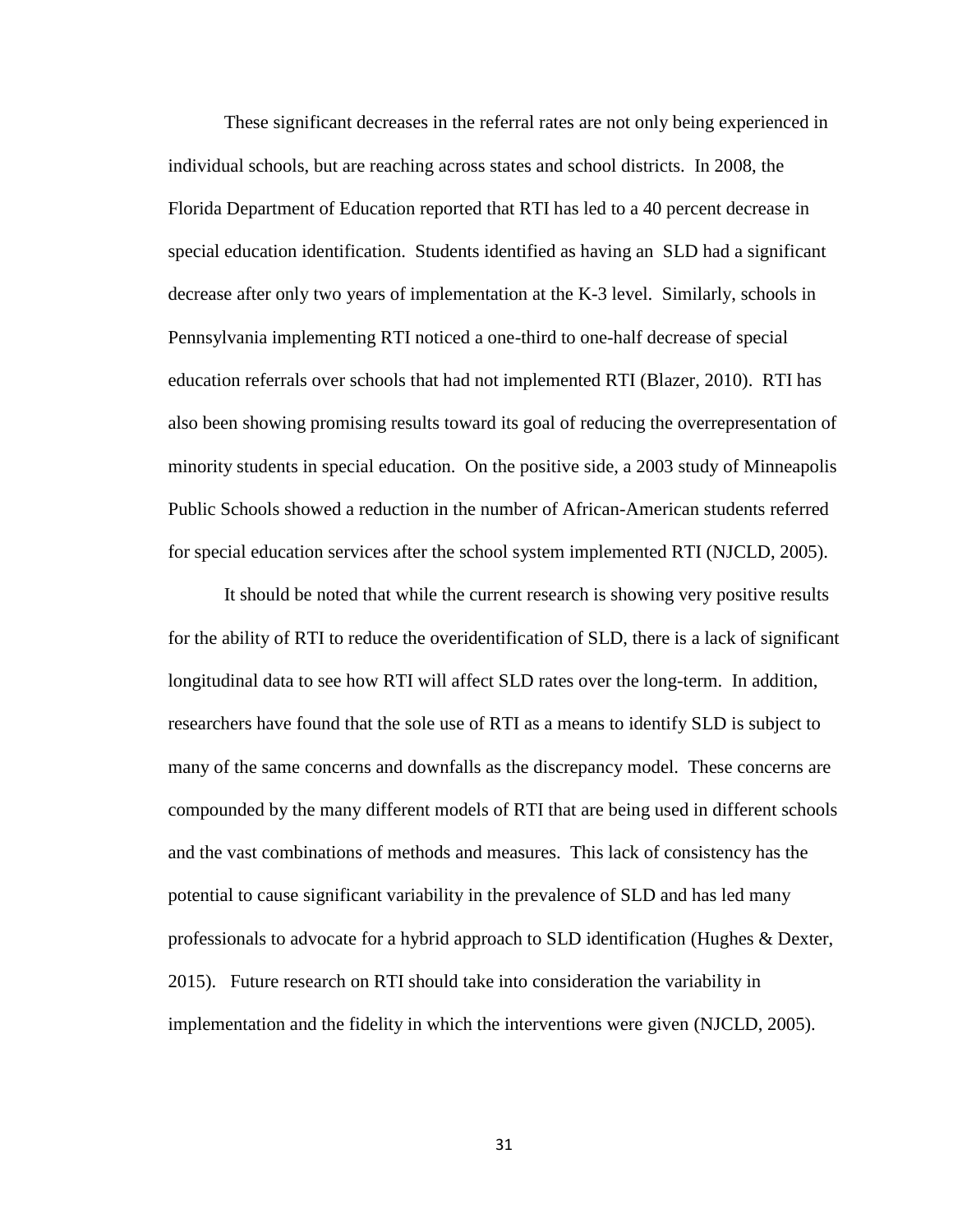#### **Conclusion**

The I.Q.-achievement discrepancy model is considered by many to be an outdated method for diagnosing learning disabilities and it has led to significant issues in the area of SLD (Moores-Abdool, Unzueta, Vazquez, & Bijlsma, 2008). These issues include the overrepresentation of SLD, the disproportional percentages of minority students in special education, the lack of early intervention, and the creation of learned helplessness among special education students. RTI has gained momentum as an alternate method to the discrepancy model by using a tiered approach to intervention. RTI allows for earlier intervention than the previous model and has shown promising gains in its ability to decrease the disproportionate percentage of minority students receiving special education services. There are many criticisms of the use of RTI models as the sole means of identifying students with SLD, and there are a multitude of challenges to implementation (NJCLD, 2005). One of these challenges is the role that RTI will play in the secondary school environment where rigid content standards and scheduling will prove to be a significant issue (Sansosti, Goss, & Noltemeyer, 2011). While there are still many gaps in the research of the effectiveness of RTI in decreasing special education referrals, it appears that the research that has been conducted has consistently shown a decrease in referrals or they have remained constant. As the use of RTI continues to grow in the United States and internationally, researchers will have many more examples of the effects of RTI at their disposal (Ridgeway, Price, Simpson, & Rose, 2012).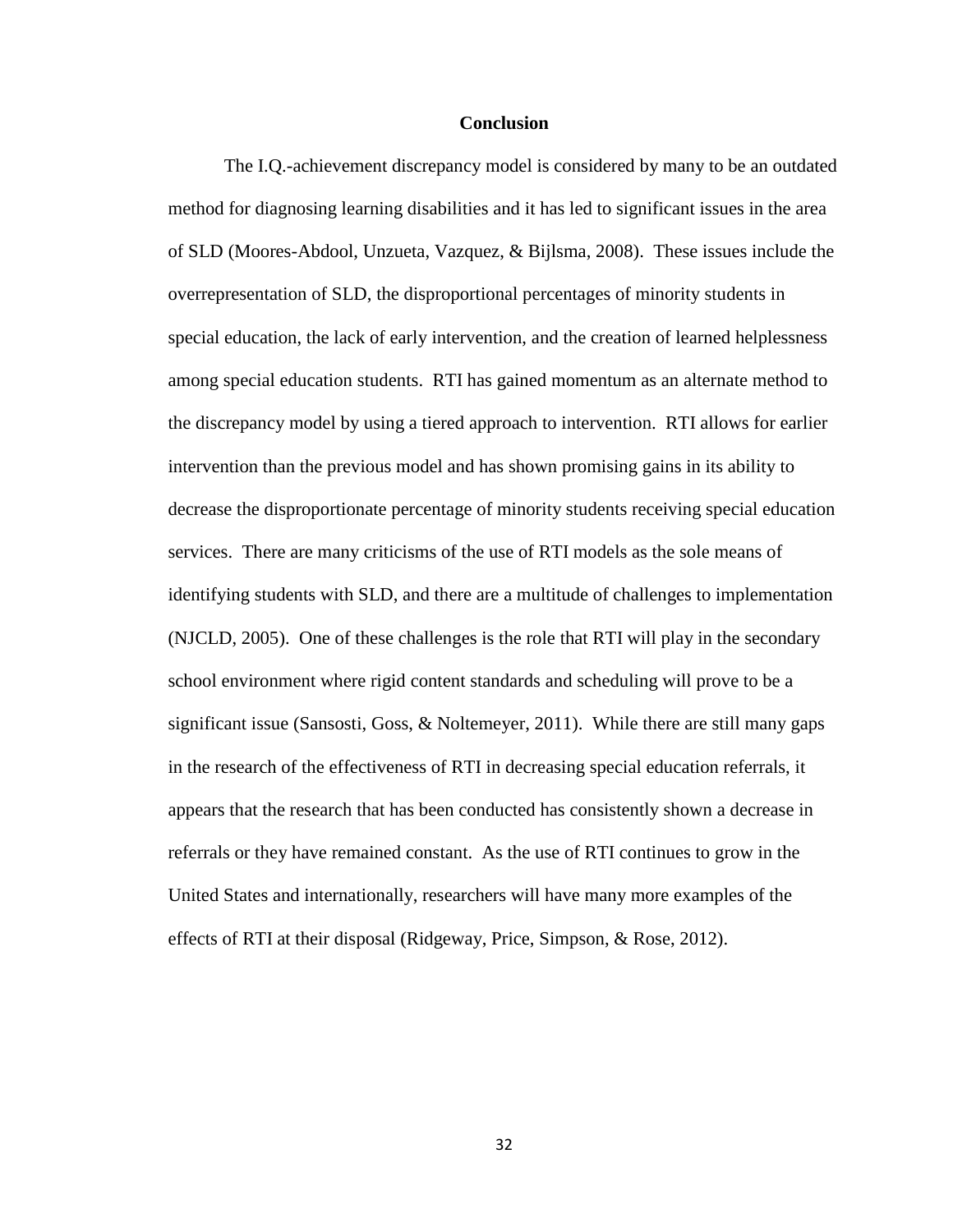#### **Chapter 3: Methodology**

### **Introduction**

The purpose of this study is to analyze the effectiveness of RTI at reducing the overidentification of students receiving special education services with the certification of SLD. One of the primary goals of RTI is to ensure that students have had adequate instruction before they are diagnosed with a learning disability. With the rapid increase in RTI models being utilized by schools across the United States, it is important that RTI be measured according to the goals that were established during its development.

### **Population and Sample**

The study uses three elementary schools in Middle Tennessee. Each of the three schools began piloting RTI during the 2013-2014 academic year. They began full implementation during the 2014-2015 academic year, as was required by the Tennessee Department of Education. Further population and sample information of the school district and individual schools studied will be given in Chapter 4 of this study.

#### **Research Design**

The study will employ a mixed-method approach that utilizes both quantitative and qualitative research. Numerical data will be gathered to use quantitatively and narrative data will be used qualitatively. This mixed-method approach was chosen due to the small sample of numerical data that will be gathered (number of special education referrals). Since the numerical data will be small (less than 30 referrals per school/year), narrative data from teachers and school psychologists will be used to add strength to the numerical findings. The study will take a case study format and each school will be discussed individually.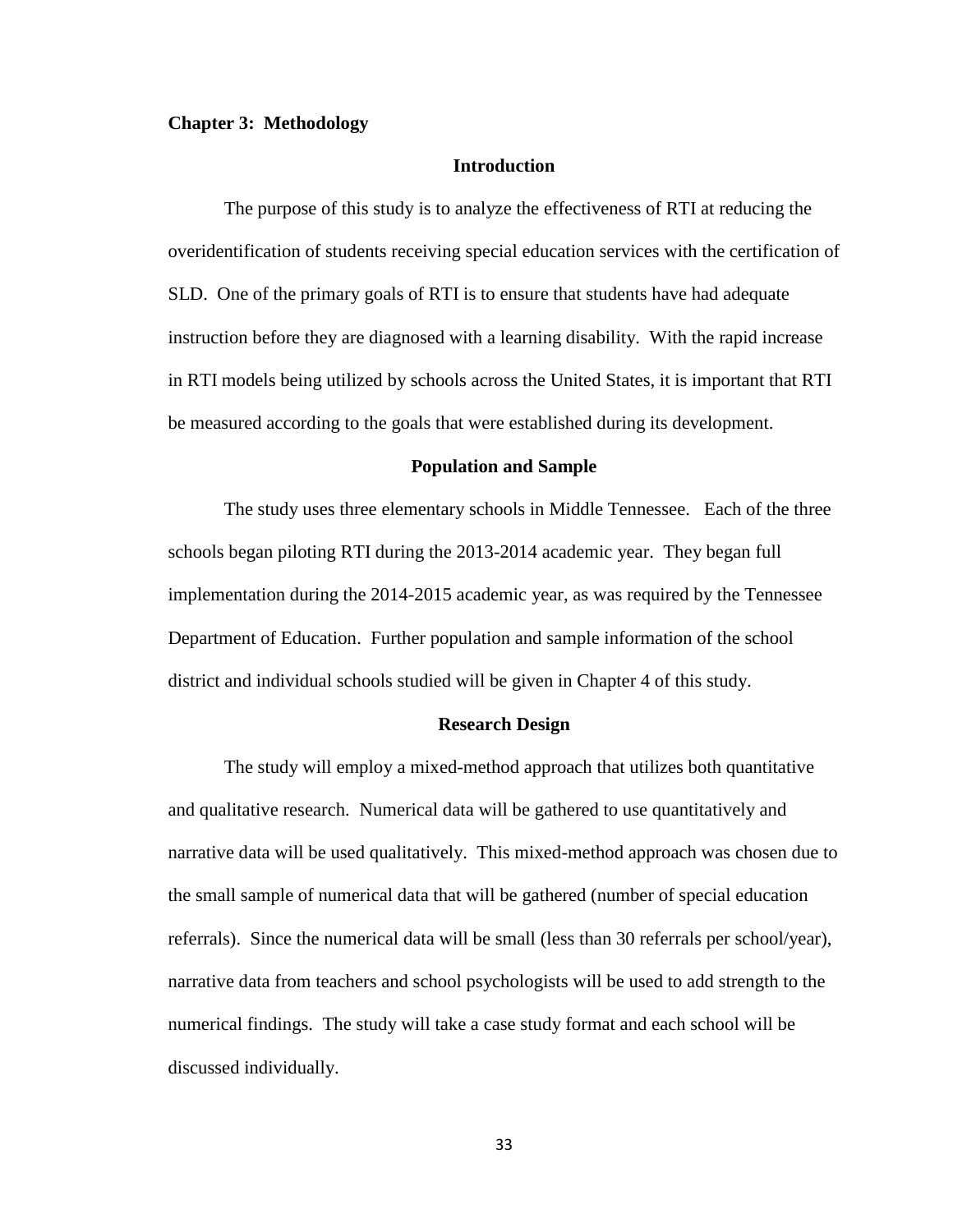### **Research Procedures and Instruments**

### **Quantitative**

The quantitative data that will be analyzed is the number of referrals to special education from each individual school. Only referrals to special education for students suspected of having one or more specific learning disabilities will be included in this study. Four years of special education referral data will be used, beginning with the 2012-2013 academic year and ending with the 2015-2016 academic year. Each school began piloting RTI during the 2013-2014 academic year, with full RTI implementation during the 2014-2015 academic year. By looking at the data beginning in 2012 and ending in 2016, the study will have data during all stages of the RTI implementation process in which to ascertain the effects of RTI on the special education referral process. All special education referral numbers will be provided by the school psychologist(s) from each school. The number of referrals for each school will be calculated as a percentage of the overall student population. The data will be analyzed for each individual school.

#### **Qualitative**

The qualitative data used for the study will be narrative in nature and will be collected by two means: school psychologist questionnaire and school administrator interviews. The following questions will be asked during the school psychologist interviews:

1. Has RTI changed your role in the special education referral process? Why or why not?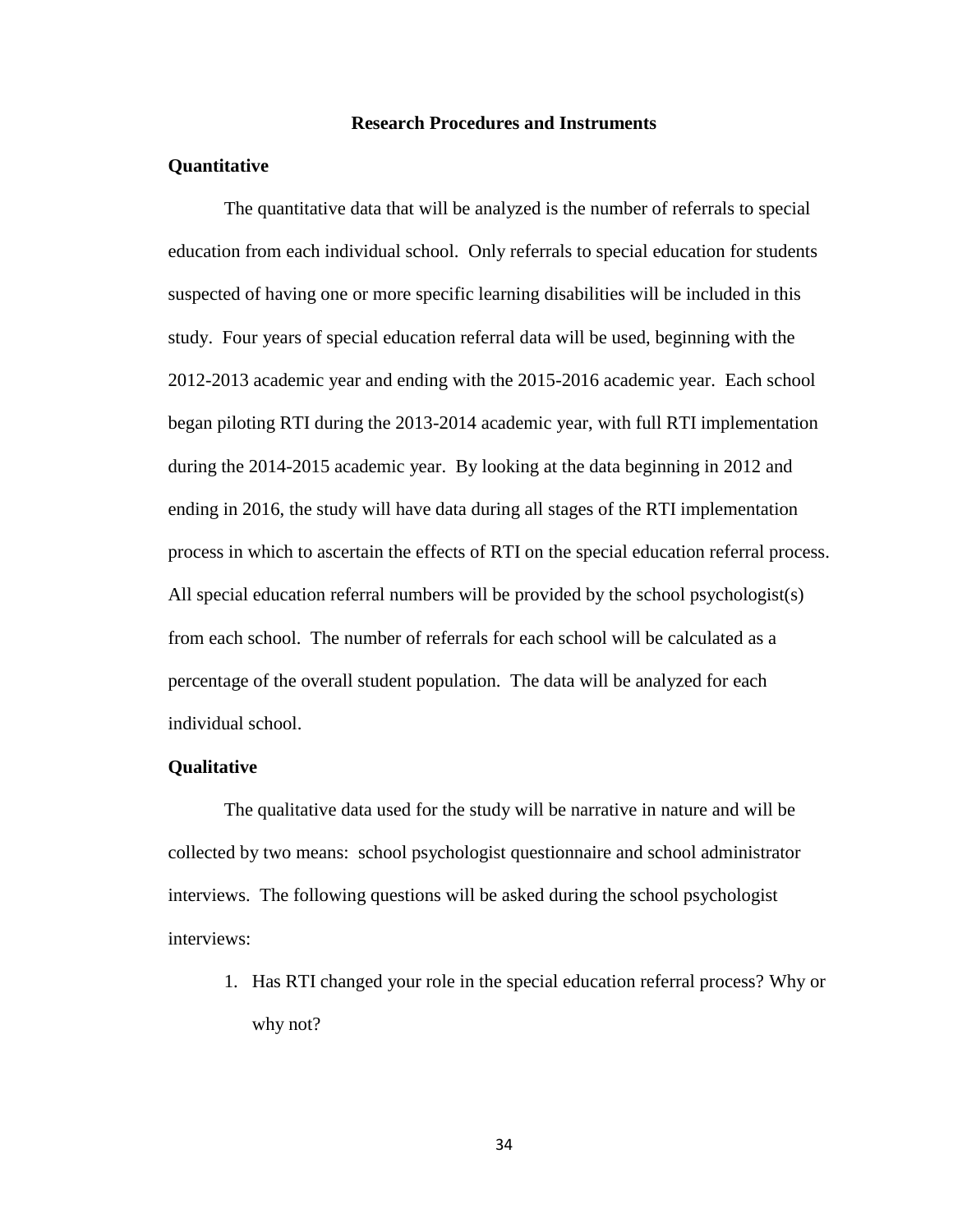- 2. Have you noticed a difference in the number of special education referrals after RTI implementation? Why or why not?
- 3. Have you noticed a difference in the quality of special education referrals after RTI implementation (more likely/less likely to qualify for special education services)? Why or why not?
- 4. Have you noticed a difference in the demographics of special education referrals after RTI implementation (race, socioeconomics, gender, etc.)? Why or why not?

The school principal (at the time of RTI implementation) from each school will be interviewed. The interview questions will be as follows:

- 1. Will you please describe the RTI planning and implementation process at this school?
- 2. What were the primary challenges experienced during implementation?
- 3. What successes were experienced?
- 4. Have you noticed a difference in the way special education services are offered as a result of RTI (resource, inclusion, etc.)? Why or why not?
- 5. Have you noticed a difference in the numbers of students receiving special education services after the implementation of RTI? Why or why not?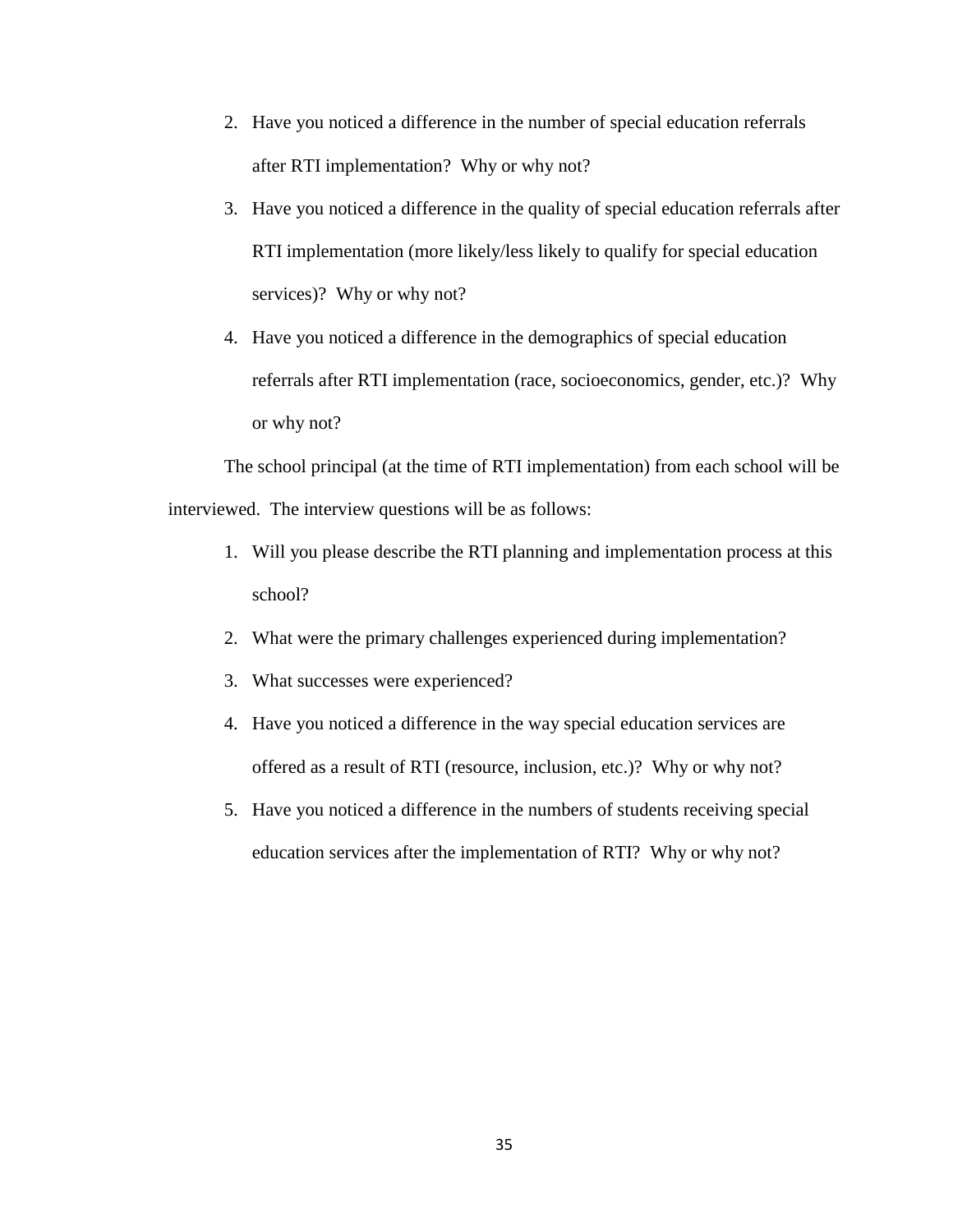#### **Chapter 4: Data Analysis**

### **Introduction**

The purpose of this study was to determine the effectiveness of RTI at reducing the overpopulation of students certified as SLD in the special education population. The study gathered data from three elementary schools in a rapidly growing school district in Middle Tennessee. The study used the number of referrals to special education as the primary means to analyze the effects of RTI on the special education population. Referral data was collected beginning with the 2012-2013 academic year and ending with the 2015-2016 academic year. The referrals were converted to a percentage of the overall student population to determine the percentage of change in referrals that took place under RTI. Interviews with the school administrators and questionnaires completed by the school psychologists were used as qualitative data to add to the validity of the case studies. Demographic data from each school was also included to analyze any trends that may have played a role in any changes to the special education populations. The following data analysis will discuss each school individually.

### **School District**

The school district where the participating schools are located is in Middle Tennessee in one of the fastest growing areas in the nation (WSMV, 2015). The county seat had an estimated population of  $126,118$  in 2015 and it ranked as the  $13<sup>th</sup>$  fastest growing city in the United States. The strong school systems in the county were cited as one of the primary reasons this community is attracting so many new residents and businesses (Broden, 2016). There are two public school districts in the county where the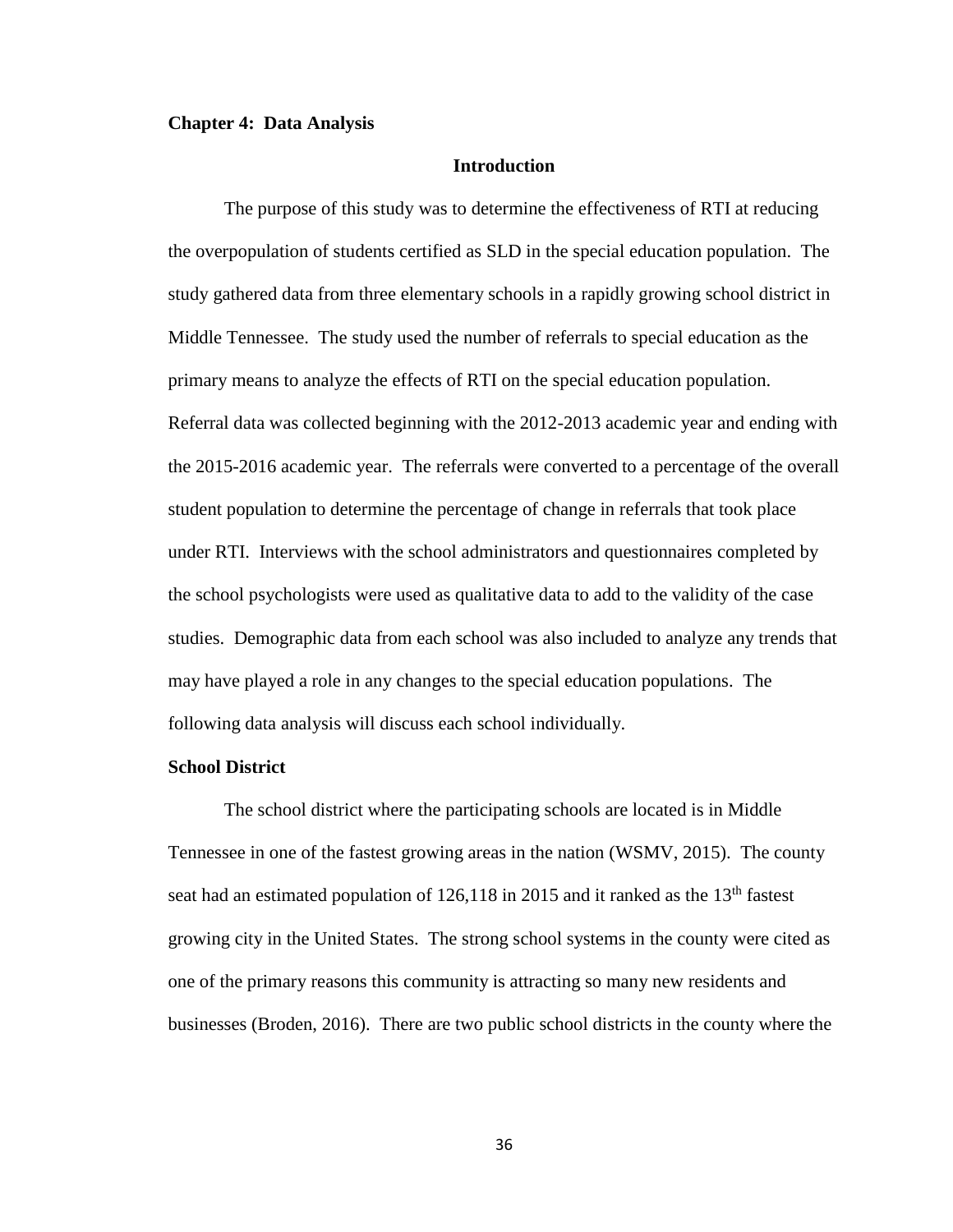study takes place. This study focuses on the county school district, which is the larger district of the two.

The significant population growth in the county has led to similar population and diversity growth for the county school district. The regions widespread growth has forced the school district to add 12,000 new students since the 2004-2005 academic year. Over the same time period the school district has opened nine new schools and made additions or renovations to thirteen other schools (RCS, 2016).

### **School 1**

### **Demographics**

School 1 is a Title I school located in Middle Tennessee. The school serves students in grades Pre-Kindergarten through  $5<sup>th</sup>$  grade. School demographics remained relatively stable during the study period, as did school achievement scores. The school earned a Tennessee Value-Added Assessment System (TVAAS) composite score of 5 for each academic year over the study period (no score was assigned for the 2015-2016 academic year). This represents the highest possible score that a school can earn. The following Tables 4.1-4.4 show the student demographics for each year studied.

| School 1 2012-2013                        |            |                                  |       |
|-------------------------------------------|------------|----------------------------------|-------|
| Category                                  | N          | Race                             | $\%$  |
| <b>Students</b>                           | 979        | Native American/Alaskan          | 0.0%  |
| <b>English Learner Students</b>           | 132        | Asian                            | 4.5%  |
| <b>English Learning Student Percent</b>   | 13.5%      | Hispanic or Latino               | 19.4% |
| <b>Economically Disadvantaged Percent</b> | 63.9%      | <b>Black or African American</b> | 19.8% |
| <b>Students with Disabilities</b>         | 112        | White                            | 56.2% |
| <b>Students with Disabilities Percent</b> | 12.4%      |                                  |       |
| Per-Pupil Expenditure                     | \$8,010.68 |                                  |       |

*Note.* Retrieved from Tennessee Department of Education Report Card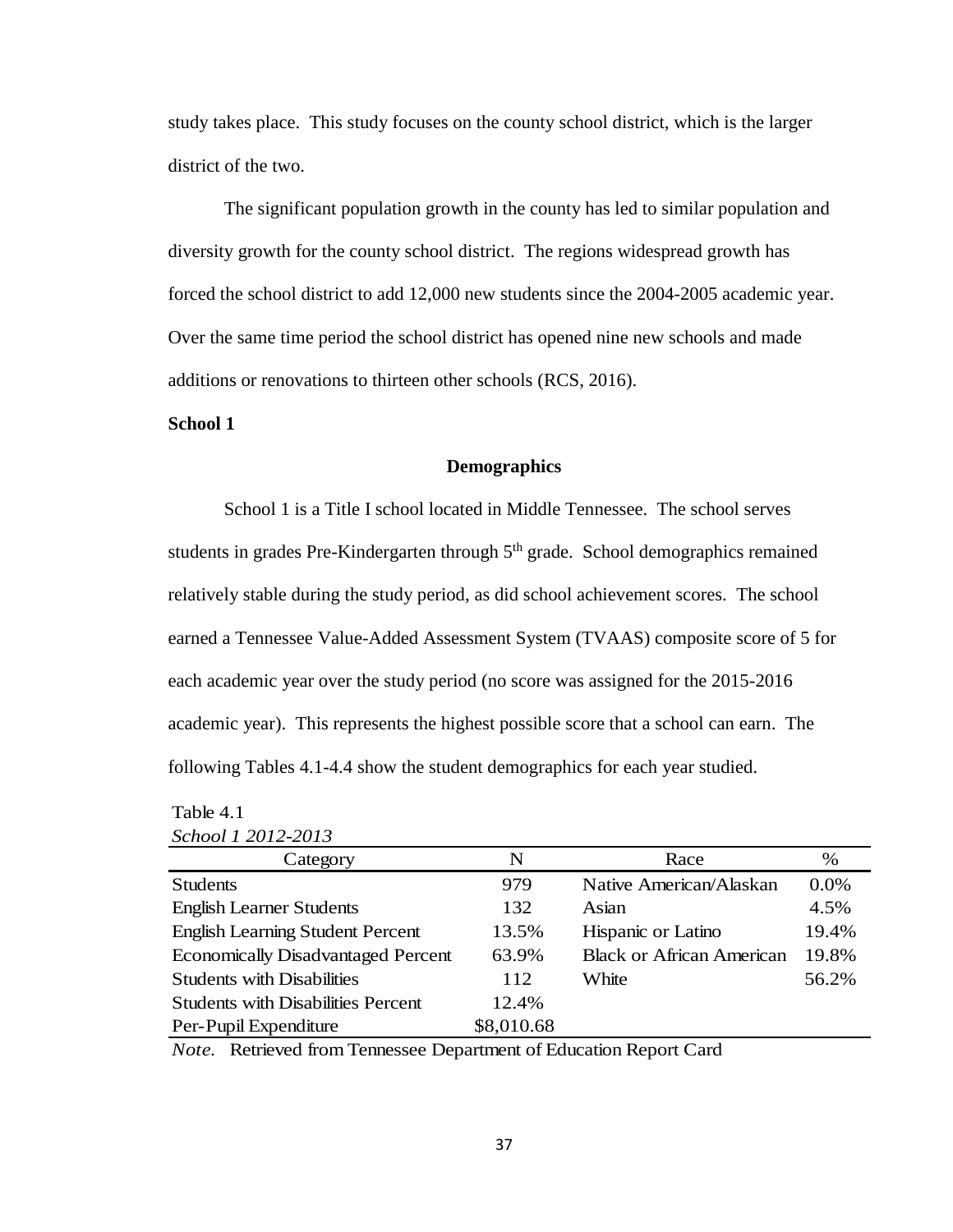Table 4.2

| School 1 2013-2014                        |            |                                  |       |
|-------------------------------------------|------------|----------------------------------|-------|
| Category                                  | N          | Race                             | %     |
| <b>Students</b>                           | 942        | Native American/Alaskan          | 0.0%  |
| <b>English Learner Students</b>           | 121        | Asian                            | 5.1%  |
| <b>English Learning Student Percent</b>   | 12.8%      | Hispanic or Latino               | 20.1% |
| <b>Economically Disadvantaged Percent</b> | 62.5%      | <b>Black or African American</b> | 21.1% |
| <b>Students with Disabilities</b>         | 113        | White                            | 53.6% |
| <b>Students with Disabilities Percent</b> | 12.0%      |                                  |       |
| Per-Pupil Expenditure                     | \$8,365.50 |                                  |       |

*Note.* Retrieved from Tennessee Department of Education Report Card

## Table 4.3

| School 1 2014-2015                        |            |                                  |         |
|-------------------------------------------|------------|----------------------------------|---------|
| Category                                  | N          | Race                             | $\%$    |
| <b>Students</b>                           | 967        | Native American/Alaskan          | $0.0\%$ |
| <b>English Learner Students</b>           | 147        | Asian                            | 5.7%    |
| <b>English Learning Student Percent</b>   | 15.2%      | Hispanic or Latino               | 21.1%   |
| <b>Economically Disadvantaged Percent</b> | 57.8%      | <b>Black or African American</b> | 20.4%   |
| <b>Students with Disabilities</b>         | 93         | White                            | 52.6%   |
| <b>Students with Disabilities Percent</b> | 9.6%       |                                  |         |
| Per-Pupil Expenditure                     | \$8,237.10 |                                  |         |

*Note.* Retrieved from Tennessee Department of Education Report Card

## Table 4.4

| Category                                  | N          | Race                             | %       |
|-------------------------------------------|------------|----------------------------------|---------|
| <b>Students</b>                           | 981        | Native American/Alaskan          | $0.0\%$ |
| <b>English Learner Students</b>           | 146        | Asian                            | 4.8%    |
| <b>English Learning Student Percent</b>   | 14.9%      | Hispanic or Latino               | 21.3%   |
| <b>Economically Disadvantaged Percent</b> | 38.5%      | <b>Black or African American</b> | 22.1%   |
| <b>Students with Disabilities</b>         | 97         | White                            | 51.8%   |
| <b>Students with Disabilities Percent</b> | 9.9%       |                                  |         |
| Per-Pupil Expenditure                     | \$8,495.00 |                                  |         |

*Note.* Retrieved from Tennessee Department of Education Report Card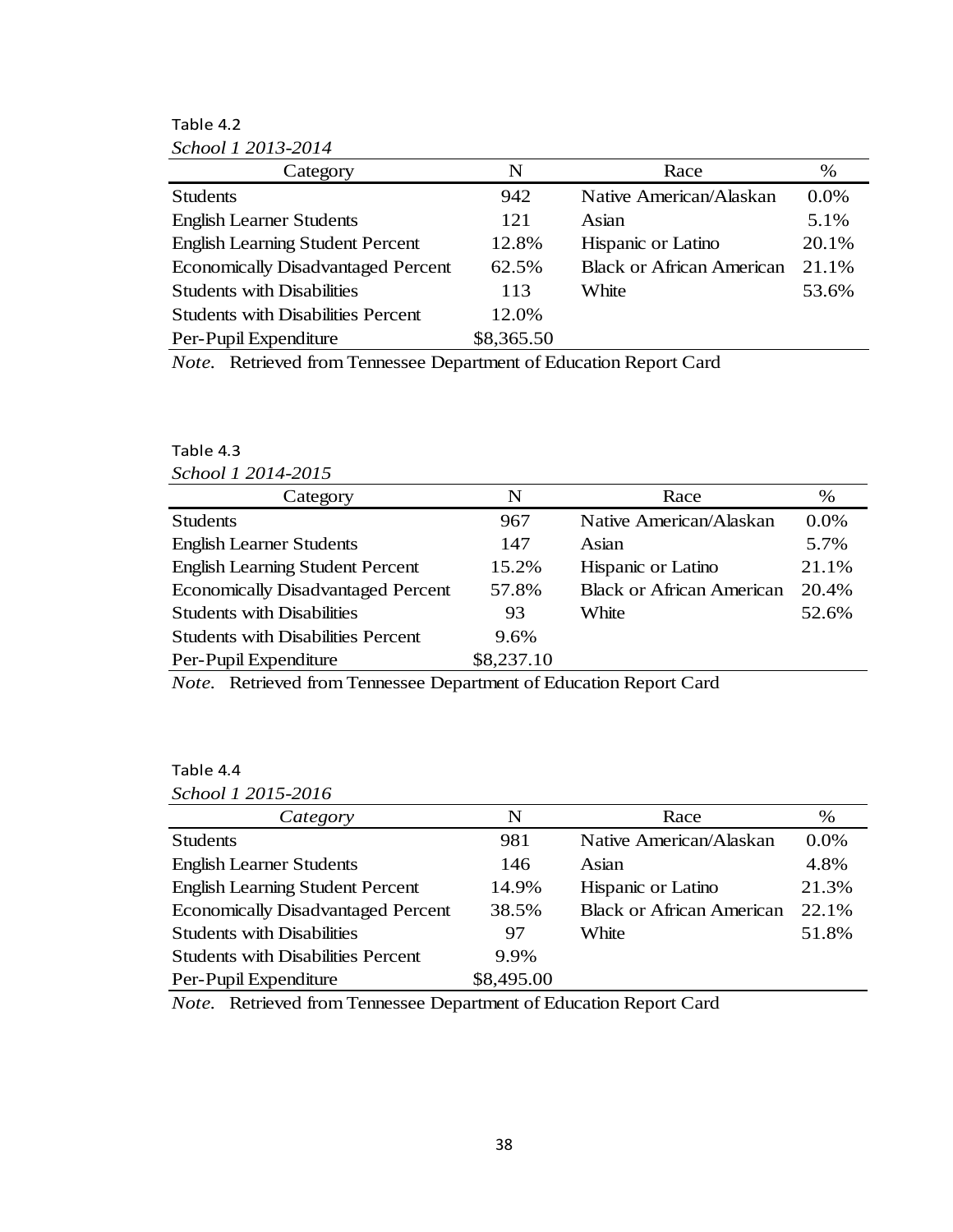The most significant change in student demographics occurred with students who meet the criteria for economically disadvantaged. From the final two years of the study period, the economically disadvantaged student population dropped from 57.8% to 38.5% of the overall student population. This reduction is due to how the State of Tennessee defines poverty for school accountability measures and is not a result of any significant change in the socioeconomic demographics of the school. There were several percentage point changes in the overall special education population percentage. This will be discussed further in Chapter 5 of this study.

### **Special Education Referral Data**

 The number of referrals to special education was collected for each year of the study period. This number was then converted into a percentage of the overall student population. In addition, the number of qualified referrals was compared to the number of overall referrals to determine the effect that RTI has had on the quality of referrals generated. The total percentage of students receiving special education services was tracked to analyze changes to the total number of students in the special education population. Table 4.5 shows the referral and special education population data for the study period.

| $S$ of $\alpha$ is the state of $\alpha$ in $\alpha$ is $\alpha$ is $\alpha$ is $\alpha$ is $\alpha$ is $\alpha$ is $\alpha$ is $\alpha$ is $\alpha$ is $\alpha$ is $\alpha$ is $\alpha$ is $\alpha$ is $\alpha$ is $\alpha$ is $\alpha$ is $\alpha$ is $\alpha$ is $\alpha$ is $\alpha$ is $\alpha$ is $\alpha$ is $\alpha$ is |     |                                       |          |          |                         |        |
|---------------------------------------------------------------------------------------------------------------------------------------------------------------------------------------------------------------------------------------------------------------------------------------------------------------------------------|-----|---------------------------------------|----------|----------|-------------------------|--------|
|                                                                                                                                                                                                                                                                                                                                 |     | Total                                 | % of     |          | Certified Qualification | Sped   |
| Year                                                                                                                                                                                                                                                                                                                            |     | Students Referrals Students Referrals |          |          | $\%$                    | %      |
| 2012-2013                                                                                                                                                                                                                                                                                                                       | 979 | 16                                    | 1.63%    | 13       | 81.25%                  | 12.40% |
| 2013-2014                                                                                                                                                                                                                                                                                                                       | 942 | $\mathcal{D}_{\cdot}$                 | 0.21%    |          | 50.00%                  | 12.00% |
| 2014-2015                                                                                                                                                                                                                                                                                                                       | 967 | $\theta$                              | $0.00\%$ | $\theta$ |                         | 9.60%  |
| 2015-2016                                                                                                                                                                                                                                                                                                                       | 981 | 8                                     | 0.82%    | 8        | 100.00%                 | 9.90%  |

Table 4.5 *School 1 Referral and SPED Data*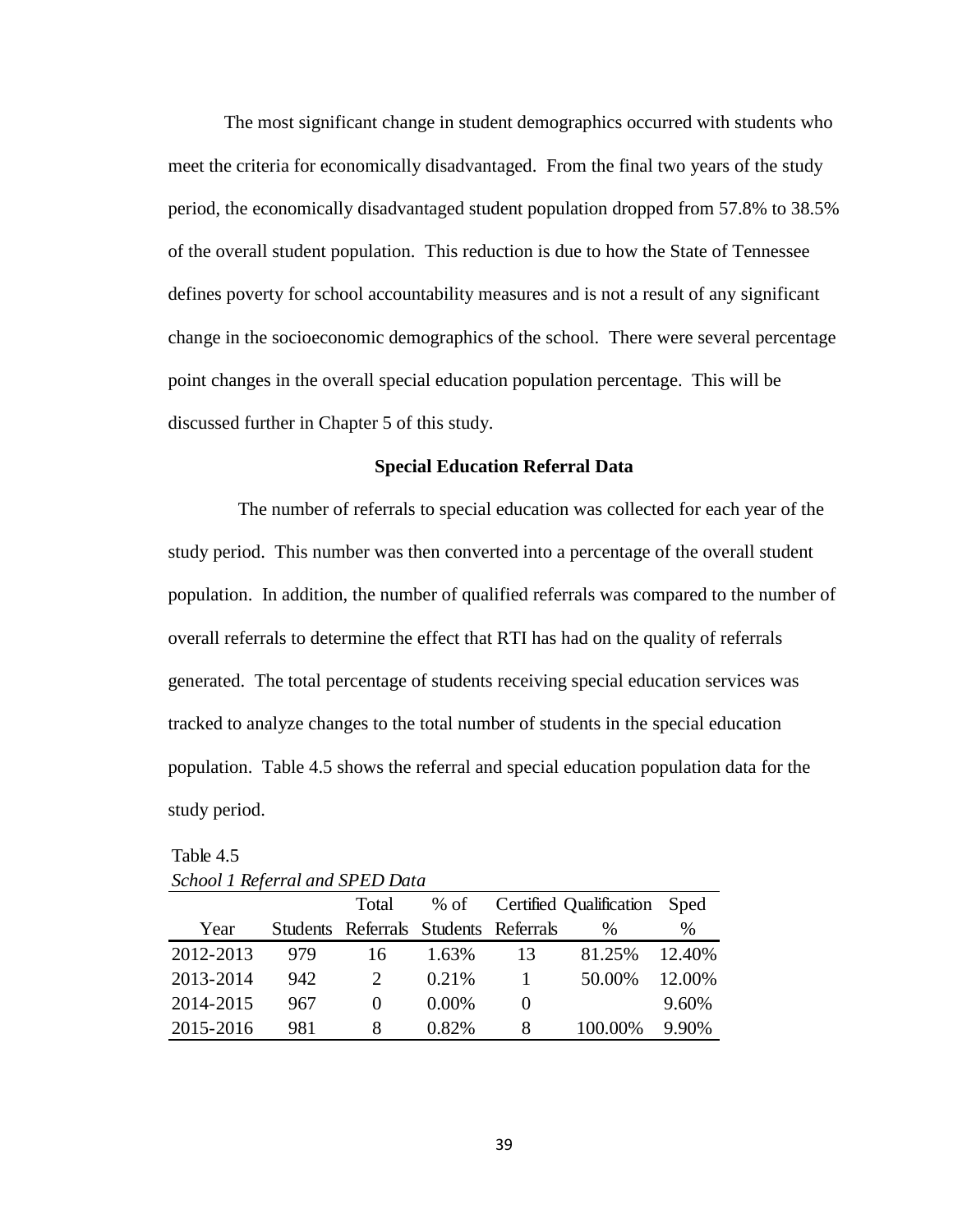## **Interviews and Questionnaire**

### **School Principal Interviews**

School 1 had two principals over the course of the study period. Both principals were interviewed.

Principal 1 was able to offer a unique perspective to the study, because after his departure from school 1, he became the special education director for the school district. Principal 1 was the principal during the time of the most significant changes taking place during RTI implementation. Principal 1 reports that School 1 had been soft piloting RTI for many years, even prior to his tenure at the school in preparation for the mandatory implementation. Therefore, many of the necessary processes were already in place when it came time for full implementation. Principal 1 reported the following information regarding RTI at School 1:

### **Successes**

- Reduction of SLD Occurrences
- Increased knowledge and data for individual students
- Multiple perspectives and professionals involved in student decision making

#### **Challenges**

- Number of personnel needed to adequately implement interventions
- Training of personnel
- High poverty school with significant transiency, often did not have students long enough to show growth
- Scheduling having enough time for high quality Tier 1 instruction and necessary interventions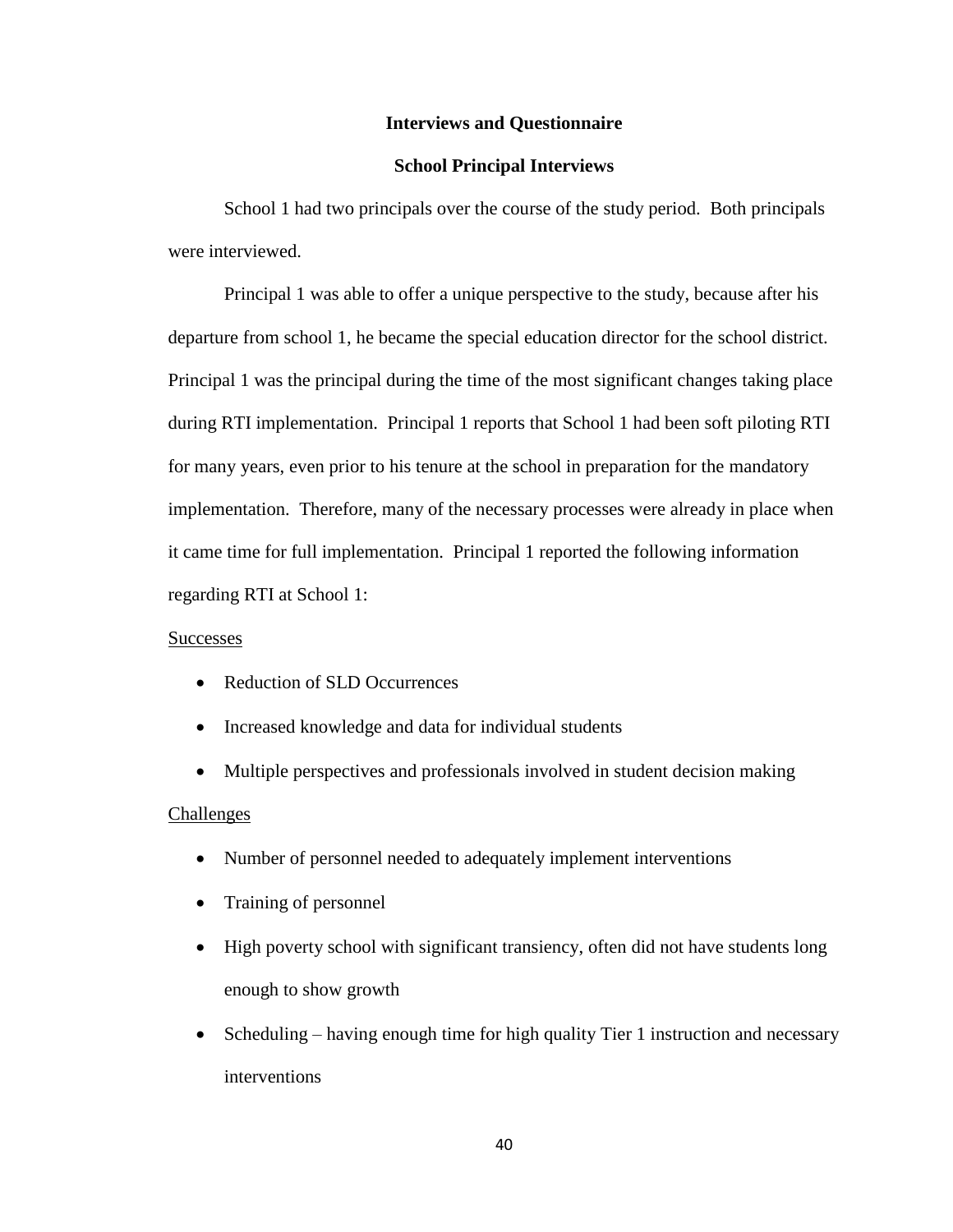Ensuring that special education is the "most intensive" intervention

## Changes to Special Education Services

- Ability to better serve students, because of increased data and information
- Less self-contained classroom instruction, more access to grade-level content
- Resource teachers changing to interventionists

## Changes to Special Education Population

- Reduction in overall SPED referrals
- No more "waiting to fail" before intervention took place
- Special education certification is taken more seriously and considered the "highest stake" decision for a student

Principal 2 has been the principal at School 1 for the 2016-2017 academic year.

Principal 2 was also able to offer a unique perspective on RTI because prior to becoming

the principal at School 1, Principal 2 was an RTI coach at a different elementary school.

Principal 2 reported the following information regarding RTI at School 1:

## Successes

• Individual student growth - being able to move students from higher tiers to lower tiers and seeing them succeed

## Challenges

- Teacher attitudes toward students leaving their classrooms for significant amounts of time to receive interventions, especially when the classroom teacher is still being held accountable for the student's performance
- Ensuring that special education is more intensive than Tier 3 instruction training of special education personnel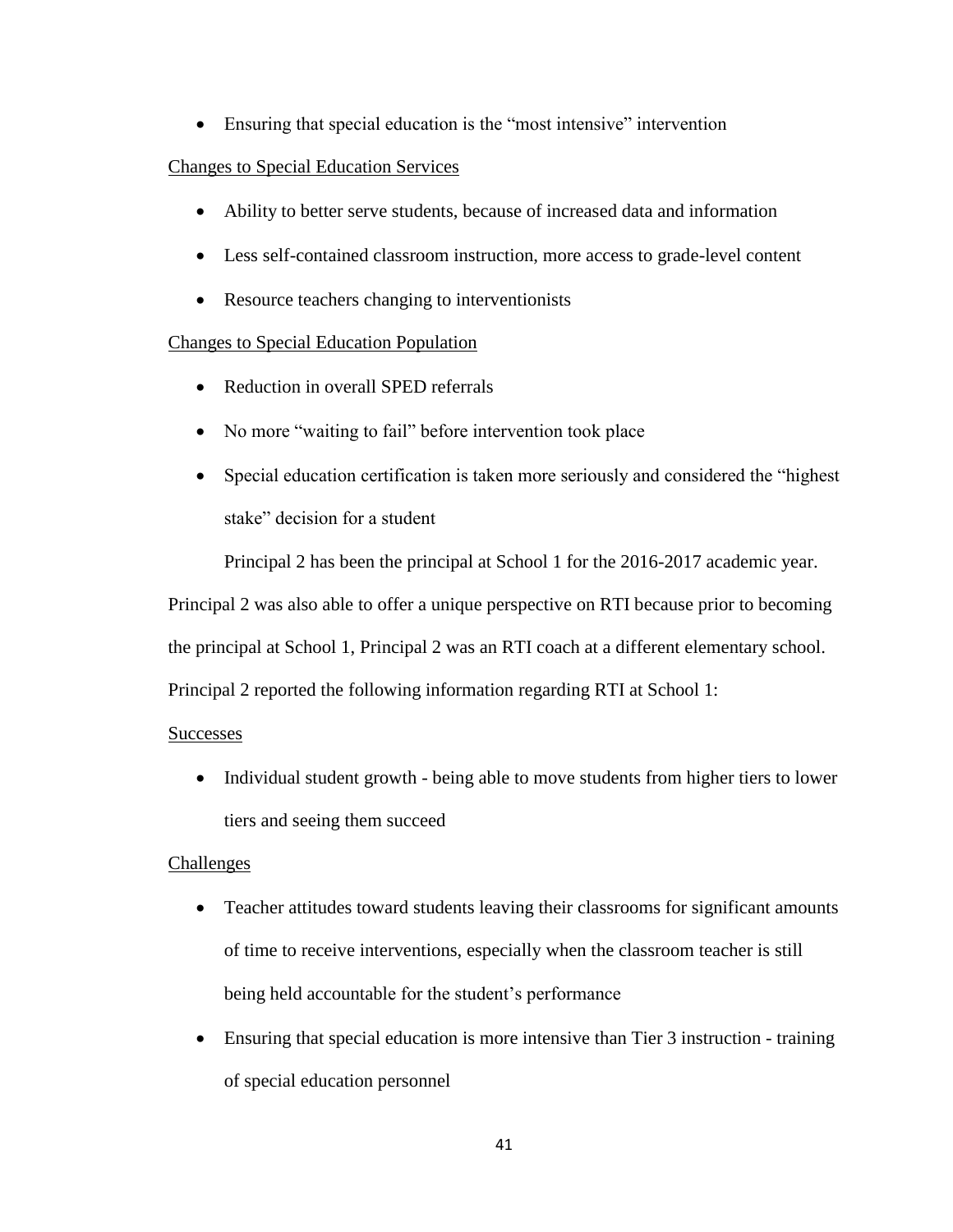• Scheduling for interventions

# Changes to Special Education Services

- Hybrid of self-contained and Tier 1 instruction
- Increasing the intensity of interventions as students move to higher tiers

## Changes to Special Education Population

- Noticeable reduction of referrals directly after implementation, but have seen an increase in the past academic year
- Referrals were possibly postponed at the beginning of RTI implementation, but are now catching up

## **School Psychologist Questionnaire**

School 1 has had the same school psychologist throughout the study period and the entire RTI implementation process. The school psychologist for school 1 reported the following information on the questionnaire:

## Changes to the Role of the School Psychologist after RTI

- The school psychologist is involved sooner in the referral process by providing guidance to the RTI coaches on student movement between tiers of intervention
- More sources of data to consider and analyze in the referral process
- The school psychologist is often perceived by personnel as being the interpreter of RTI state guidelines
- The referral process takes much longer than it did in the discrepancy model of identification

## Changes to Special Education Referral Numbers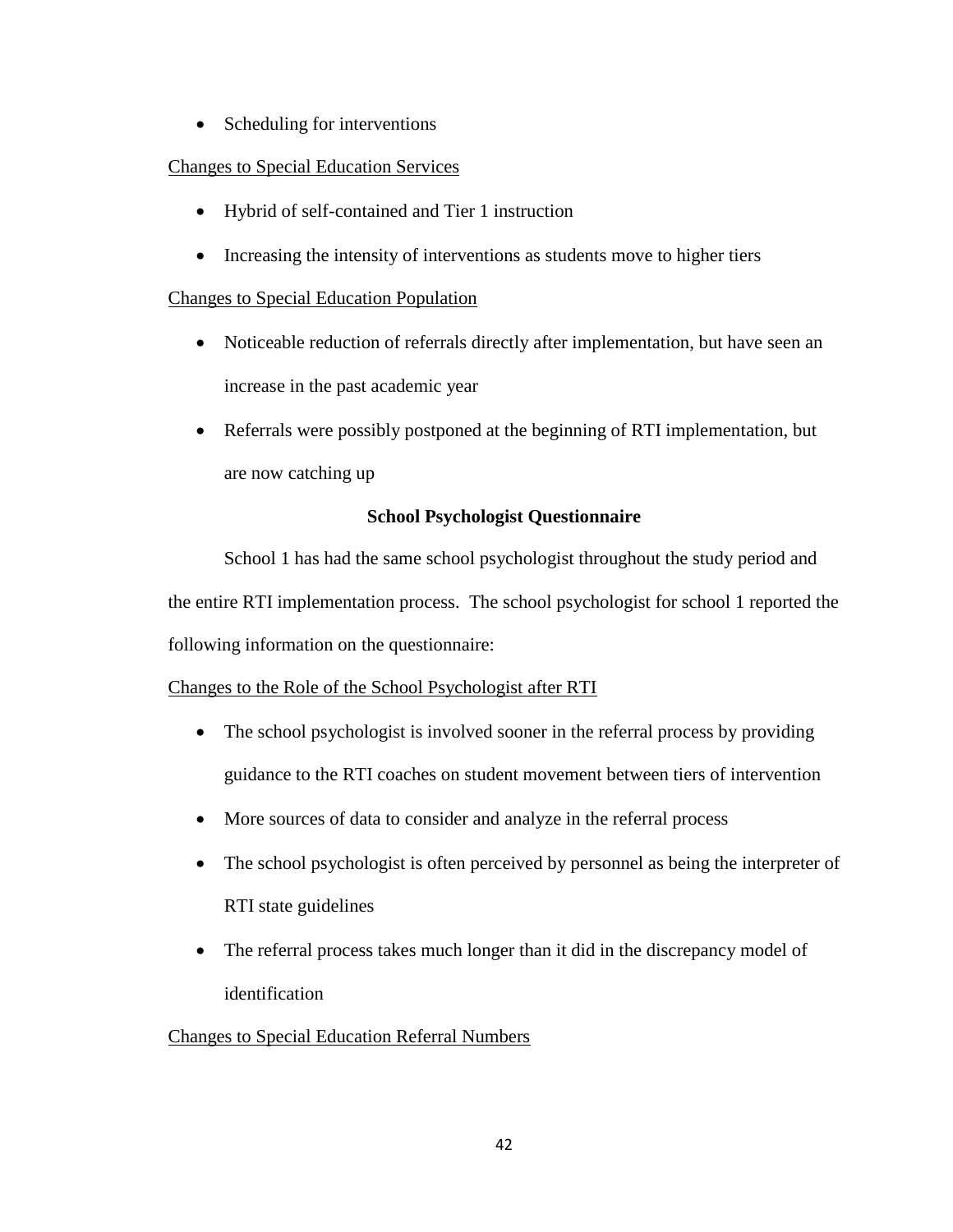- There was a rush of referrals prior to implementation, with mixed results of whether or not they qualified
- Very few referrals during the first year of RTI, because the process was still being perfected. This still may be occurring

### Referral Quality

- Referrals from Tier 3 have a greater likelihood of qualifying as opposed to referrals from the discrepancy model
- More data has led to higher quality referrals, rather than a referral that could be based on the "feeling" of just one professional

### Special Education Demographic Changes

• No demographic changes noticed

## **School 2**

### **Demographics**

School 2 is a Title I elementary school in Middle Tennessee. The school earned a TVAAS score of 5 for the 2012-2013 and 2013-2014 academic years and earned a TVAAS score of 3 for the 2014-2015 academic year (no score was given for the 2015- 2016 academic year). School demographics remained relatively stable over the study period with small changes in student enrollment. Significant to this study was the percentage change in the overall special education population; this will be discussed further in Chapter 5 of this study. There was also a noted decrease in students who are considered "economically disadvantaged". As stated previously, this reduction is due to how the State of Tennessee defines poverty for school accountability measures and is not a result of any significant change in the socioeconomic demographics of the school. The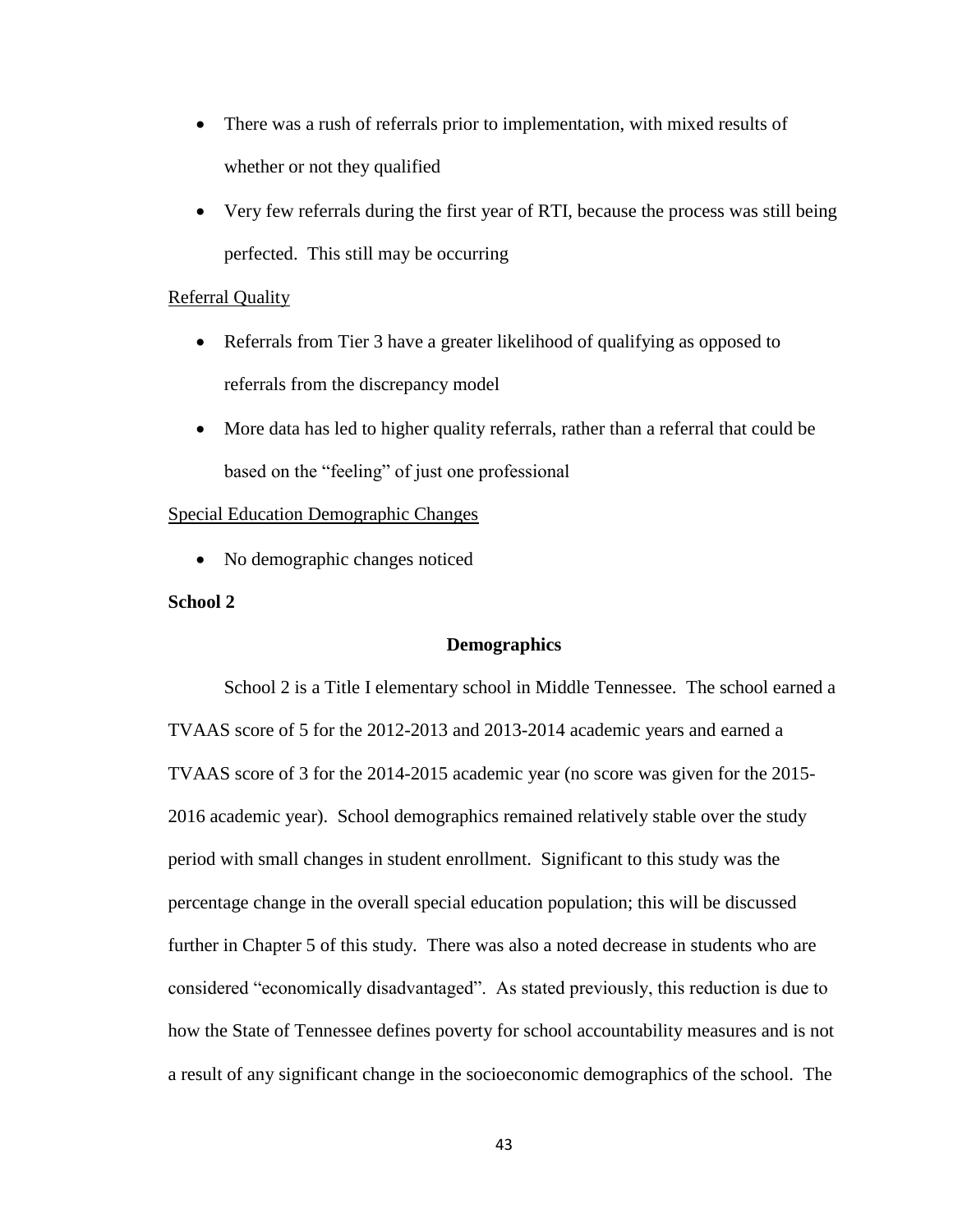following Tables 4.6-4.9 show the student demographics of School 2 for each year

studied.

## Table 4.6 *School 2 2012-2013*

| Category                                  | N          | Race                             | %     |
|-------------------------------------------|------------|----------------------------------|-------|
| <b>Students</b>                           | 896        | Native American/Alaskan          | 0.0%  |
| <b>English Learner Students</b>           | 140        | Asian                            | 3.7%  |
| <b>English Learning Student Percent</b>   | 15.6%      | Hispanic or Latino               | 21.7% |
| <b>Economically Disadvantaged Percent</b> | 63.1%      | <b>Black or African American</b> | 40.0% |
| <b>Students with Disabilities</b>         | 120        | White                            | 34.0% |
| <b>Students with Disabilities Percent</b> | 13.4%      |                                  |       |
| Per-Pupil Expenditure                     | \$8,010.68 |                                  |       |
|                                           |            |                                  |       |

*Note.* Retrieved from Tennessee Department of Education Report Card

# Table 4.7

*School 2 2013-2014*

| Category                                  | N          | Race                             | %     |
|-------------------------------------------|------------|----------------------------------|-------|
| <b>Students</b>                           | 957        | Native American/Alaskan          | 0.0%  |
| <b>English Learner Students</b>           | 151        | Asian                            | 3.1%  |
| <b>English Learning Student Percent</b>   | 15.8%      | Hispanic or Latino               | 23.8% |
| <b>Economically Disadvantaged Percent</b> | 63.5%      | <b>Black or African American</b> | 40.2% |
| <b>Students with Disabilities</b>         | 119        | White                            | 32.2% |
| <b>Students with Disabilities Percent</b> | 12.4%      |                                  |       |
| Per-Pupil Expenditure                     | \$8,365.50 |                                  |       |

*Note.* Retrieved from Tennessee Department of Education Report Card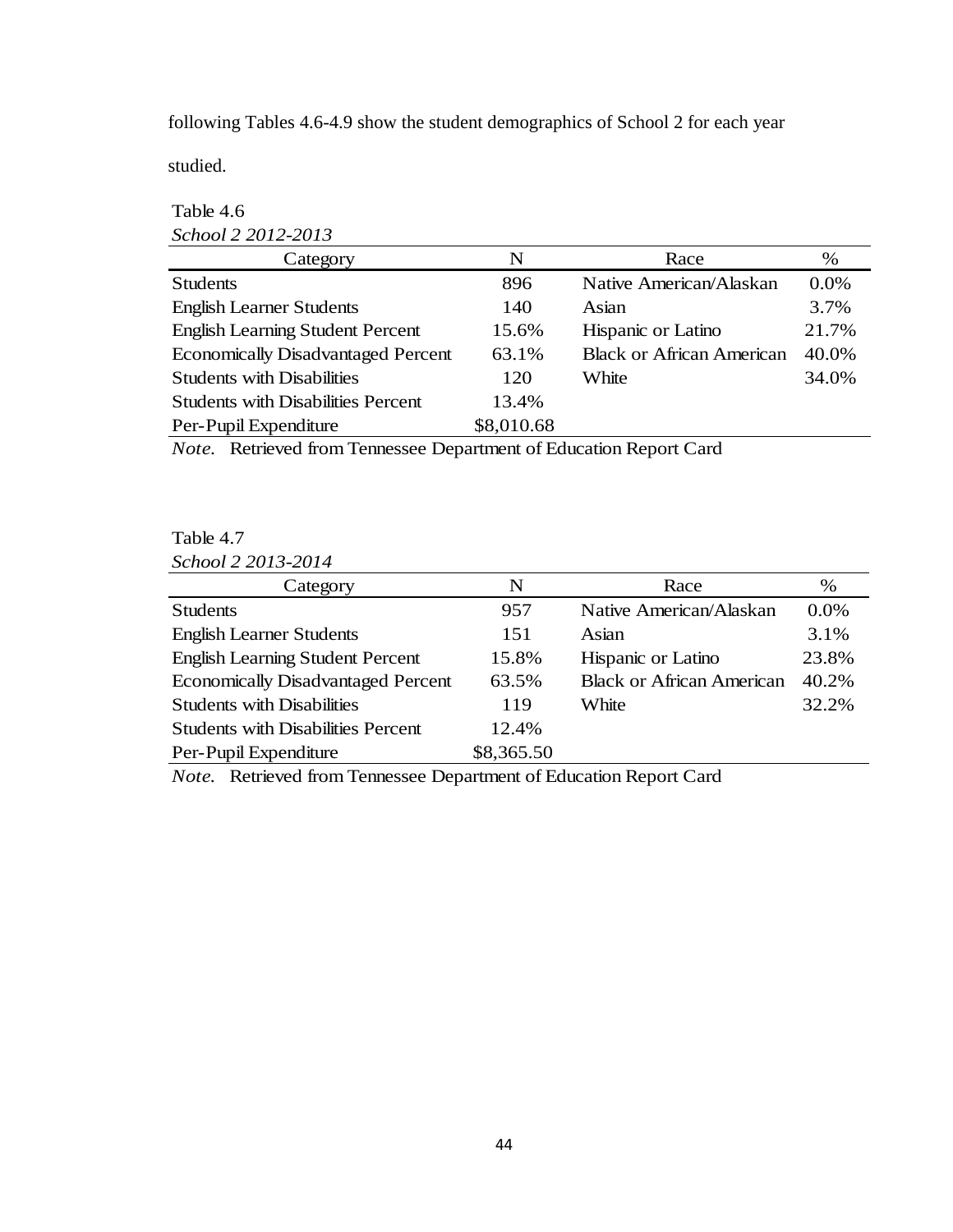Table 4.8 *School 2 2014-2015*

| 0.000012201772013                         |            |                                  |       |
|-------------------------------------------|------------|----------------------------------|-------|
| Category                                  | N          | Race                             | $\%$  |
| <b>Students</b>                           | 917        | Native American/Alaskan          | 0.0%  |
| <b>English Learner Students</b>           | 164        | Asian                            | 2.6%  |
| <b>English Learning Student Percent</b>   | 17.9%      | Hispanic or Latino               | 23.3% |
| <b>Economically Disadvantaged Percent</b> | 60.9%      | <b>Black or African American</b> | 43.8% |
| <b>Students with Disabilities</b>         | 84         | White                            | 29.8% |
| <b>Students with Disabilities Percent</b> | $9.2\%$    |                                  |       |
| Per-Pupil Expenditure                     | \$8,237.10 |                                  |       |

### Table 4.9

| School 2 2015-2016 |  |
|--------------------|--|
|                    |  |

| Category                                  | N          | Race                             | $\%$  |
|-------------------------------------------|------------|----------------------------------|-------|
| <b>Students</b>                           | 928        | Native American/Alaskan          | 0.0%  |
| <b>English Learner Students</b>           | 138        | Asian                            | 2.3%  |
| <b>English Learning Student Percent</b>   | 14.9%      | Hispanic or Latino               | 26.5% |
| <b>Economically Disadvantaged Percent</b> | 36.0%      | <b>Black or African American</b> | 41.5% |
| <b>Students with Disabilities</b>         | 98         | White                            | 29.5% |
| <b>Students with Disabilities Percent</b> | 10.6%      |                                  |       |
| Per-Pupil Expenditure                     | \$8,495.00 |                                  |       |

*Note.* Retrieved from Tennessee Department of Education Report Card

### **Special Education Referral Data**

The number of referrals to special education was collected for each year of the study period. This number was then converted into a percentage of the overall student population. In addition, the number of qualified referrals was compared to the number of overall referrals to determine the effect that RTI has had on the quality of referrals generated. The total percentage of students receiving special education services was tracked to analyze changes to the total number of students in the special education population. Table 4.10 shows the referral and special education population data for the study period.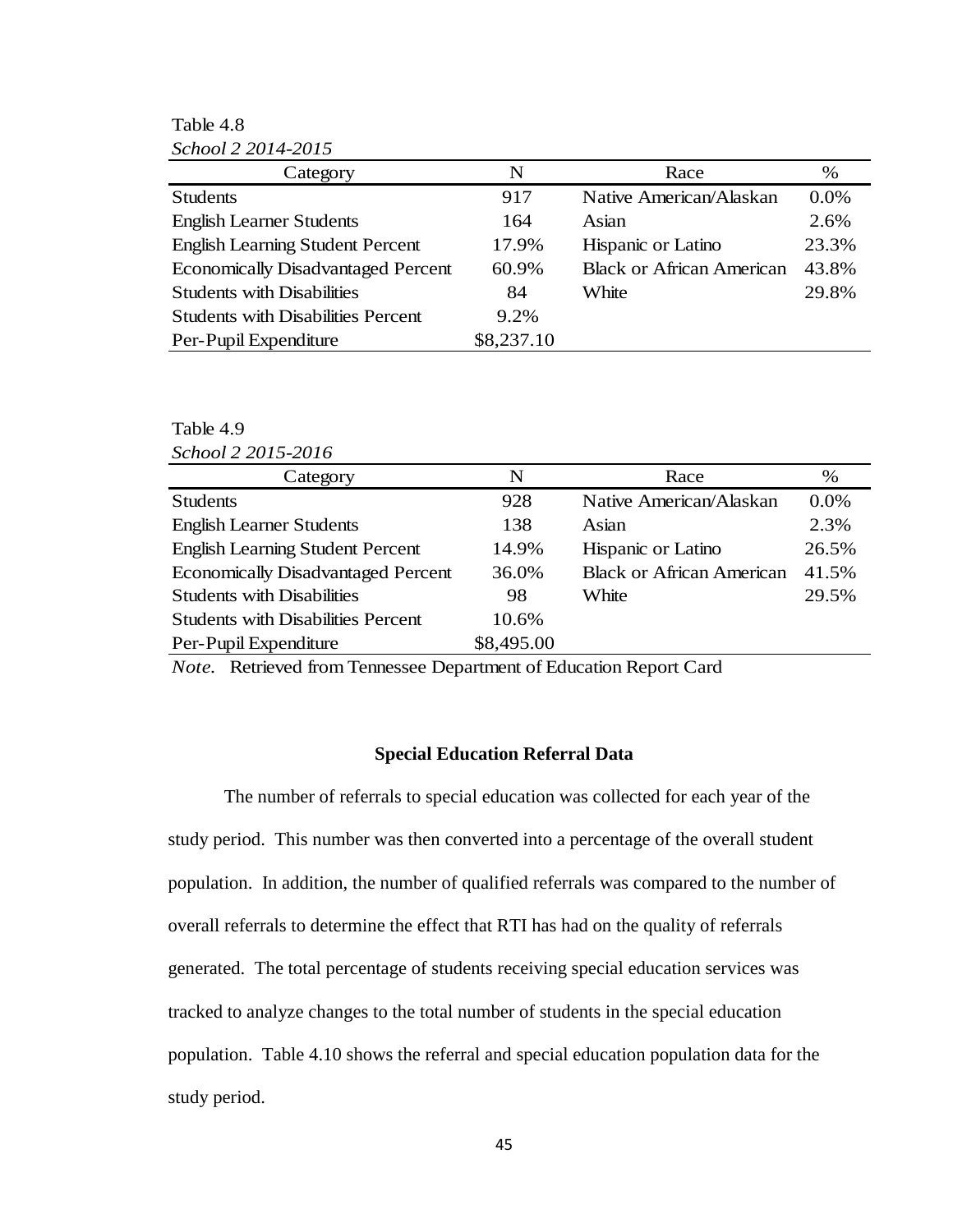|           |     | Total                                 | $%$ of   |                       | Certified Qualification Sped |        |
|-----------|-----|---------------------------------------|----------|-----------------------|------------------------------|--------|
| Year      |     | Students Referrals Students Referrals |          |                       | $\%$                         | %      |
| 2012-2013 | 896 | 26                                    | 2.90%    | 18                    | 69.23%                       | 13.40% |
| 2013-2014 | 957 | 19                                    | 1.99%    | 16                    | 84.21%                       | 12.40% |
| 2014-2015 | 917 |                                       | $0.22\%$ | $\mathcal{D}_{\cdot}$ | 100.00%                      | 9.20%  |
| 2015-2016 | 928 | $\mathbf{0}$                          | $0.00\%$ | $\theta$              |                              | 10.60% |

Table 4.10 *School 2 Referral and SPED Data*

## **Interview and Questionnaire**

#### **School Principal Interview**

The Principal of School 2 was not the Principal at the time of RTI implementation, but did have knowledge of the process at School 2. Principal states that there was an RTI committee at School 2 that studied, prepared, and drove the primary changes that took place during implementation. The Principal reported the following information regarding RTI at School 2:

### **Successes**

- Many students have achieved success gap closures
- School 2 has been able to have many of the same interventionists for several years and that has provided consistency to the process

#### **Challenges**

- Master schedule ensuring students receive the required amount of time in each tier
- Progress monitoring time and logistics ensuring that each student is taking the right test for their achievement level and grade level
- Determining the best processes/practices and determining the best personnel to meet student needs for each tier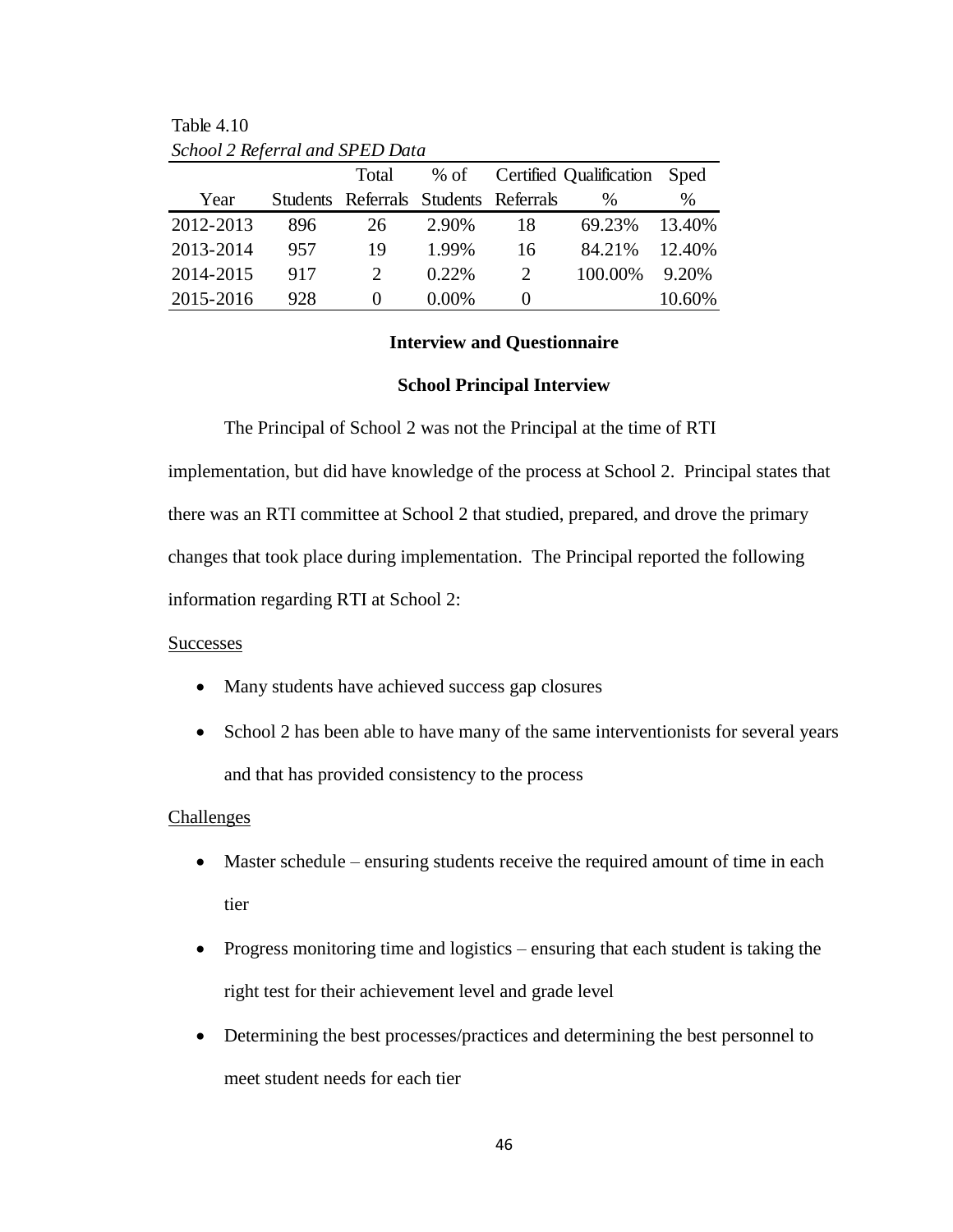- Measuring and intervening with student skills while also valuing the grade level standards
- Serving students effectively in special education. Often, there are smaller groups in Tier 3 than there are in special education and there are more resources and training available to tier 3 interventionists than special education personnel

## Changes to Special Education Services

- Numbers of students receiving special education services have decreased
- More data has led to better decisions
- Special education is able to serve more students with true disabilities rather than just deficiencies

## **School Psychologist Questionnaire**

School 2 has had the same school psychologist throughout the study period and the entire RTI implementation process. The school psychologist for School 2 reported the following information on the questionnaire:

## Changes to the Role of the School Psychologist after RTI

- Fewer tests are given for qualification, but there is more historical data to review and interpret
- School Psychologist involvement occurs much earlier in the process by assisting with Tier 2 students instead of just getting involved when a referral is made

## Changes to Special Education Referral Numbers

• Noticed a decline in referrals prior to RTI implementation due to better screening processes

## Referral Quality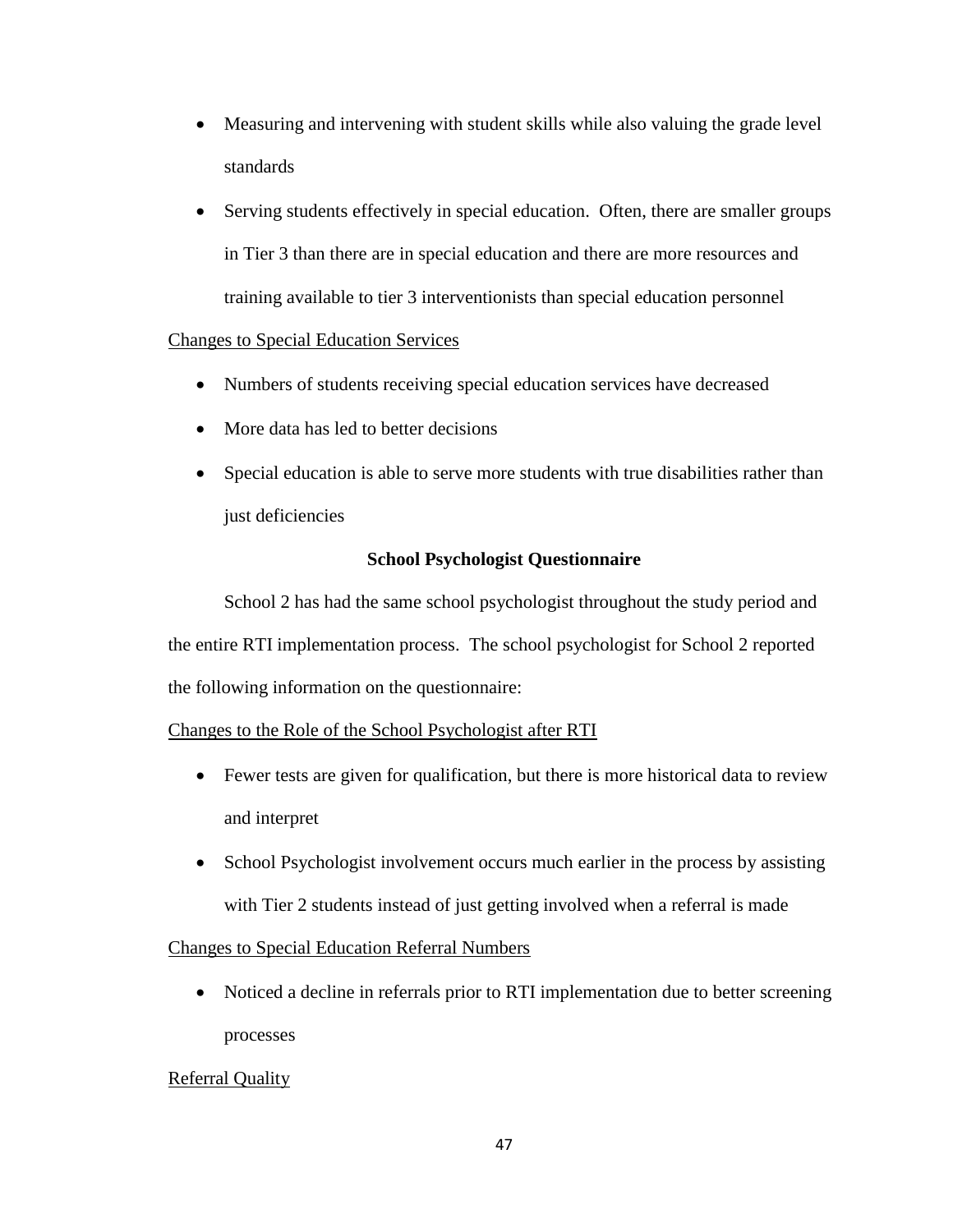- No impact on referral quality
- Current qualification rate of referrals is 50 percent at School 2

#### Special Education Demographic Changes

Possible increase in females being referred

### **School 3**

### **Demographics**

School 3 is a Title I elementary school in Middle Tennessee. The school earned a TVAAS composite score of 5 for the 2012-2013 and 2013-2014 academic years and a TVAAS composite score of 2 for the 2014-2015 academic year (no score was assigned for the 2015-2016 academic year. School demographics remained relatively stable over the study period, with slight increases in student enrollment. There were noted increases in the Asian student population during the study period with similar increases in the English Language Learner population. There was also a noted decrease in students who are considered "economically disadvantaged". As stated previously, this reduction is due to how the State of Tennessee defines poverty for school accountability measures and is not a result of any significant change in the socioeconomic demographics of the school. Tables 4.11-4.14 show the student demographics of School 3 for each year studied.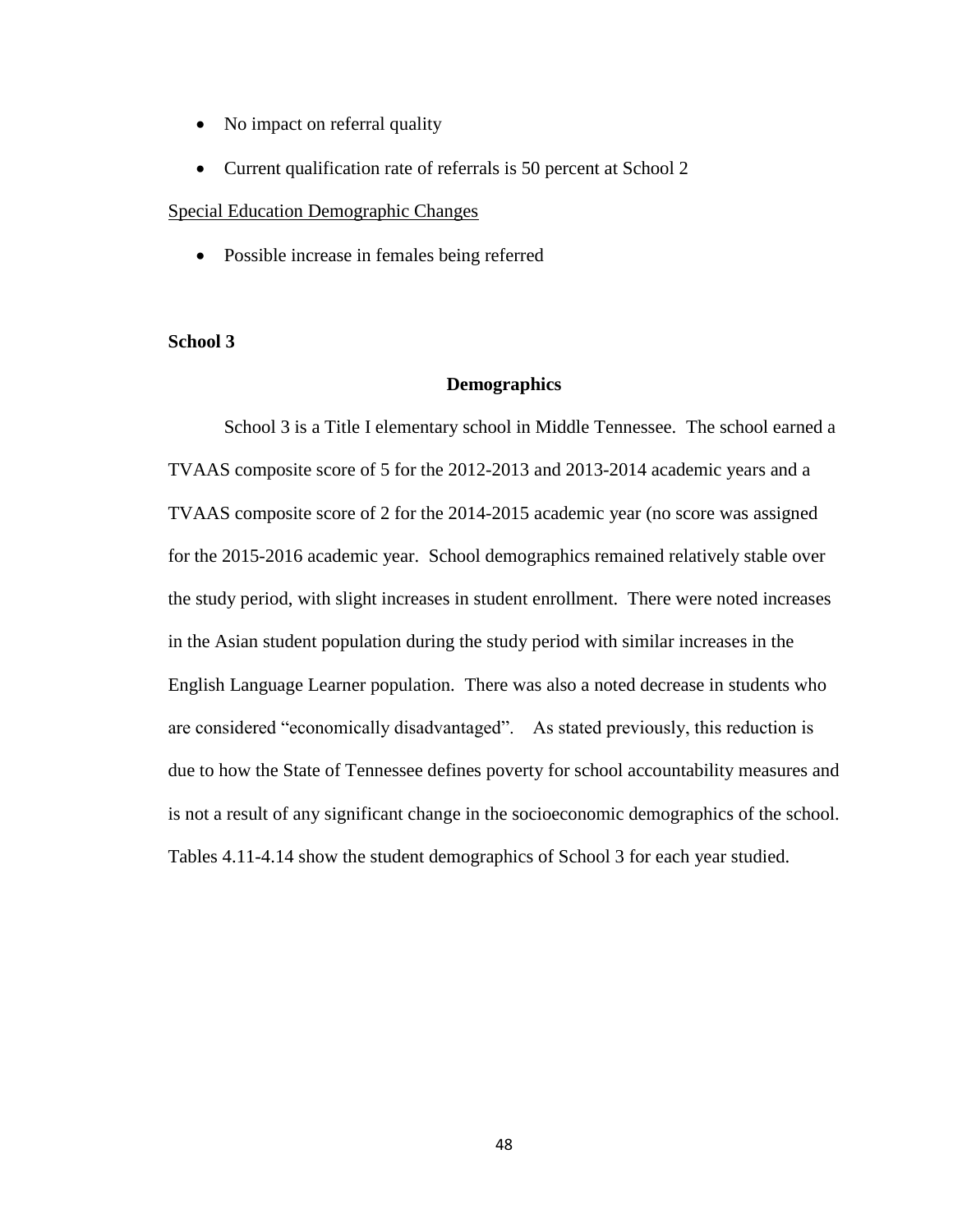Table 4.11 *School 3 2012-2013*

| penove o 2012 2019                        |            |                                  |       |  |  |
|-------------------------------------------|------------|----------------------------------|-------|--|--|
| Category                                  | N          | Race                             | %     |  |  |
| <b>Students</b>                           | 554        | Native American/Alaskan          | 0.0%  |  |  |
| <b>English Learner Students</b>           | 73         | Asian                            | 0.4%  |  |  |
| <b>English Learner Student Percent</b>    | 13.2%      | Hispanic or Latino               | 13.9% |  |  |
| <b>Economically Disadvantaged Percent</b> | 77.3%      | <b>Black or African American</b> | 24.9% |  |  |
| <b>Students with Disabilities</b>         | 91         | White                            | 58.3% |  |  |
| <b>Students with Disabilities Percent</b> | 16.4%      |                                  |       |  |  |
| Per-Pupil Expenditure                     | \$8,010.68 |                                  |       |  |  |
|                                           |            |                                  |       |  |  |

*Note.* Retrieved from Tennessee Department of Education Report Card

### Table 4.12 *School 3 2013-2014*

| Category                                  | N          | Race                             | %     |  |
|-------------------------------------------|------------|----------------------------------|-------|--|
| <b>Students</b>                           | 584        | Native American/Alaskan          | 0.0%  |  |
| <b>English Learner Students</b>           | 65         | Asian                            | 4.1%  |  |
| <b>English Learner Student Percent</b>    | 11.1%      | Hispanic or Latino               | 12.7% |  |
| <b>Economically Disadvantaged Percent</b> | 73.6%      | <b>Black or African American</b> | 27.1% |  |
| <b>Students with Disabilities</b>         | 96         | White                            | 56.0% |  |
| <b>Students with Disabilities Percent</b> | 16.4%      |                                  |       |  |
| Per-Pupil Expenditure                     | \$8,365.50 |                                  |       |  |
|                                           |            |                                  |       |  |

*Note.* Retrieved from Tennessee Department of Education Report Card

## Table 4.13

| Category                                  | N          | Race                             | %       |
|-------------------------------------------|------------|----------------------------------|---------|
| <b>Students</b>                           | 594        | Native American/Alaskan          | $0.0\%$ |
| <b>English Learner Students</b>           | 81         | Asian                            | 3.2%    |
| <b>English Learner Student Percent</b>    | 13.6%      | Hispanic or Latino               | 16.2%   |
| <b>Economically Disadvantaged Percent</b> | 71.2%      | <b>Black or African American</b> | 24.2%   |
| <b>Students with Disabilities</b>         | 92         | White                            | 56.2%   |
| <b>Students with Disabilities Percent</b> | 15.5%      |                                  |         |
| Per-Pupil Expenditure                     | \$8,237.10 |                                  |         |

*Note.* Retrieved from Tennessee Department of Education Report Card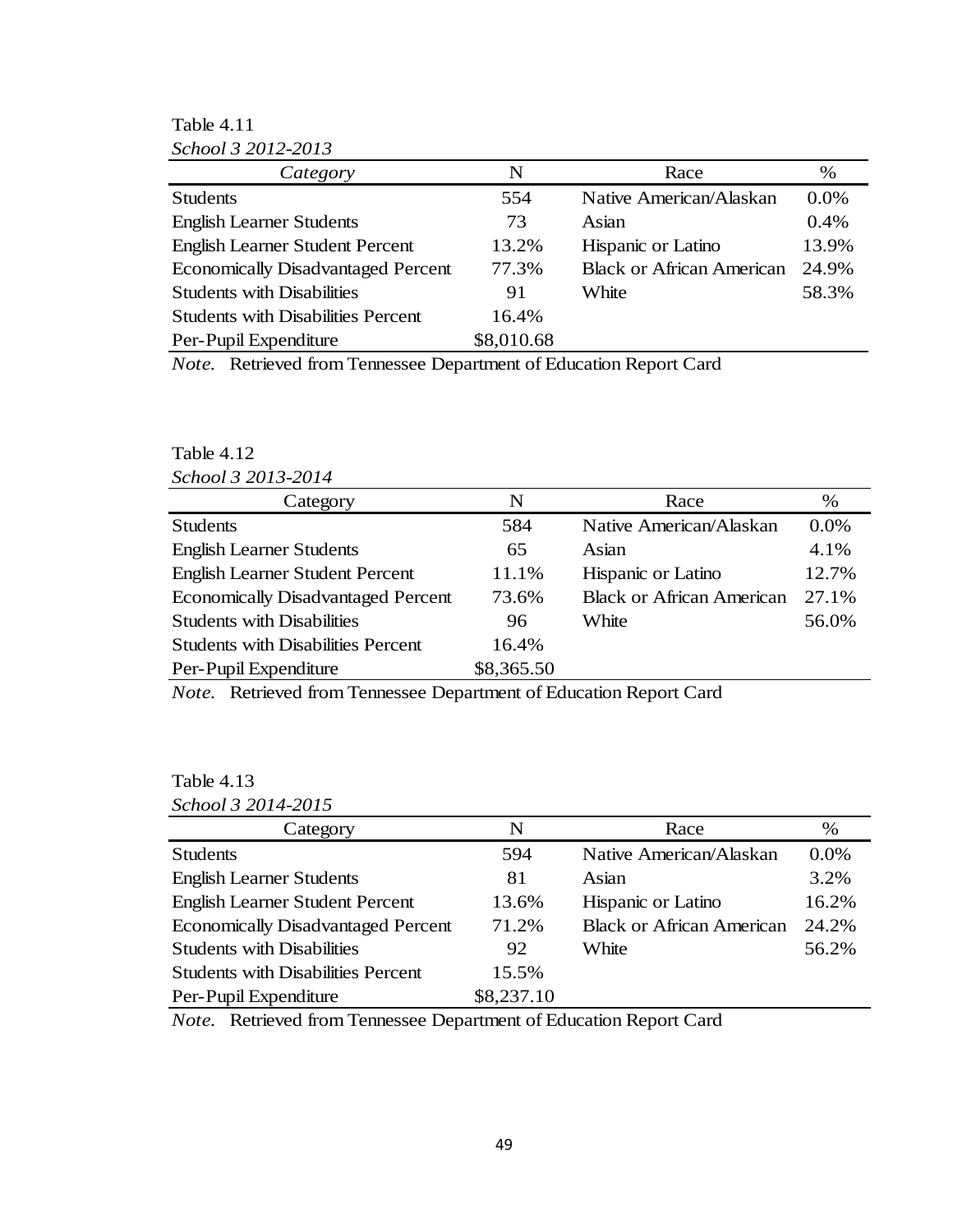Table 4.14 *School 3 2015-2016*

| Category                                  | N          | Race                             | %     |  |
|-------------------------------------------|------------|----------------------------------|-------|--|
| <b>Students</b>                           | 601        | Native American/Alaskan          | 0.0%  |  |
| <b>English Learner Students</b>           | 84         | Asian                            | 3.2%  |  |
| <b>English Learner Student Percent</b>    | 14.0%      | Hispanic or Latino               | 17.3% |  |
| <b>Economically Disadvantaged Percent</b> | 52.2%      | <b>Black or African American</b> | 24.0% |  |
| <b>Students with Disabilities</b>         | 98         | White                            | 54.7% |  |
| <b>Students with Disabilities Percent</b> | 16.3%      |                                  |       |  |
| Per-Pupil Expenditure                     | \$8,495.00 |                                  |       |  |

*Note.* Retrieved from Tennessee Department of Education Report Card

### **Special Education Referral Data**

The number of referrals to special education was collected for each year of the study period. This number was then converted into a percentage of the overall student population. In addition, the number of qualified referrals was compared to the number of overall referrals to determine the effect that RTI has had on the quality of referrals generated. The total percentage of students receiving special education services was tracked to analyze changes to the total number of students in the special education population. Table 4.15 shows the referral and special education population data for the study period.

| SCHOOL 3 Referral and SEED Data |     |                                       |        |    |                         |        |
|---------------------------------|-----|---------------------------------------|--------|----|-------------------------|--------|
|                                 |     | Total                                 | $%$ of |    | Certified Qualification | Sped   |
| Year                            |     | Students Referrals Students Referrals |        |    | %                       | $\%$   |
| 2012-2013                       | 554 | 17                                    | 3.07%  | 12 | 70.59%                  | 16.40% |
| 2013-2014                       | 584 | 18                                    | 3.08%  | 8  | 44.44%                  | 16.40% |
| 2014-2015                       | 594 | 8                                     | 1.35%  | 5  | 62.50%                  | 15.50% |
| 2015-2016                       | 601 | 18                                    | 3.00%  | 18 | 100.00%                 | 16.30% |

Table 4.15 *School 3 Referral and SPED Data*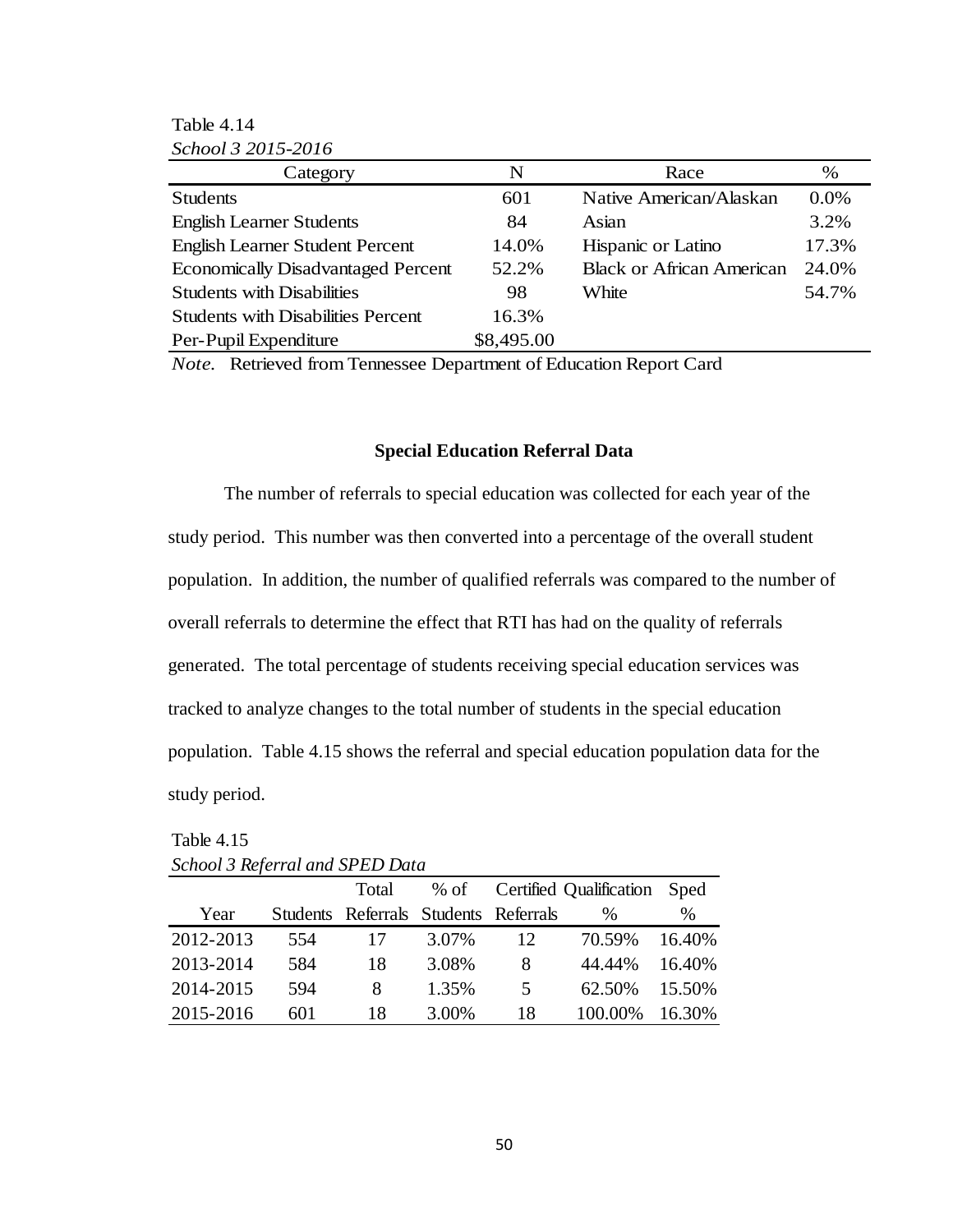### **Interview and Questionnaire**

### **School Principal Interview**

School 3 had one principal over the course of the study period. The principal stated that significant preparation and training took place at School 3 in the years leading up to RTI implementation. Specifically, the resources of Mike Mattos were used to help better understand the RTI process. The principal stated that School 3 very much saw RTI and PLC as similar processes and attempted to tie the new RTI implementation in with the already existing PLC structure of the school. This helped teachers view RTI as more of an enrichment of an already existing program, rather than a new program implementation and made them more open to the changes that were taking place. The Principal reported the following information regarding RTI at School 3:

### **Successes**

- Empowerment of instructional coaches
- Empowerment of interventionists
- Creating an effective master schedule
- Student improvement and gap closures across all grade levels
- Increased collaboration among personnel
- More informed and better decisions regarding individual students

#### Challenges

- Ensuring all personnel have consistent vision for RTI
- Consistency and fidelity of interventions
- Scheduling Ensuring each tier has the time required
- Transiency of students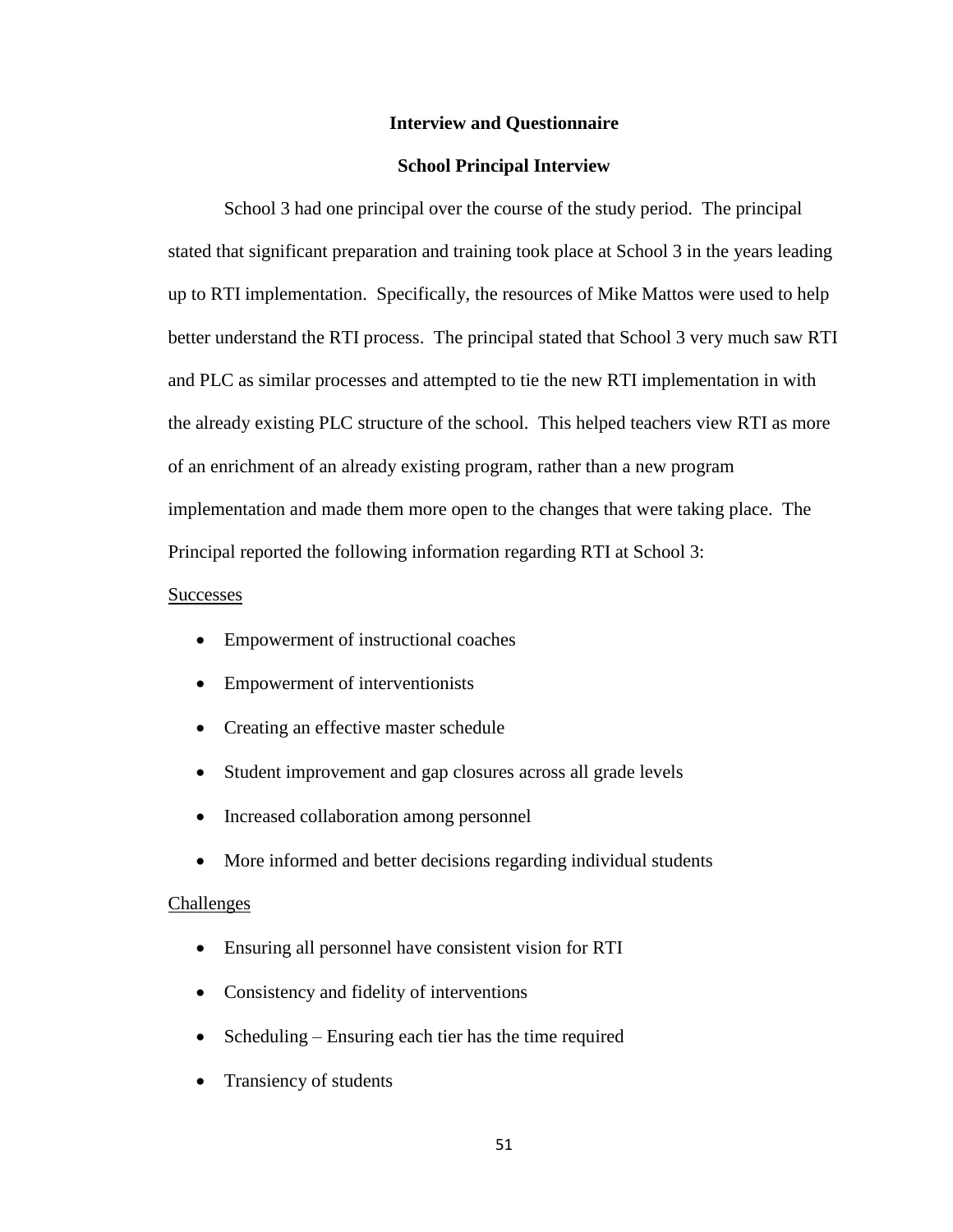## Changes to Special Education Services

- More data to make more informed decisions
- More steps in the identification process

# Changes to Special Education Population

(No response given)

## **School Psychologist Questionnaire**

School 3 has had the same school psychologist throughout the study period and the entire RTI implementation process. The school psychologist for school 3 reported the following information on the questionnaire:

# Changes to the Role of the School Psychologist after RTI

- Expanded the role by now being involved in decisions with students in earlier tiers
- Now has input in data meetings and interventions
- Aware of individual student needs much earlier in the process

# Changes to Special Education Referral Numbers:

- Referrals initially dropped, but are now back to pre-RTI levels
- Tier 3 interventionists are quicker to refer once little or no progress has been made

## Referral Quality

Referral quality has increased and referrals are more appropriate after RTI

# Special Education Demographic Changes

- No changes in racial demographics
- Less students with behavior problems are being referred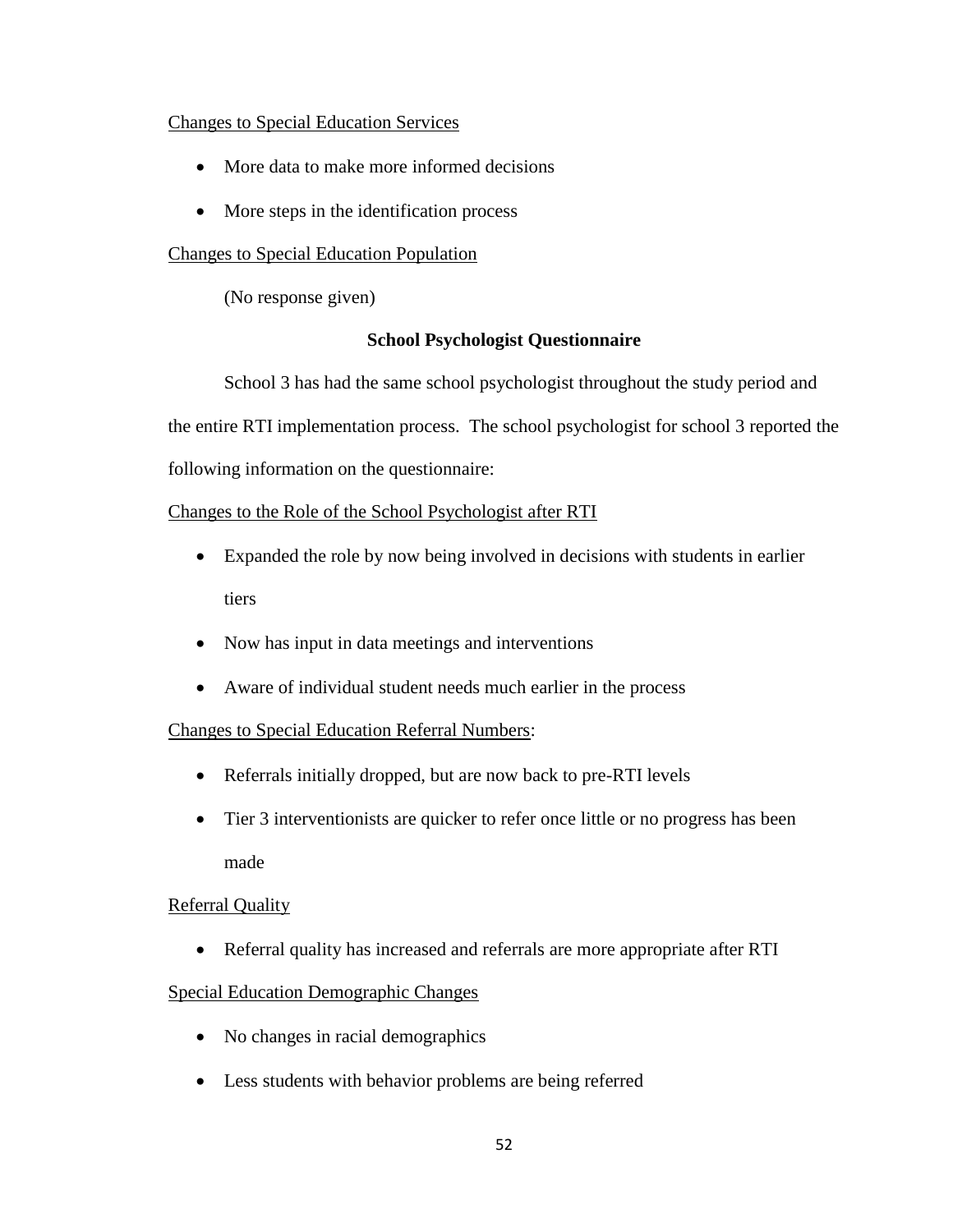• More equal number of referrals between boys and girls, in the past there were more boys referred

### **Discussion - Quantitative**

## **School 1**

The data from School 1 indicates that after the first year of officially piloting RTI, the referrals to special education decreased from 16, which was 1.63 percent of the student body, to 2, which represents .21% of the student body. For the 2014-2015 full RTI implementation year, School 1 had 0 referrals to special education. The 2015-2016 academic year saw referrals rise to 8, which represents .82% of the population; therefore, over the course of the 2012-2016 academic years, School 1 experienced special education referrals move from 1.63 percent of the student body, to .82% of the student body. Figure 4.1 shows the total referrals for each academic year studied and Figure 4.2 shows referrals as a percentage of the student body.



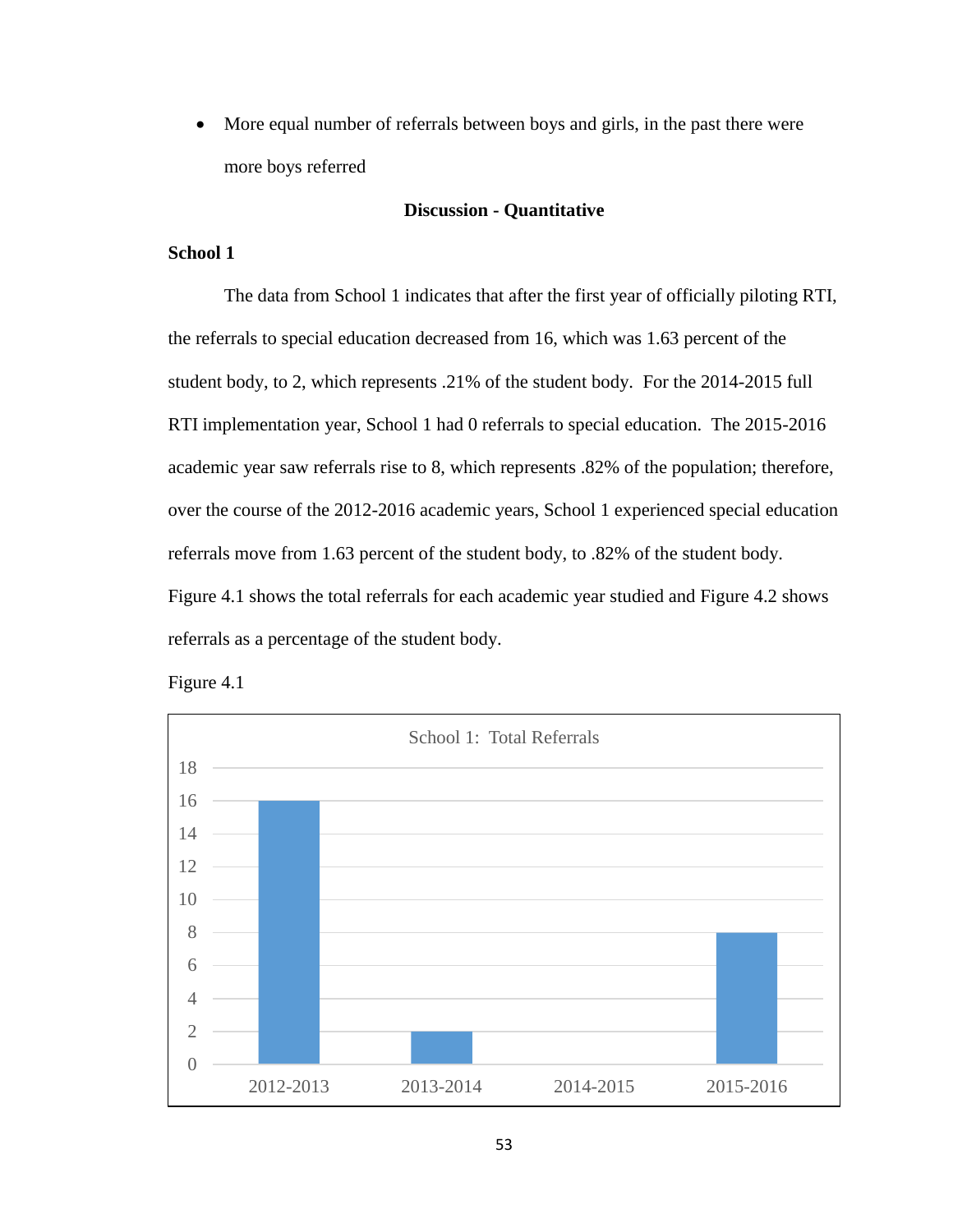Figure 4.2



The school experienced similar reductions in the overall special education population. School 1 had a special education population of 12.40 percent during the first year of the study, 12.00 percent after the pilot year, 9.60 percent after full implementation, and rose to 9.90 percent the subsequent year. This represents a total decrease in the special education population over the study period of 2.50 percent of the student body. Figure 4.3 shows the overall special education population as a percent of the student body.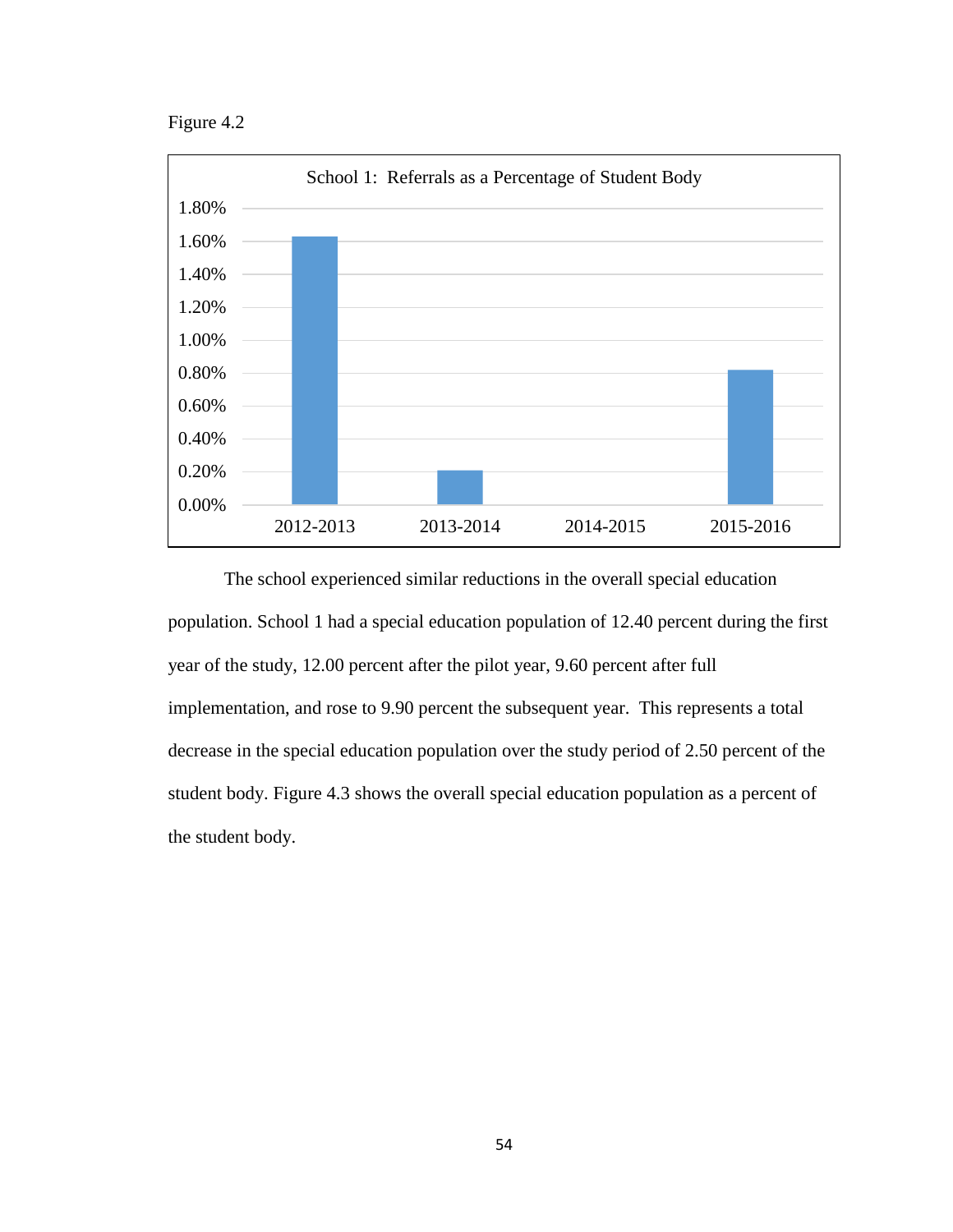Figure 4.3



School 1 also experienced changes in the percentage of referrals to special education that resulted in a student being certified as having one or more specific learning disabilities. The referral qualification percentage was 81.25 percent during the first year of the study, 50.00 percent during the RTI pilot year (only 2 total referrals, 1 qualifying), there were no referrals during the implementation year, and 100 percent of referrals qualified during the final year of the study. Figure 4.4 shows the qualification percentage of referrals to special education.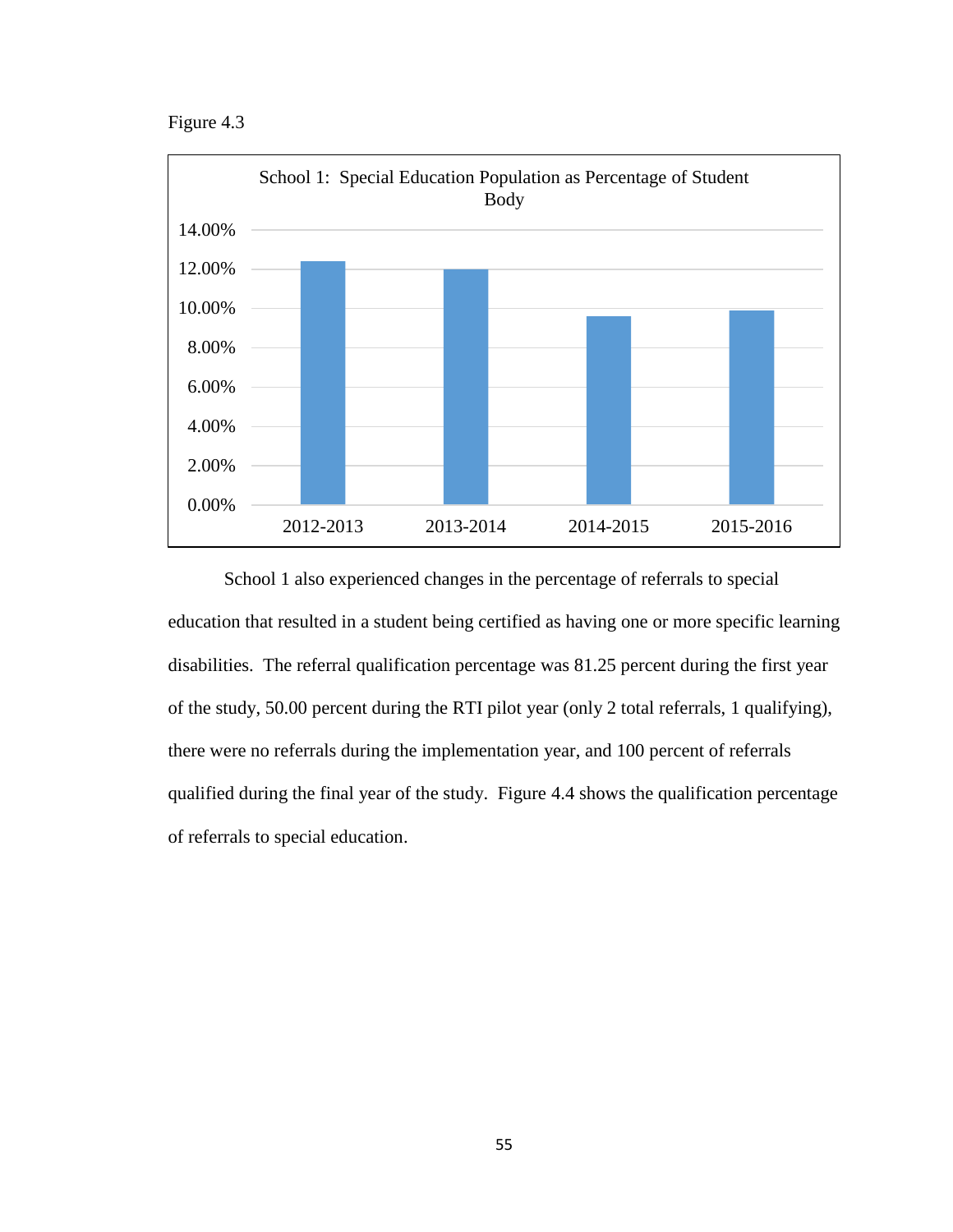Figure 4.4



### **School 2**

The data from School 2 indicates that after the first year of officially piloting RTI, the referrals to special education decreased from 26, which was 2.90 percent of the student body, to 19, which represents 1.99 percent of the student body. For the 2014- 2015 full RTI implementation year, the school had 2 referrals to special education. The 2015-2016 academic year showed no referrals to special education; therefore, over the course of the 2012-2016 academic years, School 2 experienced special education referrals move from 2.90 percent of the student body, to 0 percent of the student body. Figure 4.5 shows the total referrals for each academic year and Figure 4.6 shows referrals as a percentage of the student body.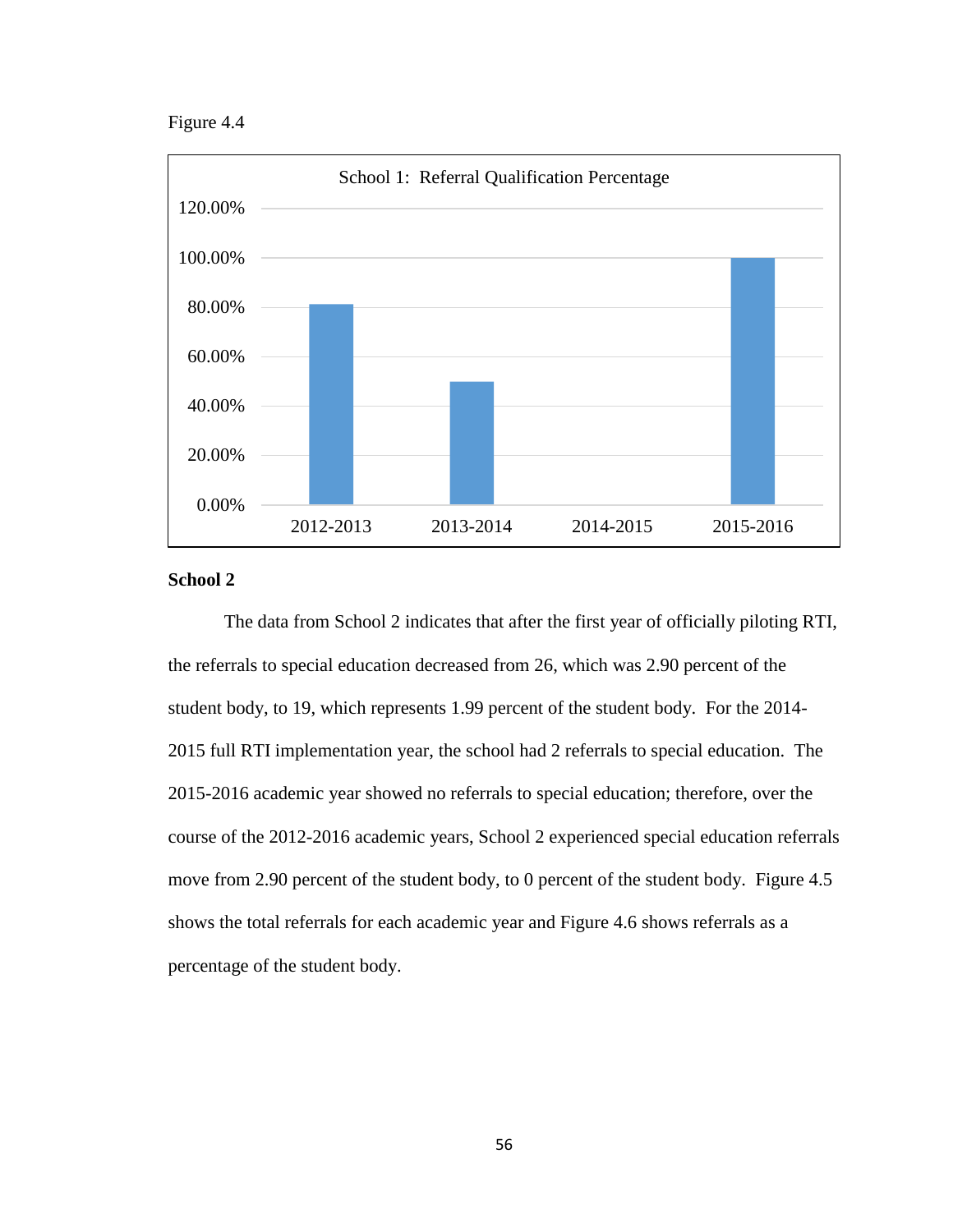Figure 4.5



Figure 4.6



School 2 experienced reductions in the total percentage of students receiving special education services after the implementation of RTI. The percentage of students in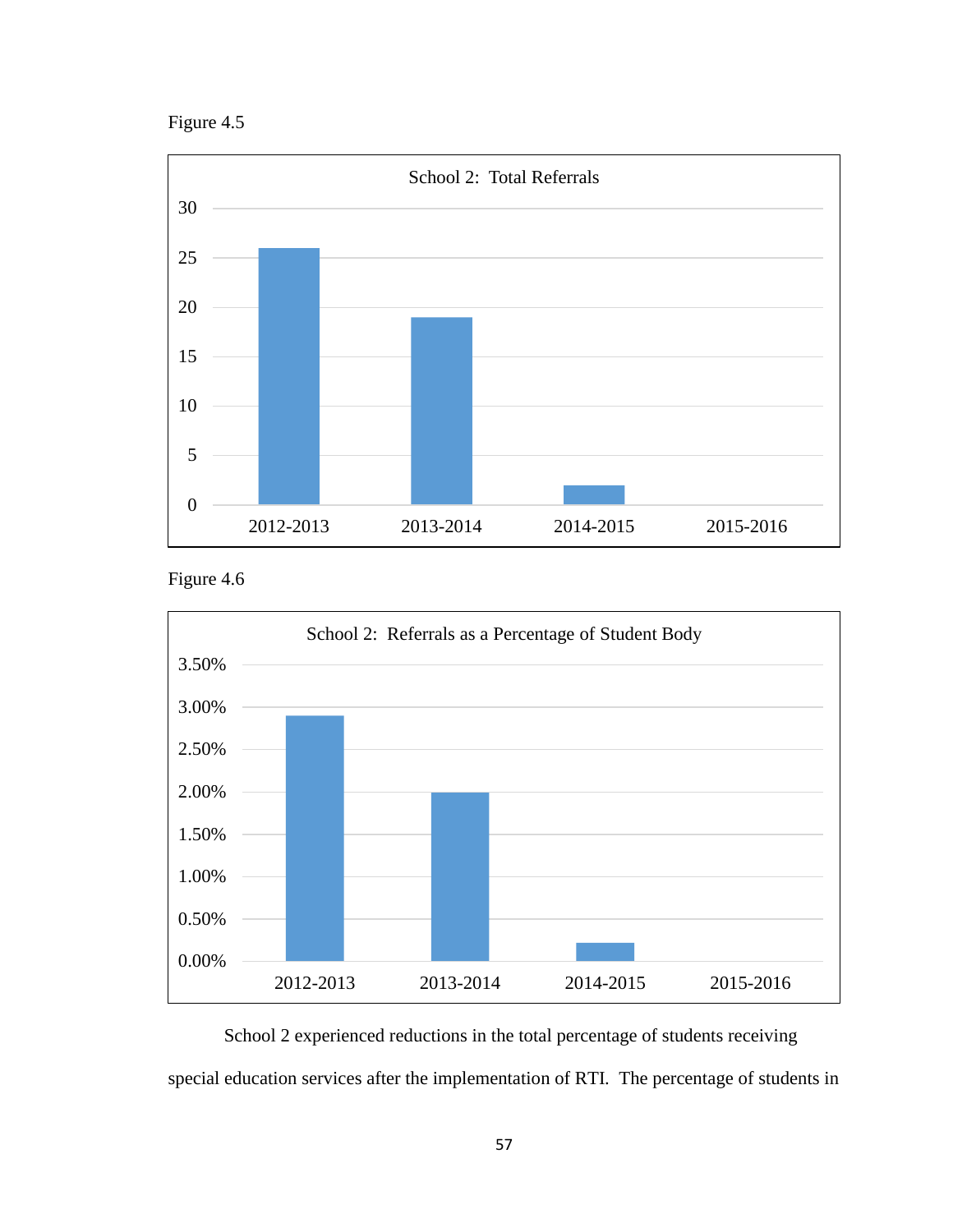special education was 13.40 percent during the first year of the study, 12.40 percent after the 2013-2014 RTI pilot year, 9.20 percent after the full implementation year, and then rose to 10.60 percent the final year of the study. This represents a total decrease in the special education population over the study period of 2.80 percent of the student body. Figure 4.7 shows the overall special education population as a percentage of the student body for each year studied.





School 2 also experienced changes in the percentage of referrals to special education that resulted in a student being certified as having one or more specific learning disabilities. The referral qualification percentage was 69.23 percent during the first year of the study, 84.21 percent during the RTI pilot year, 100.00 percent after full RTI implementation, and there were no referrals reported for the final year of the study. Figure 4.8 shows the qualification percentage of referrals to special education.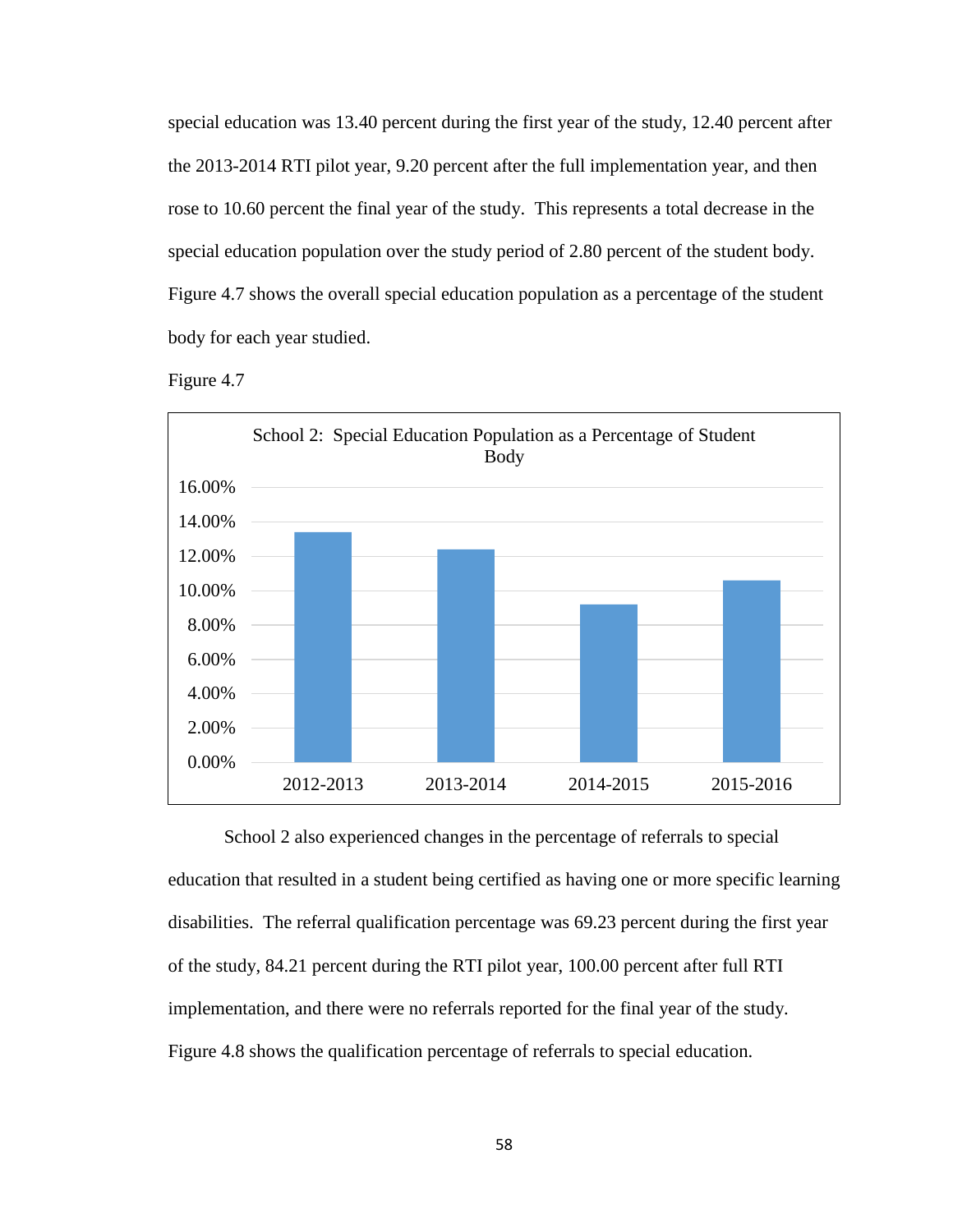Figure 4.8



### **School 3**

The data from School 3 indicates that after the first year of officially piloting RTI, the referrals to special education increased from 17, which was 3.07 percent of the student body, to 18, which represents 3.08 percent of the student body. For the 2014- 2015 full implementation year, the school had 8 referrals to special education, which represents 1.35 percent of the population. During the 2015-2016 academic year, the referrals rose to 18, which represents 3.00 percent of the student body. Therefore, over the course of the 2012-2016 academic years, School 3 experienced special education referrals move from 3.07 percent of the student body, to 3.00 percent of the student body. Figure 4.9 shows the total referrals for each academic year studied and Figure 4.10 shows referrals as a percentage of the student body.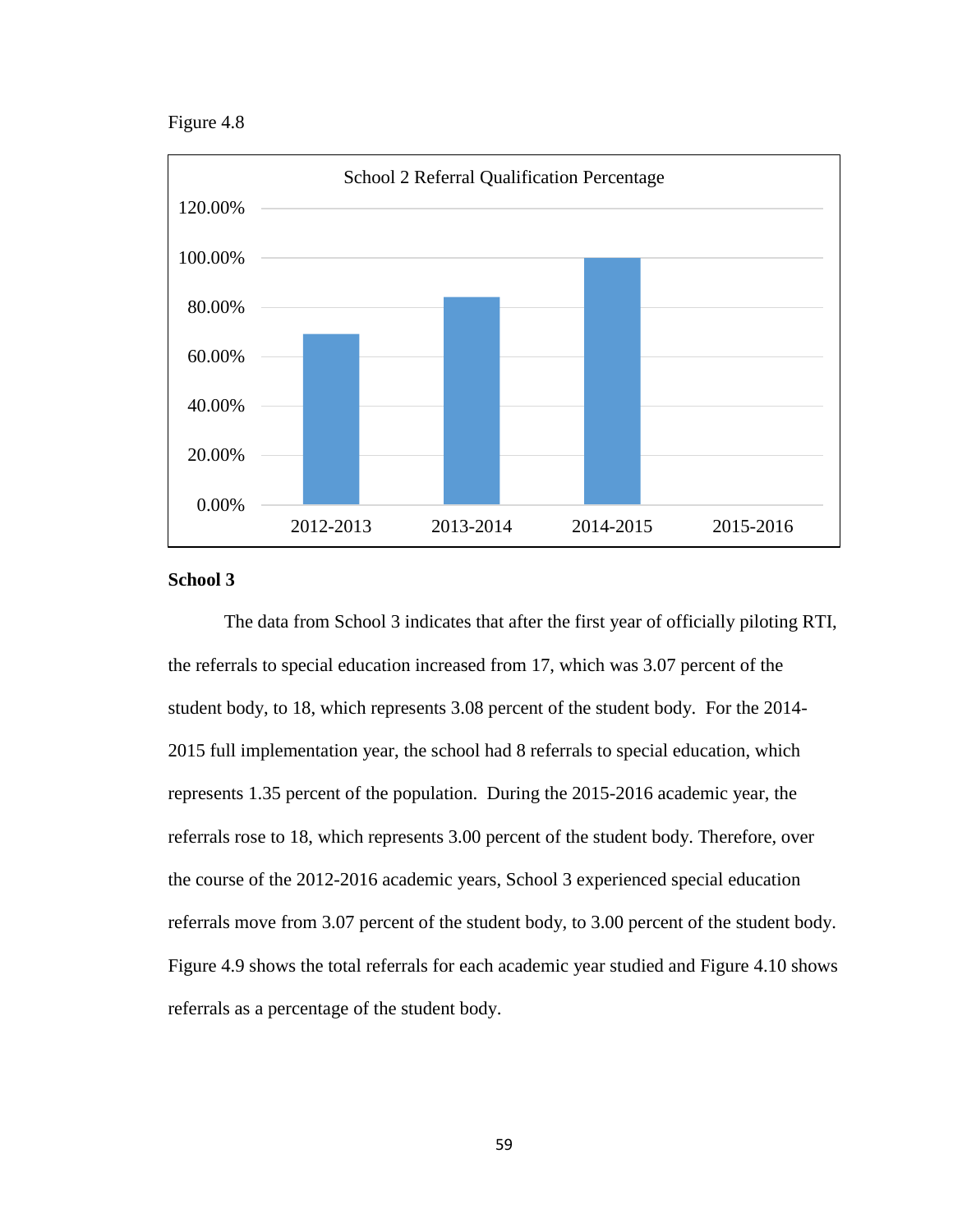Figure 4.9



Figure 4.10



School 3 experienced similar results in the percentage of students receiving special education services. The special education population was 16.40 percent during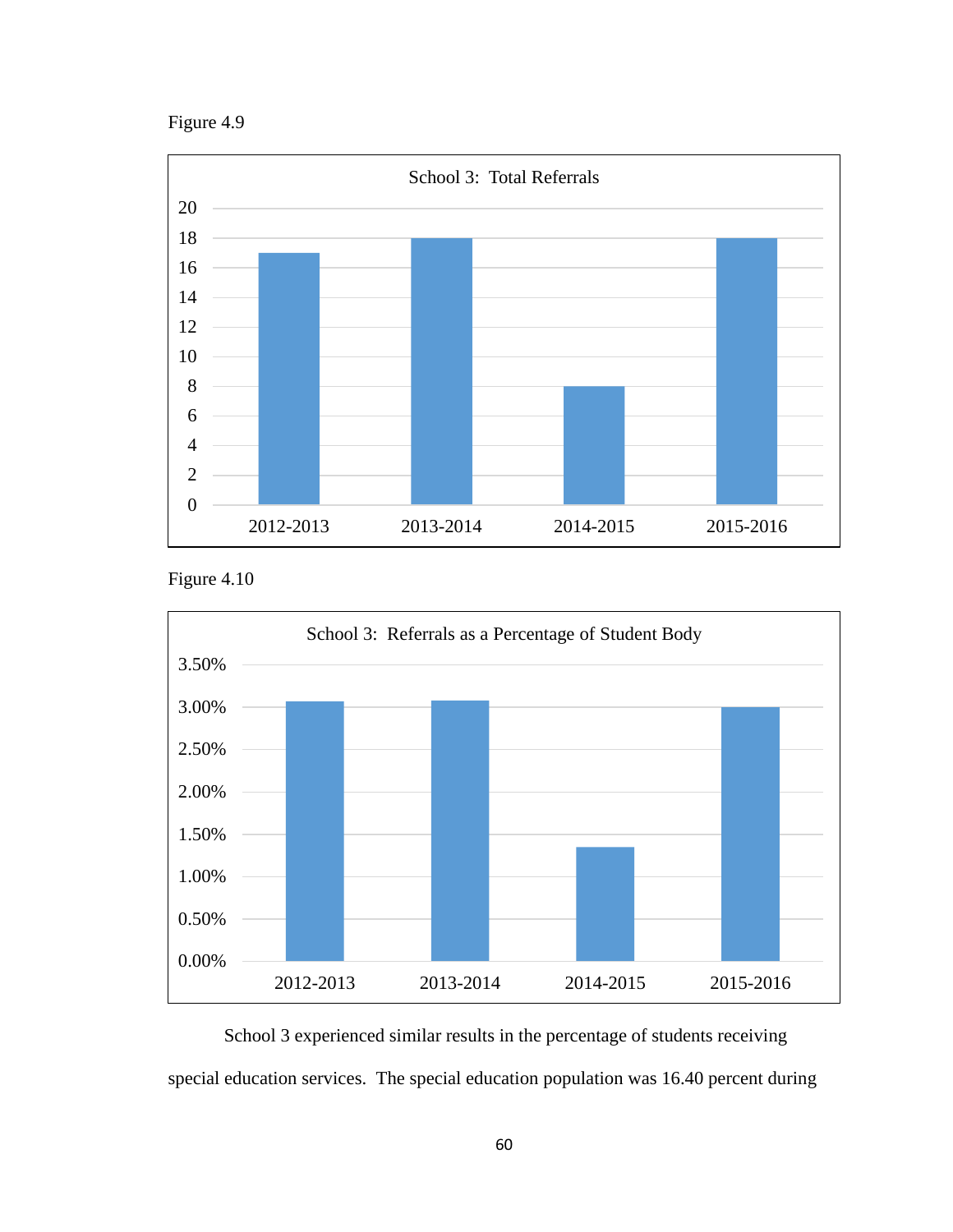the first year of the study, 16.40 after the pilot year, 15.50 percent after full implementation, and 16.30 percent during the final year of the study. This represents a total decrease in students receiving special education services by .10% of the student body. Figure 4.11 shows the overall special education population as a percentage of the student body.

Figure 4.11



School 3 also experienced changes in the percentage of referrals to special education that resulted in a student being certified as having one of more specific learning disabilities. The referral qualification percentage was 70.59 percent during the first year of the study, 44.44 percent during the RTI pilot year, 62.50 percent after full RTI implementation, and 100 percent of referrals qualified during the final year of the study. Figure 4.12 shows the qualification percentage of referrals to special education.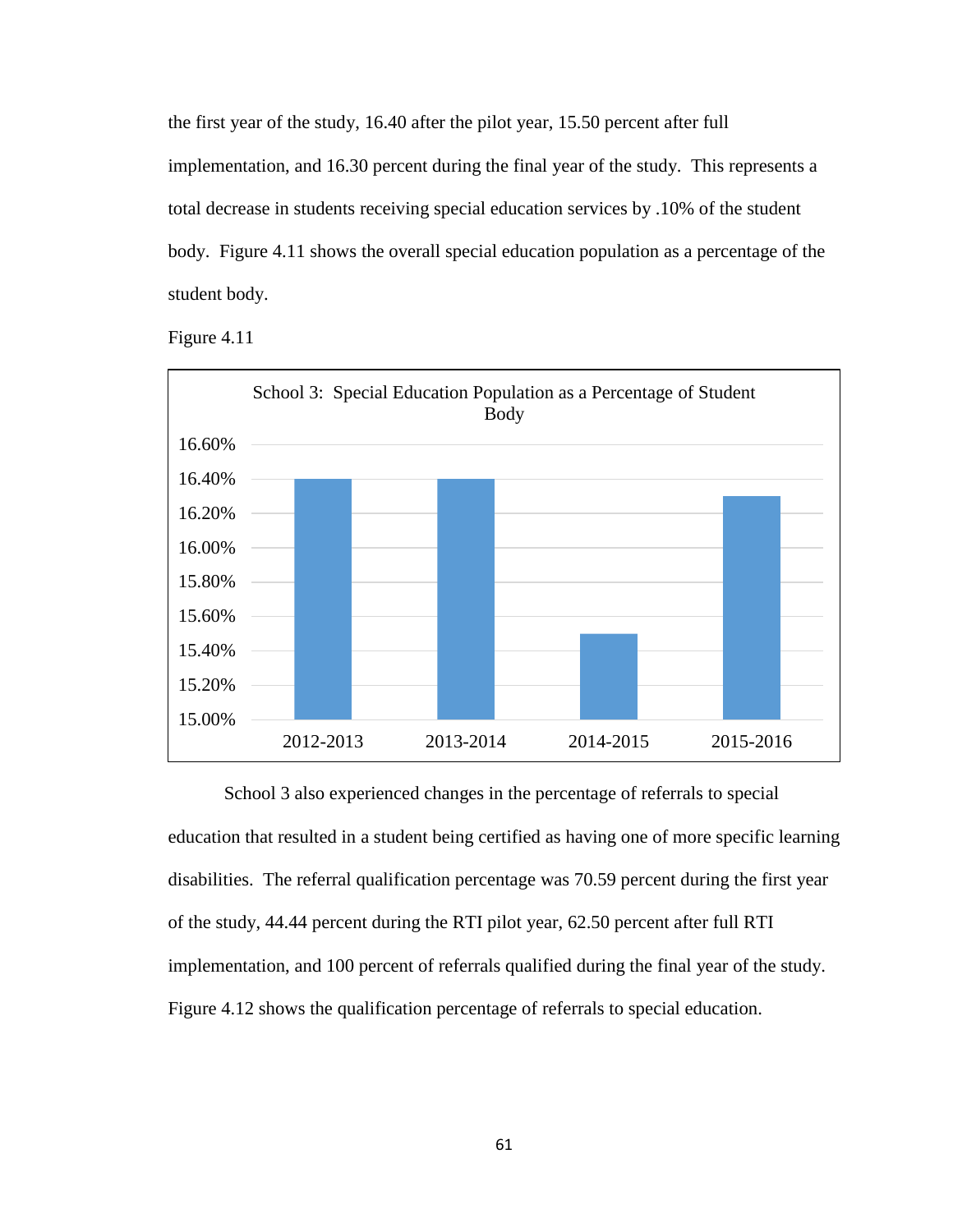Figure 4.12



### **Discussion – Qualitative**

This section of the study will discuss the common themes and contradictions discovered from the school principal interviews and the school psychologist questionnaires.

## **School Principal Interviews**

There were no contradictions found in the school principal interviews; however, there were several consistencies that can offer insight into the RTI implementation process and the various aspects that are faced when undergoing systemic change. Each school administrator seemed to have a positive view of RTI and the changes that have taken place at their respective schools as a result of implementation. The consistencies will be discussed in the order of the interview questions.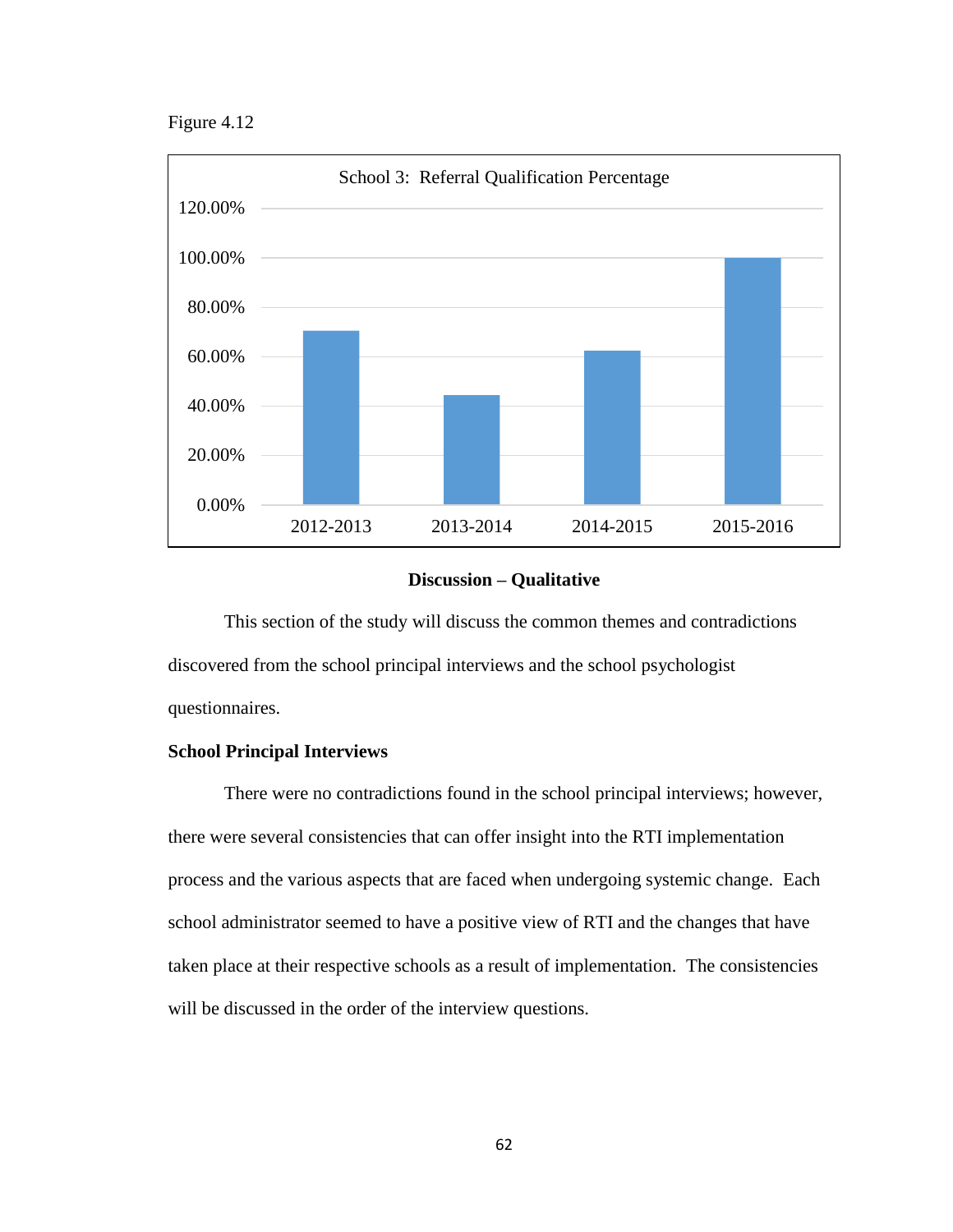#### **Successes**

Each school principal interviewed cited student success as the primary success that has been experienced during RTI implementation. This student growth was in the form of specific gap closures in deficit areas and being able to move students from higher tiers to lower tiers after they had achieved these gains.

### Challenges

Scheduling consistently came up as one of the primary challenges of RTI implementation. The principals stated that there is only so much time available in a school day and RTI has many time requirements for each tier. It was difficult to have a schedule in place that allowed time for students to receive the interventions in their deficit areas, while still receiving the Tier 1 instruction that they needed.

Personnel challenges were also experienced by each of the principals. These challenges existed in many forms. First, the number of personnel needed to effectively implement the requirements of RTI required new faculty and staff to be hired and others utilized in new ways. Second, training of personnel is a challenge, because many of the duties now required from RTI were outside of the previous training that had been received by many personnel. Finally, attitudes toward RTI could also pose challenges to implementation. The principals cited that it is often difficult for many teachers to "let go" of some of the students in their classrooms for a significant time during the school day to receive interventions. This is especially true when the classroom teacher will be the one primarily held responsible for those students' test scores during state testing.

Special education issues were discussed by each principal. While each principal cited successes experienced within the special education population, they also had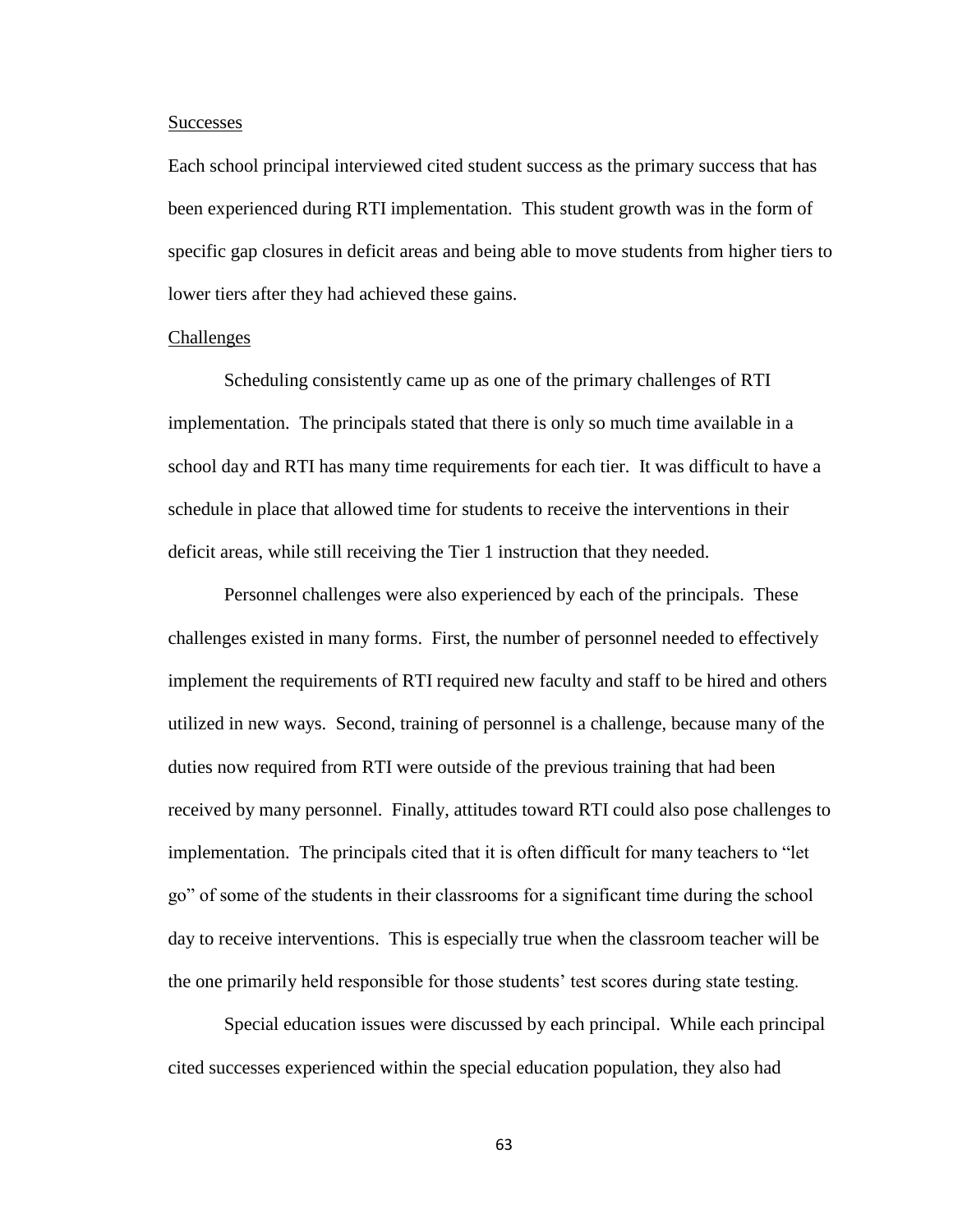concerns with fitting special education into the tiered system of RTI. By the nature of RTI, the interventions are supposed to get more intensive the higher a student moves within the tiers; however, special education often had less resources and personnel trained in interventions than existed in other areas of Tier 3. Therefore, in some cases the intensity of intervention that student receives could be less once they are certified and receiving special education services than they had before certification. This was an issue that was discussed by the first principal interviewed of School 1 who is now the school district special education director. He stated that correcting this issue is one of his primary goals as the director of special education.

All three of the schools studied are Title I schools and the principals stated that student transiency is an issue. It was stated that it would not be uncommon for a student to move several times in one academic year to and from the same school. Therefore, having a student long enough to have consistent interventions and see growth is one of the challenges faced by each administrator interviewed.

## Changes to Special Education Services

Special education services have undergone several changes as a result of RTI, according to the administrators of the subject schools. RTI has led to dramatic increases in data collected on each student and with the increases in data have come increases in collaboration among school professionals to analyze the data and make decisions that will impact students. There was a common theme of less self-contained classrooms and more grade-level instruction taking place for each student. In addition, the role of the special education teachers is trending more toward being interventionists, rather than curriculum or subject specific teachers.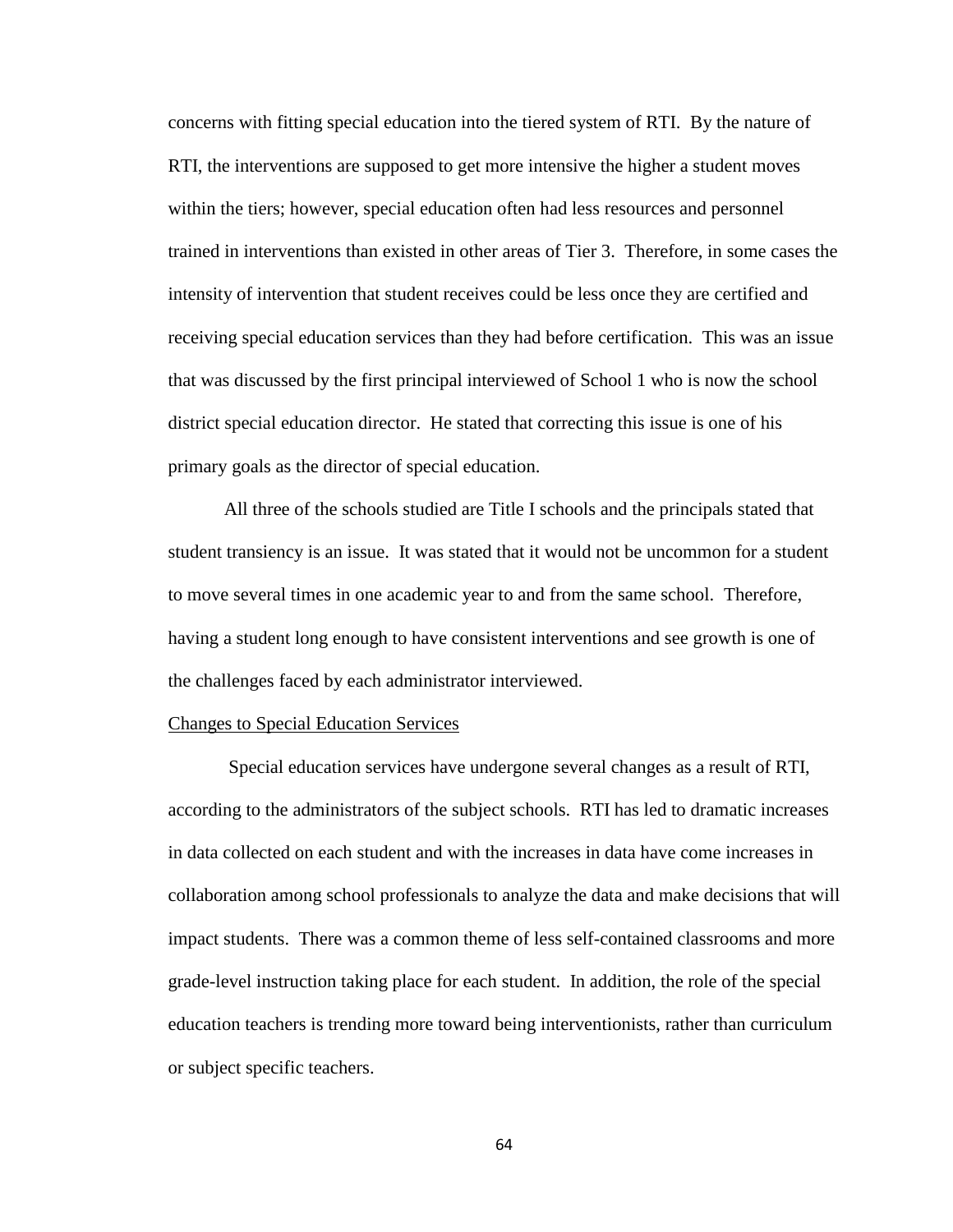# Changes to Special Education Population

Most of the administrators interviewed claimed that they saw a reduction in referrals to special education at their schools at least in the beginning, with the exception of the principal of School 3, who was unsure without seeing the data.

# **School Psychologist Questionnaires**

There were many consistencies and only one contradiction discovered from the school psychologist questionnaires. The commonalities and differences will be discussed in the same order as the questions appeared on the questionnaire.

# Changes to the Role of the School Psychologist After RTI

Each school psychologist confirmed that RTI had significantly changed the role of the school psychologist in the disability identification process. School Psychologists are involved much earlier in a RTI model. The school psychologist becomes involved once a student reaches Tier 2 and has input in data meetings. This results in the psychologist having a much more in depth understanding of a student once a referral is made because they have been involved with the decision making long before a referral is made. In addition, there is less testing performed by the psychologist, but more data to analyze in the referral process.

## Changes to Special Education Referral Numbers

Each psychologist stated that they initially experienced a decline in referrals, but two out of the three completing the questionnaire stated that they have seen an increase in the past two academic years.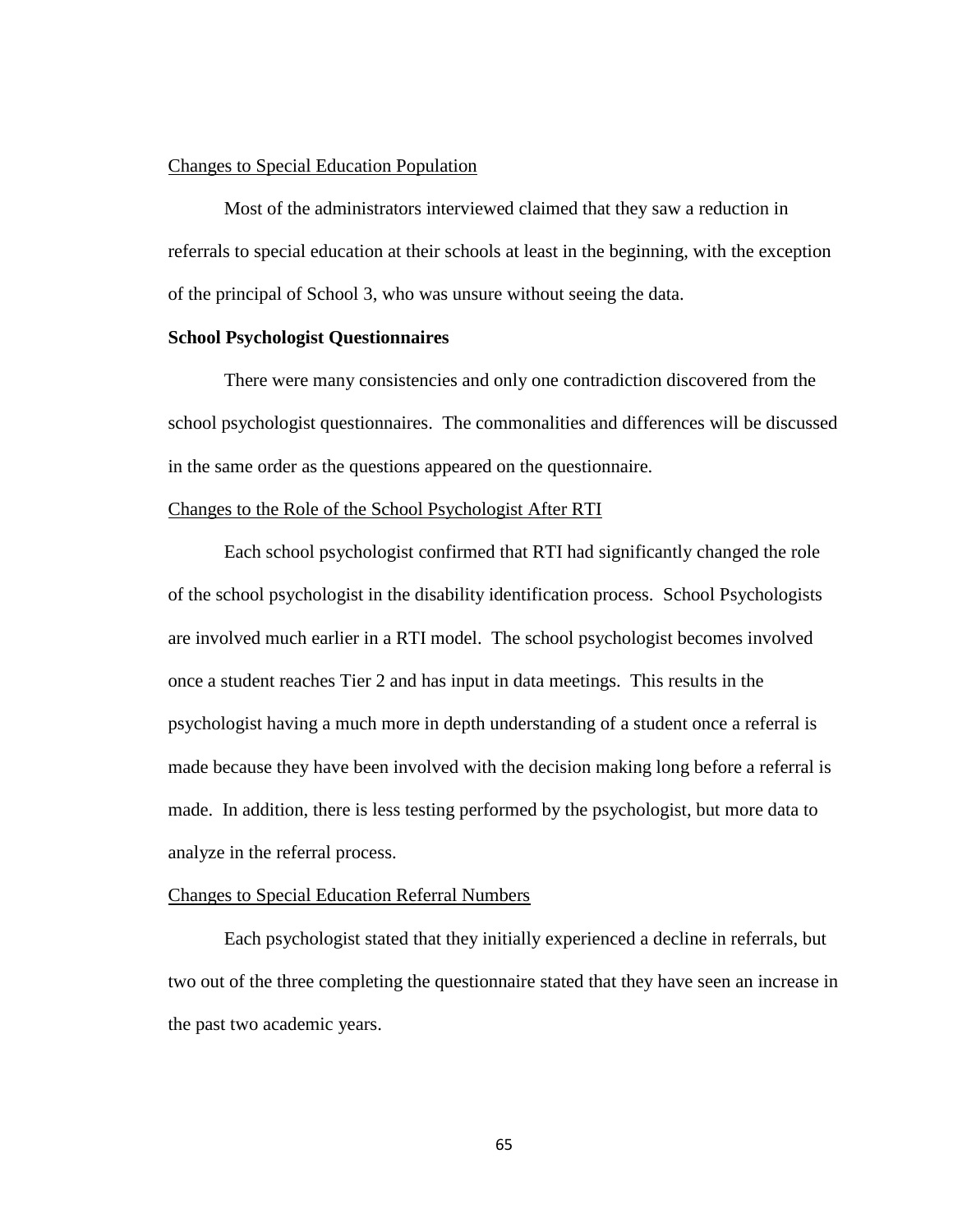# Referral Quality

The school psychologists for Schools 1 and 3 stated that they have seen significant increases in the quality of referrals to special education after RTI implementation and these referrals are much more likely to qualify for special education services than those that were generated from the previous methods of identification. However, the school psychologist from School 2 stated that there has been no change in the quality of referrals. This information seems contradictory to the data that was collected for School 2, which shows an increase in referral qualification from 69 percent during the 2012-2013 academic year to 100 percent after full RTI implementation. There were 0 referrals during the 2015-2016 academic year, so no percentage could be calculated. It is possible that the psychologist was referring to referrals made during the current academic year (2016-2017); however, no data was collected for this year for the purposes of this study.

#### Special Education Demographic Changes

Few significant changes in the special education population were reported from the psychologists. The psychologists from Schools 2 and 3 reported that there are perhaps more females being referred for special education services than there were under the discrepancy model of identification. This is evening out the ratio of males to females referred to special education, which has historically seen more referrals for males.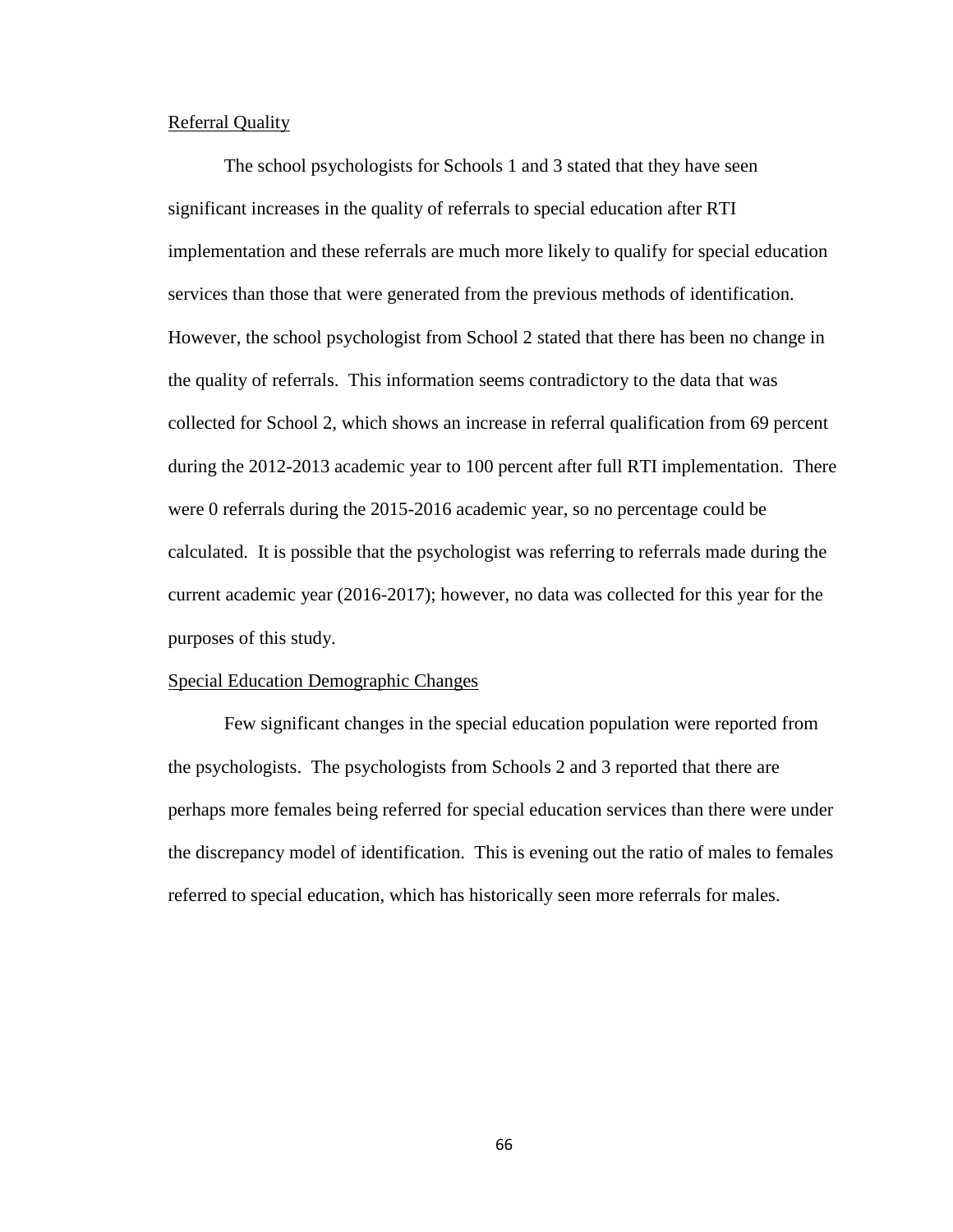## **Chapter 5: Summary, Conclusions, Implications, and Recommendations**

#### **Summary**

Data from the three subject schools shows significant changes that took place as a result of RTI implementation. School 1 experienced a decrease in special education referrals over the study period of .82 percent of the overall student body, an increase in referral quality from 81.25 percent to 100 percent, and a decrease in the total special education population by 2.50 percent of the student body. School 2 experienced a decrease in special education referrals over the study period of 2.90 percent of the student body, an increase in referral quality from 69.23 percent to 100 percent (not including the final study year where there were no referrals to special education), and a decrease in the total special education population by 2.80 percent of the student body. School 3 experienced a increase in special education referrals over the study period of .07 percent of the student body, an increase in referral quality from 70.59 percent to 100 percent, and a decrease in the total special education population by .10 percent of the student body. The data differences for School 3 will be discussed individually.

It is evident from the data that School 3 did not achieve the same results as Schools 1 and 2 in the reduction of referrals to special education; however, this does not necessarily suggest that School 3 has not had a successful RTI implementation. There are several factors that could have contributed to these results. First, it is important to note that the qualification percentage of referrals increased to 100 percent over the study period. This could mean that School 3 has more effective identification processes after the implementation of RTI. Second, the qualitative data collected states that student transiency is a challenge at the school and it could mean that more students with learning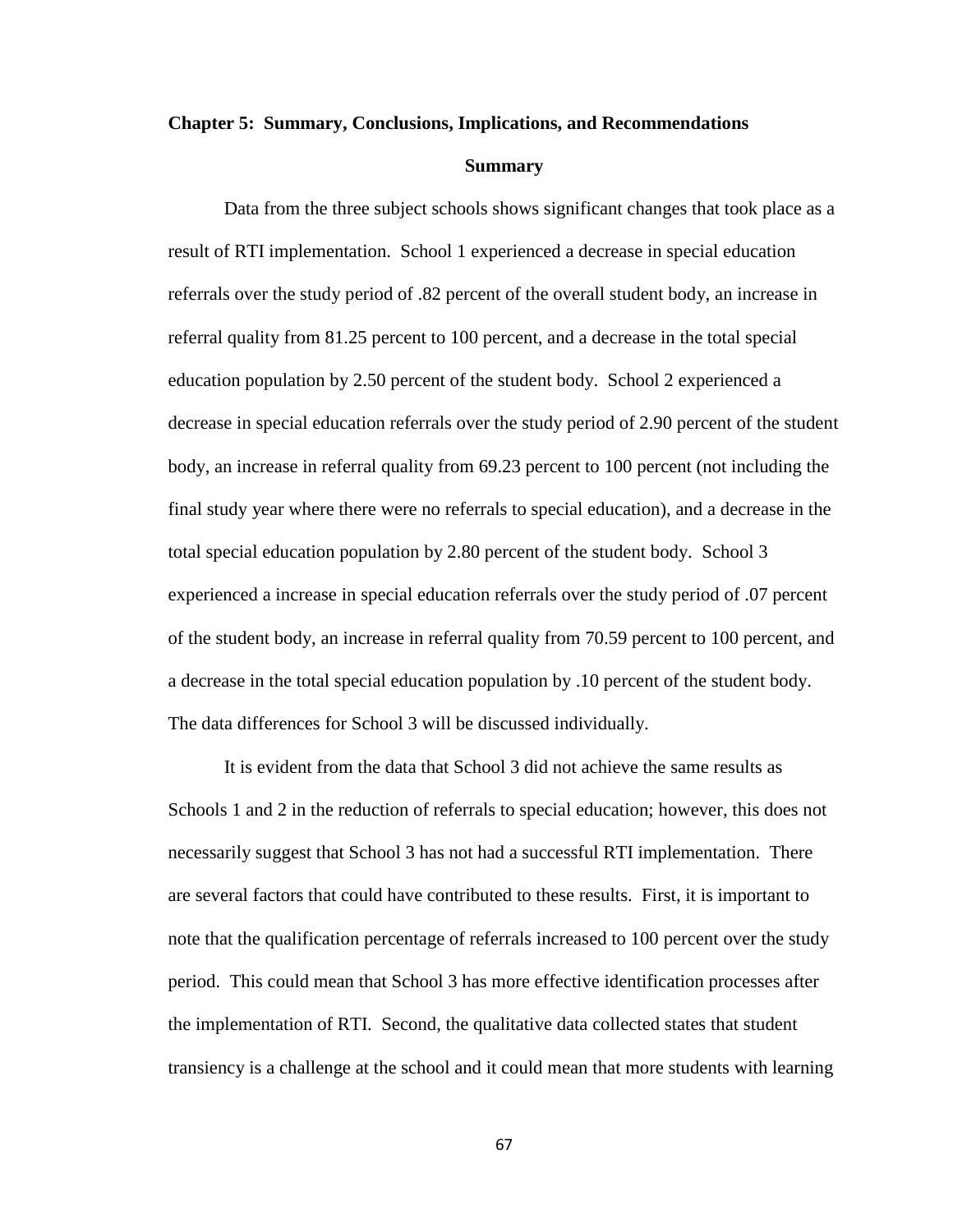disabilities transferred into the school population during the study period. Finally, it could also mean that the RTI implementation has been unsuccessful in achieving many of its goals; however, when the referral data is analyzed in conjunction with the qualification and qualitative data it is the opinion of the researcher that this is not the case.

# **Conclusions**

The purpose of this study was to determine two effectiveness aspects of RTI models. The research questions and null hypotheses for this study were:

- 1. Are the number of students being referred and certified with Specific Learning Disabilities (SLD) significantly different after the implementation of Response-to-Intervention (RTI) as compared with the number certified before RTI?
- 2. Are special education referrals generated through Response-to-Intervention (RTI) models more likely to qualify students for special education services than those generated from traditional identification models?

H0 – RTI does not result in a reduction in the number of students referred to special education for SLD.

H1 – Special education referrals resulting from RTI are not more likely to qualify students for special education services than referrals from I.Q.-Achievement discrepancy models.

# **Research Question 1 and H0**

Schools 1 and 2 both experienced a dramatic decrease in students being referred and certified into special education for specific learning disabilities. School 3 experienced a decrease during the implementation year only, but had an overall increase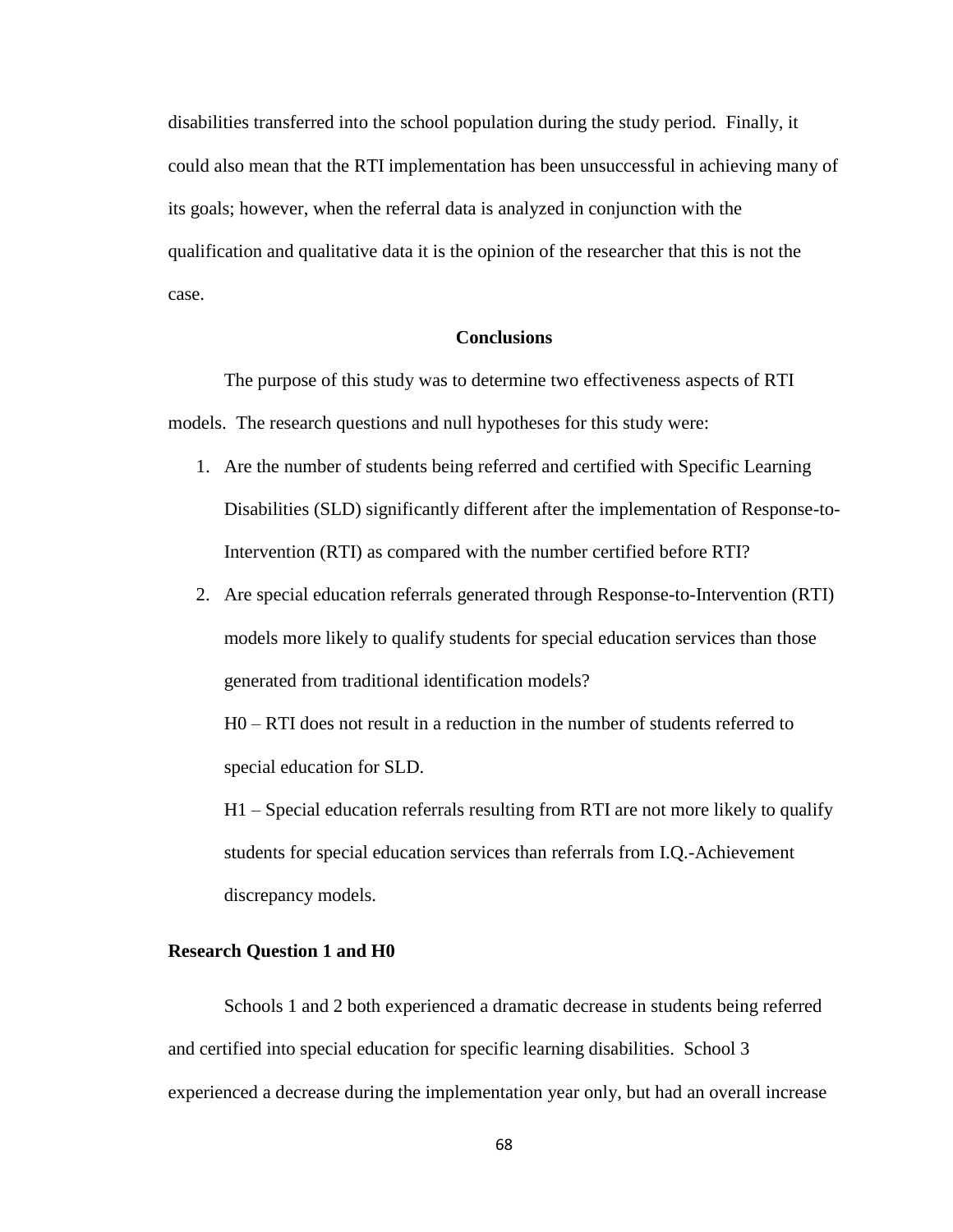in referrals and certification over the entire study period. With the data from all subject schools combined, there was an overall decrease in referrals by 1.39 percent of the student body. The conclusion of this study for research question 1 is that the number of students being referred and certified for special education is significantly different after the implementation of RTI as compared with the number of students referred and certified prior to RTI; therefore; the null hypothesis H0 is rejected.

# **Research Question 2 and H1**

All three subject schools experienced increases in the percentage of referrals to special education that resulted in students ultimately receiving special education services for having one or more specific learning disabilities. By the final year of the study, each school reported that 100 percent of the referrals to special education resulted in a student qualification (not including the final year for School 2 in which there were 0 referrals). The conclusion of this study for research question 2 is that special education referrals generated through RTI models are more likely to qualify students for special education services than those generated from traditional identification models; therefore, the null hypothesis H1 is rejected.

# **Implications**

The findings of this study have several implications for practice. First, the RTI models utilized in the subject schools were found to be successful in reducing the number of students referred and certified as having one or more specific learning disabilities. Second, the RTI models utilized in the subject schools were found to be successful in increasing the quality of referrals generated to special education for students suspected of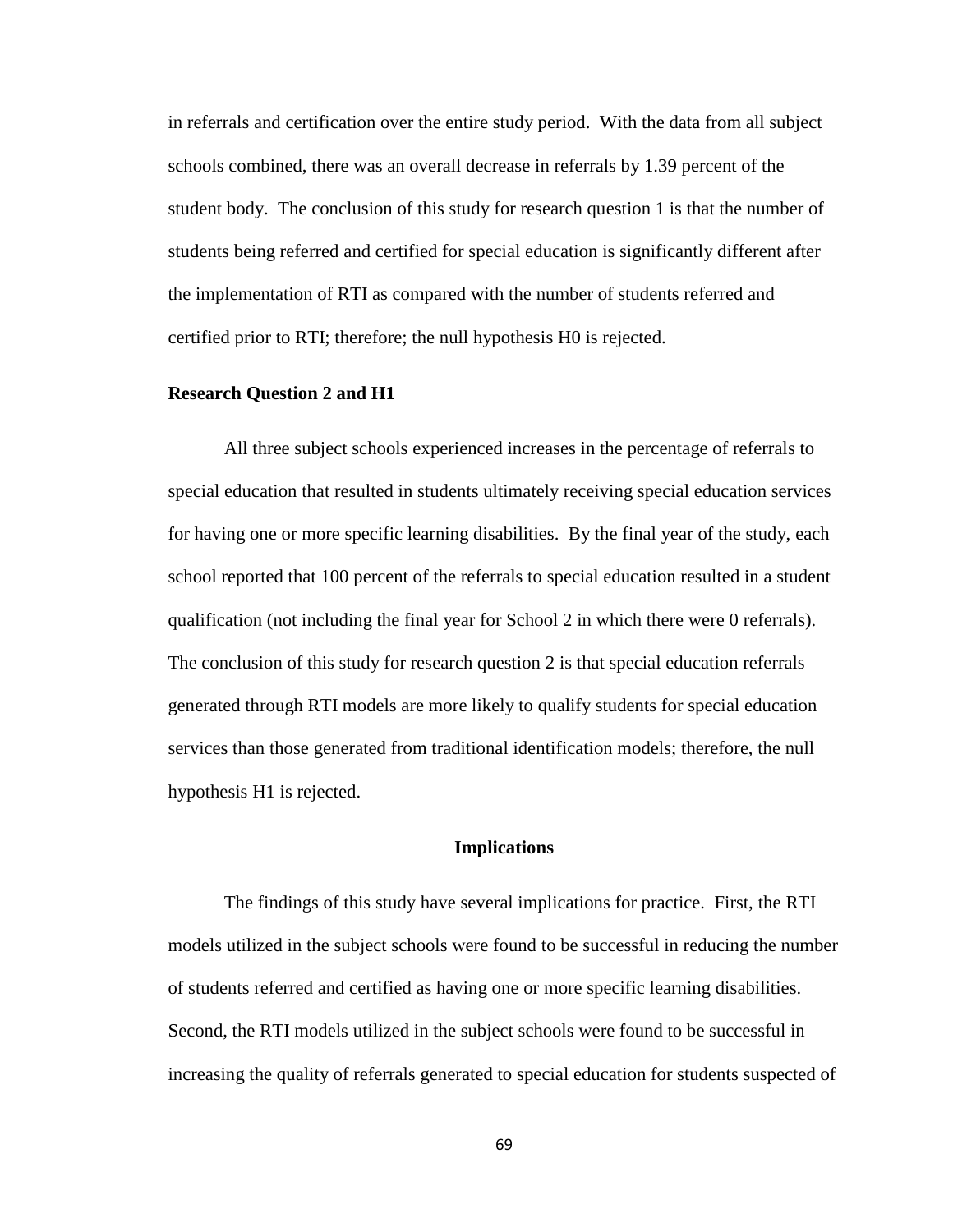having one or more specific learning disabilities. Third, the qualitative data collected shows an increased need for training and resources for special education personnel to ensure that as students move higher in the tiered system that there is an increasing intensity of intervention taking place. The changing roles of the special education teachers to interventionists poses a unique challenge to these personnel because their previous training did not necessarily encompass these duties and future special education training programs need to include methods of intervening in students' deficit areas and less on curriculum-specific training. Finally, school administrators must find ways to develop master schedules to accommodate the amount of time required for each tier of an RTI model. The findings of this study are limited to the subject schools only, future research needs to be conducted to determine the longevity of the impact of RTI on the population of students identified with having one or more specific learning disabilities.

# **Recommendations for Future Research**

The relationship between response-to-intervention and specific learning disabilities is an area with significant gaps in professional research. Future researchers considering study in this area have a multitude of aspects in which to explore. One of the issues that was brought forth in this study from the qualitative data is the effect that student transiency, especially in high poverty schools, has on the RTI process and SLD identification. A second area needing further research is the changing roles of the special educator as a result of RTI and how teacher preparatory programs can better prepare special educators for their new roles within an RTI framework. Finally, future research should monitor subsequent trends in the number of referrals to special education for specific learning disabilities. This study showed immediate decreases in referrals to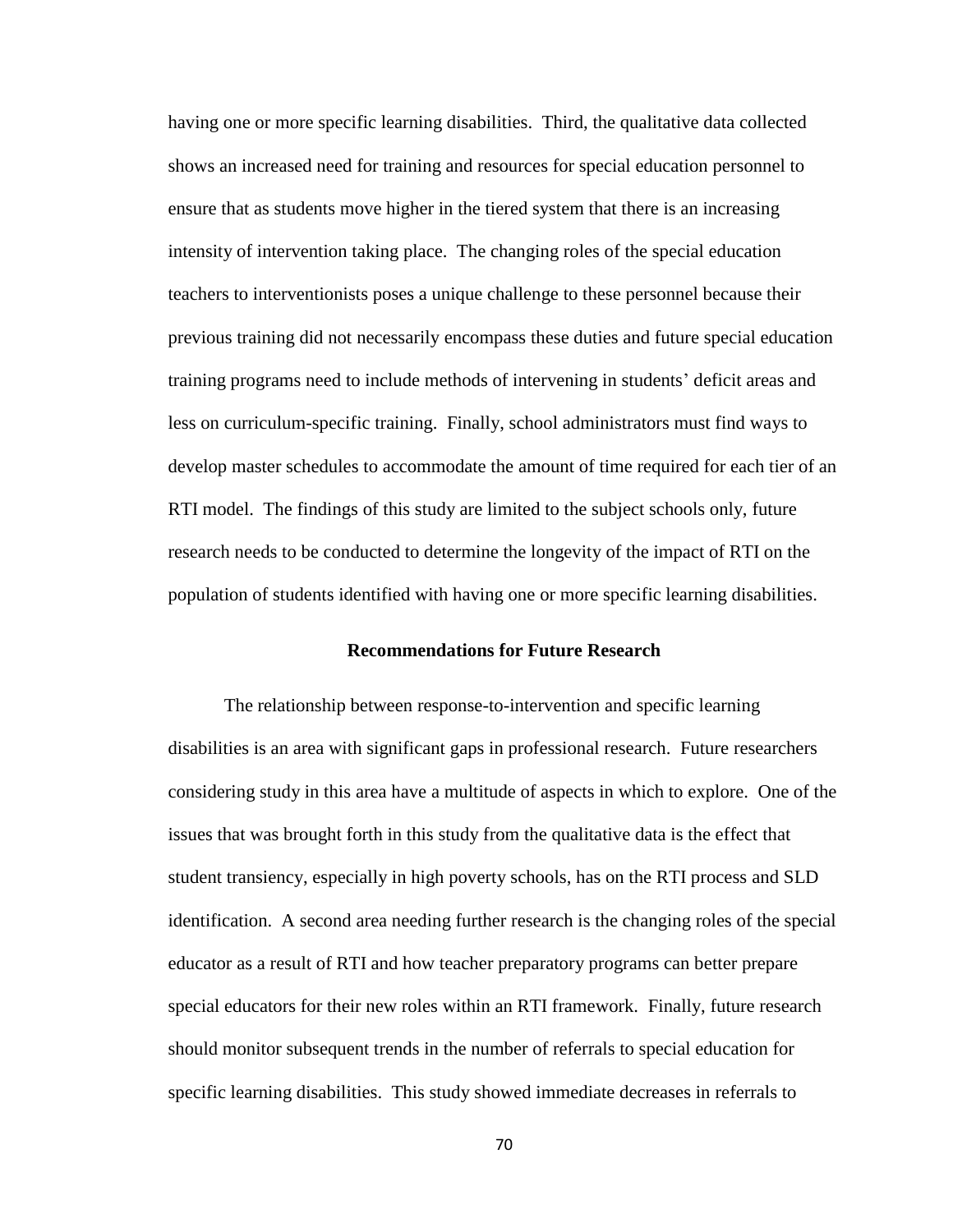special education after the implementation of RTI; however, the number of referrals was increasing for the subject schools by the final year of the study. Researching the continuation or cessation of these trends would offer beneficial information for making educational decisions.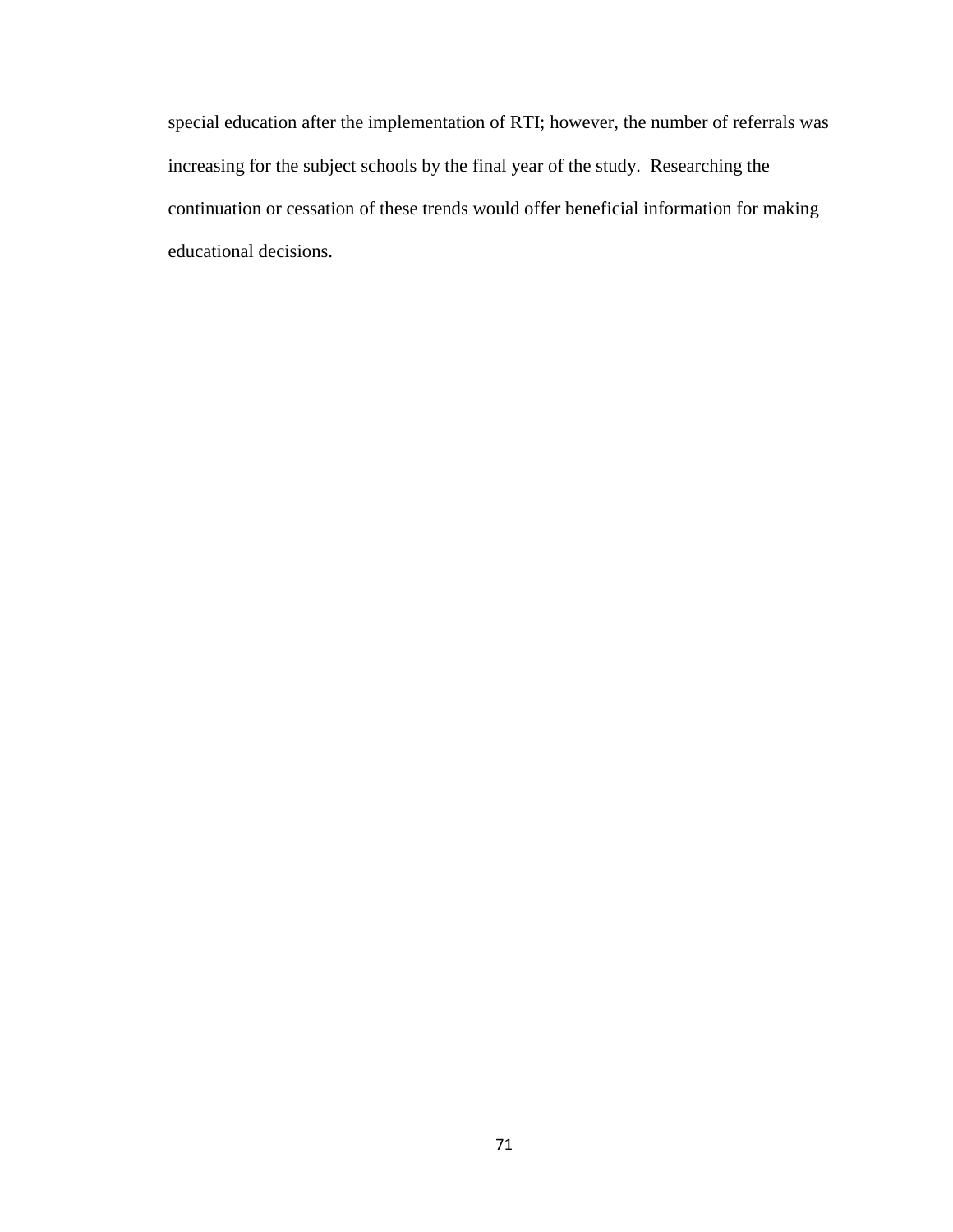#### **References**

- Blazer, C. (2010). *Response to intervention.* Research Services, Miami-Dade County Public Schools. Miami-Dade County Public Schools.
- BLS. (2015). *Occupational Outlook Handbook: Special Education Teachers*. Retrieved from Bureau of Labor and Statistics: http://www.bls.gov/ooh/education-trainingand-library/special-education-teachers.htm#tab-2
- Bollman, K. A., Silberglitt, B., & Gibbons, K. A. (2007). The St. Croix River education district model: Incorporating systems-level organization and a multi-tiered problem solving process for intervention delivery. In S. R. Jimerson, M. K. Burns, & A. M. VanderHeyden, *Handbook of Response to Intervention: The Science and Practice of Assessment and Intervention* (pp. 319-330). New York: Springer.
- Broden, S. (2016, May 20). Mayor proud Murfreesboro on fastest-growing cities list. *Daily News Journal*. Retrieved from http://www.dnj.com/story/news/2016/05/20/mboro-13th-fastest-growing-us-cityabove-50k-people/84649602/
- Burnette, J. (1998). *Reducing the disporportionate representation of minority students in special education.* Special Education Programs.
- Callendar, W. A. (2007). The Idaho results-based model: Implementign response to intervention statewide. In S. R. Jimerson, M. K. Burns, & A. M. VanDerHeyden, *Handbook of Response to Intervention: The Science of Practice of Assessment and Intervention* (pp. 331-342). New York: Springer.
- Cortiella, C., & Horowitz, S. H. (2014). *The State of Learning Disabilities: Facts, Trends, and Emerging Issues.* New York: National Center for Learning Disabilities.
- Dupper, D. R. (2003). *School Social Work.* Hoboken, NJ: John Wiley & Sons.
- Gibbons, K. (2013, July 12). Fix special education not with more money, but by reforming regular education. (T. C. Caucus, Interviewer)

Hughes, C., & Dexter, D. D. (2015). *The use of RTI to identify students with learning*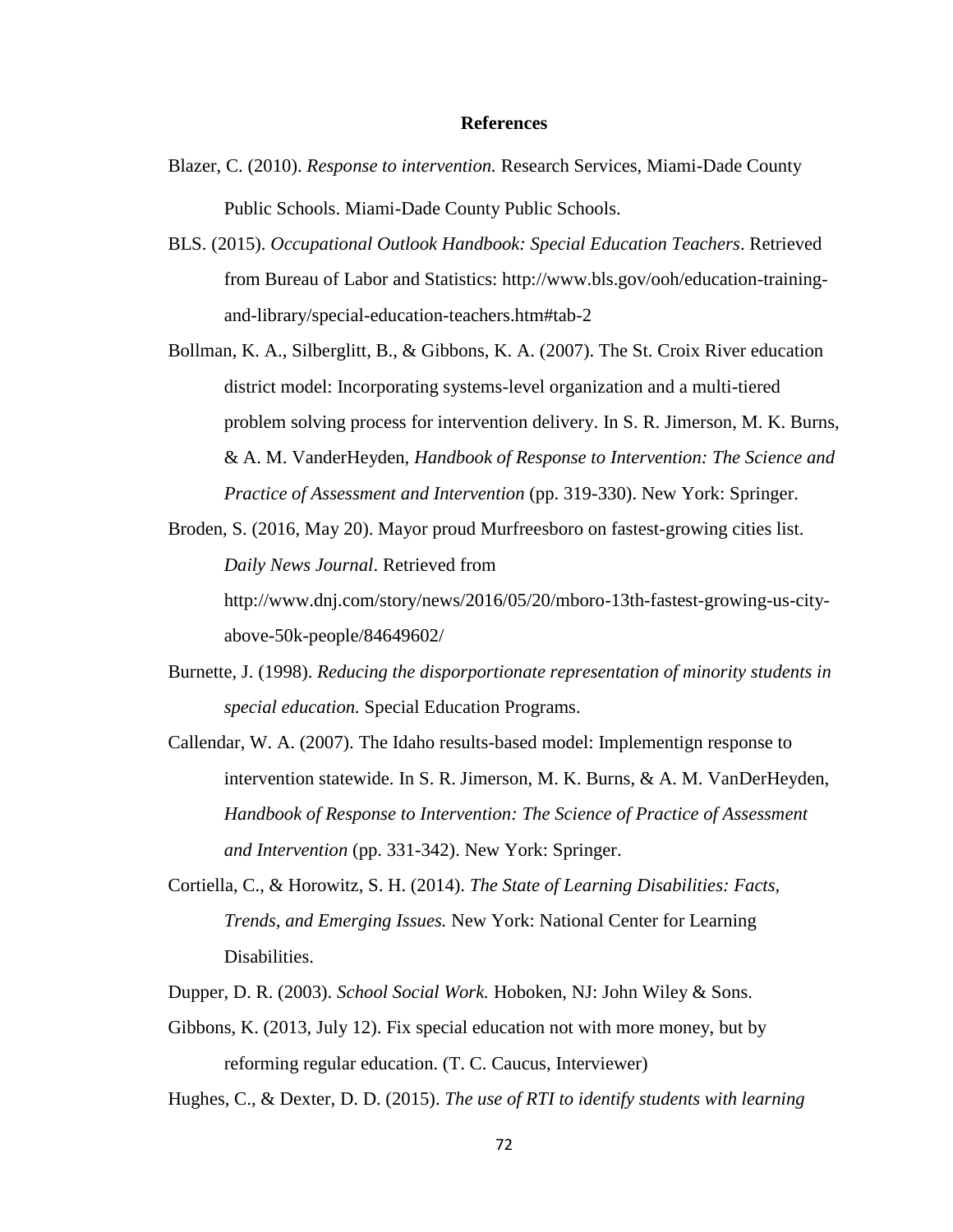*disabilities: A review of the research*. Retrieved June 8, 2015, from RTI Action Network: http://www.rtinetwork.org/learn/research/use-rti-identify-studentslearning-disabilities-review-research

- IDEA. (2004). Individuals with Disabilities Education Act. *Sec. 300, 320*.
- IDEA. (2004). Individuals with Disabilities Education Act. *Sec. 602, 30*.
- IRIS Center. (2016). *The IQ-Achievement Discrepancy Model*. Retrieved from Vanderbilt Peabody College: The IRIS Center: http://iris.peabody.vanderbilt.edu/module/rti01-overview/cresource/q1/p02/
- Jimerson, S. R., Burns, M. K., & VanDerHeyden, A. M. (2007). Response to intervention at school: The science and practice of assessment and intervention. In S. R. Jimerson, M. K. Burns, & A. M. VanDerHeyden, *Handbook of Response to Intervention: The Science and Practice of Assessment and Intervention* (pp. 3-9). New York: Springer.
- Kavale, K. A. (2005). Indentifying specific learning disability: Is responsiveness to intervention the answer? *Journal of Learning Disabilities, 38*(6), 553-562.
- Kavale, K. A., Holdnack, J. A., & Mostert, M. P. (2005). Responsiveness to intervention and the identification of specific learning disability: A critique and alternate proposal. *Learning Disability Quarterly, 28*(1), 2.
- Lunenburg, F. C. (2010). Schools as open systems. *Schooling, 1*(1).
- McDaniel, S., Albritton, K., & Roach, A. (2013). Highlighting the need for further response to intervention research in general education. *Research in Higher Education Journal, 20*. doi:EISSN-1941-3432
- Mele, C., Pels, J., & Polese, F. (2010). A Brief Review of Systems Theories and Their Managerial Applications. *Service Science, 2, 1-2*, 126-135. Retrieved from http://dx.doi.org/10.1287/serv.2.1\_2.126
- Moores-Abdool, W., Unzueta, C. H., Vazquez, D., & Bijlsma, E. (2008). Discrepancy dinosaurs and the evolution of specific learning disability assessment. *Journal of the Scholarship of Teaching and Learning, 8*(2), 75-83.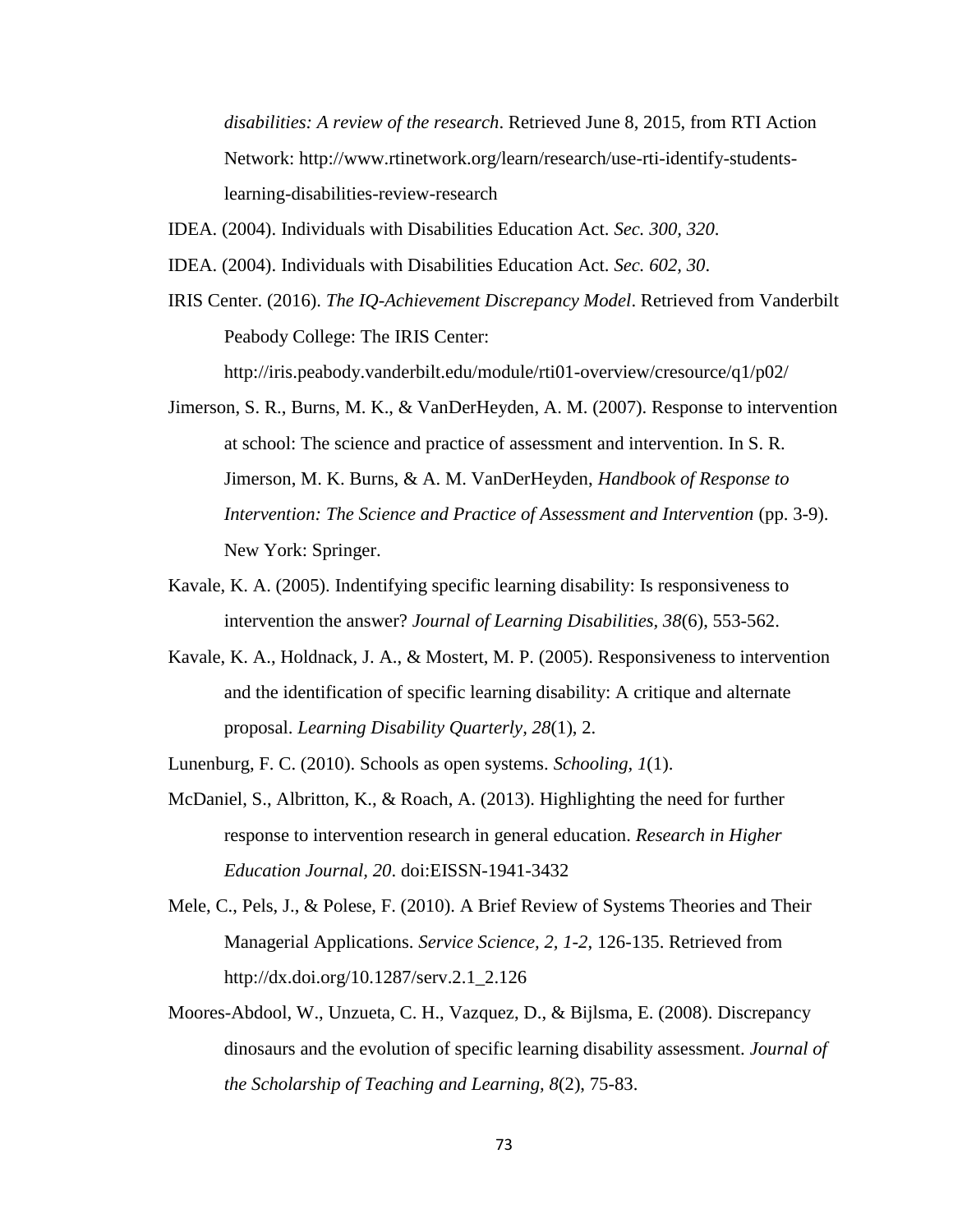- NASP. (2014). *Who Are School Psychologists?* Retrieved from NASP: National Association of School Psychologists: https://www.nasponline.org/about-schoolpsychology/who-are-school-psychologists
- NCLD. (2016). *What is RTI?* Retrieved from RTI Network: A Program of the National Center for Learning Disabilities: http://www.rtinetwork.org/learn/what/whatisrti
- NCRTI. (2010). *Essential companents of RTI--A closer look at response to intervention.* National Center on Response to Intervention.
- NJCLD. (2005). Responsiveness to intervention and learning disabilities. *Learning Disability Quarterly, 28*(4), 249.
- NRCLD. (2007). *Responsiveness to intervention in the SLD determination process.* National Research Center on Learning Disabilities.
- Peterson, D. W., Prasse, D. P., Shinn, M. R., & Swerdlik, M. E. (2007). The Illinois flexible service delivery model: A problem-solving model initiative. In S. R. Jimerson, M. K. Burns, & A. M. VanDerHeyden, *Handbook of Response to Intervention: The Science and Practice of Assessment and Intervention* (pp. 300- 318). New York: Springer.
- RCS. (2016). *About Rutherford County Schools*. Retrieved from Rutherford County Schools:

http://www.rcs.k12.tn.us/education/school/school.php?sectiondetailid=8433&

- Ridgeway, T. R., Price, D. P., Simpson, C. G., & Rose, C. A. (2012). Reviewing the roots of response to intervention: Is there enough research to support the promise? *Administrative Issues Journal: Education, Practice, and Research, 2*(1), 83-95.
- Sansosti, F. J., Goss, S., & Noltemeyer, A. (2011). Perspectives of special education directors on response to intervention in secondary schools. *Contemporary School Psychology, 15*, 9-20.
- Schrag, J. A. (2000). *Discrepancy approaches for identifying learning disabilities. Quick turn around (QTA).* National Association of State Directors of Special Education. Scruggs, T. E., & Mastropieri, M. A. (2002). On babies and bathwater: Addressing the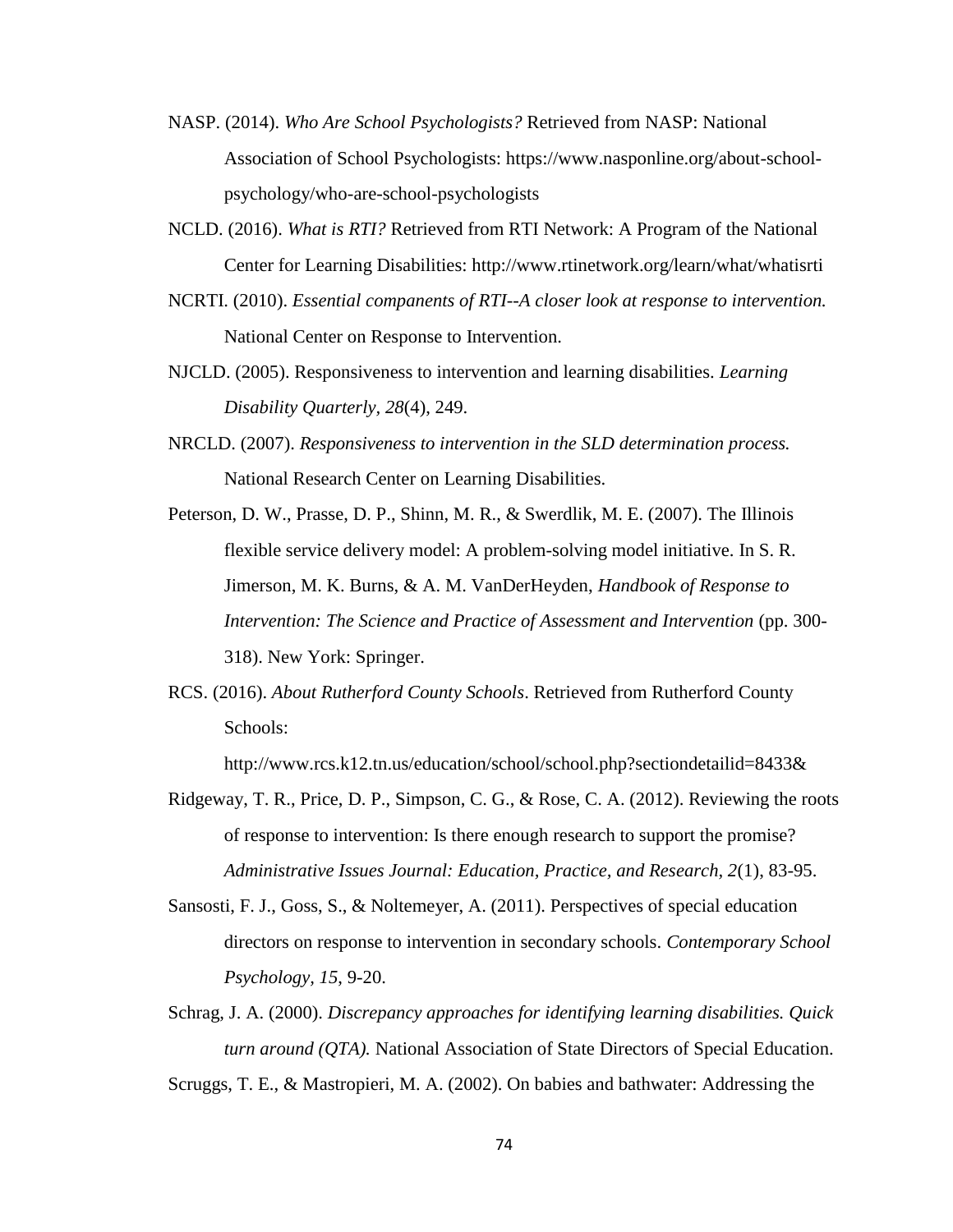problems of identification of learning disabilities. *Learning Disability Quarterly, 25*, 155-168.

- Stuart, S., Rinaldi, C., & Higgins-Averill, O. (2011). Agents of change: Voices of teachers on response to intervention. *International Journal of Whole Schooling, 7*(2), 53-73.
- Surber, J. (2016). *Flexible Service Delivery.* Retrieved September 19, 2016, from AASA The School Superintendents Association: http://www.aasa.org/SchoolAdministratorArticle.aspx?id=9690
- TN DOE. (2016). *State Report Card.* Retrieved from Tennessee Department of Education: https://www.tn.gov/education/topic/report-card
- VanDerHeyden, A. M., Witt, J. C., & Gilbertson, D. (2007). A multi-year evaluation of the effects of a response to intervention (RTI) model on identification of children for special education. *Journal of School Psychology, 45*, 225-256.
- Wright, P. (2008, December 17). *Determining Eligibility: How many Days is 60 Days?* Retrieved September 19, 2016, from Wrights Law to Special Education Law and Advocacy: http://www.wrightslaw.com/blog/determining-eligibility-how-manydays-is-60-days/
- WSMV. (2015, November 3). *4 Middle TN counties among top growing in country.* Retrieved from WSMV: http://www.wsmv.com/story/30310444/4-middle-tncounties-among-top-growing-in-the-country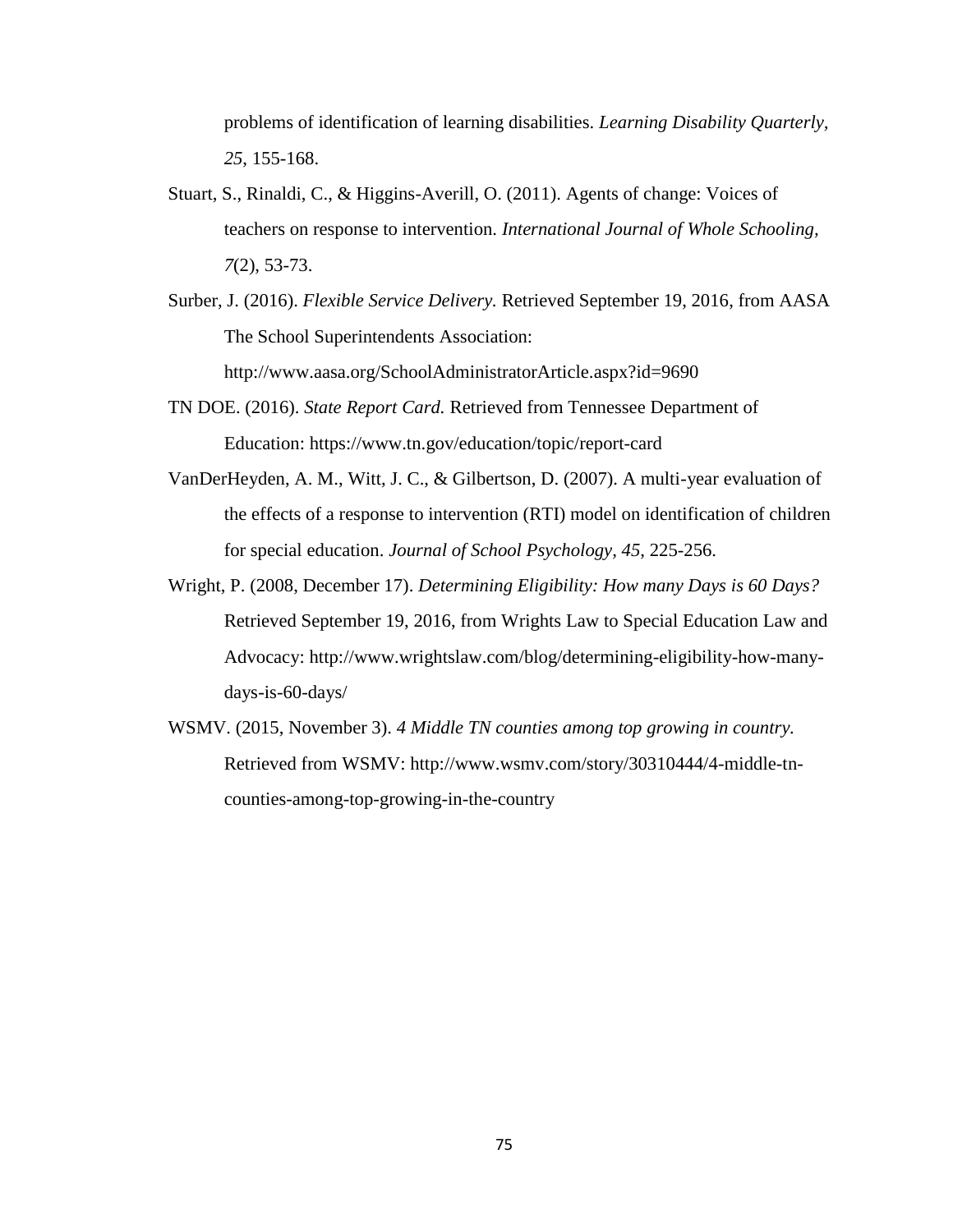**Appendices**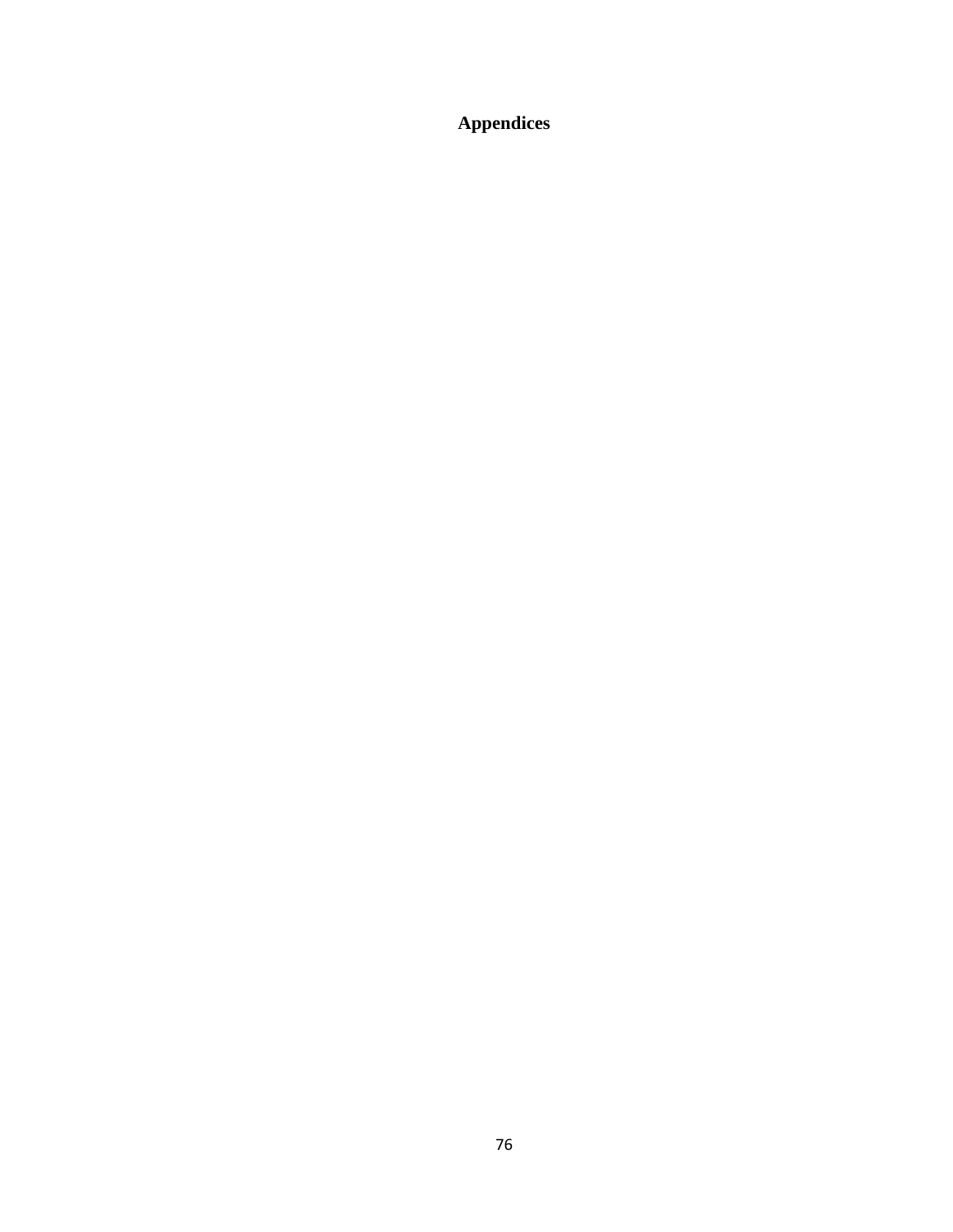# **Appendix A**

**School Principal Interview Transcriptions**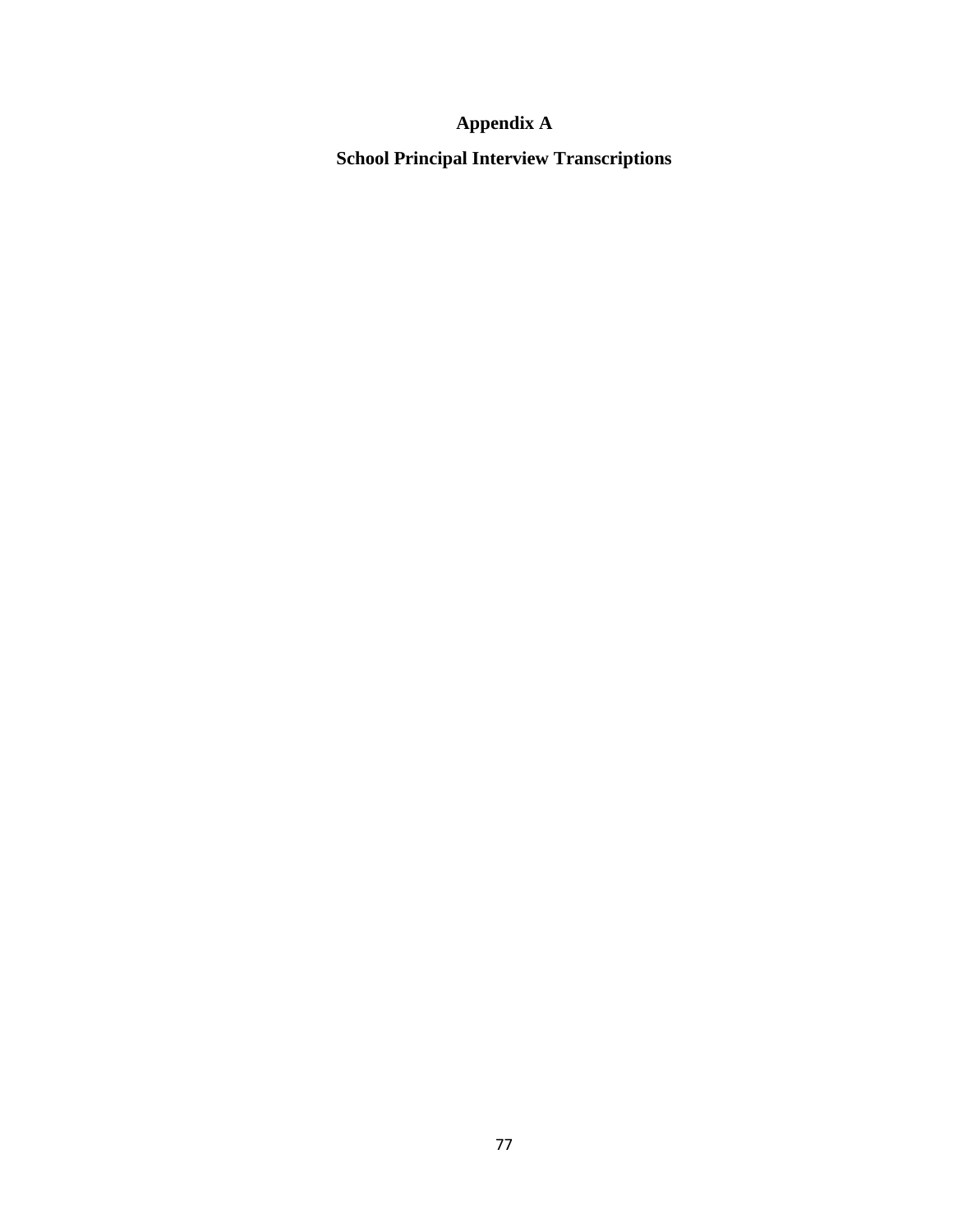# **Interview – School 1**

## **Principal 1**

R: Hello, thank you for your time. I have about 5 questions for you and I want you to think back to your time as principal of [School 1]. First, could you go through the implementation process as you were preparing for RTI and then as you made the change over to RTI?

P1: It was a unique circumstance for us, because when I started at [School 1] in July of 2009, all 10 of the Title I schools were piloting RTI. They were all doing it a little bit differently, but all 10 were piloting. When 2014 hit and RTI was more of a mandated entity, then we had to make some tweaks of course. We were kind of rolling with it for several years as we already had the process of collecting data points and the process of what at the time we called "literacy team meetings," and now, of course, we changed that to RTI team meetings. So we had those kind of processes in place already.

R: Ok, what would be some of the biggest successes that were experienced from RTI?

P1: Ultimately, I think what is stated is that RTI is not a model to keep kids from going to special ed or a process to put them in special ed. We definitely saw a reduction, but I think the biggest thing that we saw was that we finally knew more about our kids than we had ever known before. We were actually tracking them student by student rather than going off of one voice; there were multiple people who were really being advocates for all of the students in the school, but we really felt like we had more information on our kids than we had ever had before.

R: What about the greatest challenges of RTI implementation?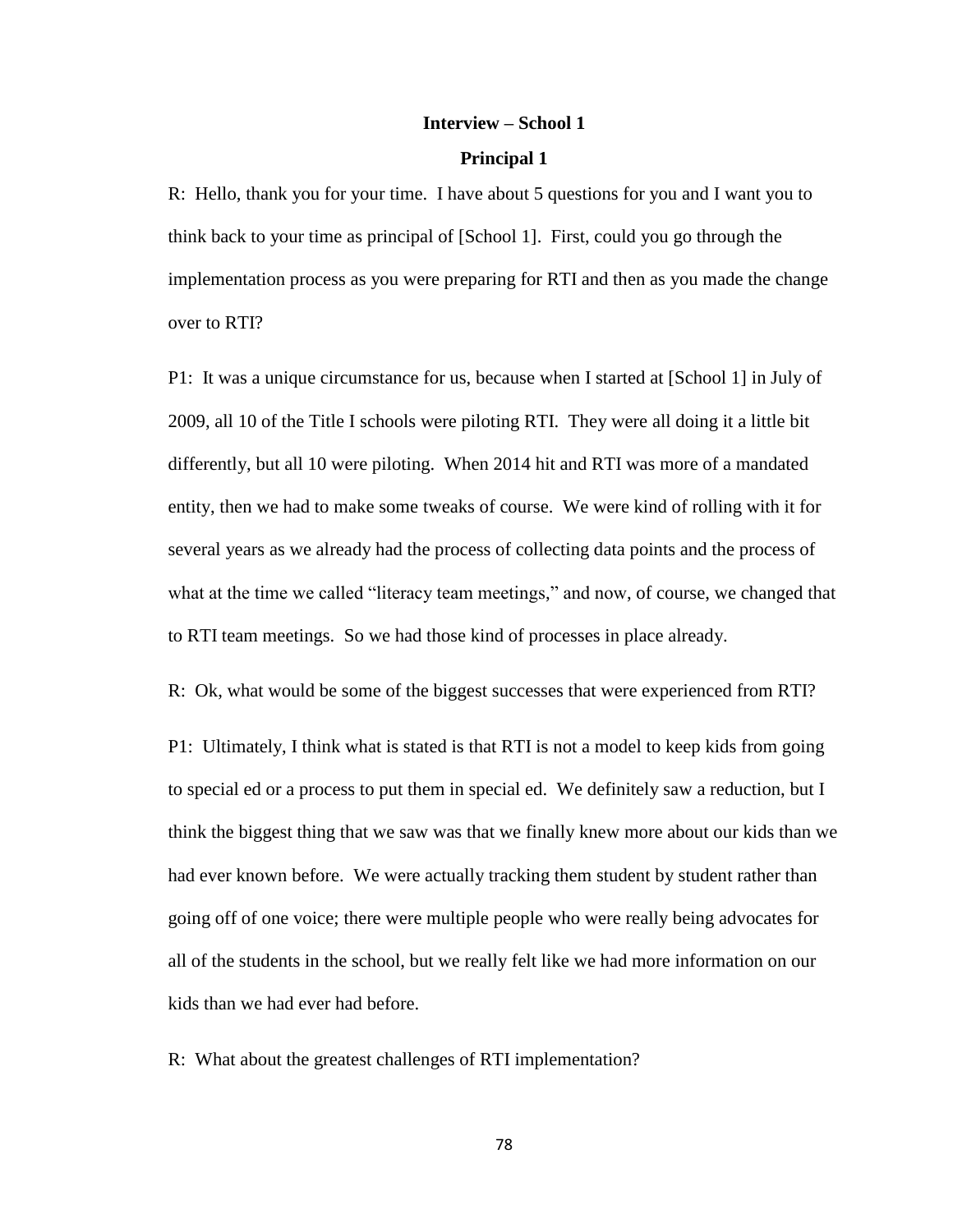P1: Going back to my time at [School 1], of course every school is unique, you know in our district we have RTI in 46 schools and if you talked to all of them, you would say that it is done 46 different ways. Personnel can be an issue. Me being at a higher poverty school tends to lend itself to more students coming to us below grade level. When I was there, I can confidently say is that if we could have a kid for more than one school year that we could always show growth with those kids, but being that we were in a higher poverty area, transiency was a problem. It wasn't uncommon to have a kid come to us, leave us, and come back to us in a full school year. So, personnel can be an issue

R: When you say personnel, do you mean teacher attitudes or their ability to comply? What to you mean by that?

P1: Not necessarily, just the number of students that we knew needed intervention and being able to take a systematic approach to getting the adults trained and making sure that the interventions were of high quality for the population we were serving. Scheduling is also a big issue. You want to ensure that the Tier 1 time is of high quality and is enough, but you also want to make sure that the kids that need the intervention and that time are getting that appropriately, as well.

R: Ok, you have talked about this a little bit, but have you noticed from no RTI to RTI any differences in how special ed services are offered? I know that you are in a unique position to answer this question as the special ed director. Is there any difference in the way we are offering the program as a result of RTI?

P1: Yeah, I really saw that in two ways. One, kind of like the comment I made earlier about really knowing our kids and knowing how to serve them better. The biggest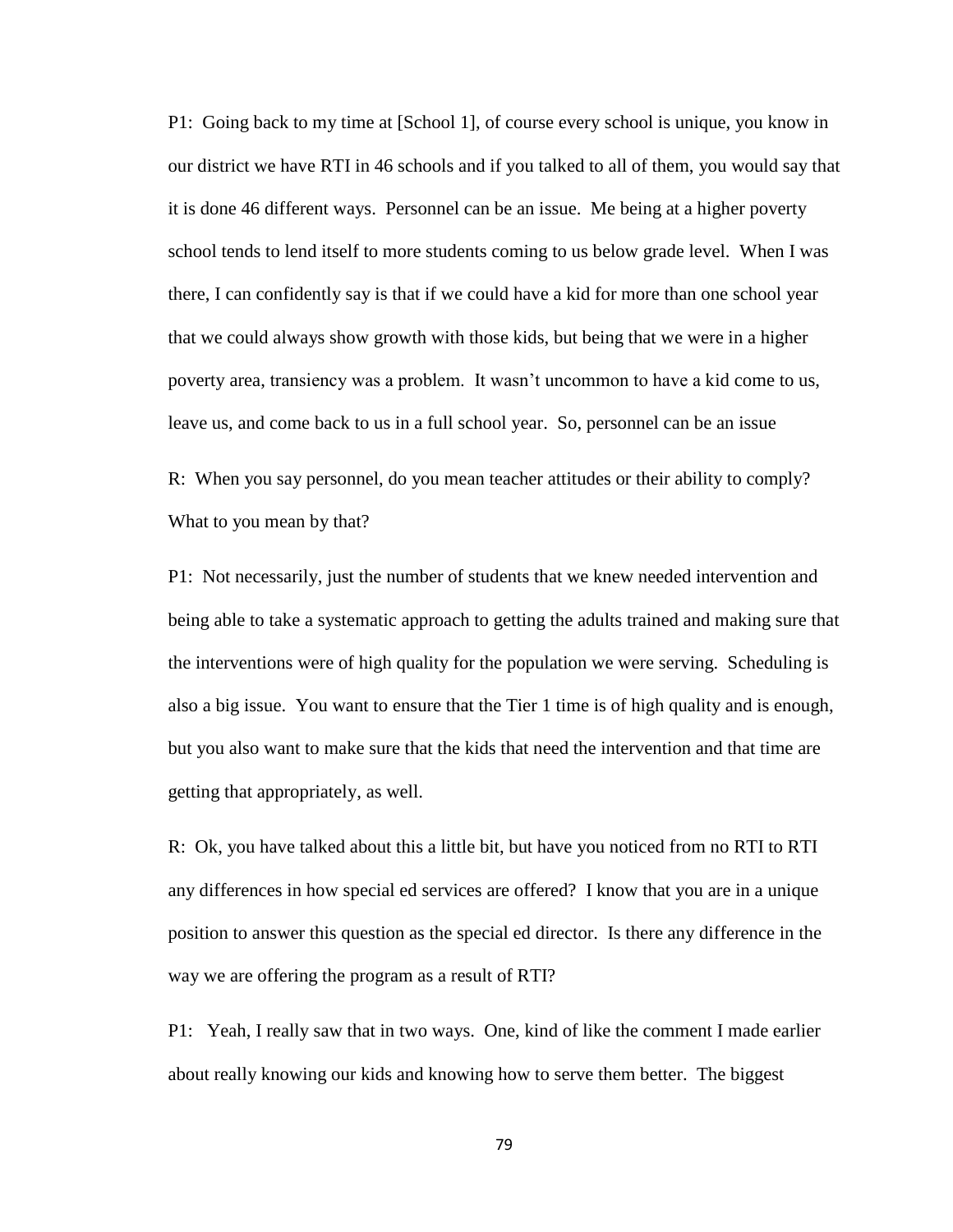change that we saw personnel-wise was that we went from classrooms that were a little more self-contained to kind of adopting the model of saying that these kids need access to grade level content, but they also need an opportunity to intervene on those skill deficits. In the past, what we would have called resource teachers turned into interventionists. So, they are still getting that support with the Tier 1 or gen ed curriculum, but in addition they were also getting those skill level deficit areas addressed during the day as well.

R: I know you don't have the exact numbers in front of you, but did you notice any changes in the special ed population at [School 1] after RTI?

P1: Yeah, we definitely saw a reduction, especially when we got the guidance from the state department as far as data collection and what was best practices. We definitely saw a reduction and that information came from our school psychologist. The number of referrals reduced and a lot of it was that in previous years, the "waiting to fail model" or the discrepancy model. A lot of times, when there was a referral, it was based on one person's opinion, typically the classroom teacher. Whereas now you are getting a collective group of individuals and a lot of times schools talk about high stakes testing. Well, to me that is the highest stakes testing there is when you are talking about referring a kid to special education. I think that redesignation figure is about 2% where kids that get into special ed have about a 2% chance of ever coming out. So, to me that is the highest stakes that you have when you are talking about referring a child. So, getting a collective group around the table to discuss strengths and weaknesses and have we really thought about all the interventions and time and personnel before we move on to that next step.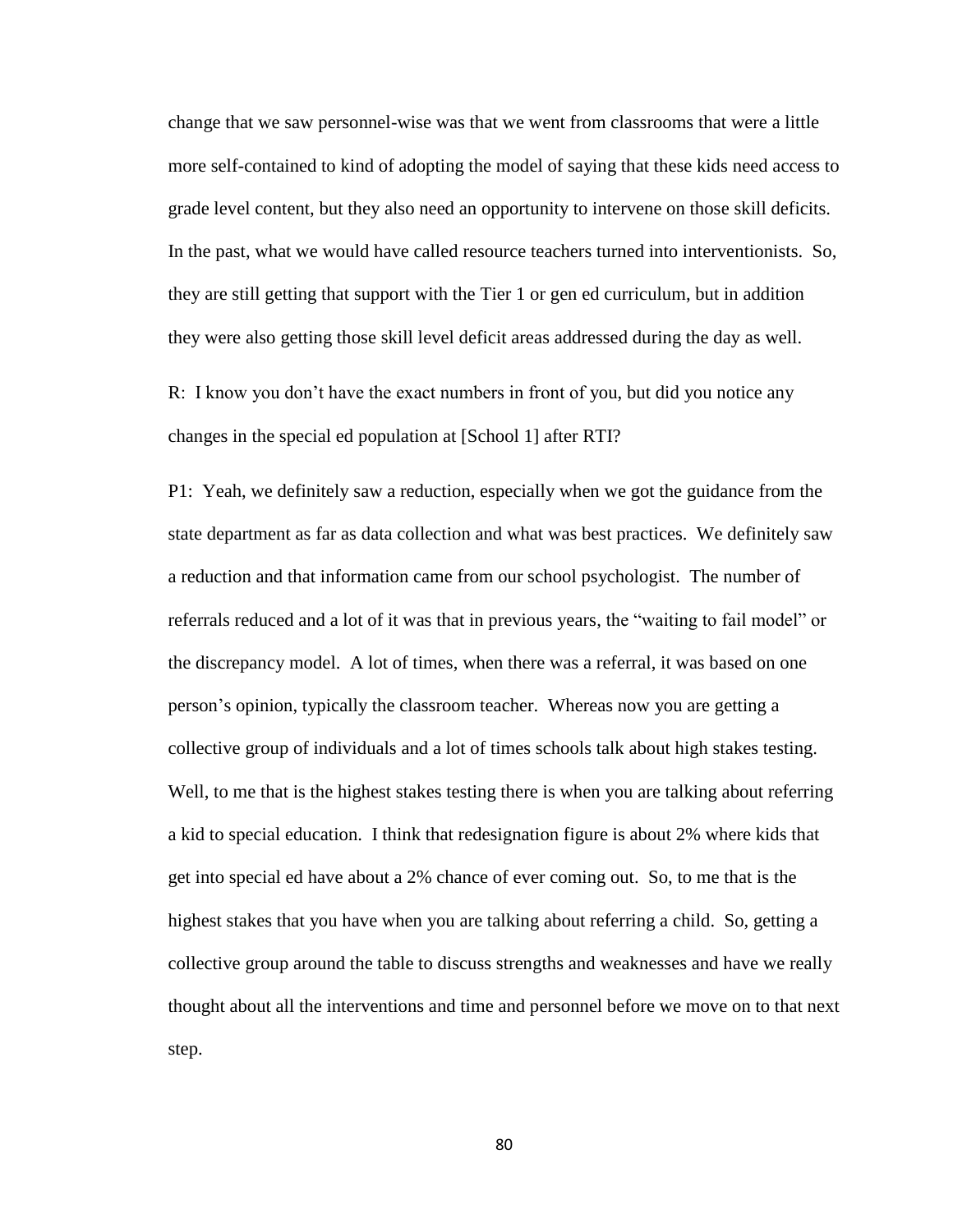R: Now that you are the sped director, are there any new observations that you have that you didn't have as an administrator? Anything else that would be beneficial to the study since you have gone through this transition?

P1: Yeah, it has been a huge learning curve and my perspective is different than it was just six months ago, but just seeing the structure of how it is in place at each school and how that differs, not that that is necessarily a bad thing, you just have to look at the unique needs at each school and try to address them that way. I can't answer that one confidently yet, but I know I will be here soon just looking at how it is done across the district. I know comparatively, I will say that our district compared to other districts our size and talking with others across the state of Tennessee, I will say that our RTI program, as a district, is probably the top one in the state, because our school board has invested in the interventionists' positions and those RTI coaching positions. So, it's really caused a lot of folks to communicate with each other, like the school psychologists and RTI coaches, with the interventionists and the general ed teachers. We definitely have some areas where we need to grow for sure, specifically in the special education department. So, one of the focuses that I have right now is that if we are telling parents and the community that special education is going to be the most intensive intervention, then we have to put some things in place to make sure that is happening.

R: Thank you, I really appreciate your time.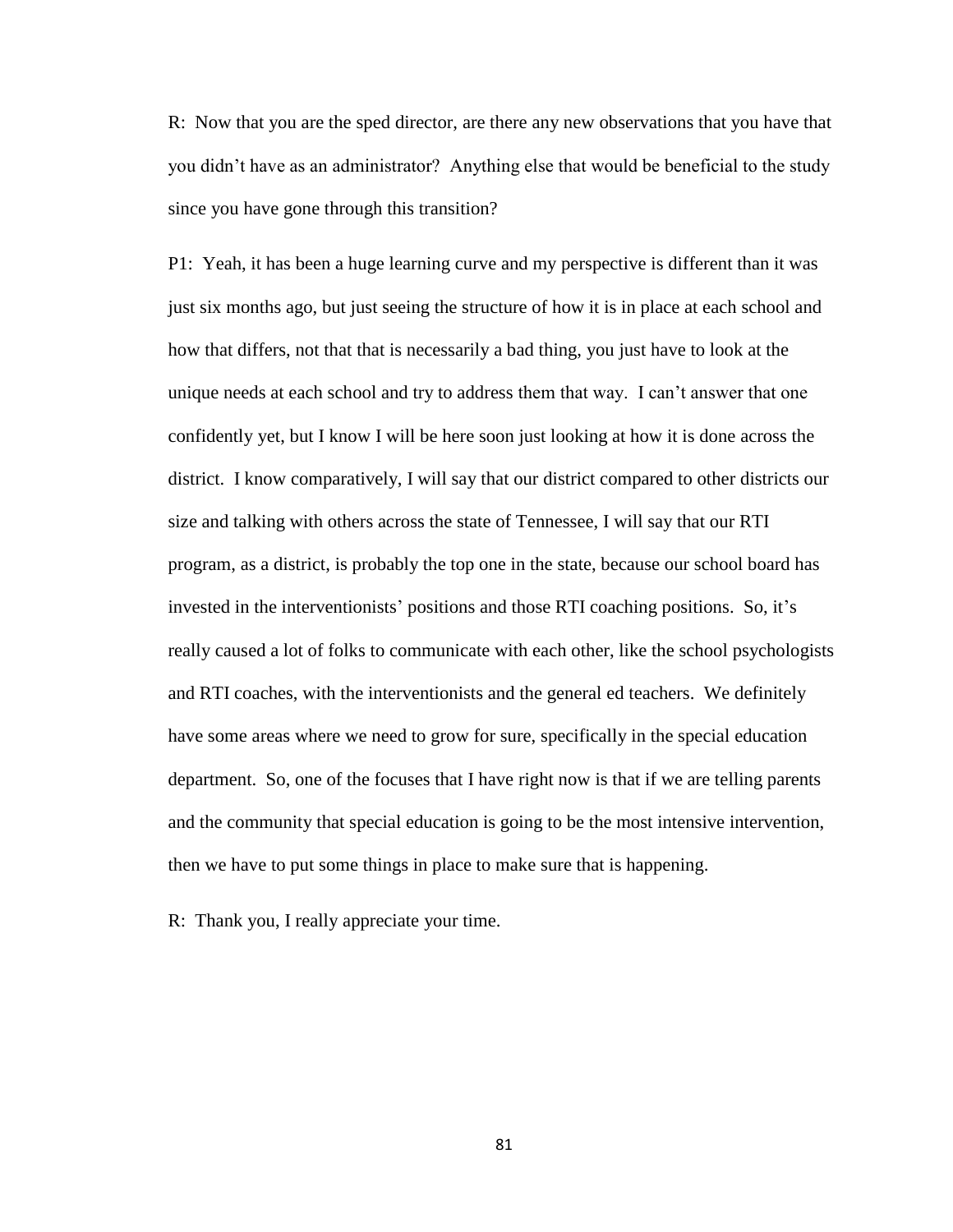## **Interview – School 1**

## **Principal 2**

R: Thank you for your time and helping me out with this.

P2: No problem, I hope that I can answer all of your questions. I'm a little new around here.

R: Right, now were you an assistant principal when [Principal 1] was principal?

P2: Yes, I was here last year. So, for one year. Before that I was an RTI coach at David Youree for one year. So, I have that knowledge and understanding of RTI.

R: Great, and that will definitely help with some of the questions and I will put that down that you have that experience as well. So, the first thing is, and you may not be able to answer this one because you weren't at [School 1] during this time, but I have already interviewed Mr. Gullion and I can supplement the information you give me with what I got from him. Will you please describe the RTI planning and implementation process at your school? If there is any information that you have on that that you could share that would be great, If not, we can skip that question.

P2: Yeah, I don't have a whole lot to add to that because from my understanding, it was years ago that it came into place and is not a new thing around here. Now, we are just trying to work on schedules and how to perfect it, but I was not on board when that came about.

R: Gotcha, do you know anything about any challenges that were experienced around that time or even now with RTI that you are running into?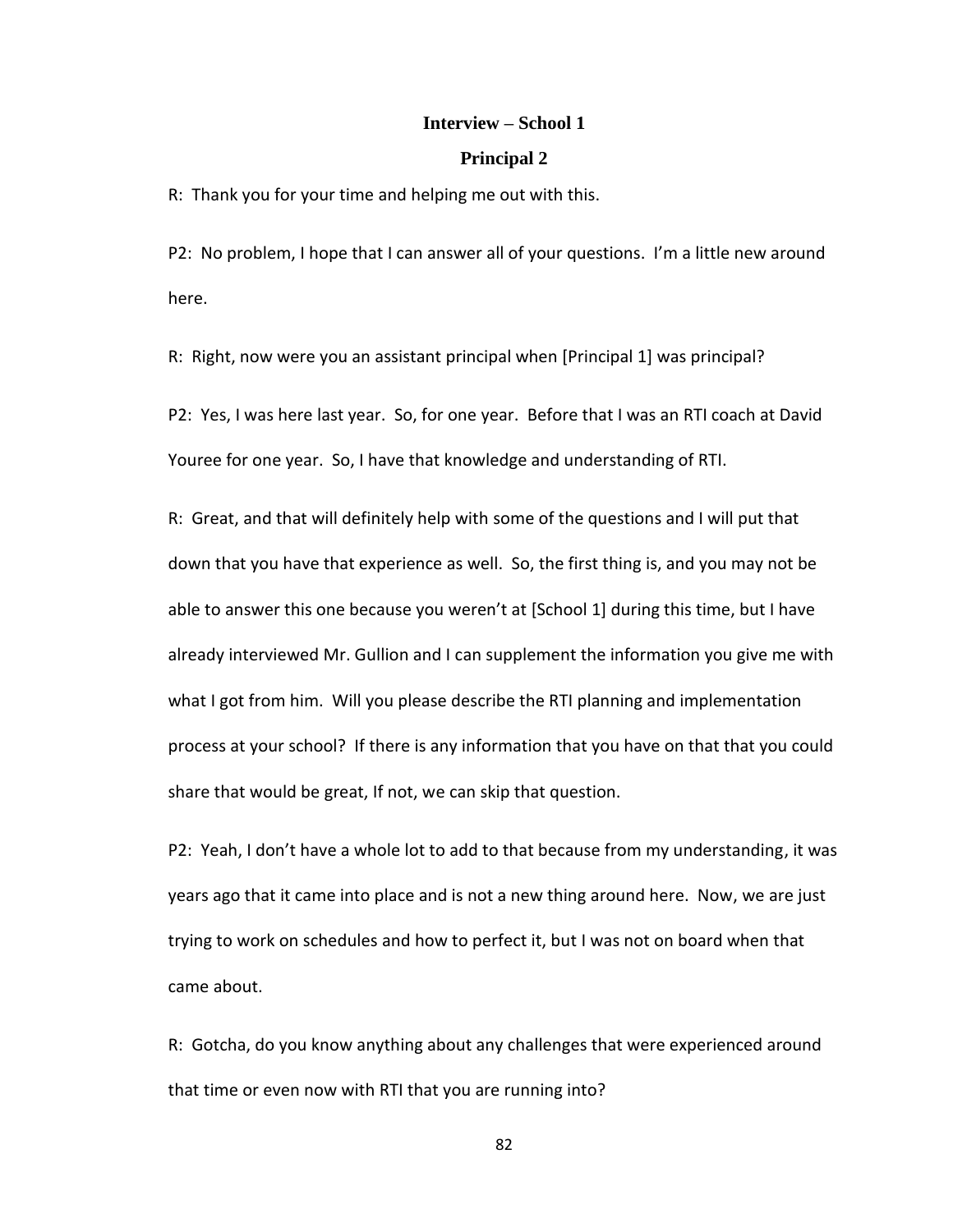P2: I think when it first came about just the idea that teachers were giving up their own kids and trusting someone else to provide intervention for them. Our schedule is a little unique in that we have two intervention times for every grade level for reading and math separately. So that is a full hour out of every day that a kid is guaranteed to leave your room and go somewhere. So we still have maybe a few teachers who still struggle with that, because they just want to keep their kids to themselves and make sure that they are getting what they need, but I think that is not as much of an issue now as it was during the implementation and people dealing with change on the front end. Luckily we don't have a lot of that left.

R: Sure, what about any successes or failures that have been experienced?

P2: Well, within the whole RTI process?

R: Yes, at [School 1] have there been any outlying successes you can think of, growth that you have seen, anything like that?

P2: Well, obviously we consider it a success anytime we are able to move students through the tiers in a positive way. We just had an RTI meeting today, we meet monthly, and we had, I believe, 4 students that we were able to move from Tier 3 to Tier 2 or from Tier 2 to Tier 1 and that is a huge success that we really highlight, that we can see where that intervention helps and we can see that it is a good time to pull back on the support. So, those aren't overall successes, but you can see the success student by student.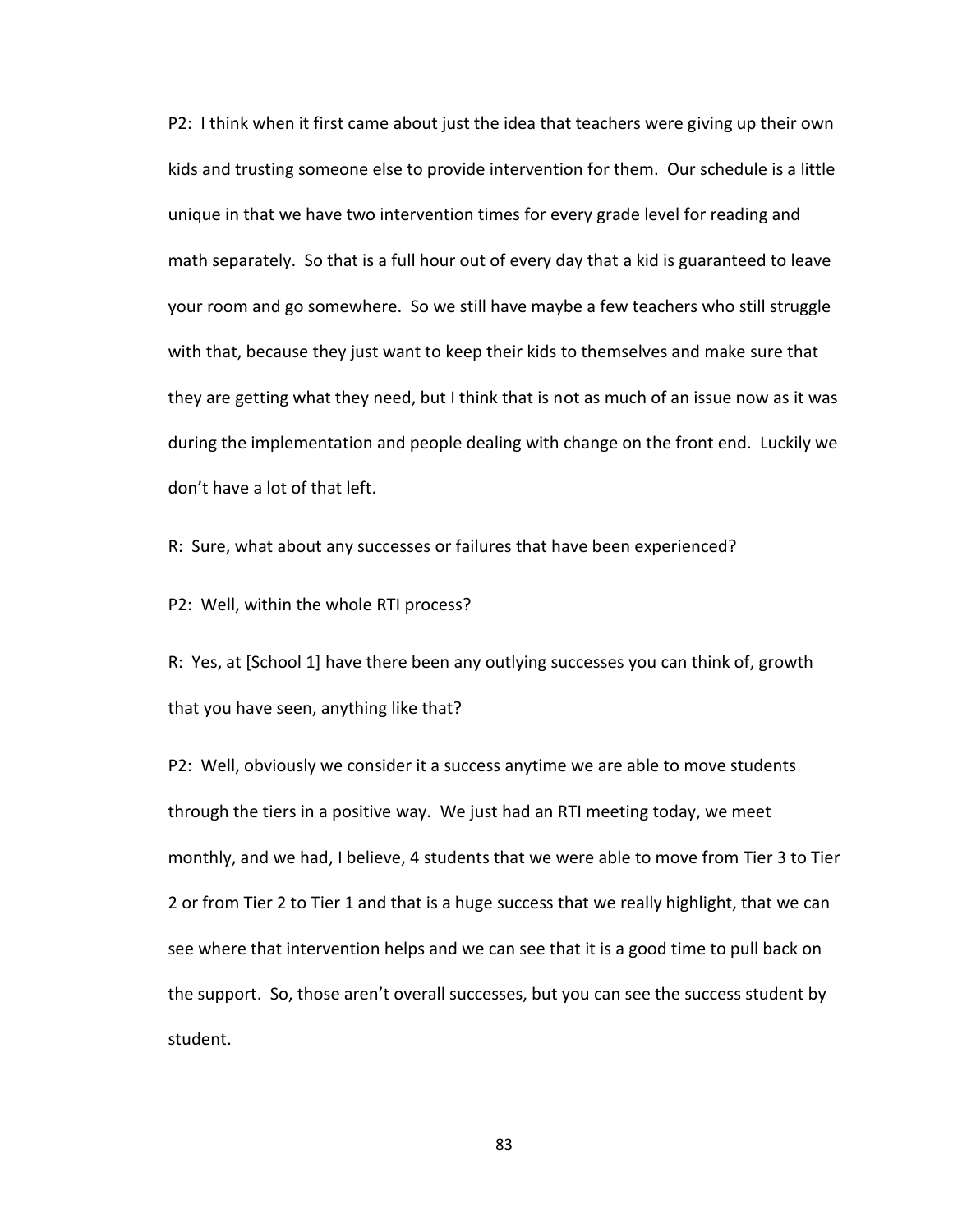R: For these last two questions, you will be able to draw on your entire experience with RTI and not just your experience at Cedar Grove. Have you noticed any differences in the way that special education services are offered as a result of RTI? That could be anything from more resource to less resource, more inclusion to less inclusion, any way that you have noticed that the special education program has changed as a result of RTI.

P2: Well, the thing is, I have worked for three different schools in Rutherford County and they all have a different take on what special ed looks like and I'm not sure if that is because of the schools or the different points that they were in the RTI implementation. Here, we kind of do a mixture, so we have at least one inclusion classroom in every grade level with an EA in that class, but also we have our 3 special ed teachers or interventionists that pull out in a resource/pull out model. So, we kind of do a hybrid of that. I think that, I don't know how RTI has affected that, I noticed that we look at special ed as an intervention and the most intensive intervention that we can give a kid and it is not, hopefully the end of the road and we are saying we have given up on this kid so send him to special ed. But, I think it does make us say when we move a kid from Tier 1 to Tier 2 or from Tier 2 to Tier 3, as we go we are increasing the level of support that we give. We know that eventually, if we get to the point where that child is going to go to special ed that we are going to have to be giving them more than we give them in Tier 3. I don't know how many more Title I schools you are talking to, but this was my first Title 1 school in [School District] and we have a lot of resources and money for programs that other schools don't. So, some of our Tier 3 kids are getting resources that are comparable to what they would be getting in special ed, so you have to look for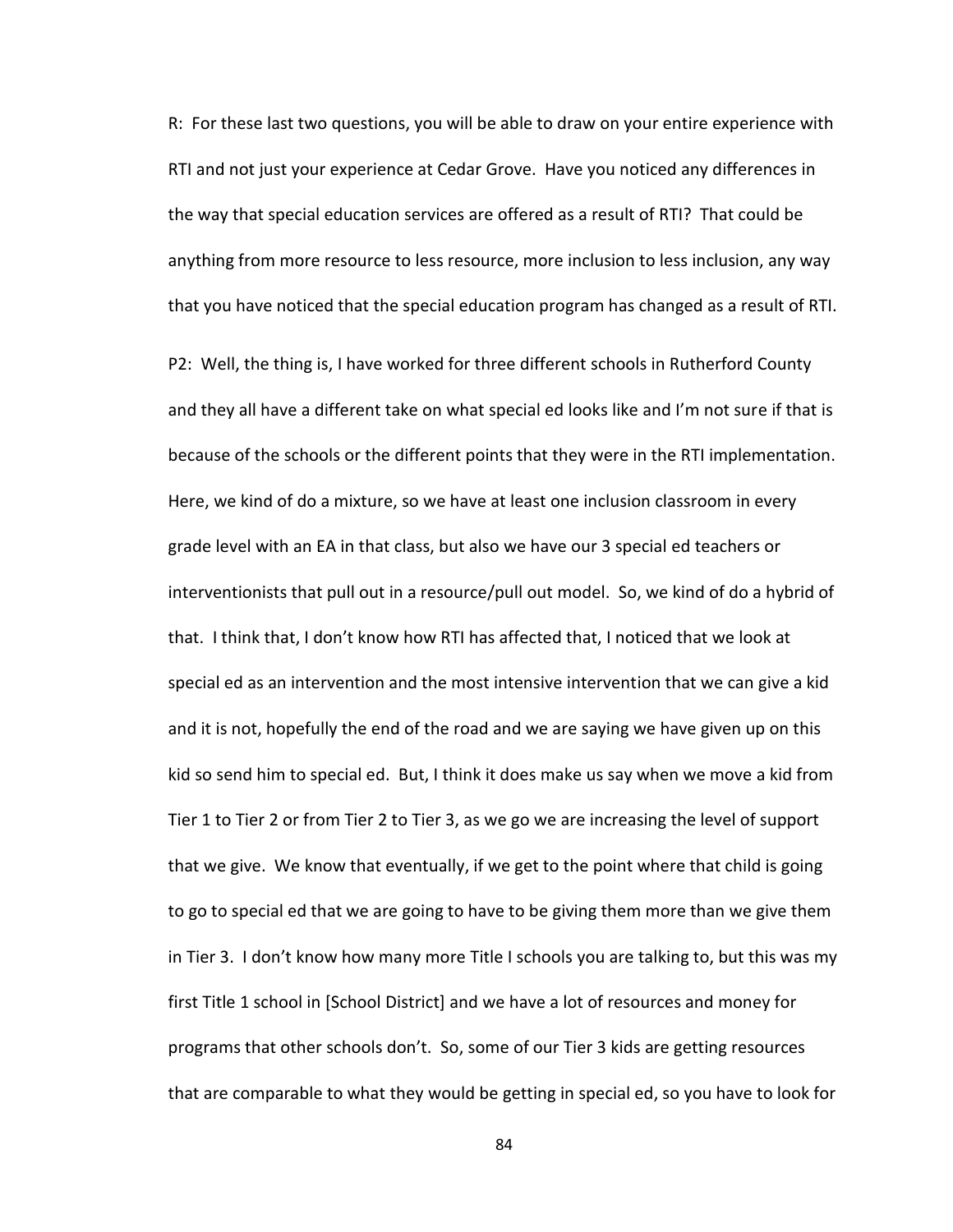ways to make special ed even more intensive. The numbers too, sometimes, our special ed groups are getting bigger and bigger and if we are taking them from a Tier 3 group to special ed, but the numbers are increasing in the group, then that is not what we want. This is why we are looking at revamping our schedule next year, because we have some blocks of time where lots of different grade levels that need service and that puts a lot on people's plate, because there are just too many kids at the table, so we have to find a better way to handle it.

R: Definitely. Talking about numbers, that leads to the next question and I know being at different schools, it's going to be difficult due to differences in sped populations, but have you noticed a difference in numbers of students receiving services after RTI?

P2: I think in the beginning we noticed a dip. I was a teacher at [another school in the district] too before I was at [another school in the district] and there was dip because I think we were kind of like putting these referrals on hold until we get what we have to get, you know that data points and fidelity checks and things like that. Then toward the end of last year, again I was only here last year, we noticed a big influx of kids, especially 4<sup>th</sup> and 5<sup>th</sup> graders. These kids had been in the RTI tiers for years or a very long time, then eventually we got the fidelity checks and the data points. So, I think we are starting to see it, I don't know if it's the same as what it was before, hopefully not, hopefully we are able to catch them.

R: That was the last question, I really appreciate your time!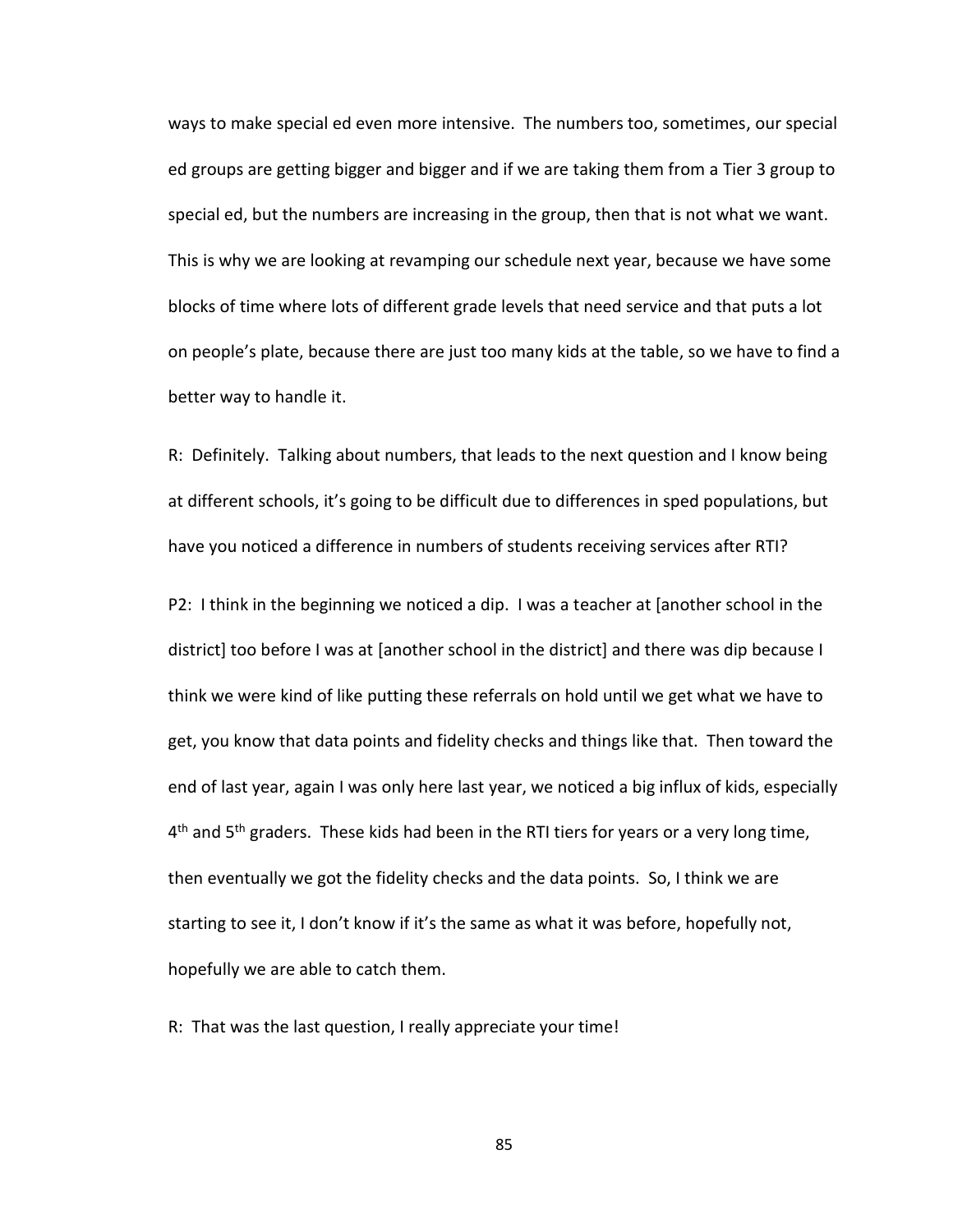### **Interview – School 2**

### **Principal**

R: I really appreciate your time today.

P: No problem, lets do it!

R: First off, how long have you been the principal at [School 2]?

P: This is my first year.

R: First year, ok. Well, some of these questions will date back to when RTI was first implemented. So, you may not be able to answer some of those and that is completely ok. So, just to kind of give you a little overview of the study, I am looking at three schools. The reason that these three schools were used is because the school psychologists for each school kept the data that was needed. I am looking at trends over time of the special ed population over time since RTI was implemented. Specifically, I am looking at whether the sped population has gone up or down as a result of RTI. So, some of these questions just answer to the best of your ability. If there are some things that you knew happened before you came on board, then that information will be helpful. Don't worry if there is something that you are unable to answer.

P: Ok

R: First question: Will you please describe the RTI planning and implementation process at your school? Again, this will be historical, if there is anything you know about and can share that would be helpful, if not that is ok.

P: Let me think, we were one of the pilot schools. So we have been doing RTI for approximately 8 or 9 years. There was an RTI committee and basically they were the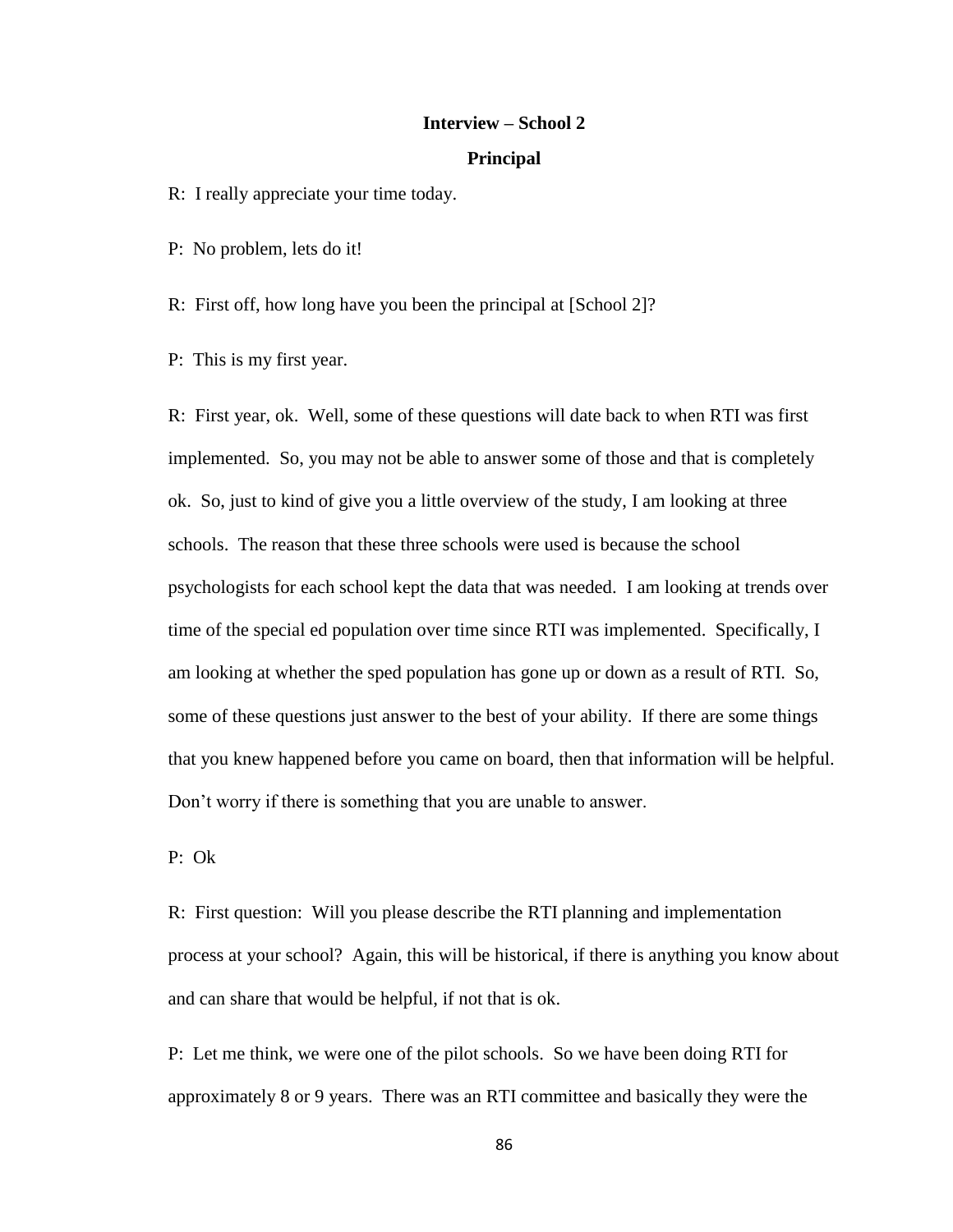ones who studied it and the county was also involved with rolling it out and helping them roll it out. That pretty much drove everything.

R: Ok, what about any challenges that have been experienced through RTI implementation? This can go through present day.

P: I would say in the initial onset, it was the master schedule and making sure everyone got that 45 minutes in the master schedule. Along with all the other mandates. The other challenges were just figuring out the process. For example, figuring out who would serve Tier 3 kids and the best way to improve student learning.

R: What about any particular successes or particular failures that were experienced?

P: I don't really recall any particular failures to be honest, it seems like it has been more successes - with helping kids close the gap and helping kids progress year by year. We have had mostly the same interventionists over a long period of time and they are highly trained. The rigor and curriculum is the hard part if I had to make a comment about that. I know that RTI is about skills, but measuring those skills in the classroom when you are working on standards and not skills, I think that is a hard task.

R: Right, it's easy to do a benchmark or a curriculum based measurement in a lab, but a classroom is more difficult.

P: Right, and progress monitoring is one of those challenges that takes up a lot of my coaches' time and making sure everyone is doing the right test, testing them where they are and also on that grade level to get both of those pieces of data.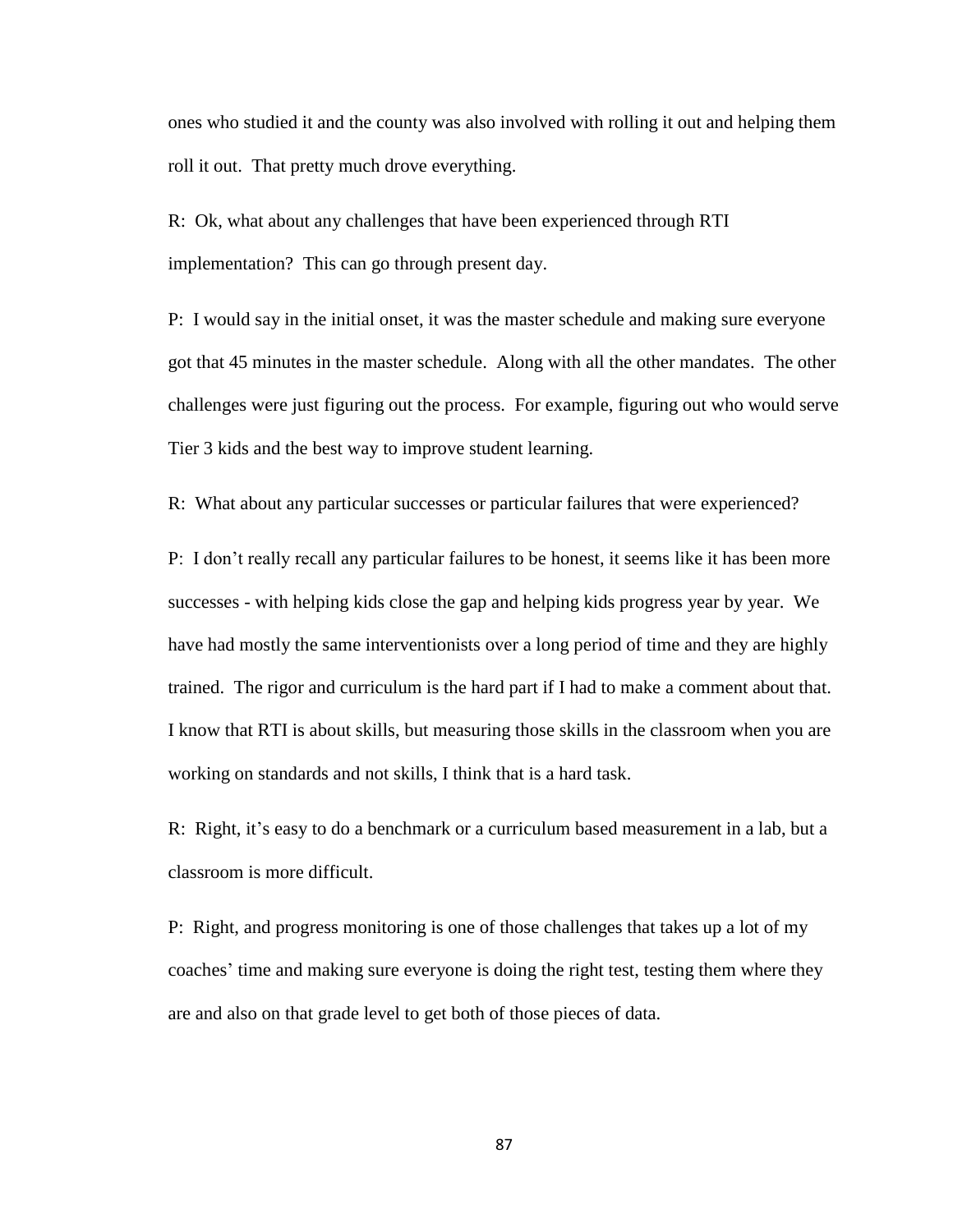R: Have you noticed any difference in the way that special education services are offered as a result of RTI?

P: Yes! I absolutely have! The numbers of kids in sped have decreased from what I have watched. Because it is based on a long period of time and not the discrepancy model. In the discrepancy model, you could qualify kids without having to look at the data and whether or not they are progressing. So we have seen that. It is changing the way we look at sped. SPED is truly for disabilities, not for deficiencies, is what I tell me staff. Just because a student is behind two years doesn't mean they are sped.

R: Right, I like that. What about for the students who do make it into special education, do you see any differences in the types of services that they get? Do you see more resource or inclusion, or any changes in the role of the special education teacher? Do you have any observations on that?

P: I sure do! The seats at the table are still an issue as far as how many students are at the intervention table with the sped teacher. It's supposed to be the most intense, but sometimes the numbers are lower in Tier 3 than they are at the sped table, because of schedules and things like that. I will say that, another analogy that I make is that my Tier 3 interventionist, have had tons of training and lots of resources. My sped teachers do not. They are limited and the SRA I don't think is appropriate a lot of times with the stories that they have to do. So, I see that as being problematic. The limitation of resources in sped.

R: Thank you for your time. I really appreciate your help!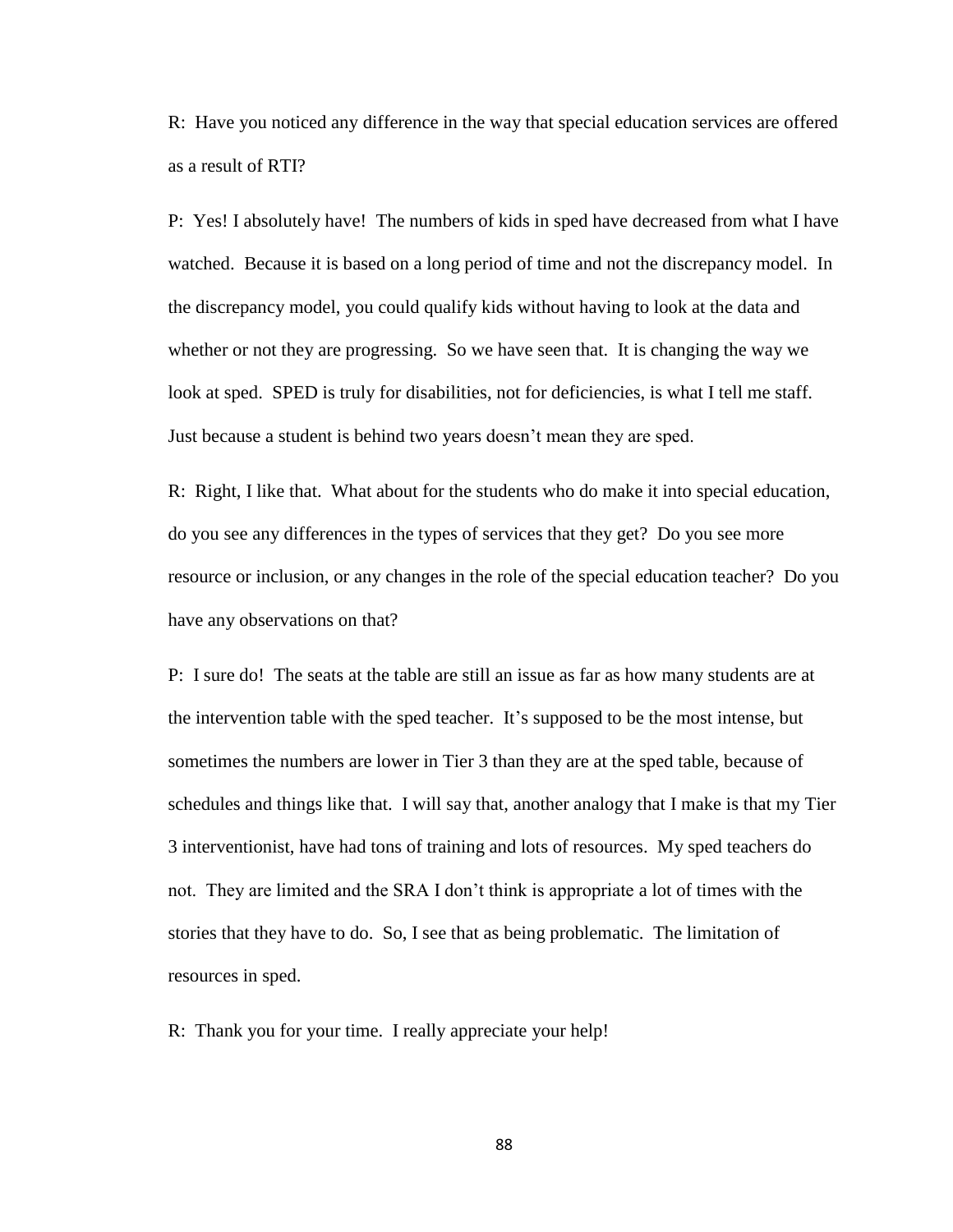# **Interview: School 3**

## **Principal**

R: Will you please describe the RTI planning and implementation process at your school? And I kind of want you to think back to the initial stages.

P: And I do think back to how it was initiated because the process used in Rutherford County was a very pro-active approach and I've seen this for a number of years. What we were asked to do, because we are a Title I school, all Title I schools were asked to really pilot the new law. You know, we, as Tennesseans, knew that it was going to become mandatory the following year and as [School District], I believe this really came through the Instruction Department, that if our Title I schools would pilot the program prior to implementation, that we as a district and we as schools would have a better idea and be just more able and more ready to implement it with some authenticity and work out issues before it became mandatory. That's exactly what we were asked to do and that's exactly what happened. There were a number of meetings that occurred at the Central Office with our principals and with our coaches, there was a lot of training that went on. One of the things that I did at the very beginning, there was a training that the state held, and in fact, it was at the Opryland Hotel. I selected one teacher in our building and she and I spent the day going to that state training to really find out what is RTI, what is Response to Intervention, what's the new law going to look like, so that we would just have a strong knowledge base from the very, very beginning and that was extremely revealing and they really gave us a lot of great information. So then, we did implement it across our building. We trained our teachers, we did lots of faculty meetings and other kinds of after school staff development so that teachers could see and hear, what does Tier 1 mean, what does Tier 2 mean, what does Tier 3 mean, what are the characteristics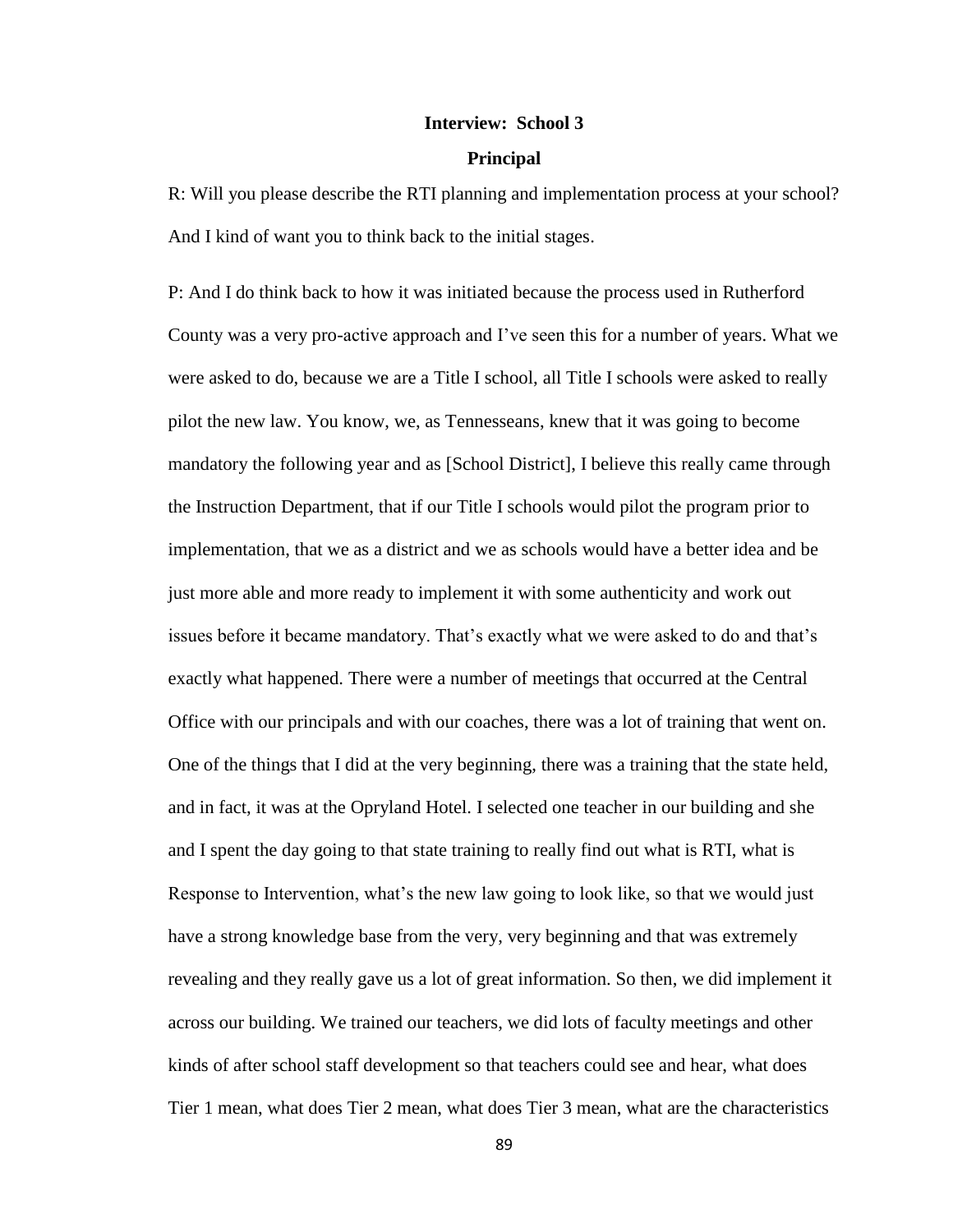of each of those items? Mike Mattos, is an interventionist, in fact, I've got his cd, well this is actually a DVD, I've got it right here in my hands, On Solid Ground, is the name of it, How PLC Practices Create a Foundation for a Successful Intervention Program. We actually showed that video to our entire faculty, and I mean, I keep calling it a video, it's actually a DVD. The other one he did, it's called, A Practical Look at Response to Intervention and Mike Mattos is on staff with Solution Tree. What we did in our building is that we very much married PLC with Response to Intervention because we saw the pyramid, we saw all of those things not only as intersecting, but we saw them as congruent. We saw where one would actually be a great overlay to the other, where they were actually saying and doing the same thing and when I approached it that way with our teachers, it's not like we were adding something, we were actually enriching what we already had. That worked extremely well. And so they're not separate entities, PLC and RTI, they are the same. So maybe I'm going into too much detail, but when you say talk about how you initiated this, talk about that first year or two, that is the way we kicked it off and that's the way we approached it, and it worked well. In fact, if someone were to say to me today: Ok, Response to Intervention is coming to your buildings, how do you want to approach it, if we'd never done it before, I would make the same decisions that we made. Because reflecting on it now, it worked, it worked really well to do it that way.

R: Ok, great, thank you very much for that, that is exactly what I'm looking for. Ok, so the next question: What were the primary challenges that you experienced during the implementation of RTI?

P: Um, I think probably some of the challenges that you learn, that would be typical of any new entity, you have to make sure that you have clear vocabulary, clear definitions,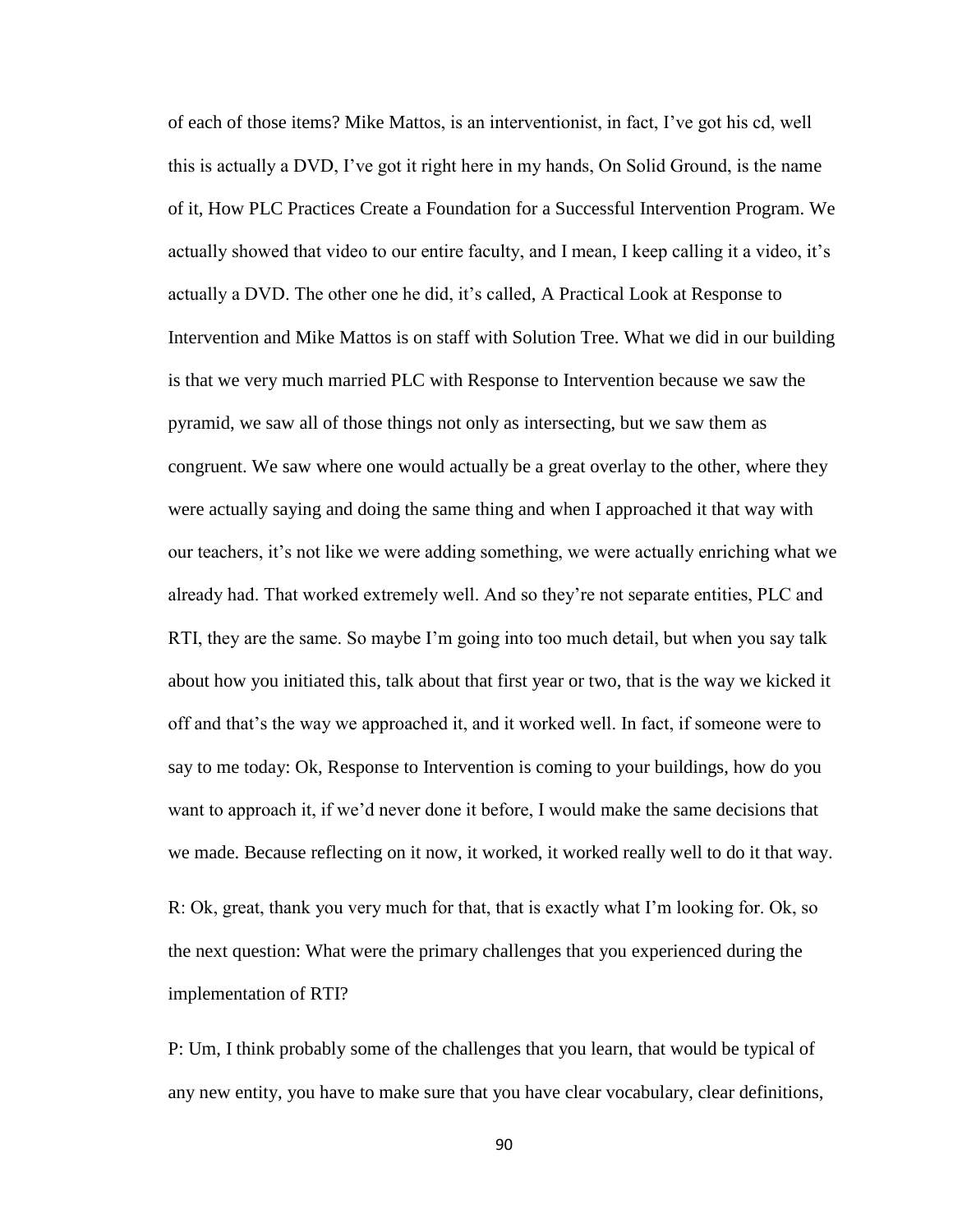clear road map as to what the steps are, and again, you have to be very consistent in following up with all of those things. Staff development is such a huge key, which again is why I shared with you the Mike Mattos and PLC. You know, Rutherford County Schools has done an enormously grand job of training us in Professional Learning Communities, but then they've done the same thing with Response to Intervention. It's an ongoing process. So that, I can't say that there were challenges, it's just that was part of the process, so maybe that's the way of eliminating challenges, is to making sure that all of your folks understand the vocabulary, the definitions, and scheduling. Now scheduling could be a challenge, because you have to be so respectful of each of the tiers, such as Tier 2 has to have the right number of minutes, Tier 3 has to have the right number of minutes, but you certainly can't give up Tier 1. I think that when we work together across our building to perfect our master schedule, that that probably empowers the school as much as anything you'll ever do, and uh, you being a high school teacher, you certainly understand the power of a master schedule. But scheduling, if you can get your scheduling done, and then you work the schedule, in other words, you've protected your 90 minutes of Tier 1 instruction, and no matter what happens, you don't go back on that. You never ever go back on that, so you can clearly sit in a meeting with parents, or you or anyone else, any administrator at the Central Office, and say every child in this building is getting their 90 minutes of Tier 1 instruction, every single day. And so, your master schedule is very enabling and protective, so I think that is probably one of the greatest things you'll do for implementation is make a schedule and work the schedule. So, maybe I just answered part of the next question, what successes were experienced? I think that's one of our great successes, is that we have a master schedule that we follow.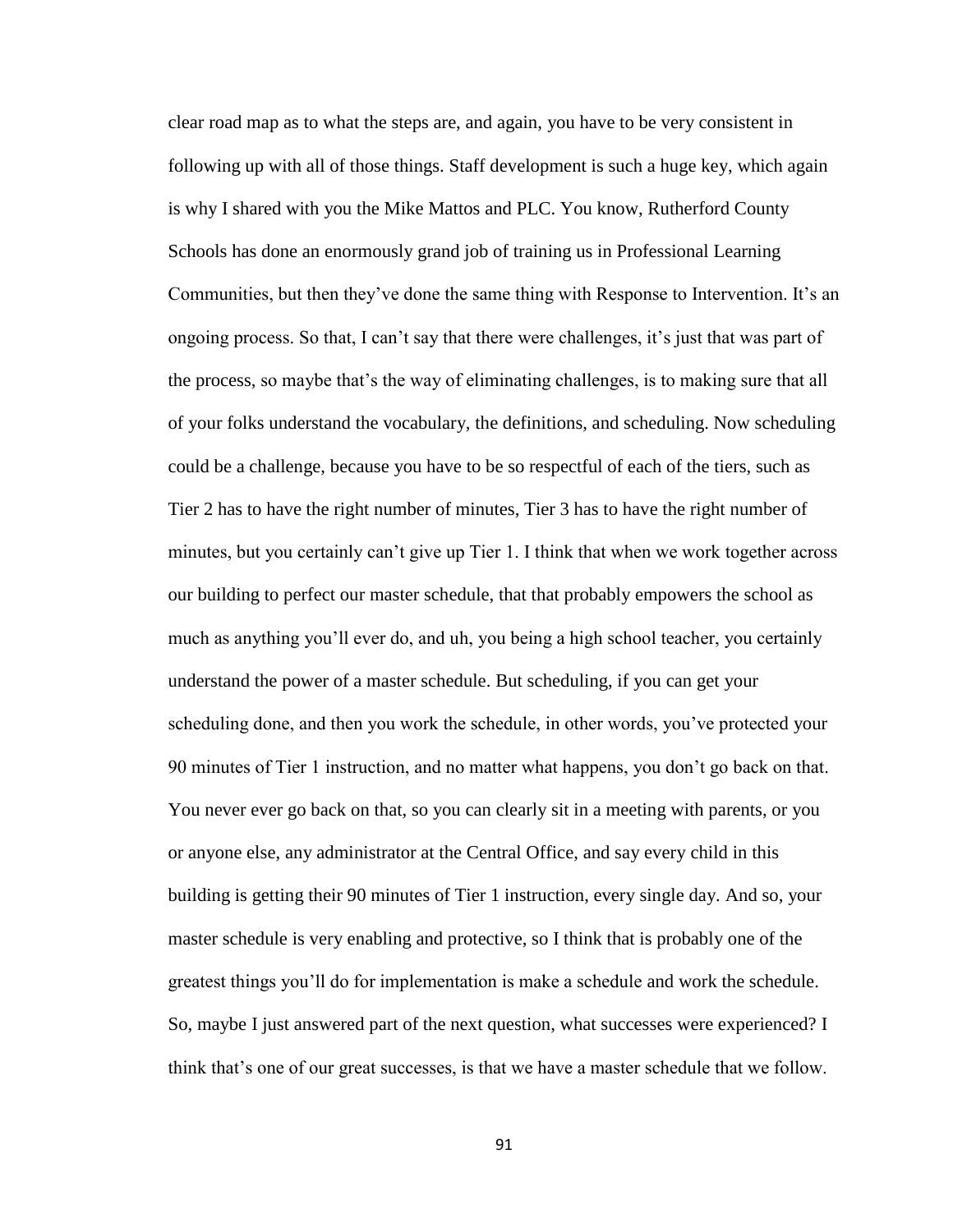R: Very systematically.

P: Yes, we follow it because we know that it protects us as far as proper implementation. I think that another success that I see, well there's so many successes. I think that Response to Intervention empowers your instructional coaches. I think it also empowers your interventionists, so I see it as being something that really respects the goal of why people go into education. Interventionists, coaches, they are very skilled, conceptually sound professionals and a program like Response to Intervention respects that and allows them to work in a very professional manner because it is so structured. The majority of teachers I have found really flourish in structure. And Response to Intervention provides that structure, there's not a lot of guesswork. So, as far as another area of success, is students, student improvement. I mean, why are we doing all of this? We have definitely seen gaps in achievement closed, and we've definitely seen skill levels improve, and we've seen it across all grade levels, we see the number of kids who qualify for RTI at the beginning of the year, versus the number who qualify or remain in the program by the end of the year. And of course those numbers always reduce. It very much gives feedback in terms of are we addressing the right things or aren't we? It allows for a lot of collaboration among teachers, classroom teachers, interventionists, coaches. They have a very common tool for discussing a child's areas of need or areas of strengths, so it really lends itself to some very rich academic discussions. Am I answering your question? I hope I'm not rambling!

R: Absolutely, yeah, that is very helpful, I'm glad to hear you've had that much success with the program. So, have you noticed a difference as the administrator, in the way special education services are offered to those students who do end up qualifying for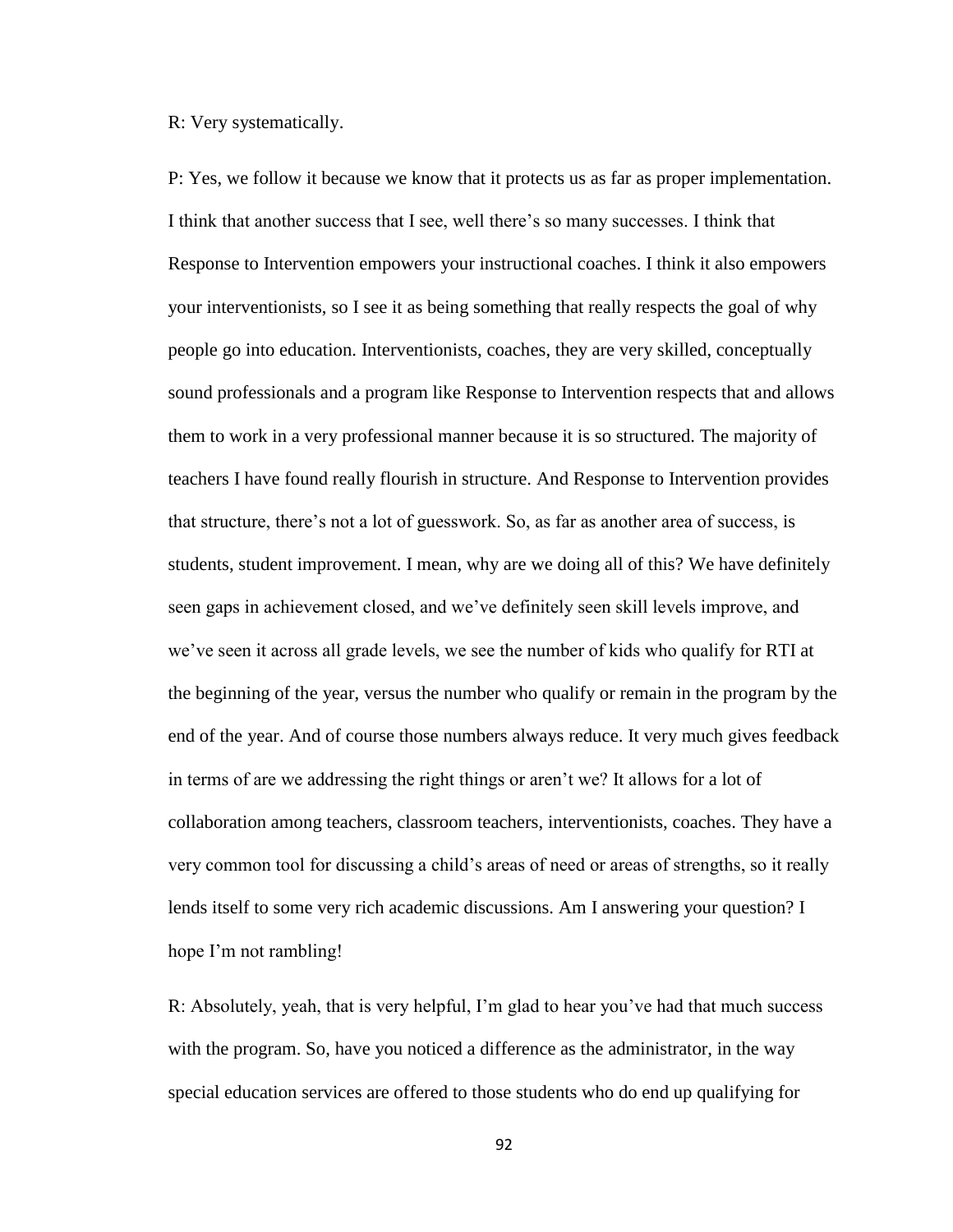special education services? Have you noticed any difference in the way they are offered, more resource, more inclusion, any observations that you have regarding how RTI has affected special ed, would be what I'm looking for there?

P: I think that in terms of special ed, and I know you're going to get some numbers, you're going to work with Karen Bishop with that. I know that Karen's going to give you some numbers, some information. I do not have any of that sitting in front of me. I'm doing more of anecdotal, more qualitative. You're going to look at the quantitative information with her, as far as what you can see from those first few years. If you and I are having more of a qualitative discussion about what are some other things, is that true?

R: That's exactly right. I guess really, your perception.

P: Yes, ok, so this is more my qualitative side of this. What I have felt has happened in terms of Response to Intervention versus Special Education, I have found that when we have SAT meetings or when we have 504 meetings, that because we have Response to Intervention, because we have a universal screener, because we have progress monitoring, because we have fidelity checks, all of those components of RTI, we have more information to make more informed decisions. And as a result of that, I believe we are making better decisions regarding whether or not a child is a candidate for further testing which might lead to special education and ultimately, an IEP. So I think we are making better decisions because we have more information. We also have tried a variety of strategies and it's well documented that we've tried different strategies, different materials, we've done it over time, we've done it with different people, because there's been times when we've said, well, maybe we need to move that child to another group, maybe the members of that group, if the members of the group changed, then the child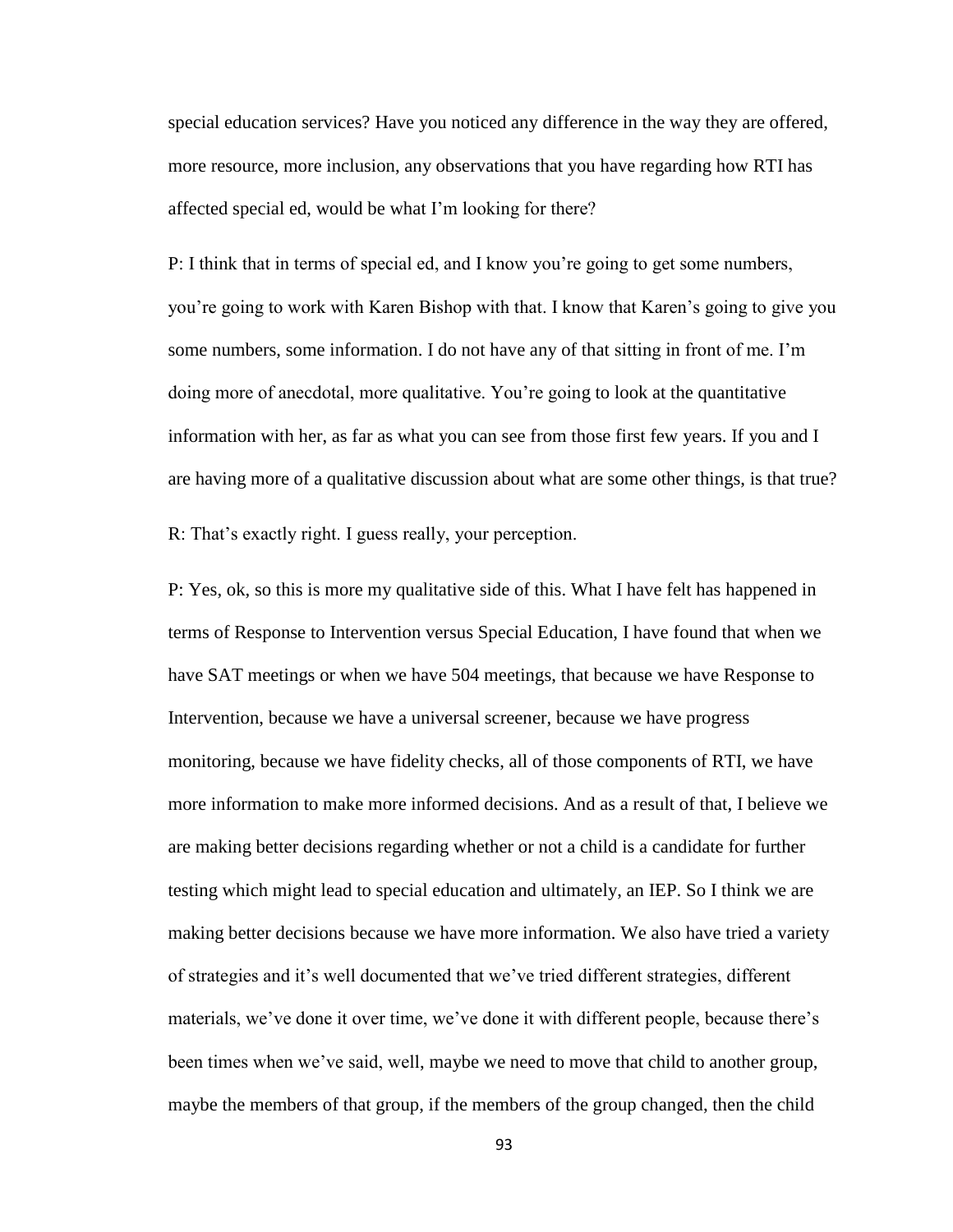might have more progress, or maybe if it was a different time of day, that child would have more progress, or if we used different materials. So, it's all of those kind of things, it's all of that type of information where you can start to change the variables, so that when you have an SAT and you're considering whether or not this child should be evaluated for special education, you can make better decisions because you have all of that other history to look at. So, there's a lot of record keeping, there's a lot of files, but all of that becomes very very useful when it comes time to looking at what's happening with this child in the last 18 months, or what's happening to this child in the last school year. I think you very much have to take that into account, so when I read your question, have you noticed a difference in the way special education services are offered as a result of RTI, be it inclusion or resource or whatever, I think that you go in in a much more informed manner, so that you're not spending more time or..you're using your time more wisely because you know more.

R: Ok. Ok, thank you. And just again, a perception question: Have you noticed a difference in your numbers of special ed students receiving services after the implementation of RTI, and I know there's a lot of factors that go into special ed time.

P: And there's a lot, that's something, now that's more of a quantitative question rather than a qualitative question. That, I would actually have to look at. That would be something that I definitely would want to look at that because now you're talking about actual numbers, not what I just see and hear when I'm in meetings or when we're having an IEP meeting, so that I would definitely want to see the numbers. There's also something else on that, that I think that we as a school district want to inquire about and I think too, because we are a Title I school. Because we are Title I, we have a very mobile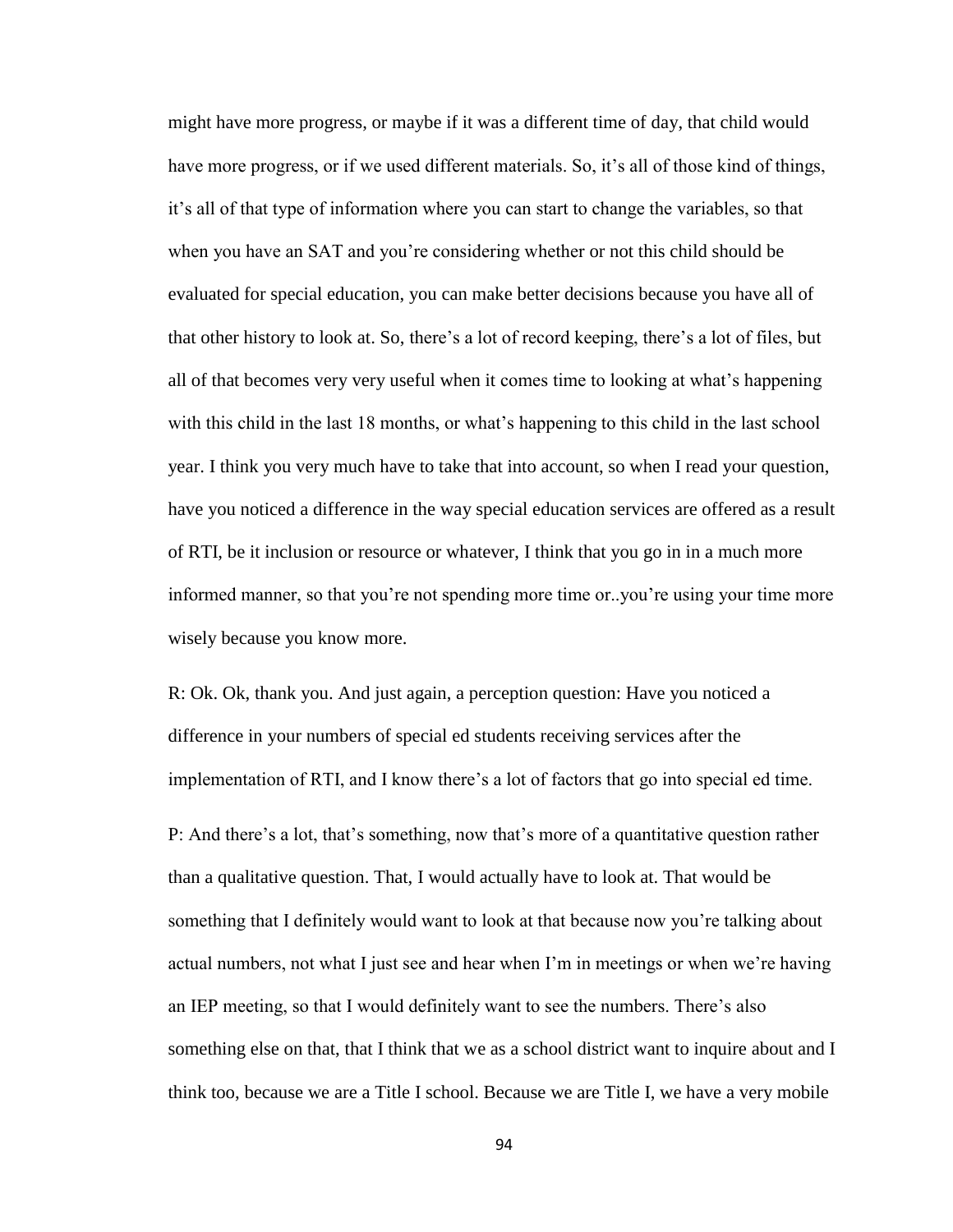group of students and parents. There's a lot of folks moving around, they don't move around at the same time of the year, used to they might change schools you know at winter break, or might change schools over spring break. That's just no longer the case. We have such a mobile society, and we're mobile year round, it's amazing how many new students we've gotten this week.

R: Yes, us too. Maybe I've enrolled their older sibling..

P: But I think, because there's a lot of mobility and it doesn't have a season now, it's not associated with any particular school break. Like, the school secretary, when I was waiting on you to call me back, she said we're getting a new student from, and she named the school, and it's not a school in our district, and they'll be in this afternoon, they're bringing an IEP. That happens to us all too often. It's almost as if changes in our numbers may have a lot to do with what's going on with RTI in other school districts and other schools, it may have as much, or may have at least some impact that is really not connected to our original program that's in our building, does that make sense what I'm saying?

# R: Absolutely.

P: And that in itself, could almost be another dissertation, another study, is to look at how are the RTI and special ed dynamics of other school districts, how are they impacting what's happening in your school district because when we get students with IEPs from other school districts, we're looking at what the background is and how much intervention this child has had and when did they decide this was the basis for a special education referral. Because I'm finding that in our building we are working long and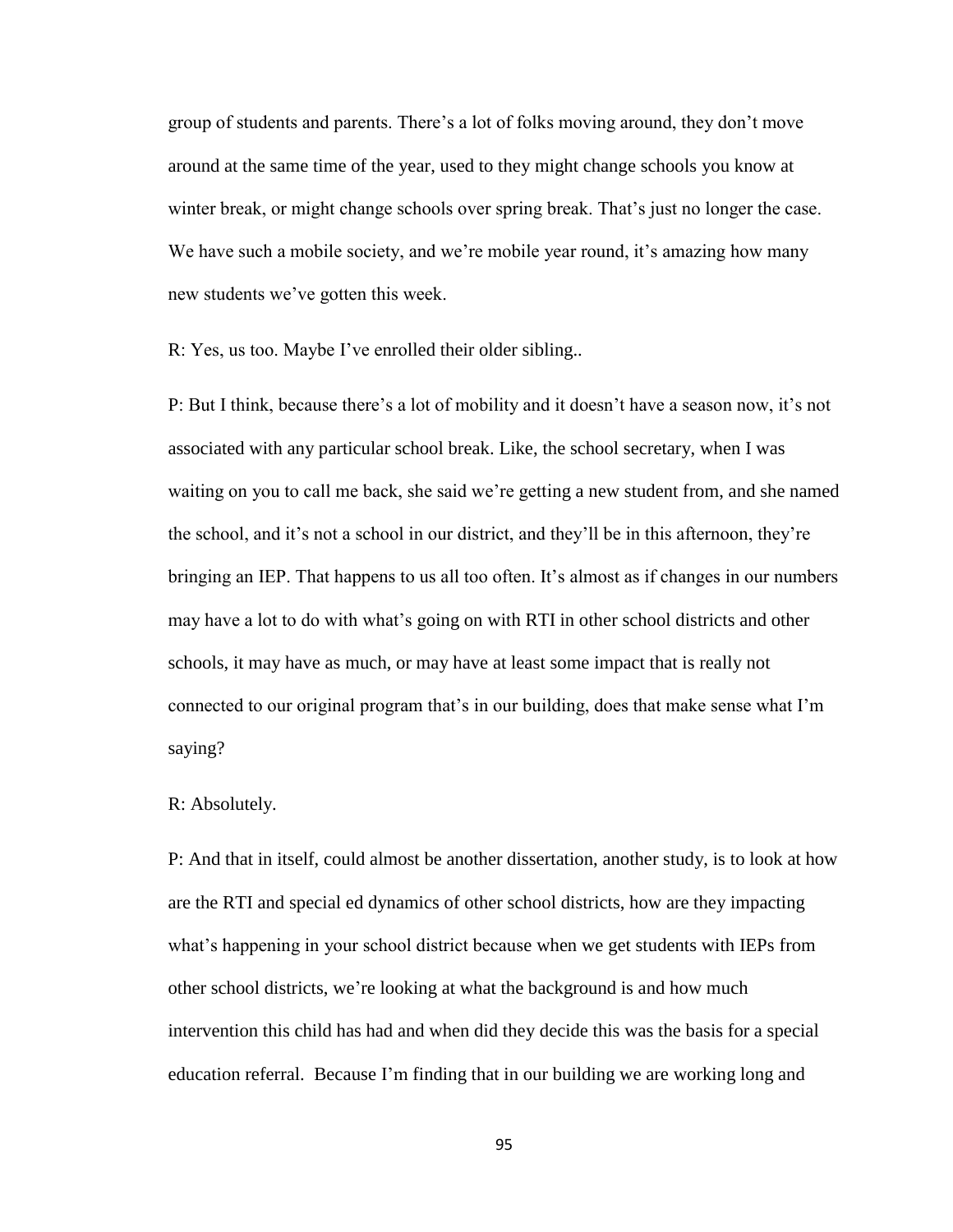hard before we go that route, because what are we trying to do? We are very much trying to close the gap intervene, clean it up, and get the child back into Tier 1, but are other school districts?

R: Right, you're not in control of their fidelity of the process.

P: Yes, yes that I would like to know that. How are the dynamics of RTI in other schools impacting what is happening in our school district? I would love to know that. Here is one example, in our building, we are use educational assistants to carry out a lot of the groups in Tier 2 and Tier 3. We have some dynamic educational assistants. They are doing a superb job in this area, but in visiting with other teachers and principals in other school districts where that is not the case, it is the teachers on that particular grade level who are carrying out the interventions. That it's the teacher that is doing the Tier 2 and 3. So, they are actually giving up some additional instructional time to carry it out because that school district doesn't have the luxury that we have of using classified individuals to fulfill those responsibilities. That's a big difference and I know some of the counties around Rutherford County don't the resources that we have. So, that's a big difference there. So, how is that impacting our results?

R: This has been very helpful and I really appreciate your time.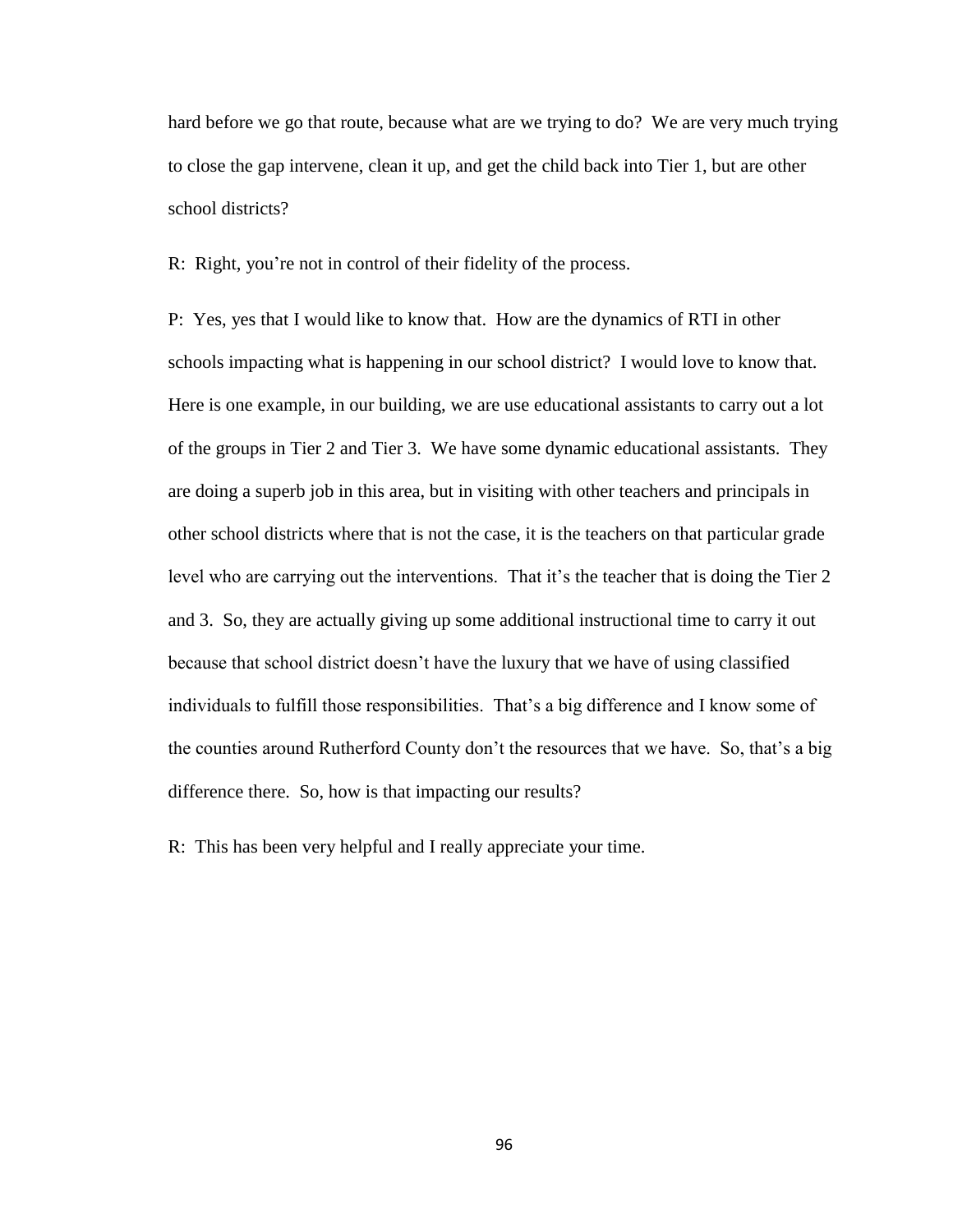# **Appendix B**

**School Psychologist Questionnaires**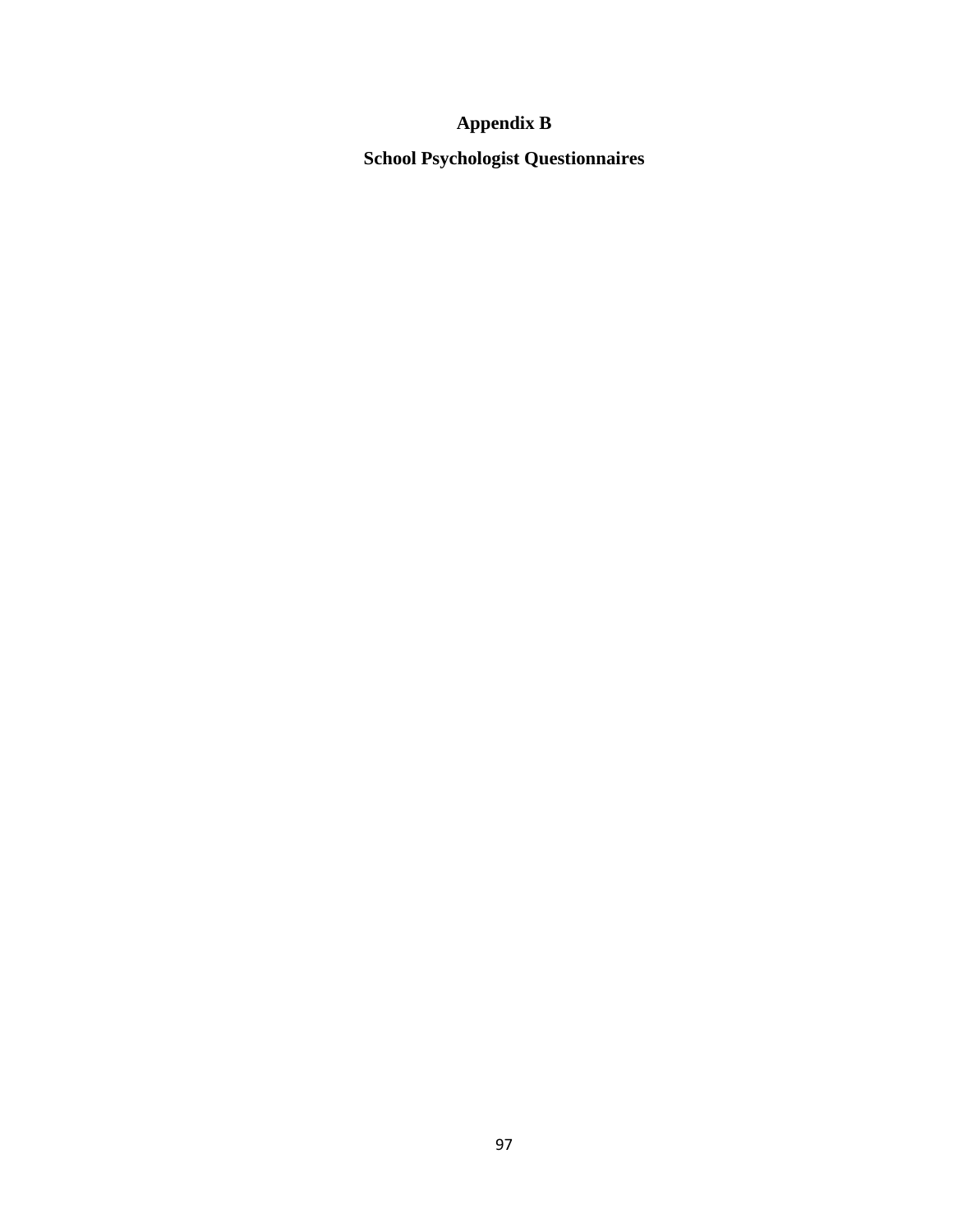#### **School 1**

#### **School Psychologist Questionnaire**

1. Has RTI changed your role in the special education referral process? Why or why not? I believe that my role has changed since RTI became part of the special education referral process. There are more sources of data to be considered when faced with the possibility of making a referral, which, in turn, leads to more consultation with a greater number of school personnel when faced with the decision to refer. I am in close communication with the RTI Coaches and interventionists at my schools when there are decisions to be made about a possible referral. Since the decision to refer is more of a data-based decision now, more often I am looking at student data long before the actual referral is made. Data is examined during the RTI Team meetings, but multiple consultations with the RTI Coach take place over time on each student who ends up going to a referral. Also I am perceived as an interpreter of the RTI state guidelines when it comes to referrals. The RTI Coaches come to me and ask for guidance on Tier movement and progress monitoring decisions. SLD referrals in general are taking longer than when the discrepancy formula was in place. For instance, previously, an IQ test and achievement test was given and that was pretty much the extent of the evaluation, unless there were socialemotional concerns that warranted the administration of rating scales. Although there is less face-to-face testing with the student with RTI in place, the whole evaluation itself is more time-consuming. The reports

98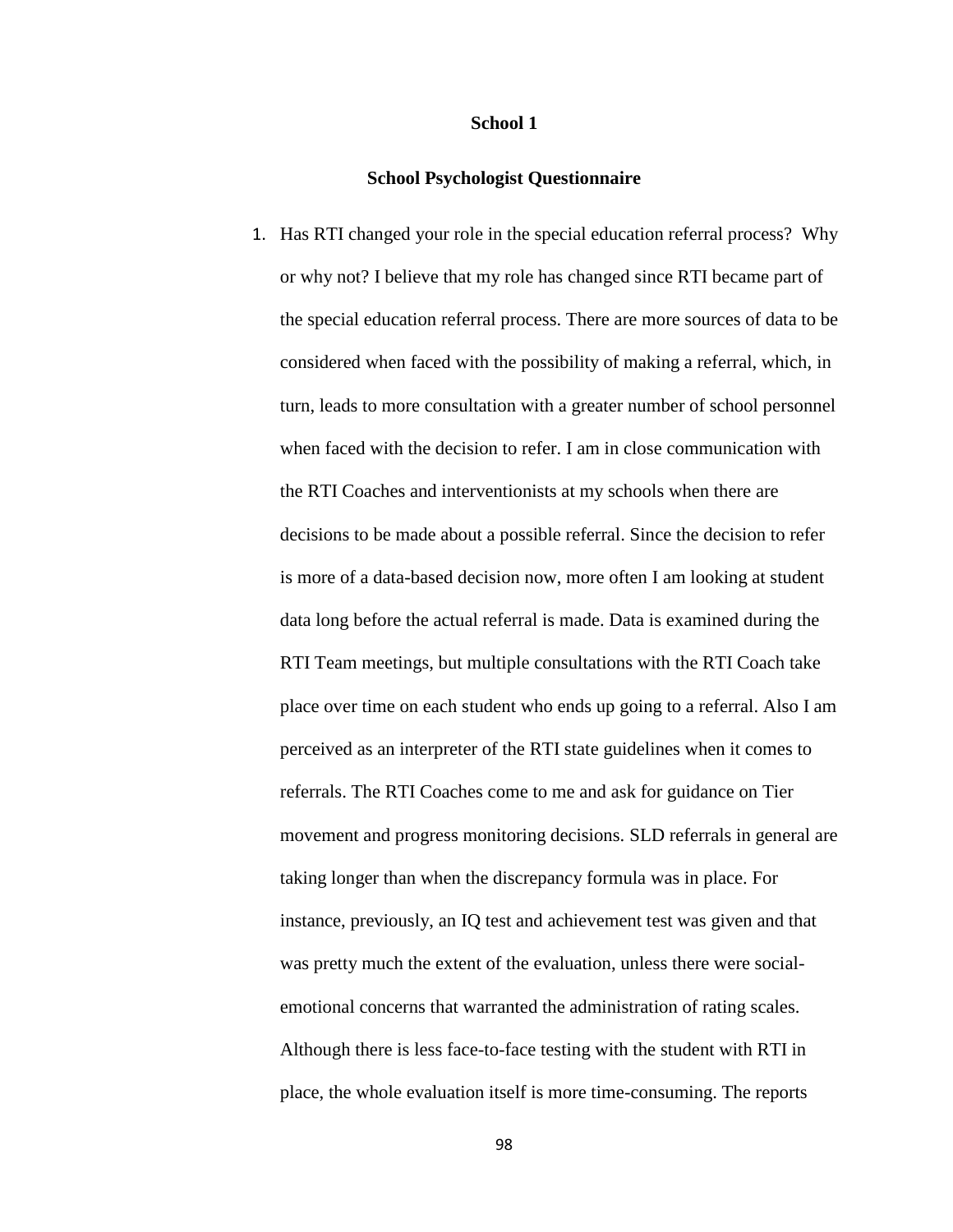(SLD assessment documentation form) are more comprehensive, and it takes more time to address each area of the ADF.

- 2. Have you noticed a difference in the number of special education referrals after RTI implementation? Why or why not? The number of special education referrals appear to have leveled off for the past 2 years. There was a rush of referrals right before RTI was implemented. Some of those met, some didn't. Relatively few referrals were made the first year RTI was implemented because everyone had so many questions about the process and we were learning along the way (which continues to be taking place).
- 3. Have you noticed a difference in the quality of special education referrals after RTI implementation (more likely/less likely to qualify for special education services)? Why or why not? I will say of the referrals for SLD that are not parent requests and are a result of not progressing with Tier 3 intervention, there is a greater likelihood that the student will meet criteria, as the school psychs are able to monitor their progress systematically over time. The element of a teacher saying, "I just feel there is a problem" isn't as much of a factor in the decision to make a referral anymore, so the data ends up speaking for itself.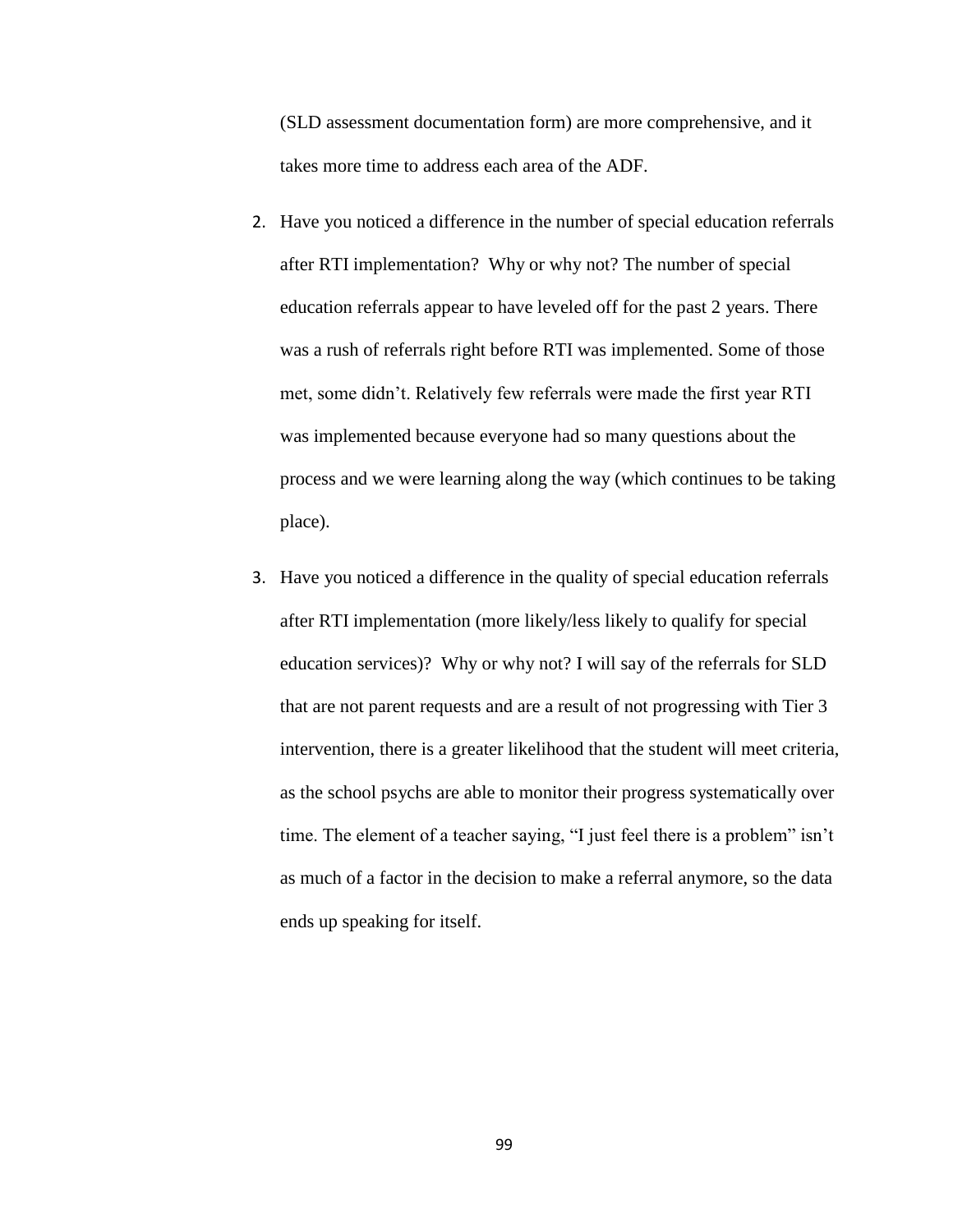4. Have you noticed a difference in the demographics of special education referrals after RTI implementation (race, socioeconomics, gender, etc.)? Why or why not? There continues to be somewhat more boys referred for SLD referrals, but that is consistent with the trend prior to the implementation of RTI. I have not noticed a trend with SES or race being a factor. It seems as though there are just as many referrals on students who have support at home versus those who have little support at home.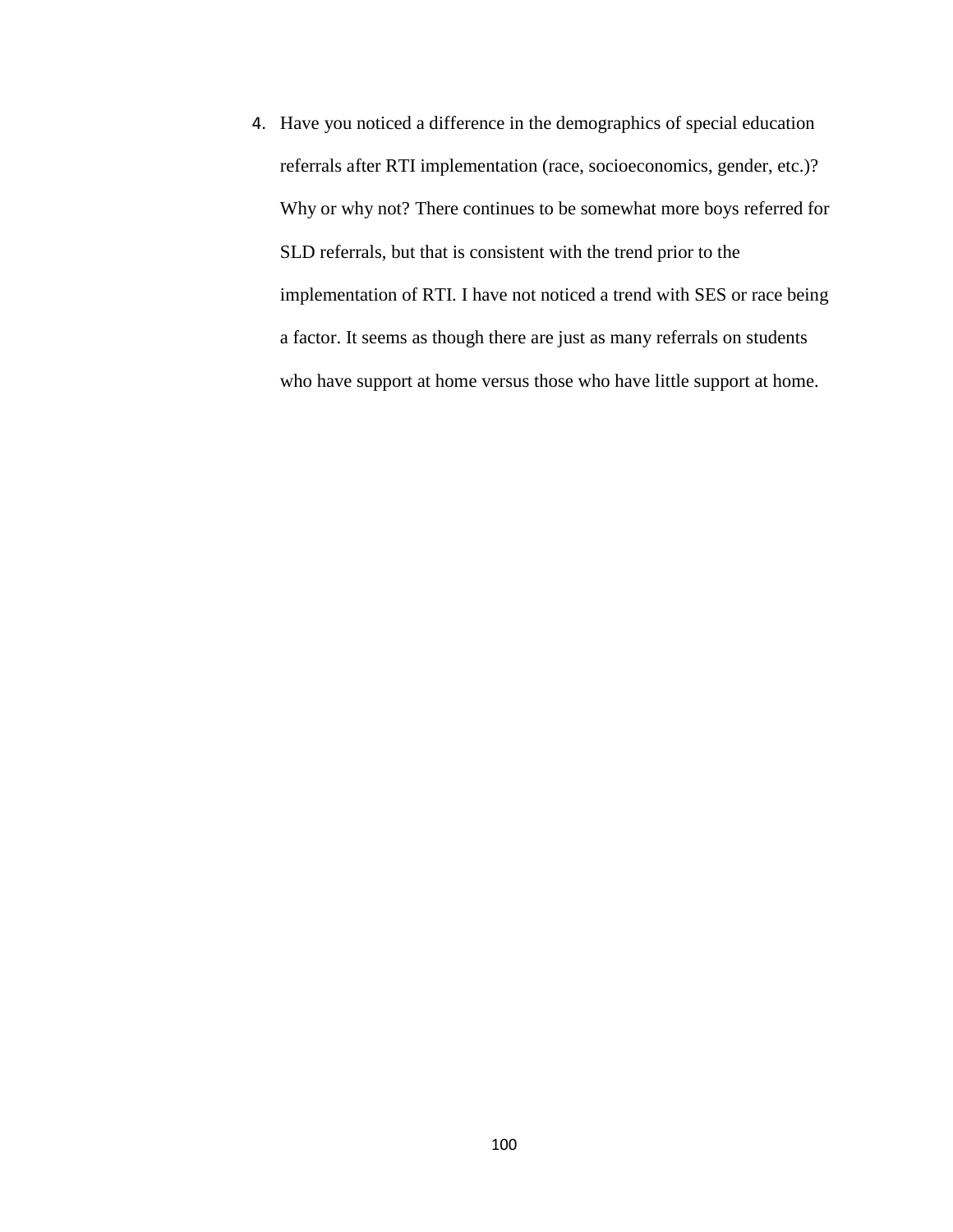#### **School 2**

## **School Psychologist Questionnaire**

1. Has RTI changed your role in the special education referral process? Why or why not?

I'll give the vague yes and no answer. Yes, because we give fewer tests (IQ not required) but now have the historical data to review and interpret and the reports are longer and even more boring. We also become involved sooner than before; helping with tier 2 students vs. primarily coming in at the point of referral. No, because we still have the data to crunch, it is just from different sources.

2. Have you noticed a difference in the number of special education referrals after RTI implementation? Why or why not?

Yes. However, I noticed a decline in referrals prior to RTI implementation because of better screening processes. Last year cases were brought up that were presented as more "global" in nature, but that was not the case every time.

3. Have you noticed a difference in the quality of special education referrals after RTI implementation (more likely/less likely to qualify for special education services)? Why or why not?

Sadly no. Currently we have a 50% accuracy rate, lower if you consider one LD candidate ended up as functional delayed. The cases that did not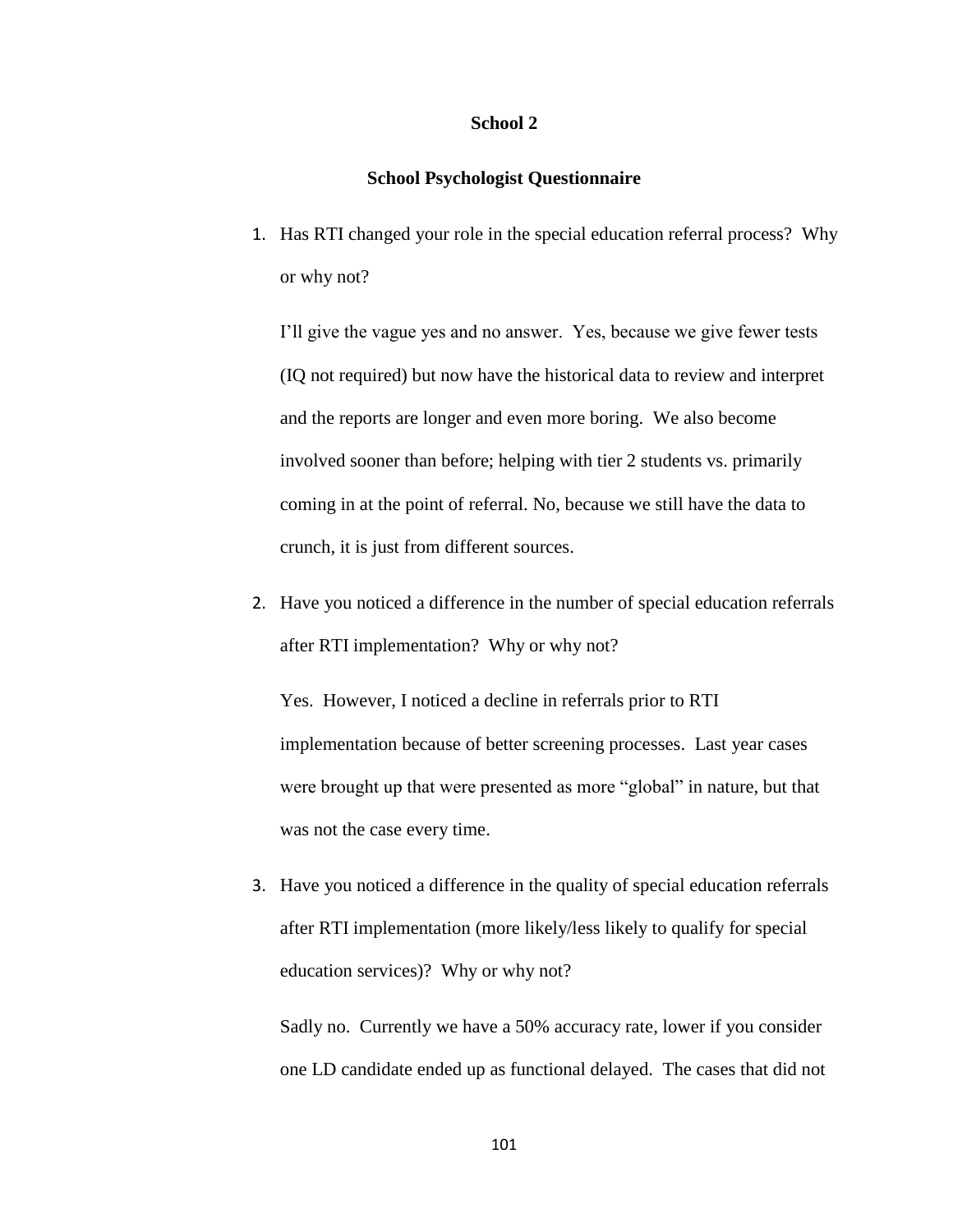qualify (DNQ) had ROIs greater than their peers and were expected to reach the 25%ile in a reasonable amount of time. However, one student who DNQ in October is already back up for a SAT and possible referral.

4. Have you noticed a difference in the demographics of special education referrals after RTI implementation (race, socioeconomics, gender, etc.)? Why or why not?

*Maybe*, there might be a few more girls than previous years. I doubt that it would be statistically significant. The biggest thing I see is weak vocabularies, across all demographics. But this has long been the case at LLE.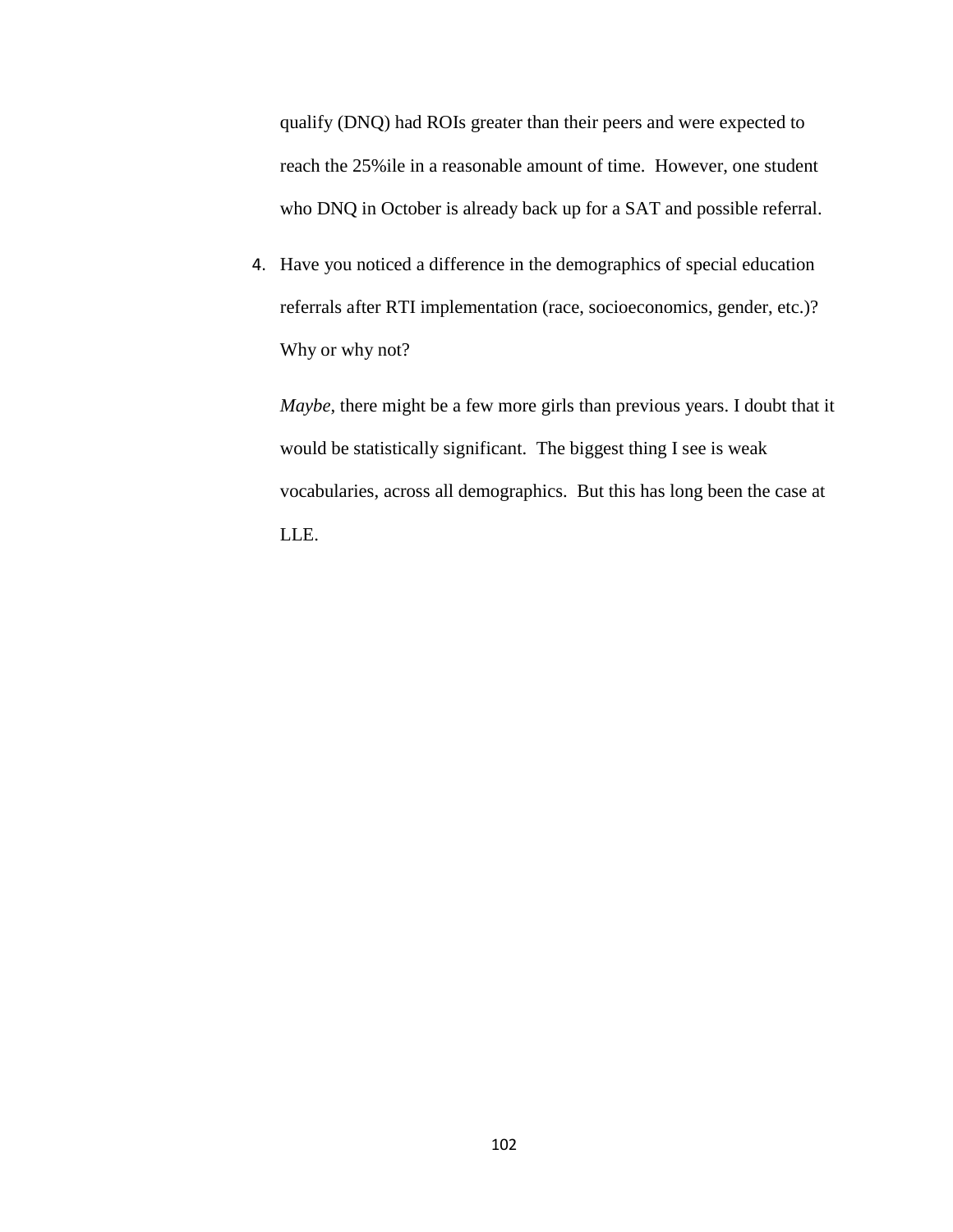#### **School 3**

## **School Psychologist Questionnaire**

1. Has RTI changed your role in the special education referral process? Why or why not?

Following implementation of RTI, my role in the special education referral process has expanded to be more involved in decisions regarding general education students who require Tiered interventions. I am involved in RTI data meetings, which allows me to have input on data/intervention and referral decisions. Prior to RTI, I often was unaware of a student and their needs prior to the Student Assistance Team meeting at which they were referred for evaluation.

2. Have you noticed a difference in the number of special education referrals after RTI implementation? Why or why not?

My observation is that SLD referral numbers initially went down but are now similar to the number of referrals prior to RTI. Now, it seems that the data team is quicker to refer students who are in Tier 3 and making little progress.

3. Have you noticed a difference in the quality of special education referrals after RTI implementation (more likely/less likely to qualify for special education services)? Why or why not?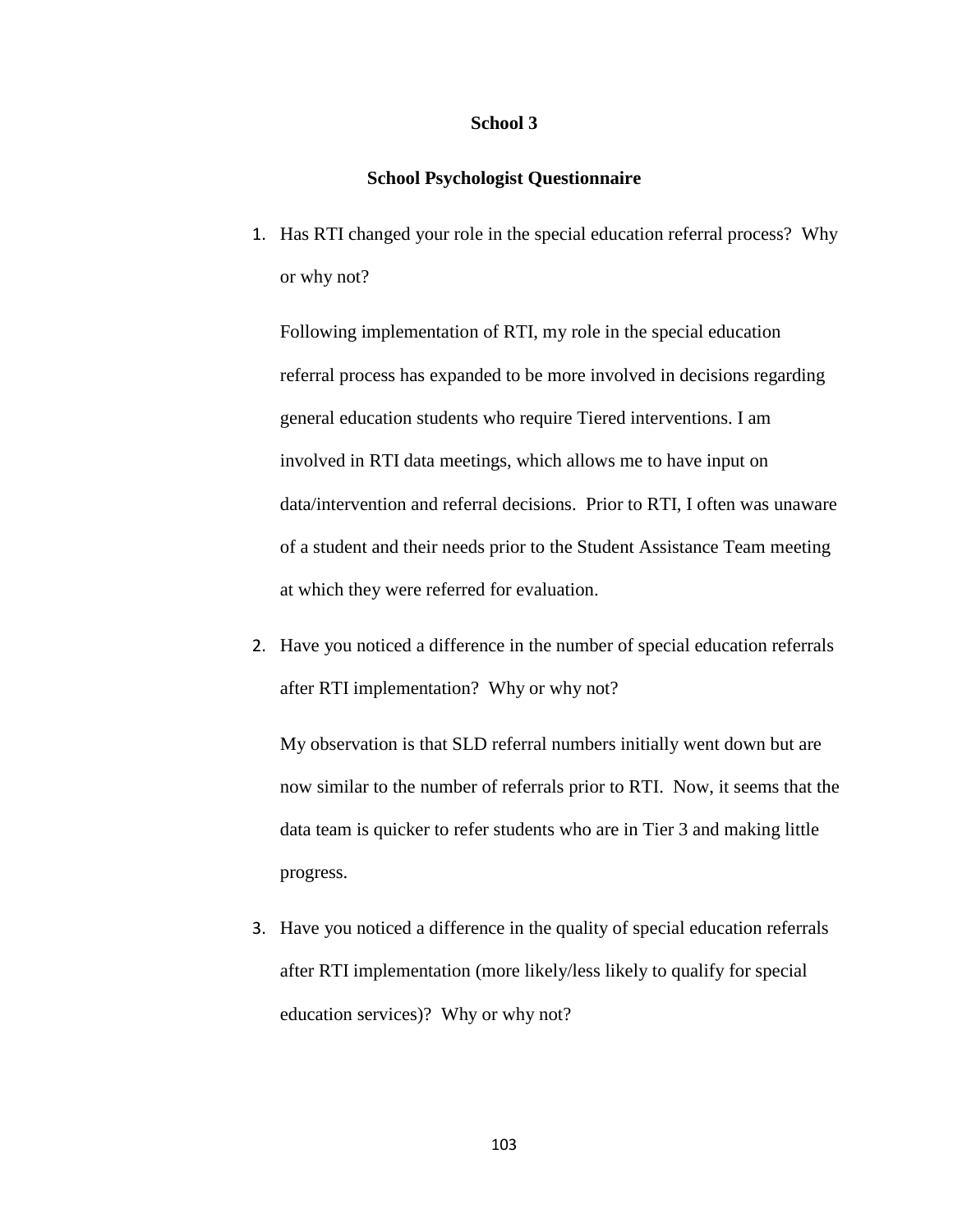Yes, at this time, the referrals are more appropriate than they were prior to RTI. During the first year of implementation, I had several referrals made prior to an appropriate length of time in Tiered intervention. The following year, I was more involved with the RTI coaches and data teams. As we all became more knowledgeable about the RTI process, I was able to assist in the referral decision versus intervention changes.

4. Have you noticed a difference in the demographics of special education referrals after RTI implementation (race, socioeconomics, gender, etc.)? Why or why not?

I have not seen a change in race or socioeconomics; however, I have noticed a referral increase for students who do not have hyperactivity and behavioral issues. It seems that, prior to RTI, students who acted out in class were more likely to be referred. Now that students are referred based on progress monitoring data rather than classroom data alone, it may be that the skill weaknesses of those who do not act out or speak up are more likely to be documented. While this applies to both genders, it seems that the number of referrals of boys and girls is now more equal; whereas, in the past, there was a higher rate of referrals for boys.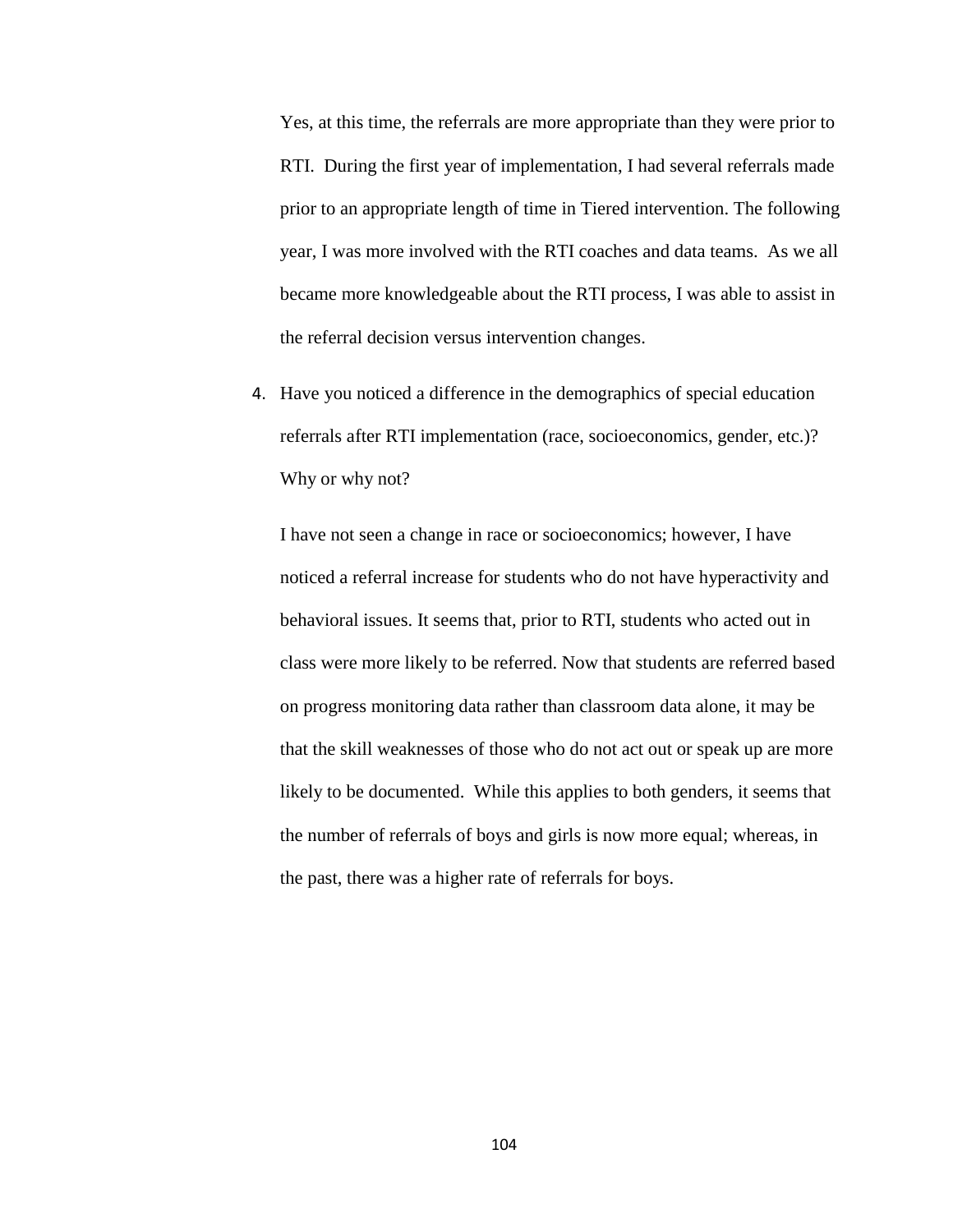# **Appendix C**

**Consent Form**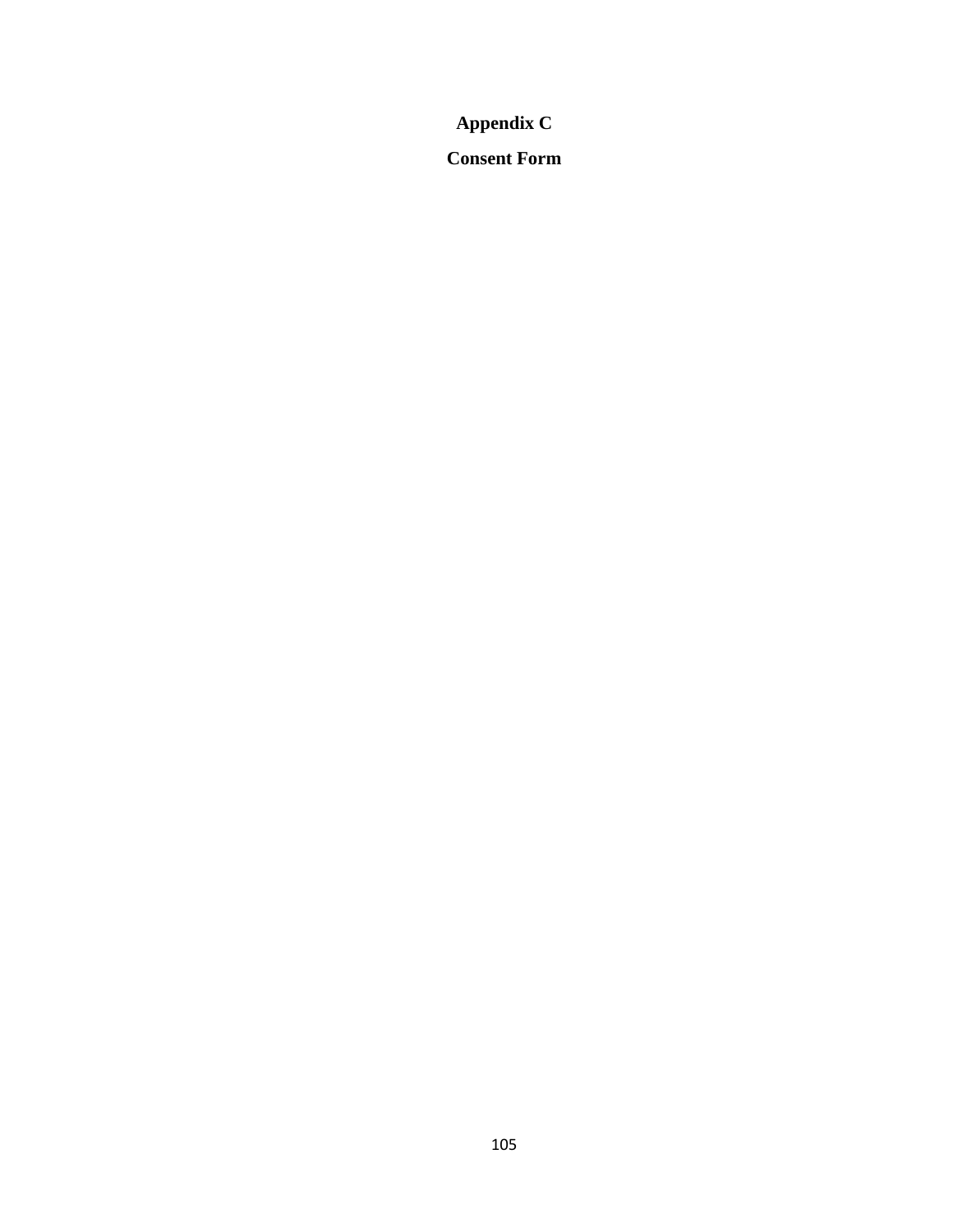# **Consent Form**

**Study**: *The effectiveness of RTI at reducing the over identification of students with specific learning disabilities in the special education population*

You are being asked to take part in a research study of the effectiveness of RTI being used as a method of identification for students with specific learning disabilities. We are asking you to take part due to your professional experience at an elementary school that has recently implemented RTI. Please read this form carefully and ask any questions you may have before agreeing to take part in the study.

**What the study is about:** The purpose of this study is to determine whether RTI is effective at accomplishing the goal of reducing the perceived over population of students in special education with the certification of specific learning disabilities.

**What we will ask you to do:** Participation in this study will be different depending on your professional role in RTI implementation. Please see below to determine your role:

School Psychologists: We will ask you to compile historical data regarding referrals for special education beginning with the 2012-2013 academic year and ending with the 2015- 2016 academic year at your assigned school. We will also ask you to complete a questionnaire that includes questions regarding your professional opinions on how RTI has changed the special education referral process.

School Principals: We will conduct an interview that will include questions regarding RTI implementation at your school.

**Risks and Benefits:** I do not anticipate any risks to you participating in this study other than those encountered in day-to-day life.

There are no benefits to you for participating in this study other than knowing that you are helping to contribute to the professional body of literature regarding RTI.

**Compensation:** There will be no compensation or reimbursement given for participation in this study.

**Taking part is voluntary:** Taking part in this study is completely voluntary. You may skip any question that you do not want to answer. If you decide not to take part or to skip some of the questions, it will not affect your current or future relationship with Carson-Newman University, Rutherford County Schools, or the researcher. If you decide to take part, you are free to withdraw at any time.

**If you have questions:** The researcher conducting this study is Coleman Wise. Please ask any questions you have now. If you have questions later, you may contact Coleman Wise at [cawise@cn.edu.](mailto:cawise@cn.edu)

You will be given a copy of this form to keep for you records.